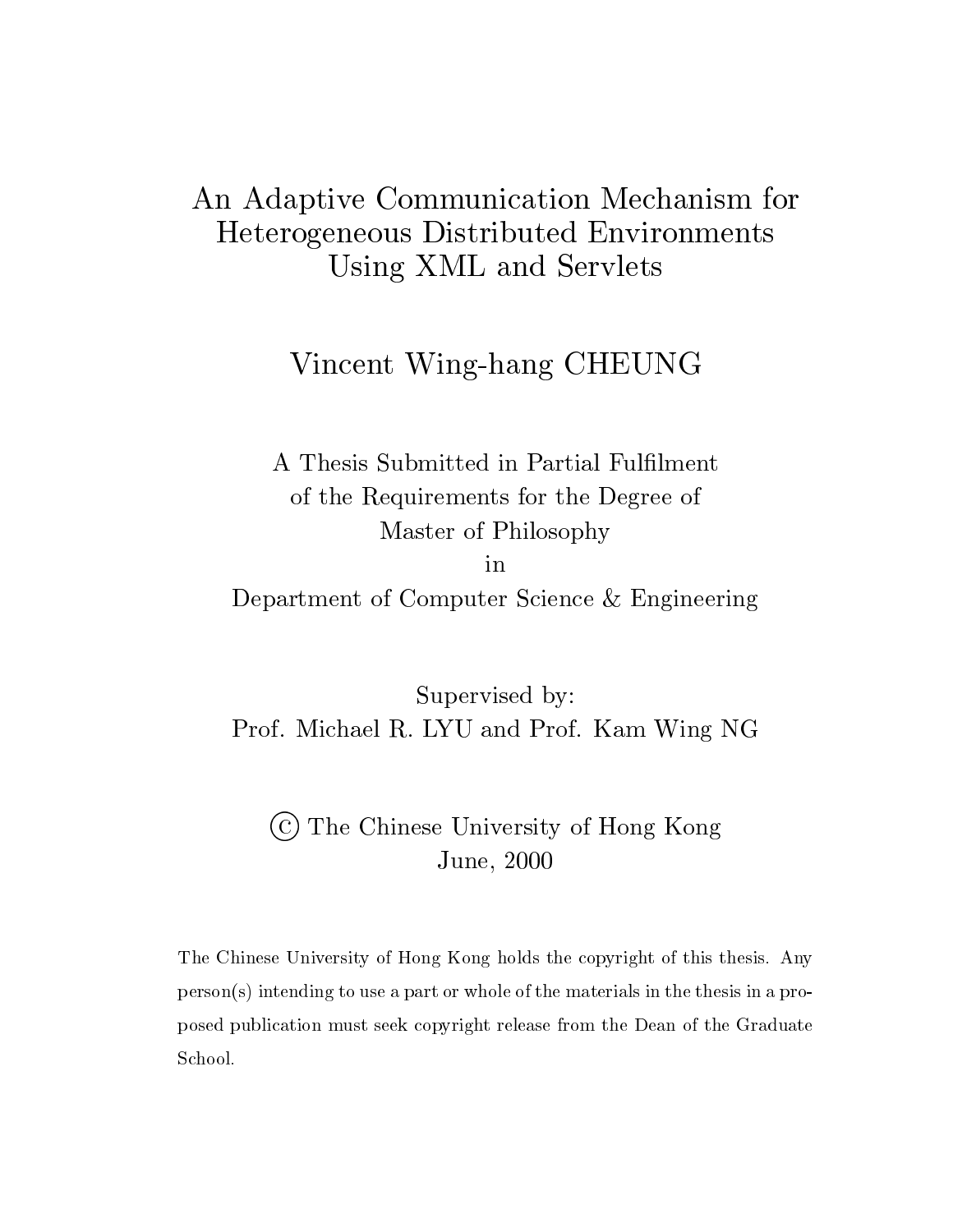# An Adaptive Communication Mechanism for Heterogeneous Distributed Environments Using XML and Servlets

submitted by

### Vincent Wing-hang CHEUNG

for the degree of Master of Philosophy at the Chinese University of Hong Kong

# Abstract

Nowadays distributed systems are becoming more and more popular in the provision of enriched information to the increasingly demanding users Yet many communication obstacles hinder the expansion of distributed systems First, the use of firewalls has become the barricades for many different communication protocols, CORBA IIOP is one good example. Another problem is the lack of a simple and generic method to solve the problems that arise when inte grating heterogeneous systems with different communication protocols, such as integrating CORBA systems with DCOM systems. In this thesis, we describe our mechanism of using XML and Java Servlet components to support various communication protocols in distributed systems and solve the two problems mentioned above.

Regarding firewall matters, we use CORBA systems to demonstrate our approach People are trying to use XML to represent the communication protocols and to transmit the XML messages by HTTP, which is a common communication protocol recognized by most firewalls. SOAP, XML-RPC and XIOP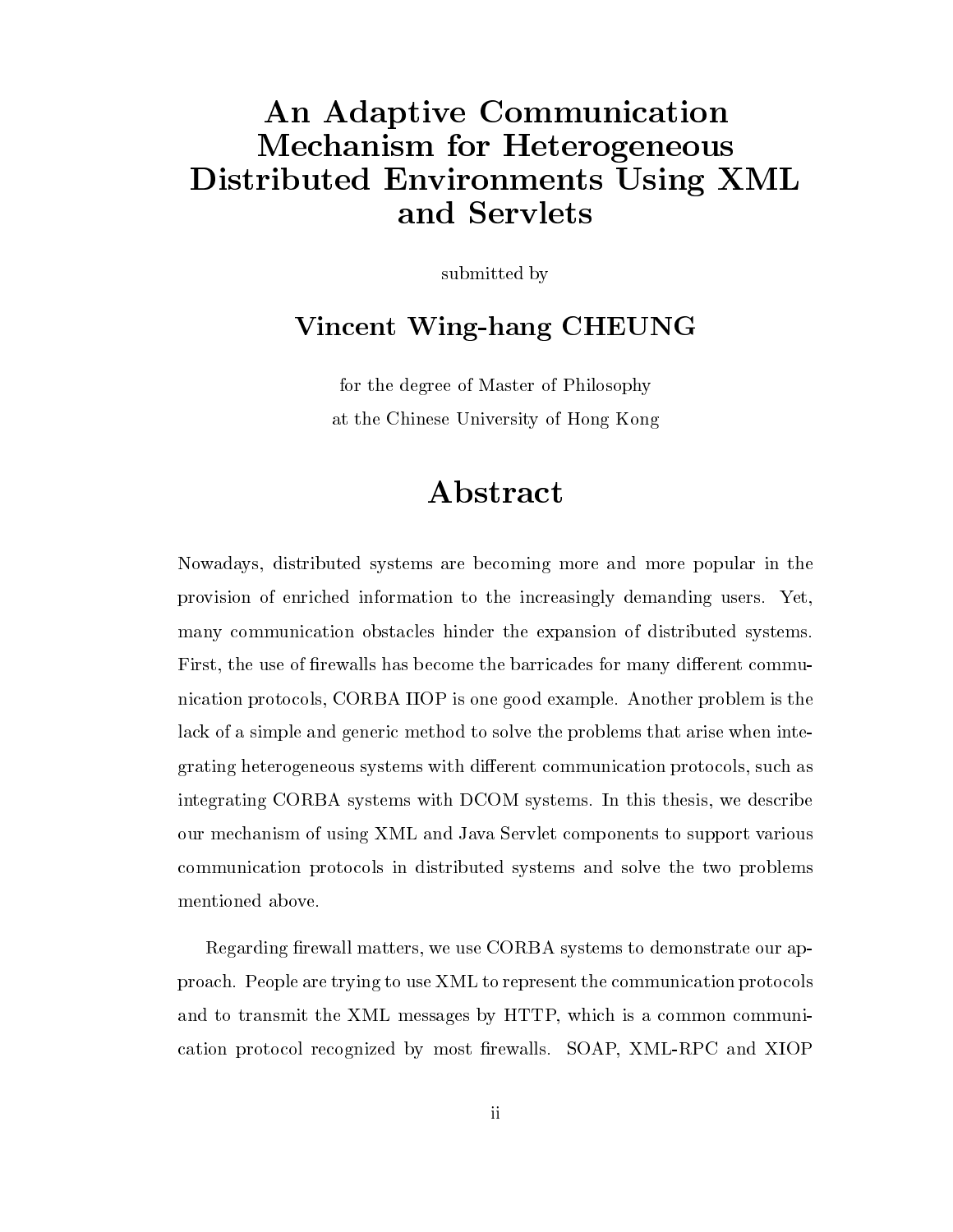are good examples of this approach. Yet, they have some deficiencies. SOAP and XML-RPC may not be compatible with some traditional systems, such as CORBA systems or DCOM systems; XIOP may require modification of existing components, and does not support complicated mechanisms, such as callbacks in CORBA

We have developed a mechanism which supports CORBA general calls tunneling through firewalls with HTTP and XML, and does not require modification to the existing components. Then, we have extended our mechanism to support CORBA callbacks, which even XIOP and many firewalls dedicated for CORBA IIOP cannot handle. Moreover, we have developed a schema and implemented a translator for mapping CORBA IDL to XML format. These XML documents can help in creating add-on components in our mechanisms, and help in setting up a standard in the transmission of messages in commu nication

In the later part, we further describe how we expand our mechanism to heterogeneous communication protocols. XML has flexible semistructure that can be the communication bridge between different protocols. We try to use XML as a common communication protocol among DCOM and Java RMI

We demonstrate our mechanism by applying it to the integration of a prac tical system. We have implemented a scalable mediator-based query system with CORBA and we apply the proposed tunneling method to integrate different components across firewall and perform callbacks. We then demonstrate the expansion to other protocols by integrating our CORBA-based mediator query system with other DCOM and Java RMI objects. We also give overview of some related technologies -eg XML and Java Servlets compare our ap proaches to other similar approaches (the solution of the SOAP), where the solution the solution of the solution of the solution of the solution of the solution of the solution of the solution of the solution of the soluti performance of our mechanism in this thesis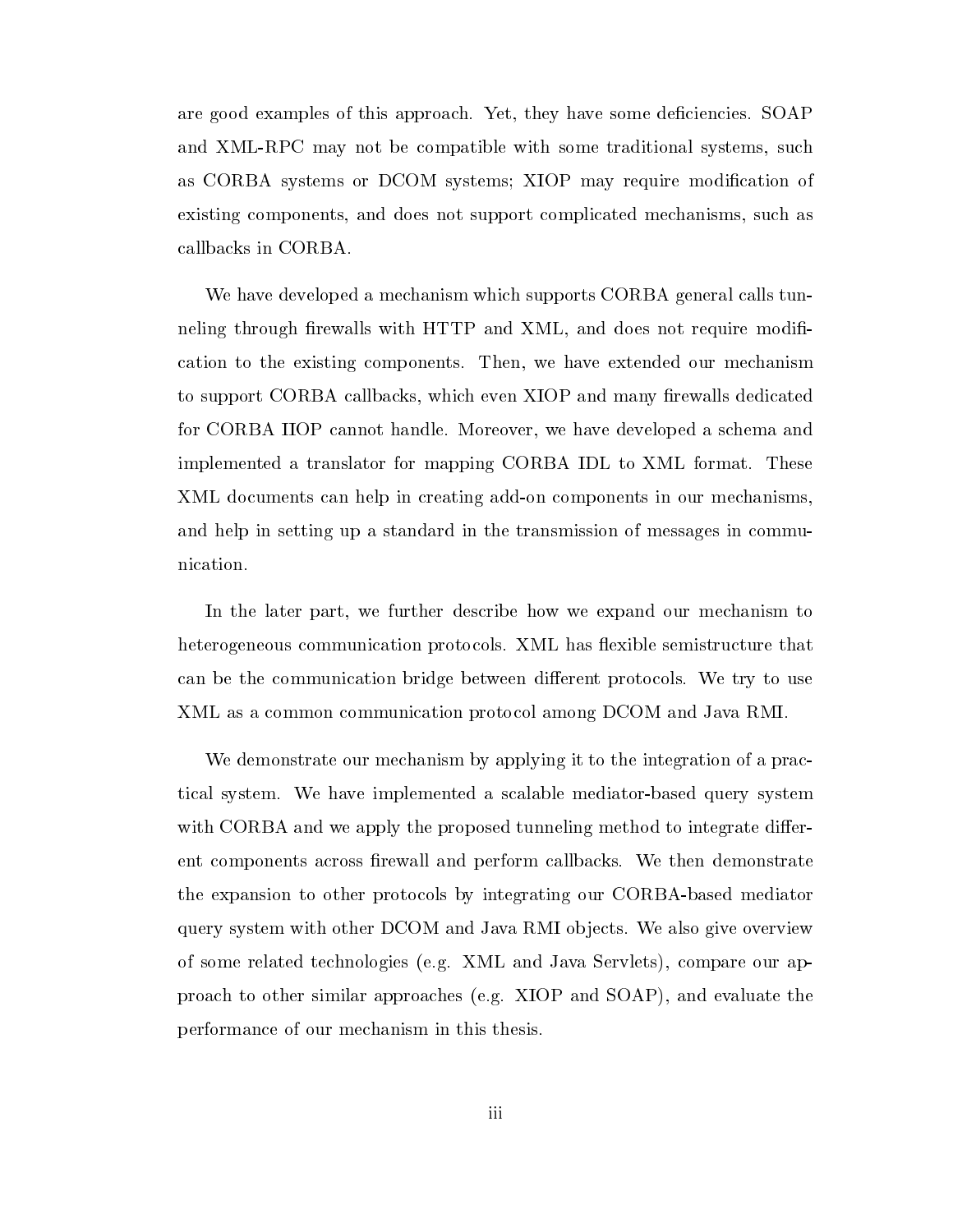# Acknowledgments

I would like to take this opportunity to express my gratitude to my supervisors Prof. Michael R. Lyu and Prof. Kam Wing Ng, for their generous guidance and patience given to me in the past two years Their numerous support and encouragement, as well as their inspiring advice are extremely essential and waluse in my research papers in members in CISST 2000, 2022 CH, 22 Papers 2022 and SCI 
ISAS 
 and my thesis

I am also grateful for the time and valuable suggestions that Prof. Kin Hong Lee and Dr Yiu Sang Moon have given in marking my term papers. Without their effort. I will not be able to strengthen and improve my research projects and papers

I would also like to show my gratitude to the Department of Computer Science & Engineering, CUHK, for the provision of the best equipment and pleasant office environment required for high quality research.

Finally, special thanks to my fellow colleagues, who have helped me in solving programming and computer problems, enlightened me with new research ideas, and given me encouragement and supports. They have given me a joyful and unforgettable university life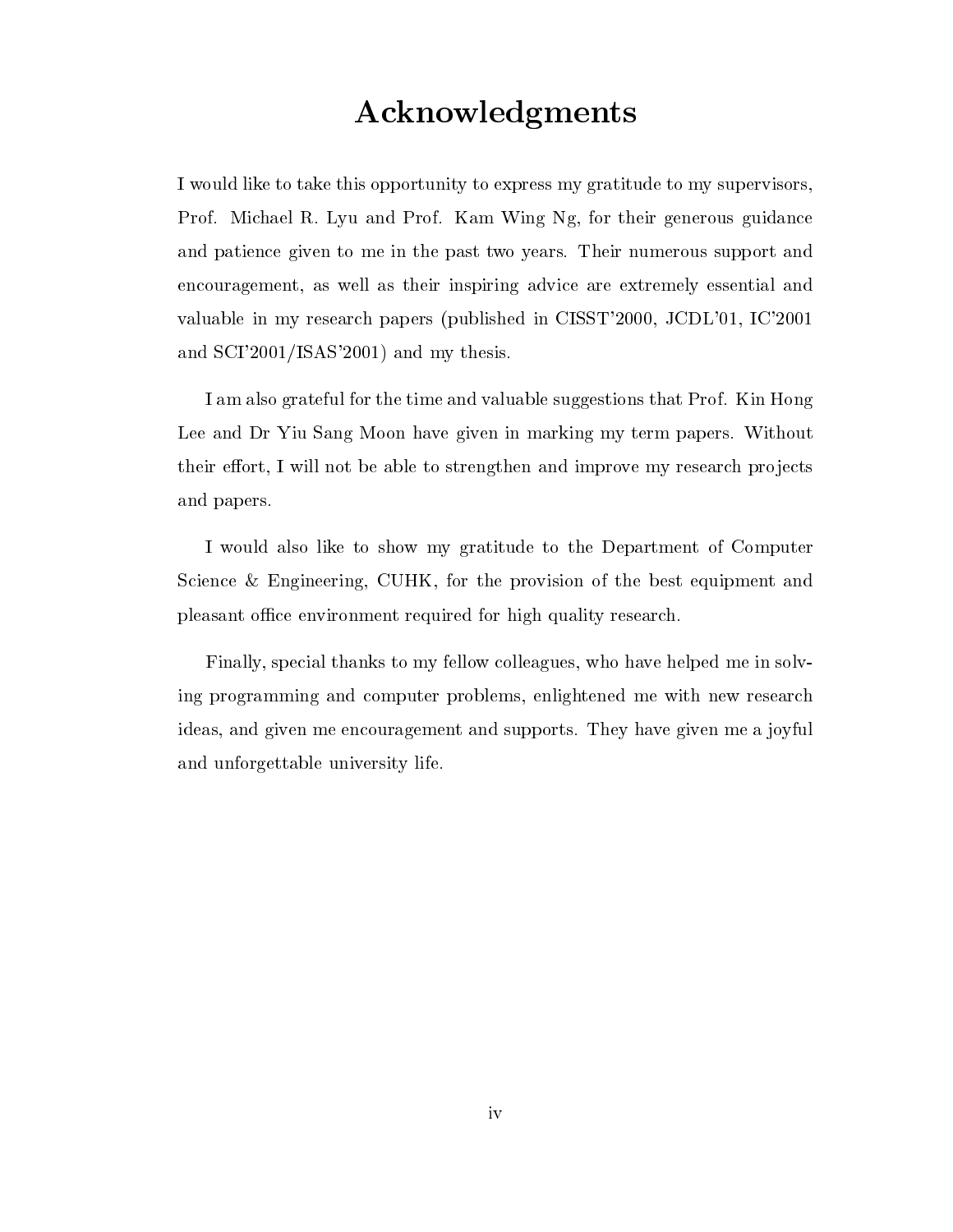# **Contents**

| Abstract       |                       |              | ii                                                             |                |  |
|----------------|-----------------------|--------------|----------------------------------------------------------------|----------------|--|
|                | Acknowledgments<br>iv |              |                                                                |                |  |
| $\mathbf{1}$   |                       | Introduction |                                                                | 1              |  |
|                | 1.1                   |              | Firewall Issue in Distributed Systems                          | $\overline{2}$ |  |
|                | 1.2                   |              | Heterogeneous Communication Protocols                          | 5              |  |
|                | 1.3                   |              | Translator for Converting Interface Definition to Flexible XML | $\overline{7}$ |  |
|                | 1.4                   |              | An Implementation of a Scalable Mediator Query System          | 8              |  |
|                | 1.5                   |              |                                                                | 9              |  |
|                | 1.6                   |              |                                                                | 10             |  |
| $\overline{2}$ |                       |              | <b>Related Work and Technologies</b>                           | 12             |  |
|                | $2.1\,$               |              |                                                                | 12             |  |
|                |                       | 2.1.1        |                                                                | 13             |  |
|                |                       | 2.1.2        | DTD: The Grammar Book                                          | 15             |  |
|                |                       | 2.1.3        | Representing Complex Data Structures                           | 17             |  |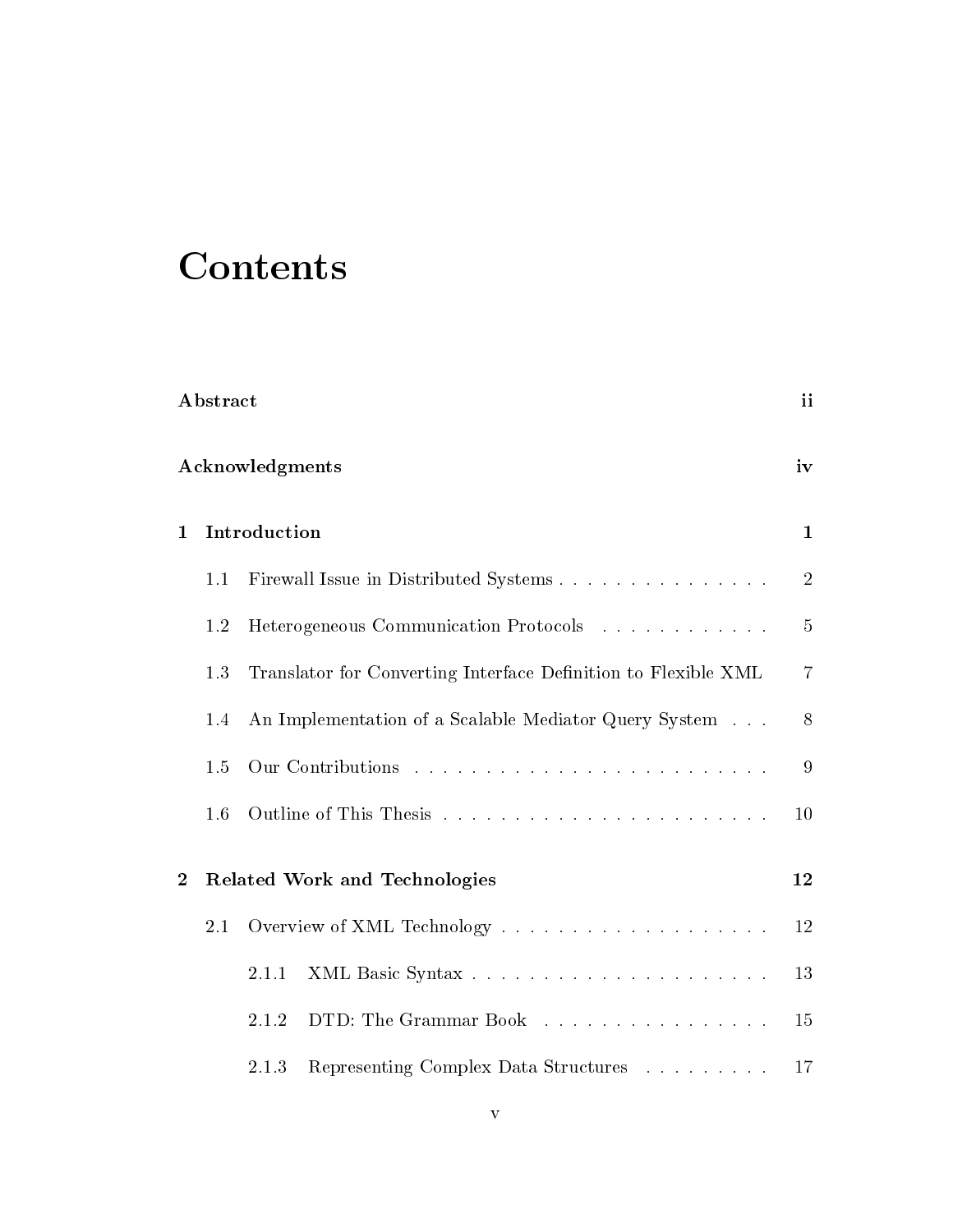|   | 2.2 | Overview of Java Servlet Technology                                 | 18        |
|---|-----|---------------------------------------------------------------------|-----------|
|   | 2.3 | Overview of Simple Object Access Protocol (SOAP)                    | <b>20</b> |
|   | 2.4 |                                                                     | 21        |
|   | 2.5 |                                                                     | 22        |
| 3 |     | Using XML and Servlets to Support CORBA Calls                       | 24        |
|   | 3.1 |                                                                     | 24        |
|   | 3.2 | General Concept of Our Mechanism                                    | 25        |
|   |     | 3.2.1                                                               | 27        |
|   |     | 3.2.2                                                               | 28        |
|   | 3.3 |                                                                     | 30        |
|   |     | 3.3.1                                                               | 30        |
|   |     | 3.3.2<br>Format of Messages in Transmission                         | 30        |
|   | 3.4 | Supporting Callbacks in CORBA Systems                               | 33        |
|   |     | 3.4.1                                                               | 33        |
|   |     | 3.4.2                                                               | 34        |
|   | 3.5 | Achieving Transparency with Add-on Components                       | 37        |
| 4 |     | A Translator to Convert CORBA IDL to XML                            | 39        |
|   | 4.1 |                                                                     | 39        |
|   | 4.2 | Mapping from IDL to $XML \dots \dots \dots \dots \dots \dots \dots$ | 40        |
|   |     | 4.2.1                                                               | 41        |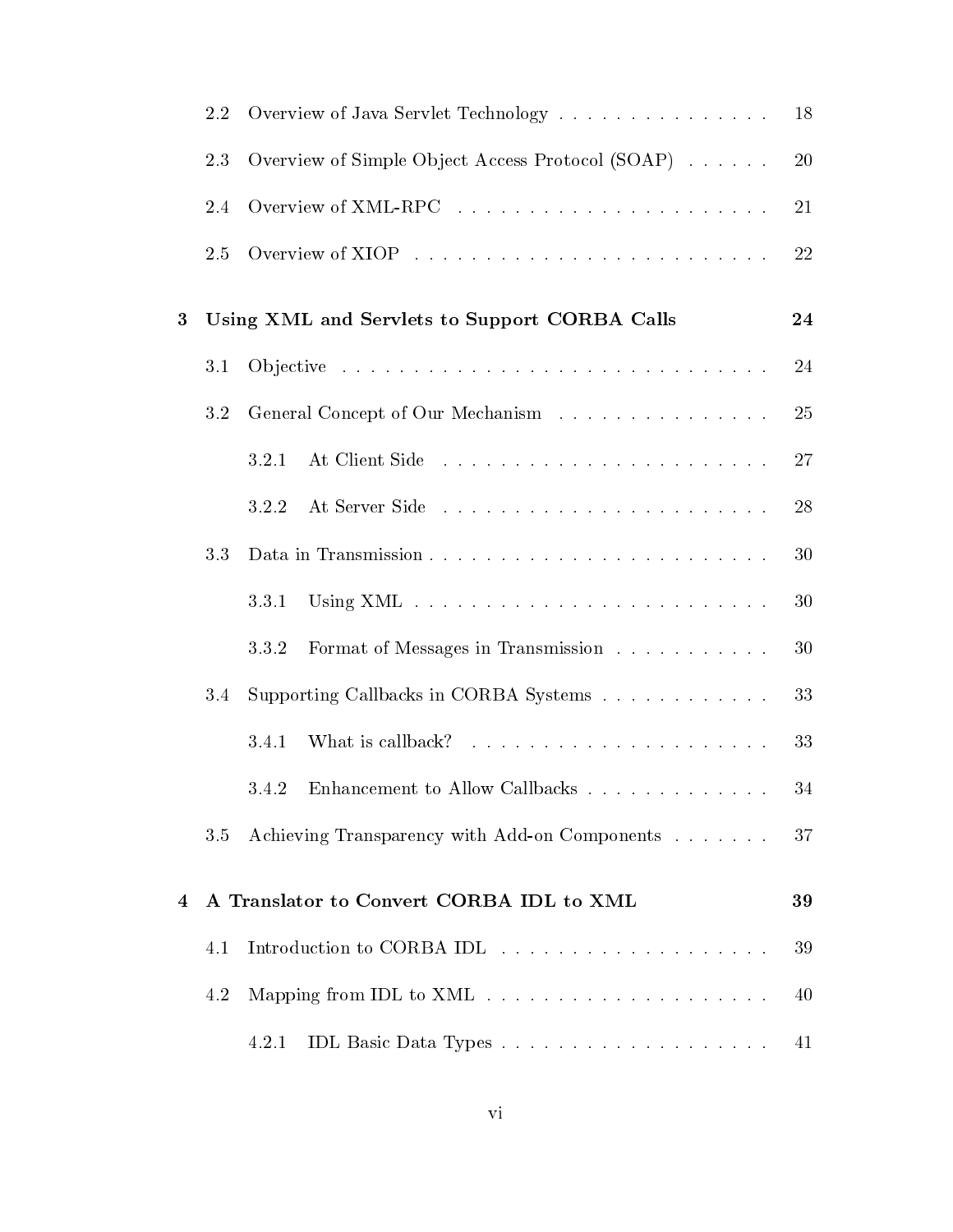|   |     | 4.2.2 | IDL Complex Data Types                                                                                                                                                                | 42 |
|---|-----|-------|---------------------------------------------------------------------------------------------------------------------------------------------------------------------------------------|----|
|   |     | 4.2.3 |                                                                                                                                                                                       | 47 |
|   |     | 4.2.4 |                                                                                                                                                                                       | 47 |
|   |     | 4.2.5 |                                                                                                                                                                                       | 48 |
|   |     | 4.2.6 |                                                                                                                                                                                       | 49 |
|   |     | 4.2.7 |                                                                                                                                                                                       | 50 |
|   |     | 4.2.8 |                                                                                                                                                                                       | 51 |
|   |     | 4.2.9 |                                                                                                                                                                                       | 51 |
|   | 4.3 |       |                                                                                                                                                                                       | 52 |
|   | 4.4 |       | Code Generation for Add-on Components                                                                                                                                                 | 53 |
|   |     | 4.4.1 | Generation of Shadow Objects                                                                                                                                                          | 53 |
|   |     | 4.4.2 | Generation of Servlet Components                                                                                                                                                      | 54 |
| 5 |     |       | Communication in Heterogeneous Distributed Environments                                                                                                                               | 57 |
|   | 5.1 |       |                                                                                                                                                                                       | 57 |
|   | 5.2 |       |                                                                                                                                                                                       | 59 |
|   | 5.3 |       | Case Study 1 - Distributed Common Object Model                                                                                                                                        | 60 |
|   |     | 5.3.1 | Brief Overview of Programming in DCOM                                                                                                                                                 | 60 |
|   |     | 5.3.2 | Mapping the Two Different Interface Definitions                                                                                                                                       | 62 |
|   |     | 5.3.3 | Sample Architecture of Communicating Between DCOM<br>.<br>In the company of the company of the company of the company of the company of the company of the company of th<br>and CORBA | 65 |
|   | 5.4 |       | Case Study 2 - Java Remote Methods Invocation                                                                                                                                         | 66 |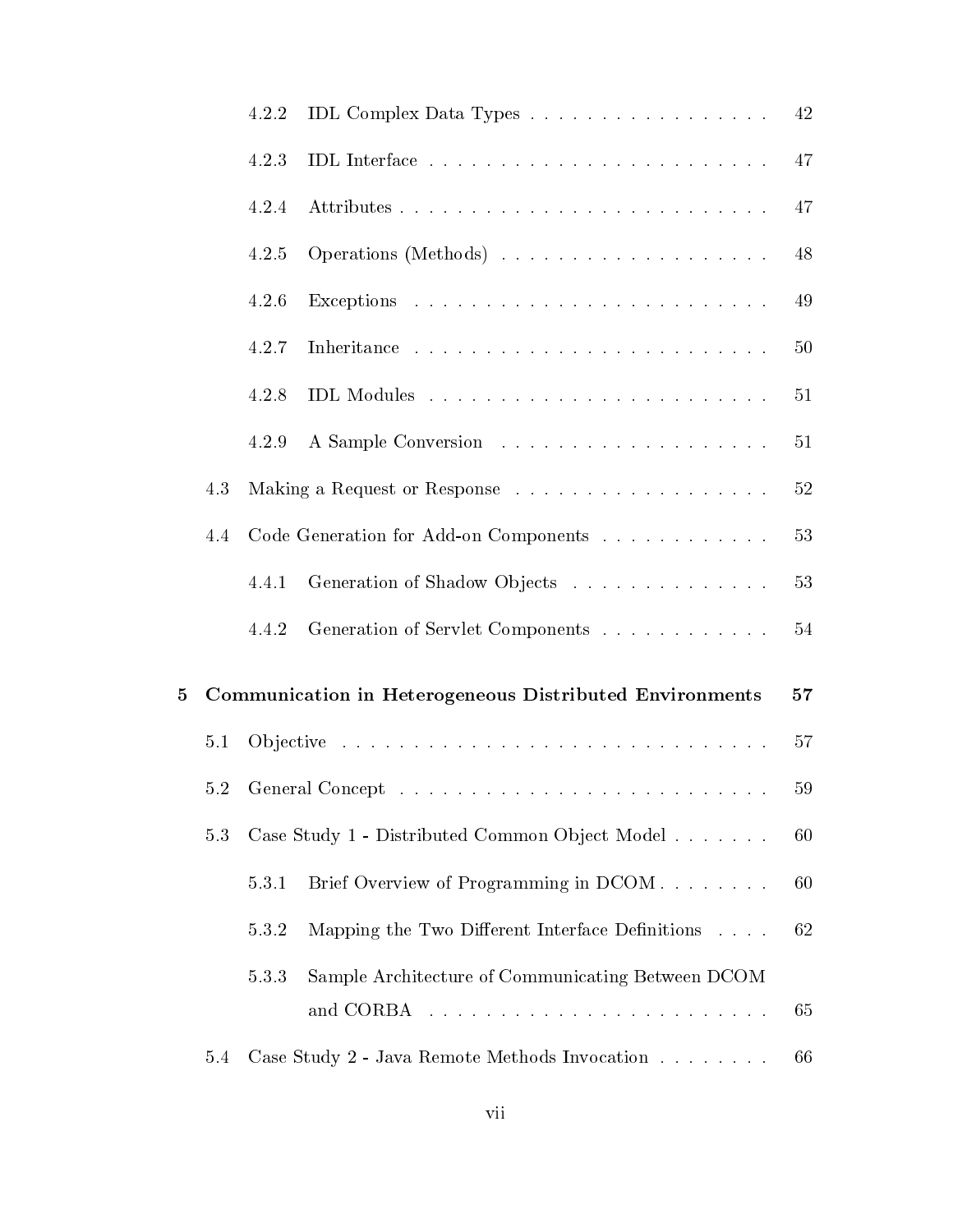|   |         | 5.4.1 | Brief Overview of Programming in Java RMI                   | 66 |
|---|---------|-------|-------------------------------------------------------------|----|
|   |         | 5.4.2 | Mapping the Two Different Interface Definitions             | 68 |
|   |         | 5.4.3 | Sample Architecture of Communicating Between JavaRMI        |    |
|   |         |       |                                                             | 70 |
|   | $5.5\,$ |       | Be Generic: Binding with the WEB                            | 71 |
| 6 |         |       | Building a Scalable Mediator-based Query System             | 73 |
|   | 6.1     |       |                                                             | 73 |
|   | 6.2     |       | Introduction to Our Mediator-based Query System             | 75 |
|   |         | 6.2.1 |                                                             | 75 |
|   |         | 6.2.2 | The Architecture of our Mediator Query System               | 76 |
|   |         | 6.2.3 | The IDL Design of the Mediator System                       | 78 |
|   |         | 6.2.4 | Components in the Query Mediator System                     | 79 |
|   | 6.3     |       | Helping the Mediator System to Expand Across the Firewalls. | 82 |
|   |         | 6.3.1 |                                                             | 82 |
|   |         | 6.3.2 | Across Heterogeneous Systems with DTD                       | 86 |
|   | 6.4     |       | Adding the Callback Feature to the Mediator System          | 88 |
|   | 6.5     |       | Connecting our CORBA System with Other Environments         | 89 |
|   |         | 6.5.1 | Our Query System in DCOM                                    | 90 |
|   |         | 6.5.2 | Our Query System in Java RMI                                | 91 |
|   |         | 6.5.3 | Binding Heterogeneous Systems                               | 92 |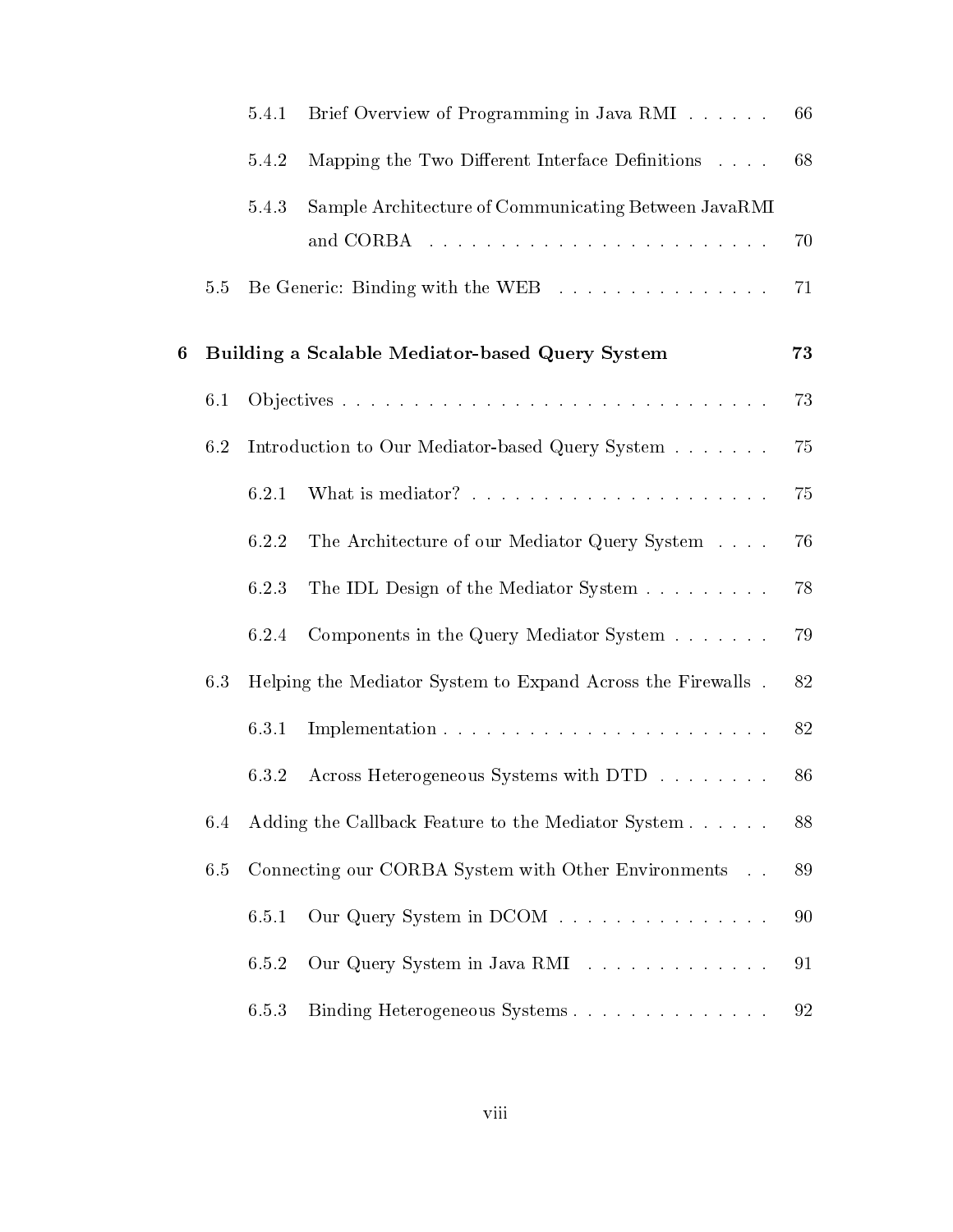### 7 Evaluation 94

|     | 711   | Overhead in other methods                | -96        |
|-----|-------|------------------------------------------|------------|
| 7.2 |       |                                          | .97        |
|     | 7.2.1 | Connection Performance of HTTP 97        |            |
|     | 7.2.2 | Transmission Data Compression            | -98        |
|     | 7.2.3 |                                          | -98        |
| 7.3 |       | Advantages of Using Our Mechanism        | <b>100</b> |
| 7.4 |       | Disadvantages of Using Our Mechanism 101 |            |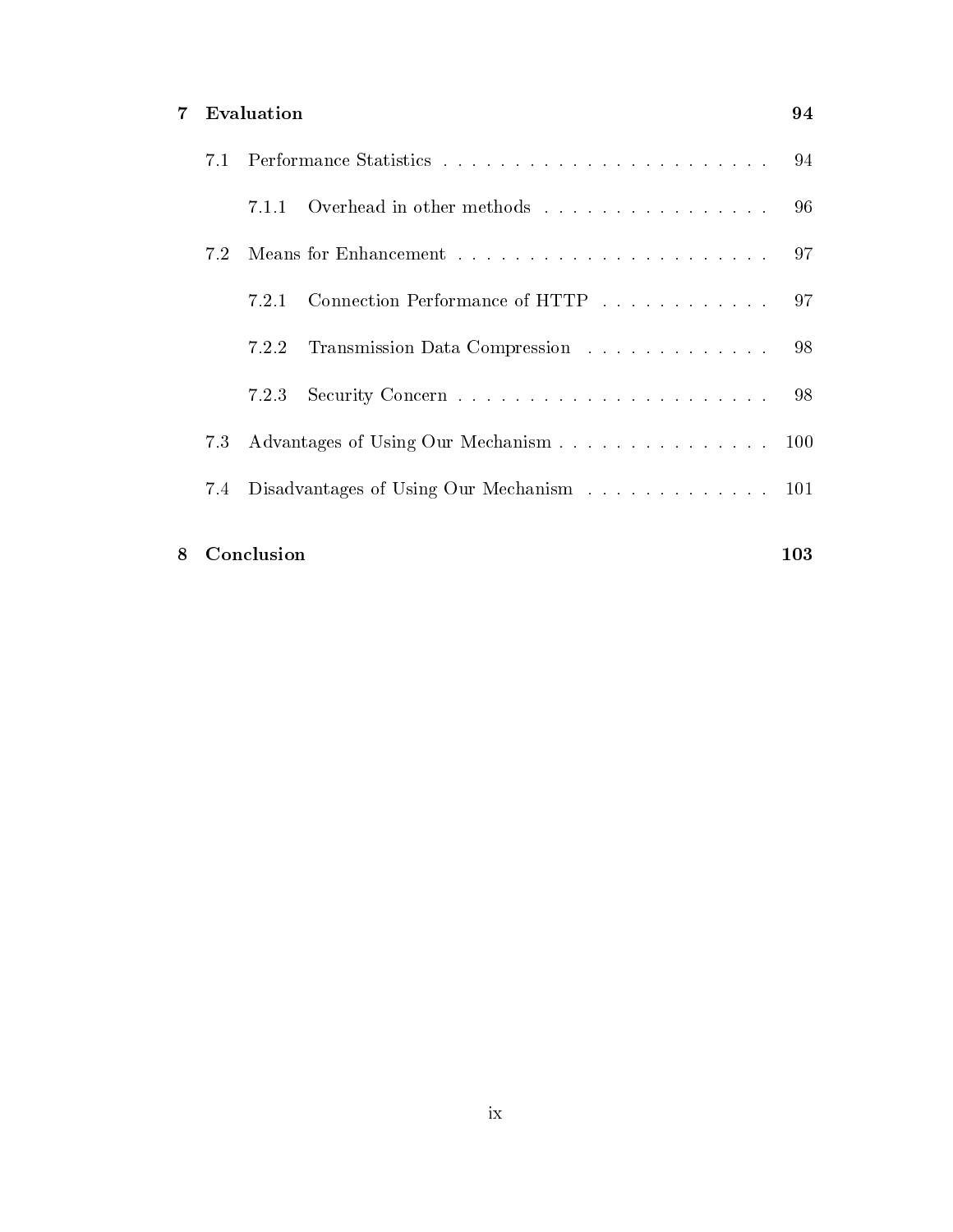# List of Tables

| 1.1 | Pros and cons of existing methods for remote method callings   |    |
|-----|----------------------------------------------------------------|----|
|     |                                                                | 4  |
| 1.2 | Pros and cons of existing methods for communication in hetero- |    |
|     |                                                                | 6  |
| 2.1 | Meanings of some regular expressions in DTD                    | 17 |
| 4.1 | Basic types in IDL and their corresponding XML tags            | 41 |
| 5.1 | Mapping the Basic types in MIDL to CORBA IDL/XML Schema 64     |    |
| 5.2 | Mapping Basic Types from Java to CORBA IDL/XML schema          | 69 |
| 5.3 | Mapping Basic Types from CORBA IDL/XML schema to Java          | 69 |
| 7.1 | Performance Statistics of the Query System Described in Chap-  |    |
|     |                                                                | 95 |
| 7.2 | Performance Evaluation of OrbixCOMet                           | 96 |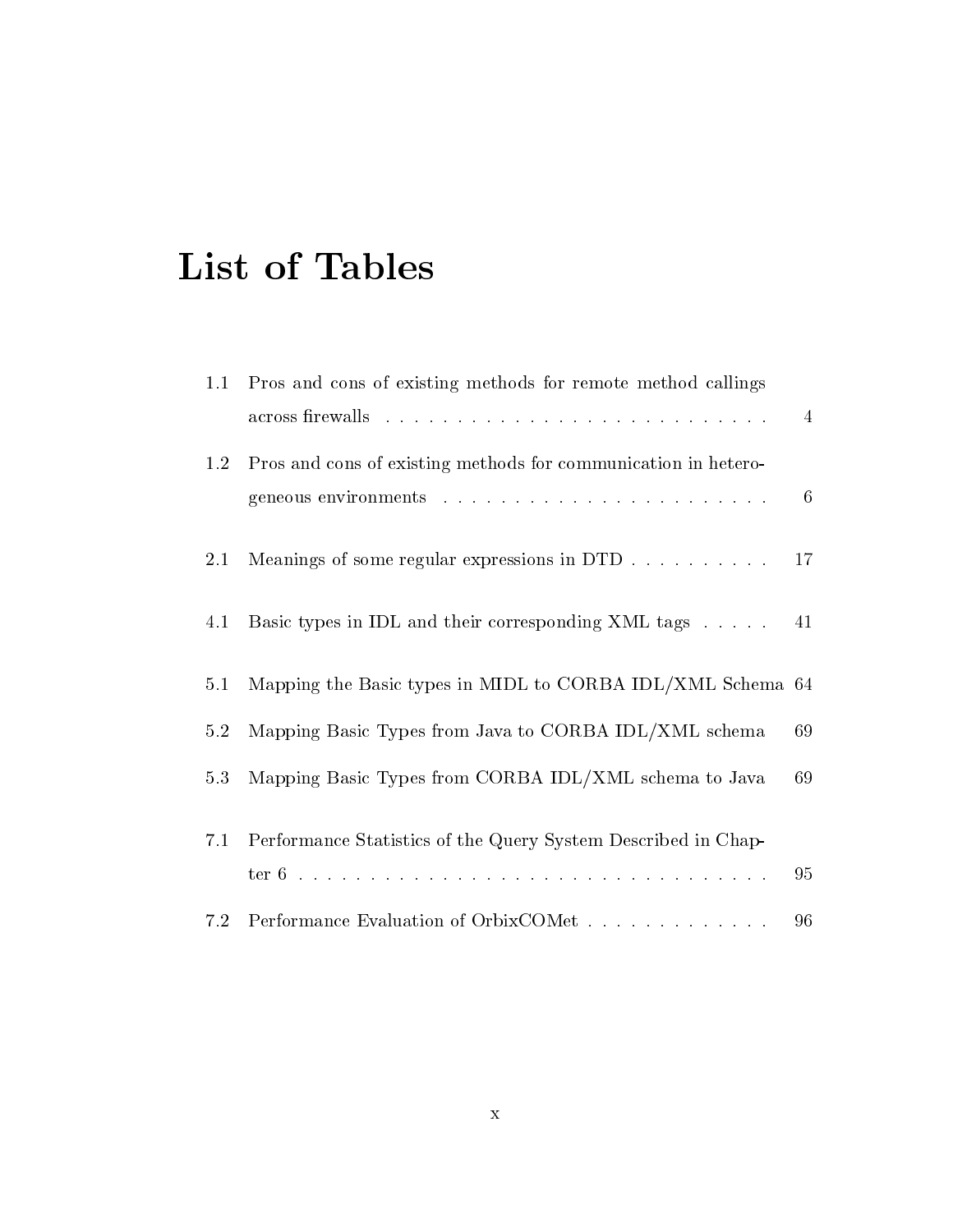# List of Figures

| 2.1     | An example of XML document                                       | $14\,$    |
|---------|------------------------------------------------------------------|-----------|
| 2.2     | The tree hierarchy of the XML document in Figure 2.1             | 15        |
| 2.3     | The DTD of the XML document in Figure 2.1 $\ldots \ldots \ldots$ | 16        |
| $2.4\,$ | A tree structure and its corresponding XML data describing its   |           |
|         | structure                                                        | 18        |
| 2.5     | Diagram showing the mechanism of $SORP$                          | <b>20</b> |
| $2.6\,$ | Diagram showing the mechanism of $XIOP$                          | 22        |
| 3.1     | Our mechanism to support general CORBA IIOP across the           |           |
|         |                                                                  | 26        |
| 3.2     | The details of our tunneling mechanism at client side            | 28        |
| 3.3     | The details of our tunneling mechanism at server side            | 29        |
| 3.4     | Mechanism that supports CORBA callbacks                          | 34        |
| $3.5\,$ | CORBA callback mechanism on client side                          | 35        |
| 3.6     | CORBA callback mechanism in server side                          | 36        |
| 4.1     | A sample IDL file for an information system                      | $52\,$    |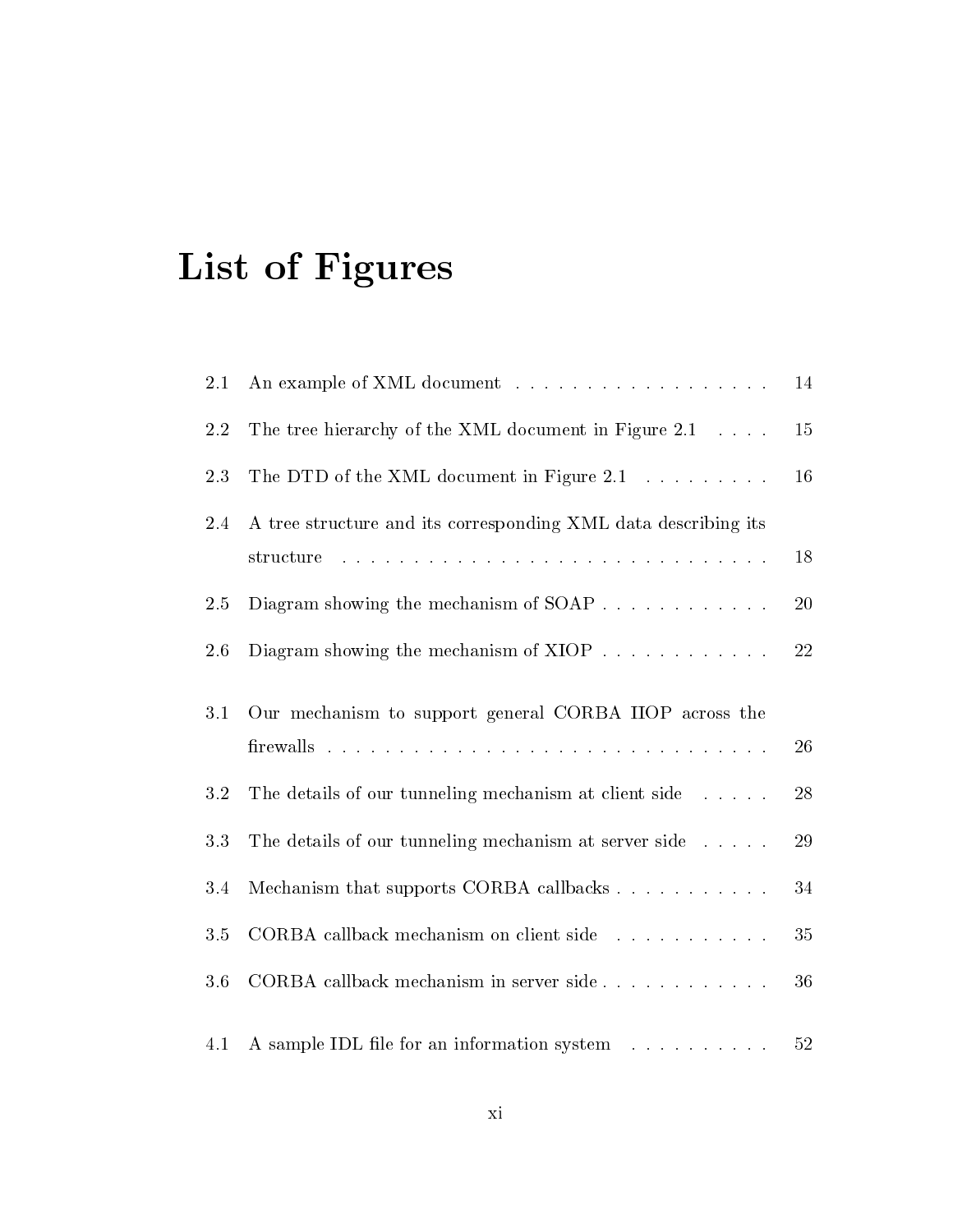| 4.2 |                                                                                                                                      | 55 |
|-----|--------------------------------------------------------------------------------------------------------------------------------------|----|
| 4.3 | The DTD for the parameter passing of simulated calls                                                                                 | 56 |
| 5.1 |                                                                                                                                      | 62 |
| 5.2 | Our mechanism to support communication among DCOM and                                                                                |    |
|     | <b>CORBA</b>                                                                                                                         | 66 |
| 5.3 | An example of Java RMI interface definition                                                                                          | 67 |
| 5.4 | Our mechanism to support communication among Java RMI and                                                                            |    |
|     | .<br>The contract of the contract of the contract of the contract of the contract of the contract of the contract of<br><b>CORBA</b> | 71 |
| 5.5 | Allowing heterogeneous systems to communicate                                                                                        | 72 |
| 6.1 | Diagram of the mediator concept $\dots \dots \dots \dots \dots \dots$                                                                | 76 |
| 6.2 | The architecture of our query system                                                                                                 | 77 |
| 6.3 |                                                                                                                                      | 79 |
| 6.4 | QueryMediator, another interface that QueryMed Class imple-                                                                          |    |
|     |                                                                                                                                      | 80 |
| 6.5 | HttpQueryGateway, another interface that HttpGateway Class                                                                           |    |
|     |                                                                                                                                      | 83 |
| 6.6 | The architecture of our query system                                                                                                 | 84 |
| 6.7 | An sample request message in XML for calling a mediator object                                                                       | 85 |
| 6.8 | An sample response message in XML returns from a mediator                                                                            |    |
|     |                                                                                                                                      | 86 |
| 6.9 | The DTD for the parameter passing of simulated calls                                                                                 | 87 |
|     |                                                                                                                                      | 88 |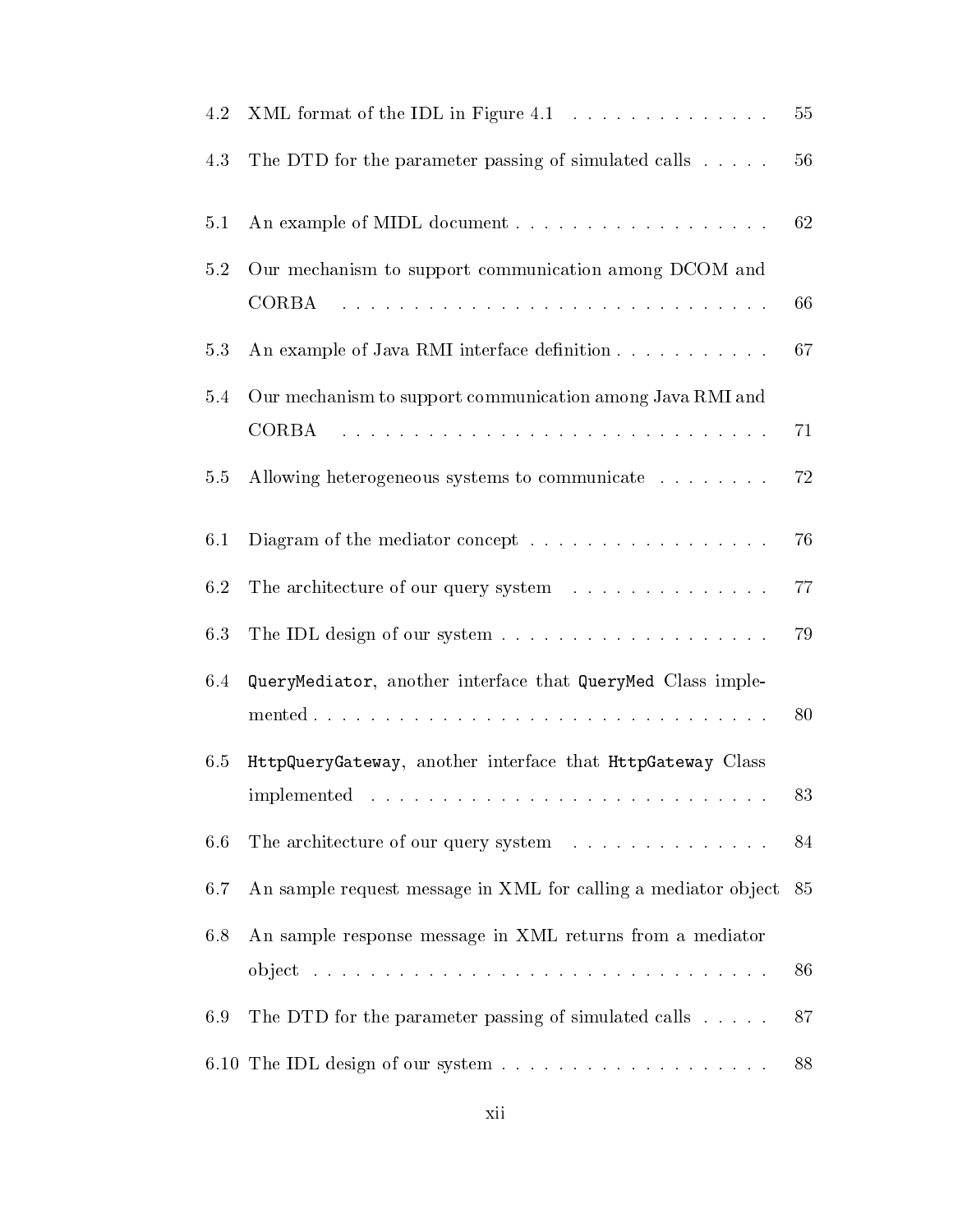| 6.11 Mechanism for supporting callbacks in our query system 90  |  |
|-----------------------------------------------------------------|--|
| 6.12 The MIDL file for the query system in DCOM enclave 91      |  |
| 6.13 The DTD for the parameter passing of simulated calls 92    |  |
| 6.14 Query system in heterogeneous environments with our mecha- |  |
|                                                                 |  |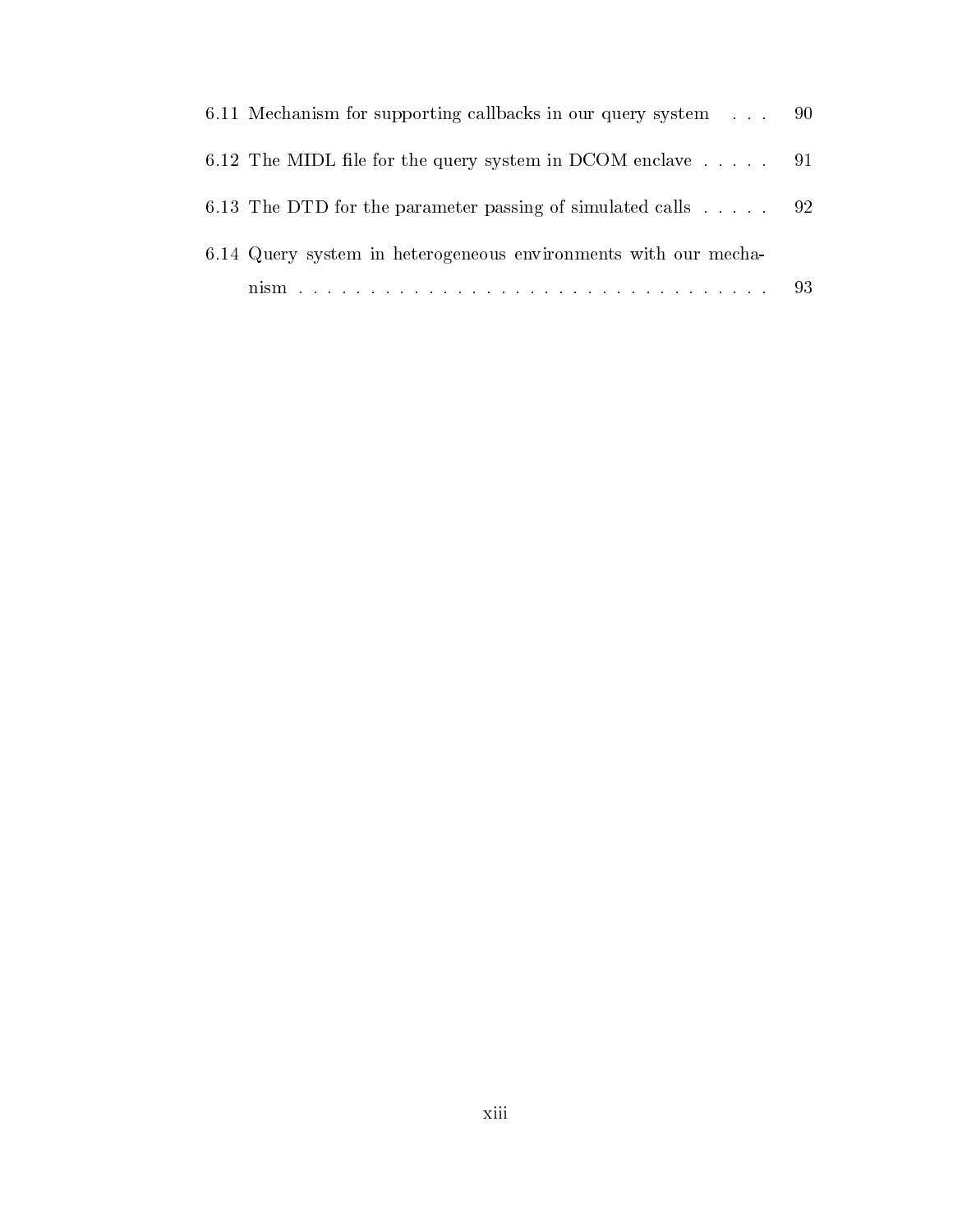# Chapter 1

# Introduction

Nowadays distributed systems are becoming more and more popular than cen tralized systems because of their global nature, scalability, openness, heterogeneity and fault-tolerance.  $\begin{bmatrix} 1 \end{bmatrix}$  A distributed system will have components that are distributed over various computers. These components need to interact with each other for providing access to other s services or requesting services from others. By using distributed systems in the provision of different services in different hosts, we can enhance the system scalability and increase fault-tolerance.

To further enhance the system scalability and fault-tolerance, and also to provide better services to the demanding users, there is a trend of integrating several distributed information systems into a single one In spite of many benefits of integrating multiple distributed systems, we first have to tackle many challenges in communication among different components and different environments, where the situation is far more complicated than building a distributed system in a single enclosed area

In this thesis we focus on two communication problems in system integra tion. They are: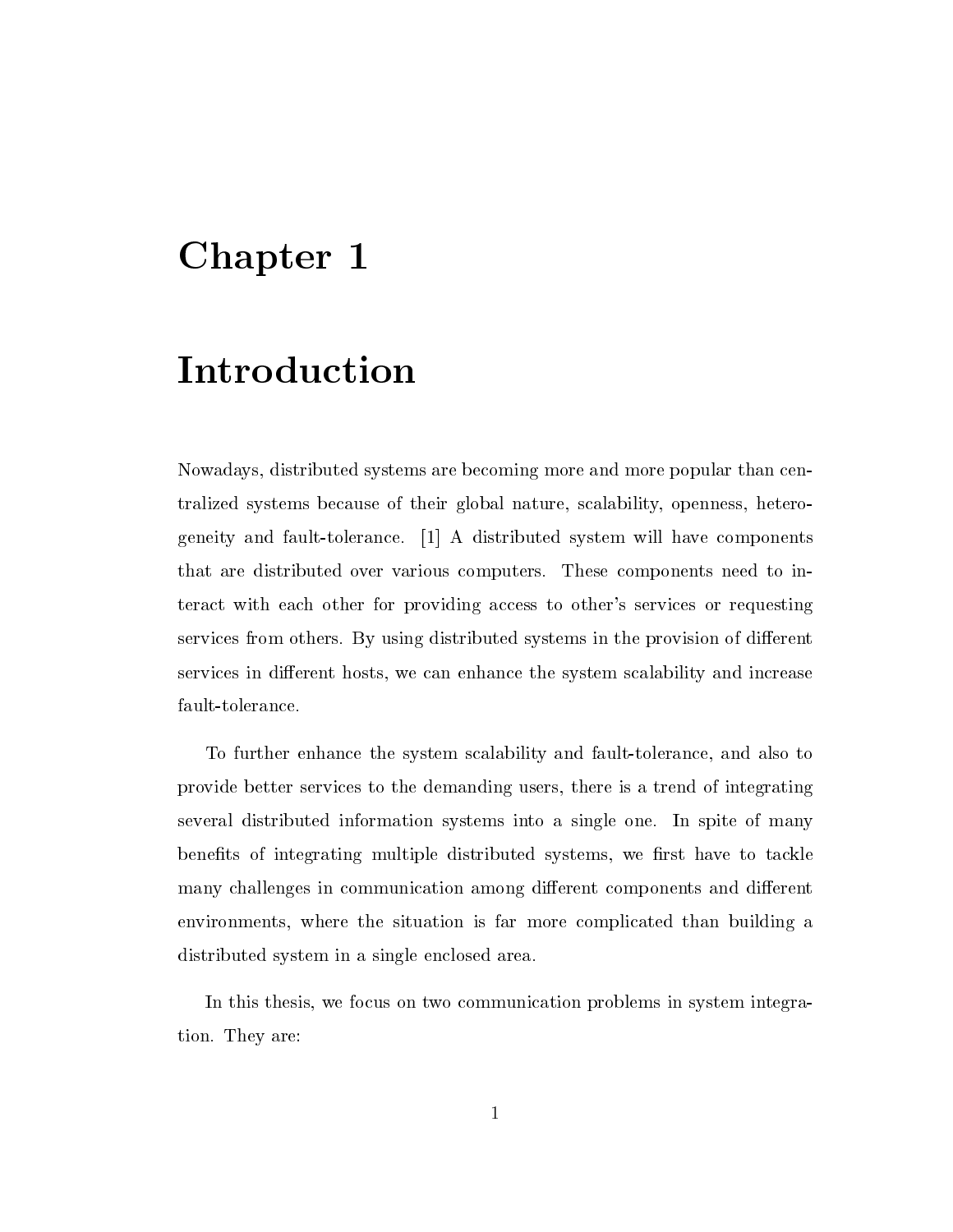- $\bullet$  The common use of firewall which blocks the integration of information  $\bullet$ systems
- $\bullet$  The integration of several systems with different communication protocols

Though currently, there are a number of solutions for these two problems, they have their deficiencies. Our research motivation is to use XML and Servlet technologies to provide better solutions to those problems. We explain these two problems with more details below

### Firewall Issue in Distributed Systems

With the rapid expansion of the Internet, the use of firewalls is also becoming more and more common nowadays Firewalls are used in the gateways between the local networks and the public Internet, in order to protect the computers in the internal networks by enforcing some security policies  $[2]$ . Their role is to control external access to internal information and services Using packet filtering by a router in the network layer to enforce certain rules is one of the most common mechanism used by the firewalls. But firewall systems can include elements that operate at layers above the network layer in the application level Application level gateways for Telnet File Transfer Protocol -FTP and Hypertext Transfer Protocol -HTTP are in common use

Common firewalls block many less common applications, such as the communication protocols for agents, and also the Internet InterORB Protocol -IIOP used in Common Ob ject Request Broker Architecture -CORBA This is because these common firewalls may not be able to decode the message bodies of those protocols Using CORBA IIOP as an example IIOP is the Ob ject Management Group s -OMG specied network protocol for commu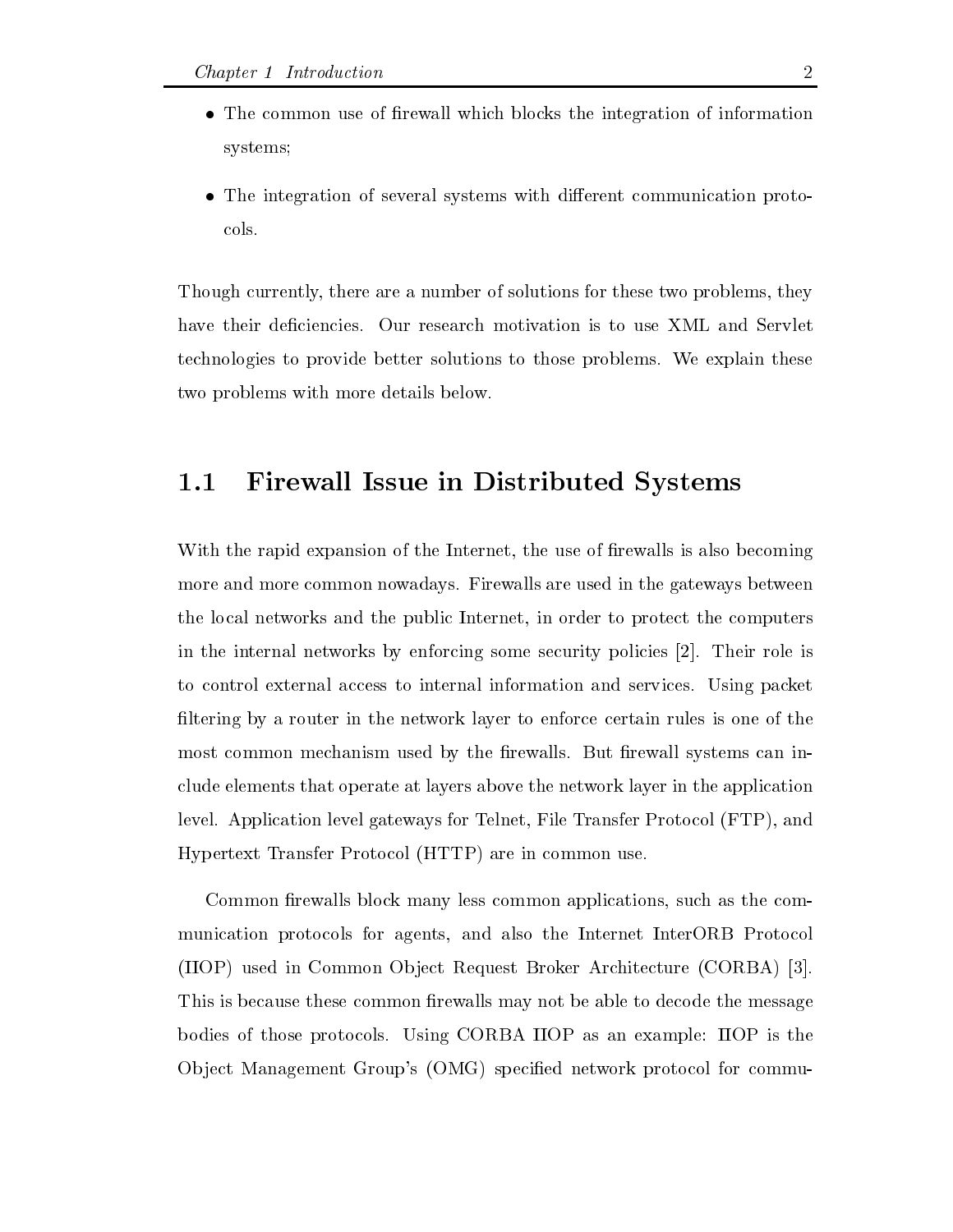nication between object request brokers, which employs  $TCP/IP$  and can be handled by common firewalls at the network and transport level with packet filters. But at the application level, the message body of IIOP is encoded in Common Data Representation - CDR at the common and rewalls are unable to decode it. Therefore, firewalls cannot base filtering decisions on IIOP messages  $[4]$ .

With the blocking of some protocols by firewalls, the scalability of system development and system integration would be limited. There exist specific firewalls dedicated for certain protocols, but they are usually not generic and may have some limitations. Take CORBA IIOP as an example again: There are a number of firewalls for CORBA IIOP, such as IONA Orbix Wonderwall  $\lbrack 5\rbrack$  and Visibroker Gatekeeper  $\lbrack 6\rbrack$ , but they cannot solve all firewall problems. As they are not commonly used, both server and client sides must be using them. They may also be vendor-dependent and proprietary. Finally, some CORBA features, such as callbacks, may not be handled.

Elenko and Reinertsen [7] have suggested a communication perspective for the cooperation between XML and CORBA by employing XML, Servlet and HTTP calls to substitute for CORBA IIOP communications Applying HTTP calls to transport XML parameter contents can eliminate the complicated firewall issue of IIOP, as application level gateways for HTTP are in common

SOAP  $[8]$  and XML-RPC  $[9]$  are proposed specifications which use XML for distributed system protocol. But they are not compatible to other existing distributed systems, such as CORBA or DCOM. XIOP  $[10]$  is a proposed substitute of IIOP by XML data, which is dedicated for CORBA. But it does not propose a mechanism to avoid great modifications to the existing components. Also, it does not have a mechanism to perform callbacks.

Table 1.1 summarizes the pros and cons of the above methods. Our target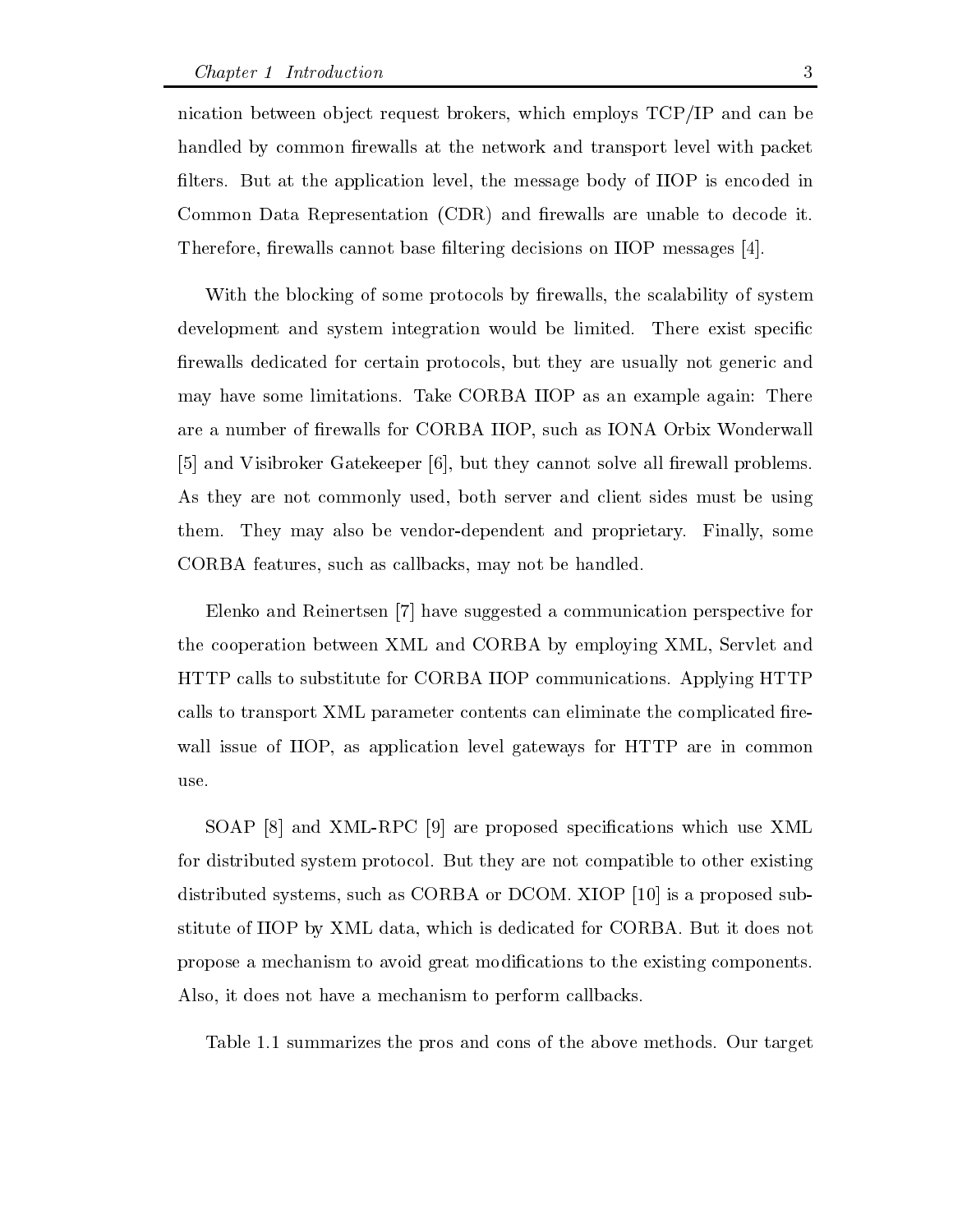| mrewans<br>Solutions                   | <b>Strengths</b>                                                                                                    | Weaknesses                                                                                     |
|----------------------------------------|---------------------------------------------------------------------------------------------------------------------|------------------------------------------------------------------------------------------------|
| <b>CORBA</b><br>dedicated<br>firewalls | • Fast to handle IIOP<br>• Capable to handle compli-<br>cated CORBA services                                        | $\bullet$ Not popular<br>$\bullet$ Vendor-dependent<br>• Not able to handle call-<br>backs     |
| SOAP<br>and<br>XML-RPC                 | $\bullet$ Flexible<br>semistructured<br>XML to represent data<br>Simple; Complicated ser-<br>vices are not required | • standalone protocol; not<br>designed for existing<br>protocols                               |
| XIOP                                   | $\bullet$ compatible with CORBA                                                                                     | • modification to existing<br>objects is needed<br>• no mechanism for callback<br>is suggested |

**Table 1.1**: Pros and cons of existing methods for remote method callings across

is to develop a solution which can cover their weaknesses, i.e., a generic mechanism that can bind to the existing systems, without any modifications to the existing components in the systems

Consequently, we took CORBA IIOP as our target and developed a simple solution by using HTTP, XML and Java Servlets for tunneling through the firewalls to support the CORBA IIOP calls in a more generic way. We then further enhance our mechanism to allow CORBA callbacks which are not feasible behind many CORBA firewalls. We briefly describe how we can automatically generate the necessary components to support our mechanism, by referring to the design of Interface Denition Language -IDL for a CORBA system In general, our approach can be applied to other communication protocols as well.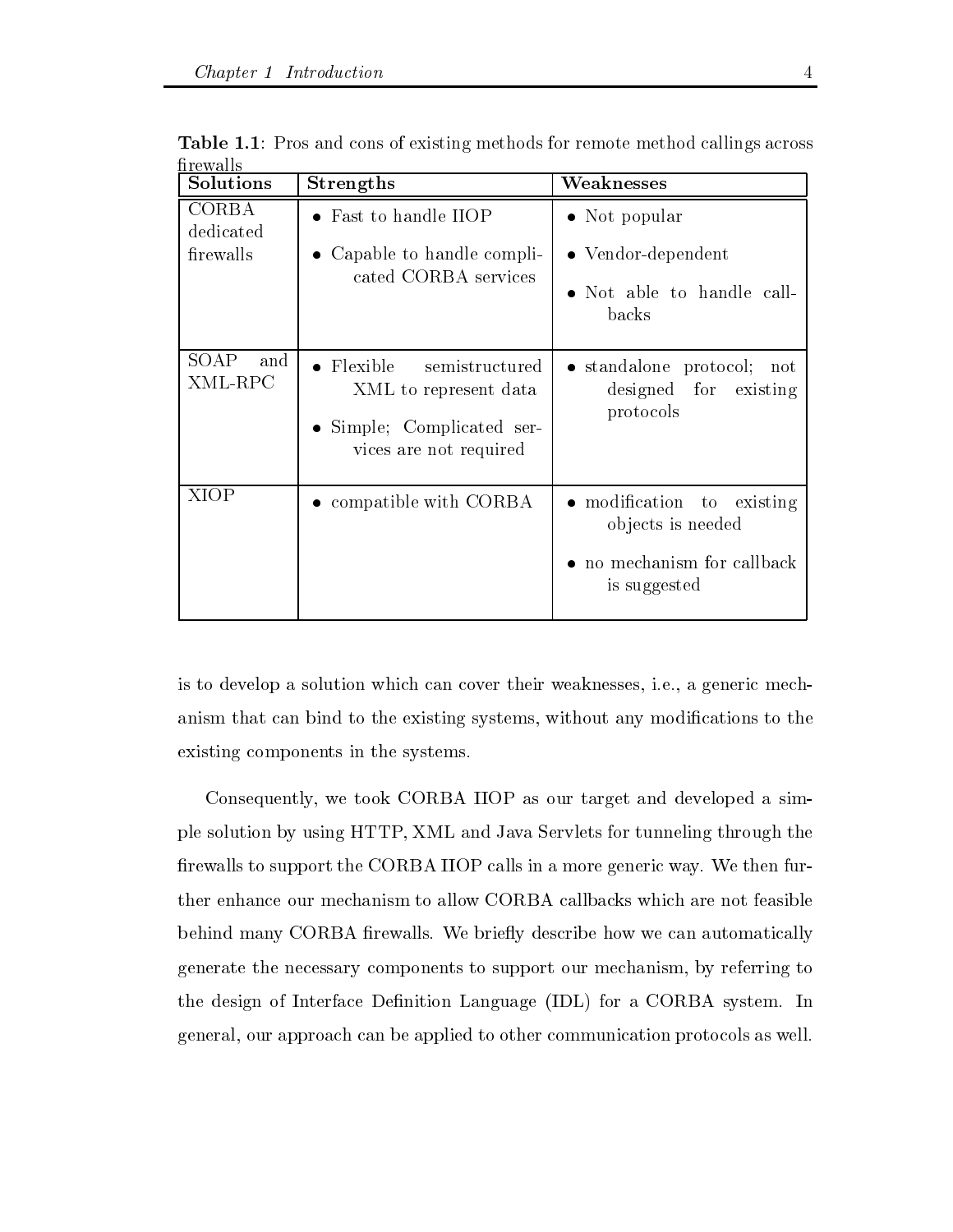#### Heterogeneous Communication Protocols  $1.2$

Currently, we have many different ways to build distributed systems, and the most prominent middlewares are CORBA [3], DCOM [11] and Java RMI [12]. CORBA is defined by the Object Management Group, which supports heterogeneous and distributed objects. The CORBA objects are using the IIOP communication protocol to interact with each other The Distributed Component Ob ject Model -DCOM protocol is an applicationlevel protocol for ob ject oriented remote procedure calls which is useful for distributed, componentbased systems of all types It is a Microsoft technology Java RMI is developed by Sun Microsoft which uses the Sun Method Protocol - International - Andreal Protocol - International Protocol to communicate

All of them have different architectures and different protocols for communication, hence it is very difficult to integrate systems with different middlewares directly. Integrating them requires some bridging tools. Though there are quite a number of bridging tools developed, they may not be able to solve the problems nicely. Some bridges can only map the CORBA objects to the COM/DCOM objects, or vice versa. They do not support interworking. Some bridges actually can only support interworking between the CORBA objects and COM ob jects they don t support the interworking between the CORBA objects and DCOM objects.

With the release of new COM-CORBA interworking specification by OMG, many vendors have developed some better applications for bridging there are still some area that can be improved. Let us discuss one of the very famous applications, OrbixCOMet  $2000$  [13], which is developed by IONA Technologies. OrbixCOMet 2000 implements the COM/CORBA Interworking specification by enabling transparent communication between COM/Automation clients and CORBA servers There is a COMET component located between the CORBA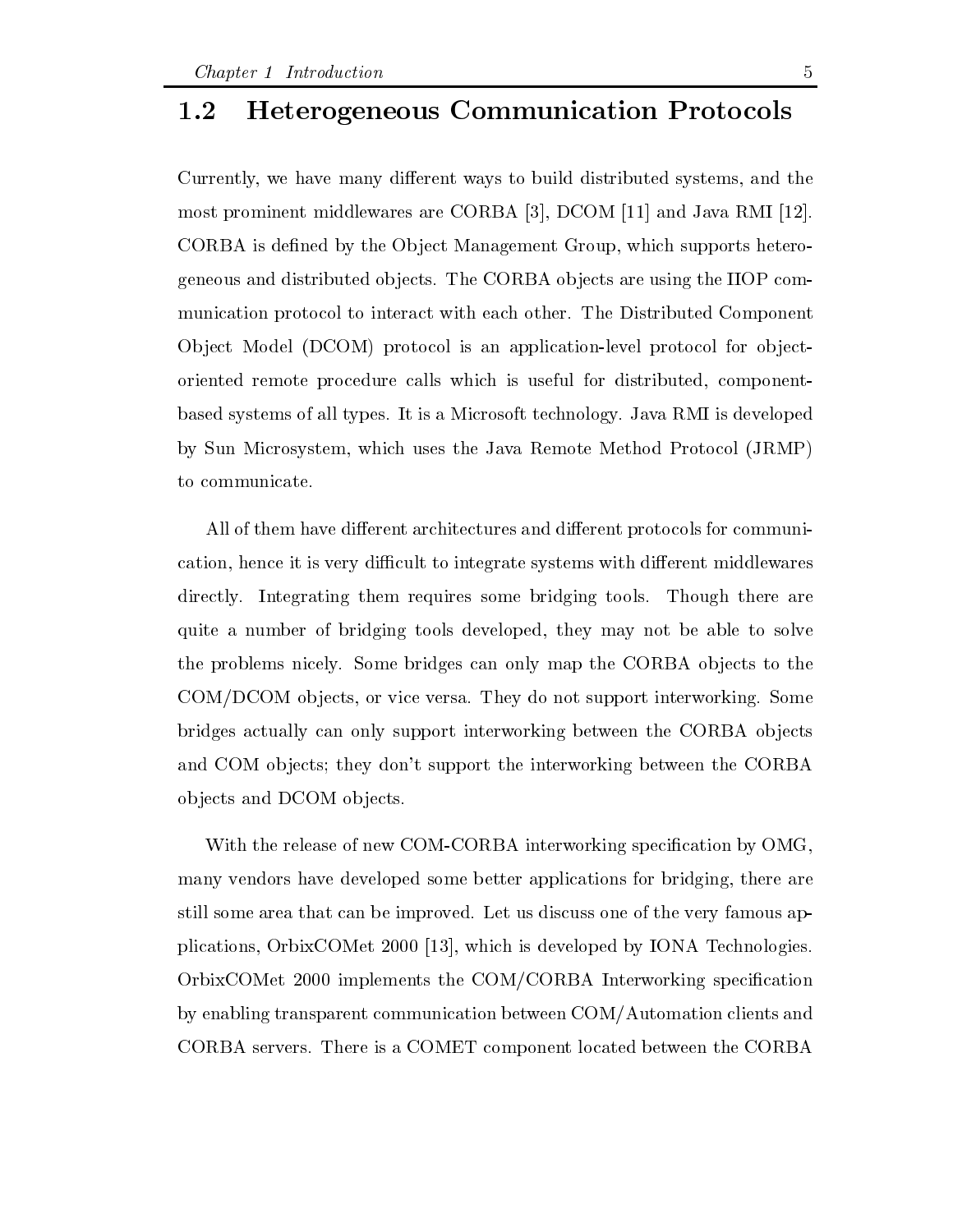| ucous cuvirominents<br><b>Solutions</b> | <b>Strengths</b>                                                | Weaknesses                                                                              |
|-----------------------------------------|-----------------------------------------------------------------|-----------------------------------------------------------------------------------------|
| OrbixCOMet                              | $\bullet$ Fast                                                  | • Not generic to other protocols                                                        |
| RMI/IIOP                                | $\bullet$ Fast; no real-time<br>protocol conversion<br>overhead | • Not generic to other protocols<br>• Not reversible to communicate<br>with RMI objects |

Table - Pros and cons of existing methods for communication in heteroge neous environments

enclave and COM/DCOM enclave, and it acts as a bridge which provides the mappings and performs translation between CORBA and COM/Automation types

Though OrbixCOMet is already a good implementation in bridging between CORBA and COM, it allows only a limited number of connections for DCOM, as DCOM is distributed while COM is not. Moreover, the weakest point of OrbixCOMet is that it only supports the communication between CORBA and COM/DCOM, and not other protocols. It is because the COMET component would only convert a binary communication protocol message to another binary communication protocol message As they use binary messages protocols other than CORBA and COM/DCOM are not able to read them.

Another example of is RMI/IIOP package  $[14]$  of Java RMI, which helps RMI objects to communicate with CORBA objects. With modifying the existing RMI objects with RMI/IIOP package, the communication protocol of those RMI objects would be substituted by IIOP, such that they are communicate with CORBA objects. But the drawback is that those modified RMI objects are no longer be able to invoke other RMI objects, as they have given up the original communication protocol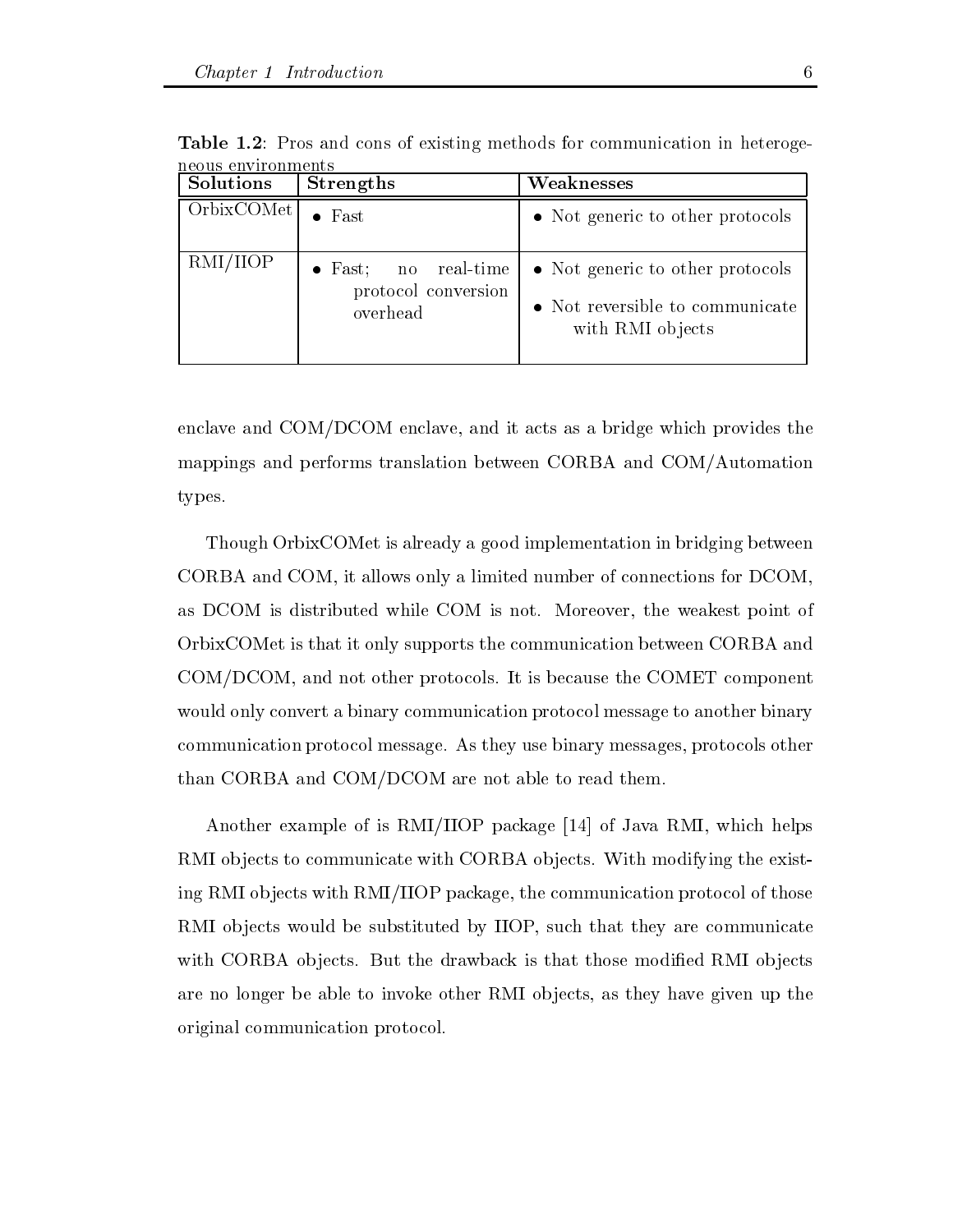Table 1.2 summarizes the pros and cons of the two methods mentioned. Again, our target is too cover the weaknesses of those methods, i.e. to give a generic bridging solution to heterogeneous distributed environments and com munication protocols

Here, we extend the mechanism for tunneling across firewalls, and use XML as the bridging messages between different distributed system environments. Based on the generic CORBA IDL we design a mapping schema from CORBA IDL to XML. Also, we have developed some rules for mapping other Interface Definition Languages, such as MIDL of DCOM and Java Interface of JavaRMI, to the same XML schema

By sharing the same schema, different distributed environments can communicate with that "common language" for remote object method calling. The easily-manipulated and human-readable XML messages are not only limited to the usage of CORBA, DCOM or Java RMI, but can be also applied to other websed as applications such as Active Server Pages - Server Pages - Server Pages - Server Pages - Server Pages -JSP etc It is because all of them can use the same XML method calling schema to invoke those CORBA or DCOM objects. Hence, our approach can provide a generic bridge for communication among different distributed system environments and web applications, without modifying the existing compo-

### 1.3 Translator for Converting Interface Definition to Flexible XML

As we have mentioned, to tackle the firewall and heterogeneous distributed environments problems, we have to make use of passing XML messages with HTTP. With the flexible semi-structured XML, messages of remote object call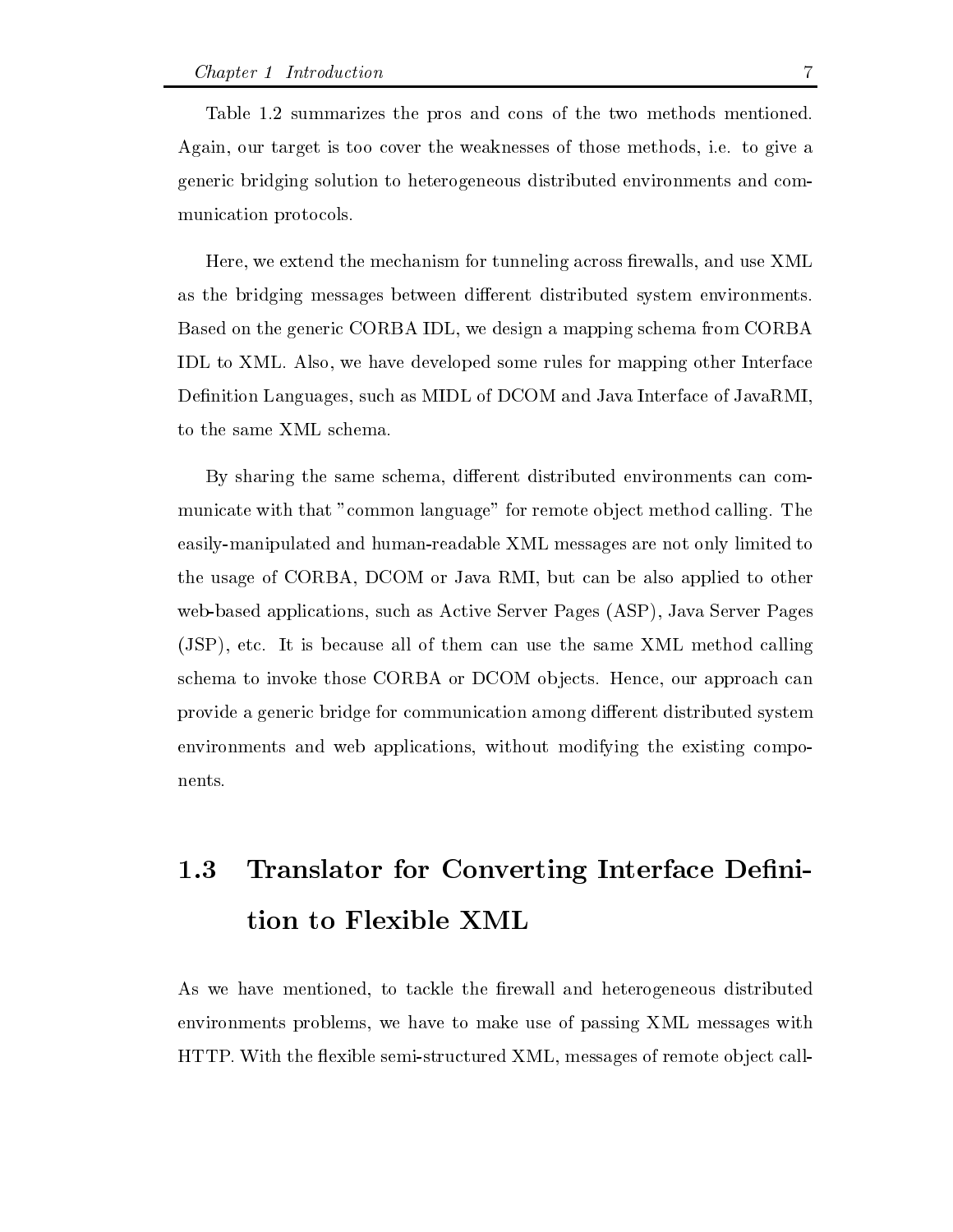ings can be well-represented. However, we still need a standard for the transmission of messages, otherwise the objects in different enclaves are not able to mission of messages otherwise the ob jects in dierent enclaves are not able to communicate

We have designed a schema for mapping CORBA IDL to XML format and implemented a translator to convert the IDL files and generate the XML documents By making use of the XML documents that follow an agreed Data Type Denition -DTD we can have a standard for message transmission Moreover, these XML documents can help to generate the add-on components automatically The generation of these source codes can help to reduce the extra programming work for those add-on components as they usually contain many similarities, especially in the part of converting the internal data structures to XML formats

CORBA has a very generic IDL as it supports a variety of programming languages, such as  $C_{++}$ , Java, COBOL, etc. As CORBA IDL is so generic, we use the XML mapping scheme of CORBA IDL as the fundamental and map other interface definition languages of other distributed environments to the same XML schema. By using the same schema, different distributed system environments can have a "common language" and hence be able to communicate with each other

### $1.4$  An Implementation of a Scalable Mediator Query System

Nowadays, there is a trend to integrate several information systems to offer richer information. As we have mentioned, the firewall problem, and the heterogeneous distributed environments, are often the obstacles in building or integrating a scalable large system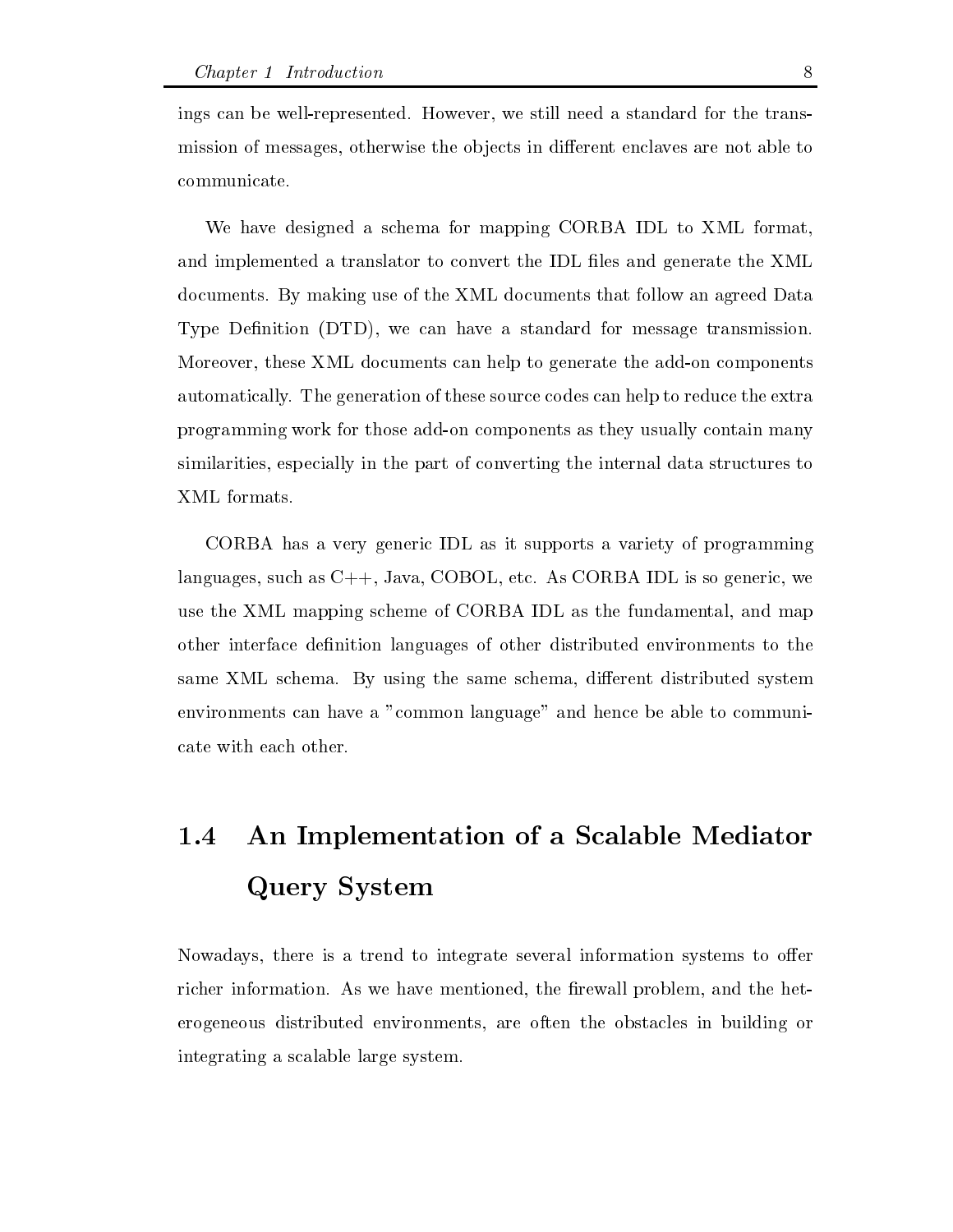We have proposed the solutions for those problems and we would like to demonstrate our work by a mediator-based query system and applying our mechanism onto it, such that it can be scalable across the firewalls and heterogeneous distributed system environments

We use the mediator architecture to integrate multiple query systems via the Internet. Mediators forward the client queries to the appropriate digital libraries or mediators, and then integrate the returned answers and forward them back to the clients. We use the mediators to make queries across the firewalls by making use of XML and Java Servlets, and also querying across the heterogeneous systems with some components which are programmed in DCOM or Java RMI

By building this query systems we can demonstrate the advantages of our approach. Also, we will evaluate our approach by measuring the performance of this system

#### Our Contributions  $1.5$

Briefly speaking, we have the following contributions in our research work:

- $\bullet\,$  we have proposed a generic mechanism to enable distributed objects to  $\,$ communicate across firewalls by using XML and Java Servlets. We use CORBA as an example, but this mechanism is generic and can be applied to other distributed environments
- We have extended the mechanism to support the callback feature in CORBA, which is not supported by other XML-based protocols nor many CORBA-dedicated firewalls.
- $\bullet\,$  We have proposed a schema for mapping CORBA IDL to XML format.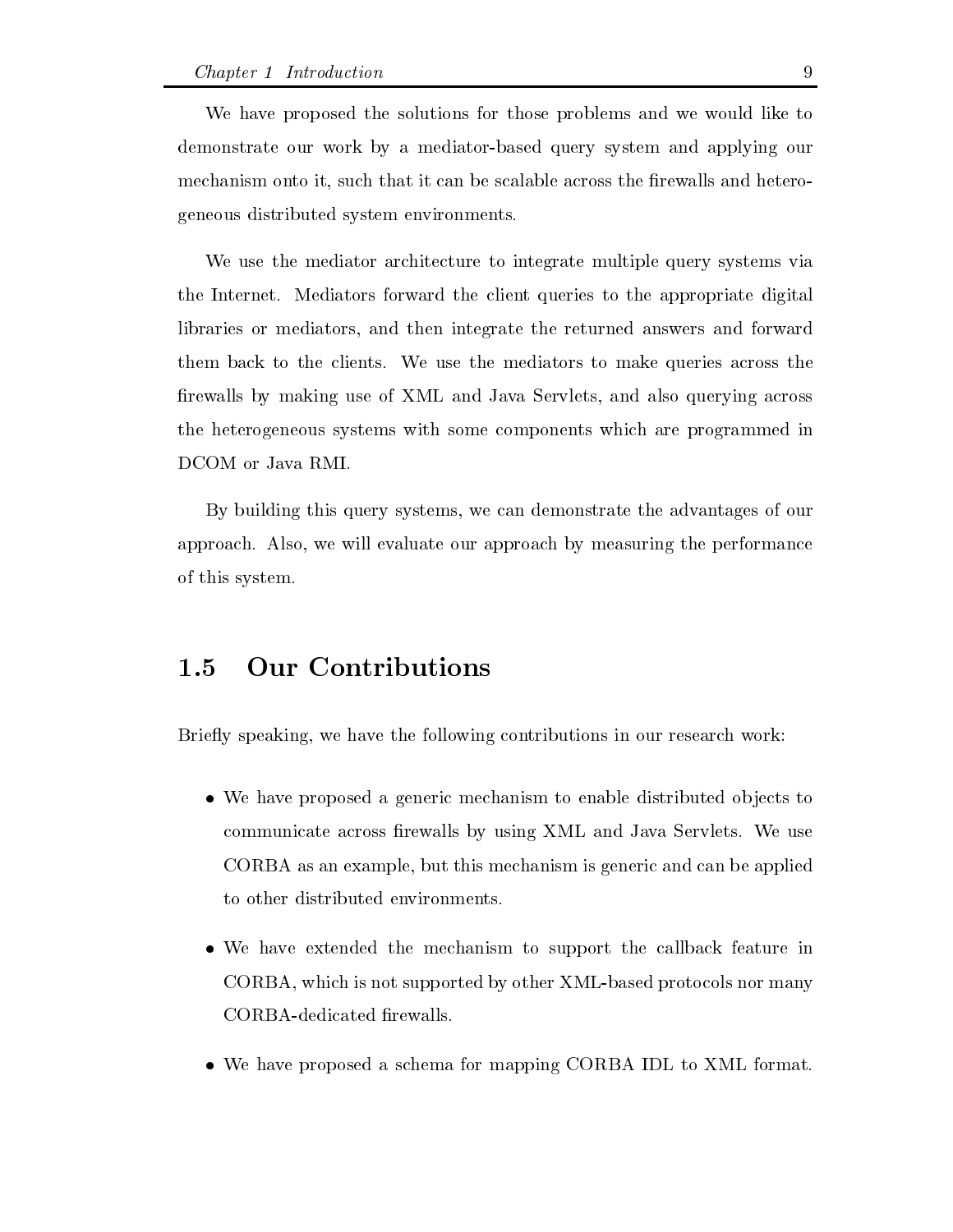With this schema, we can automatically generate some add-on components in our mechanism. Also the schema can provide a standard grammer for the transmission messages of method callings

- $\bullet$  We have extended the mechanism to support remote object calling in  $\bullet$ heterogeneous environment. By mapping different interface definition languages of different distributed environments to the schema we have designed, objects of different distributed environments can have communication
- $\bullet$  We have implemennted a mediator-based query system to demostrate our work. This mediator-based query system has applied our mechanism thus it can make queries to a remote object beyond the firewalls, and have callback feature support. Also, the system can make queries to objects from heterogeneous distributed environments, such as DCOM objects, JavaRMI ob jects or even other web applications -JSP ASP etc

#### **Outline of This Thesis** 1.6

We would explain the contributions described above in details in the coming chapters. First, we have an overview of some related work and technologies in Chapter 2. We describe XML and Java Servlets technologies there, as they are closely related to our approach. Also, we look at SOAP, XML-RPC and XIOP, which are similar appoarches that use XML as a protocol. We will discuss their pros and cons there

In Chapter 3, we introduce our tunneling mechanism, and how we support the callback feature there Chapter will cover our schema for mapping CORBA IDL to XML format, and outline how we generate the add-on components. For Chapter 5, we focus on the way we support communication among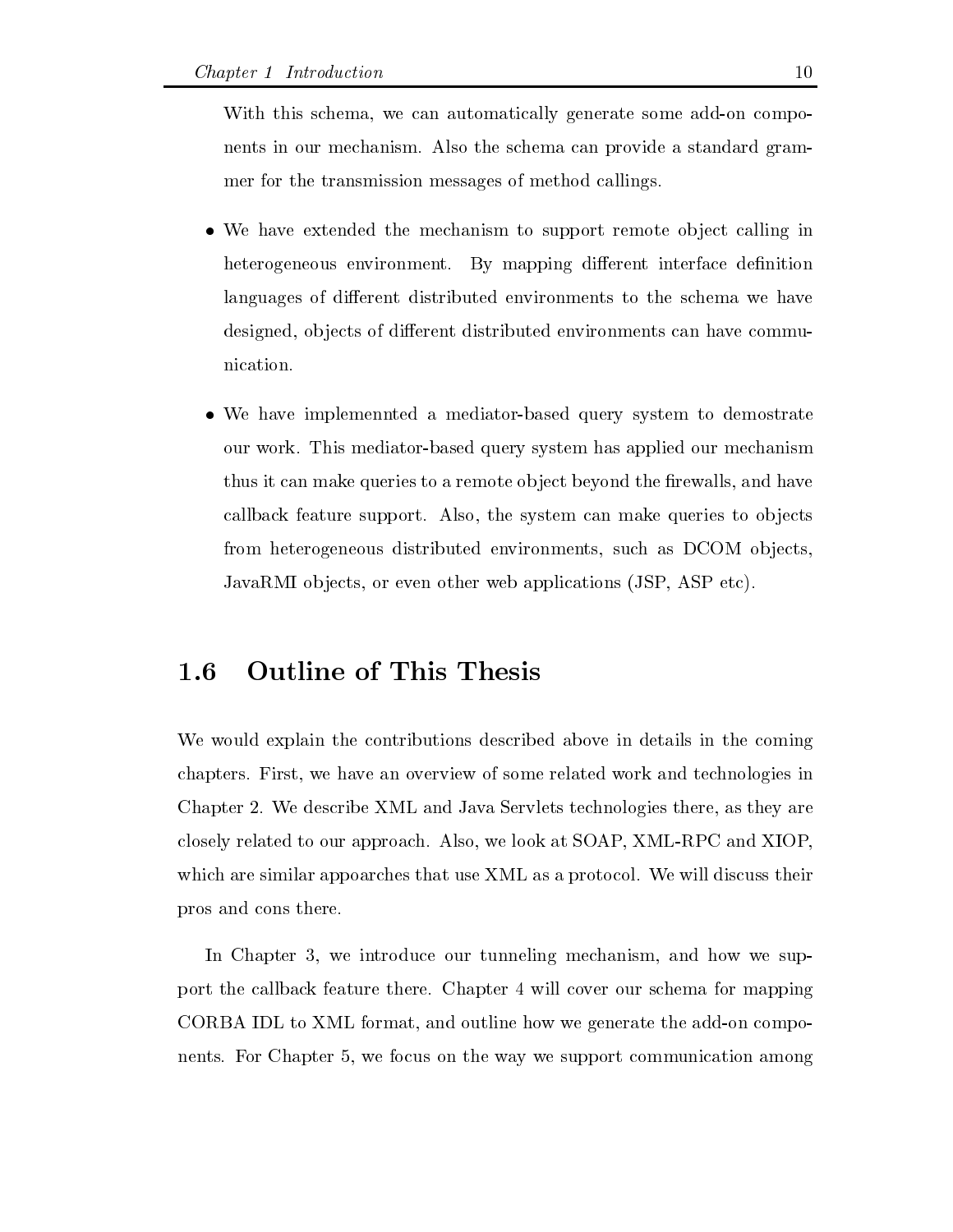heterogeneous distributed envrionments

We demonstrate our mechanism with a mediator-based query system in Chapter 6, and we describe in details the components of that system and how we apply our mechanism to enhance it to be a more scalable system

In Chapter 7, we evalute the performance of our approach, and also the advantages and disadvantages We will also address the enhancement on security issue and perfomance issue in our mechanism. We then conclude our work in Chapter 8.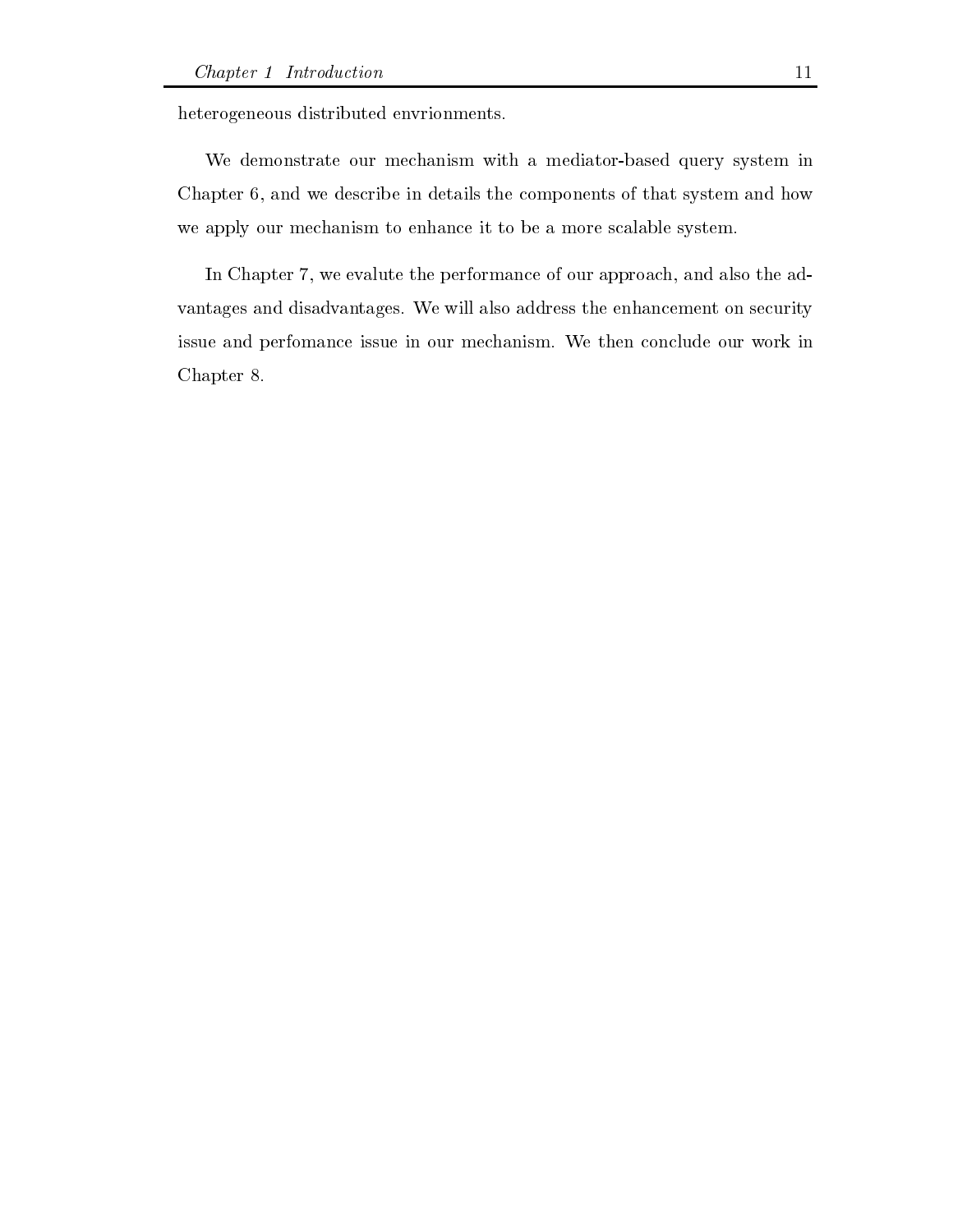# $Chapter 2$

# Related Work and Technologies

In this chapter, we will present an overview of some XML technologies and Java Servlets technologies as they are closely related to our research project. We have used XML and Java Servlets technologies heavily in our research. XML has a flexible structure and strong capability in representing data, hence it plays a very important role in our research project. Java Servlet technology is a popular choice for building interactive Web application thus we use it to transmit XML messages in the Internet

There are some protocols which are similar to our approach, such as SOAP, XML-RPC and XIOP. We will also give a brief overview of these technologies in this chapter, and discuss their strengths and weaknesses.

We hope this chapter can help you to understand our research work better.

### Overview of XML Technology

In the age of worldwide information networks, documents must be easily accessible, portable and flexible. The information documents must also be systemand platform-independent. XML possesses these features and offers documents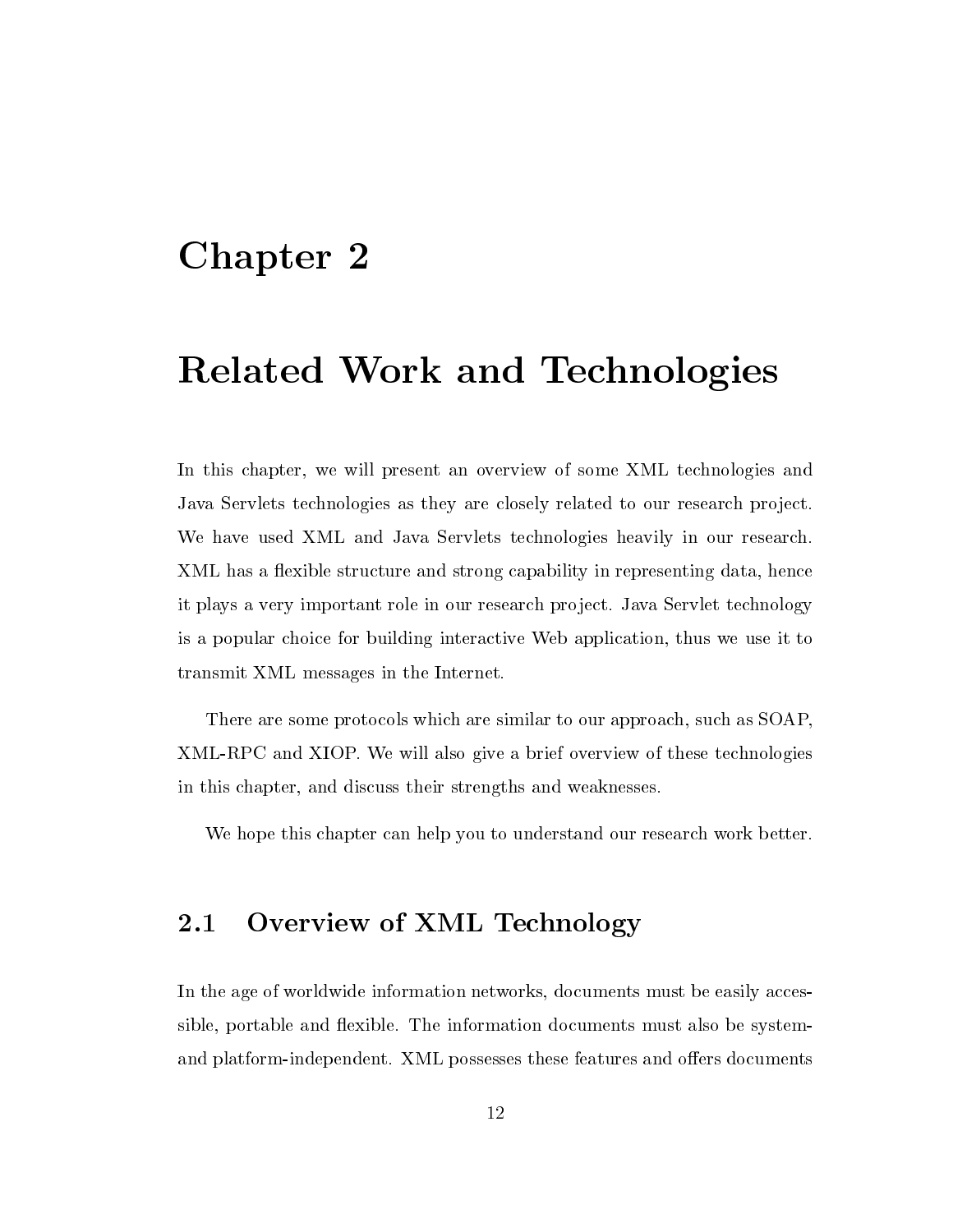an advantage not found in other document description languages

Extensible Markup Language -XML 

is a new standard adopted  $\sim$  , the Wide Wide Wide Constraints (1986) and it is a kind of and it  $\sim$   $\sim$   $\sim$ alized markup language. Some of the design goals of XML are  $[18, 19]$ :

- $\bullet$   $\,$   $\Delta$ ML shall be straightforwardly usable over the Internet;
- $\bullet$  XML shall be able to store complex data structures.
- $\bullet$  XML shall support a wide variety of applications

These goals make XML to be a data exchange and representation standard Also, XML can be widely used in various kinds of applications, and exchange information among different applications, and also heterogeneous platform.

Our research mainly focuses on using XML and Java Servlet to support various communication protocols. XML is used because it can provide flexible structure description to complex protocol structures and data structures. Also, XML is platform-independent and system-independent that would be very suitable to be used in distributed heterogeneous environment. Moreover, we can foresee that the Internet would be a platform in building large and scalable dis tributed in future, for which XML can work well. Hence, we use XML heavily in the system implementation of our research work

In the following sections, we will address the basic syntax of XML, the use of DTD, and how XML represents complex data structures.

#### XML Basic Syntax

In this part, we overview the syntax of XML data, which is based on the specification of XML1.0 by W3C [15]. We will only cover those standards that will be used in our research project.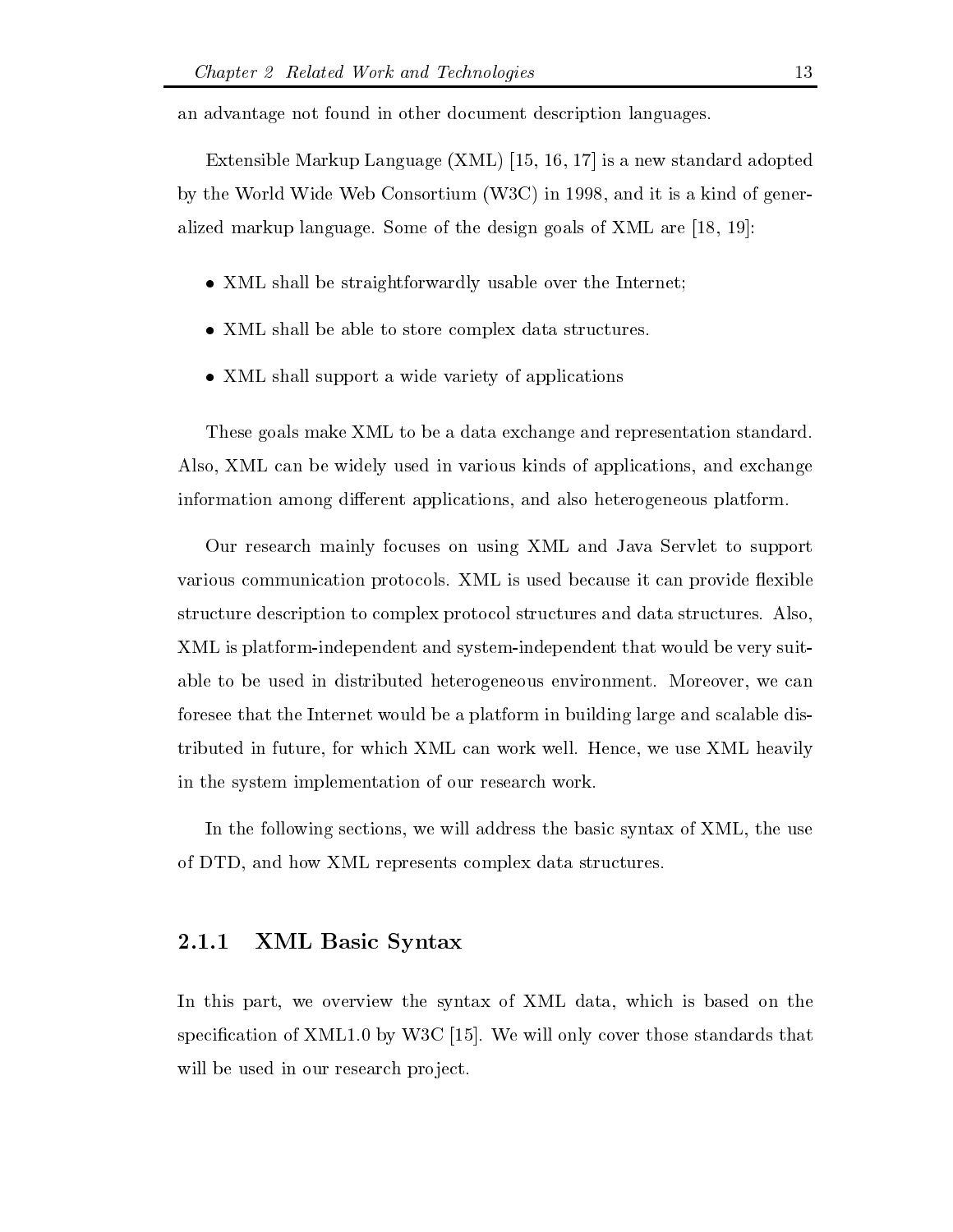```
news-
     source-source-morning postsource-
     <date>
           day-
day-
           month-
month-
           year-band and a set of the set of the set of the set of the set of the set of the set of the set of the set of
     . . . . . .
     title- press ward appropriately any controller press to
     reporter location
Hong Kong-
           firstname-
Gregfirstname-
           <lastname>Torode</lastname>
                       Torodelastname-
     \langlereporter>
     content-
Beijing yesterday defended remarks made by senior
           SAR-based official Wang Fengchao that local media should
           avoid reporting separatist views

     \langle content>
\langle/news>
```
Figure - An example of XML document

XML is a textual representation of data The basic component in XML is the element, that is, a piece of text bounded by matching tags. Users can define new tags for their needs, which should appear in pairs with a start tag and an end tag. For example, to describe a piece of news article, we can define a pair of  $\mathbf{r}$ this tag pair. Inside an element we may have text, other elements, or even a mixture of both. Figure 2.1 shows a typical XML document. You can see we have denoted by the source-density of the source-

XML also allows us to associate attributes with elements Attributes in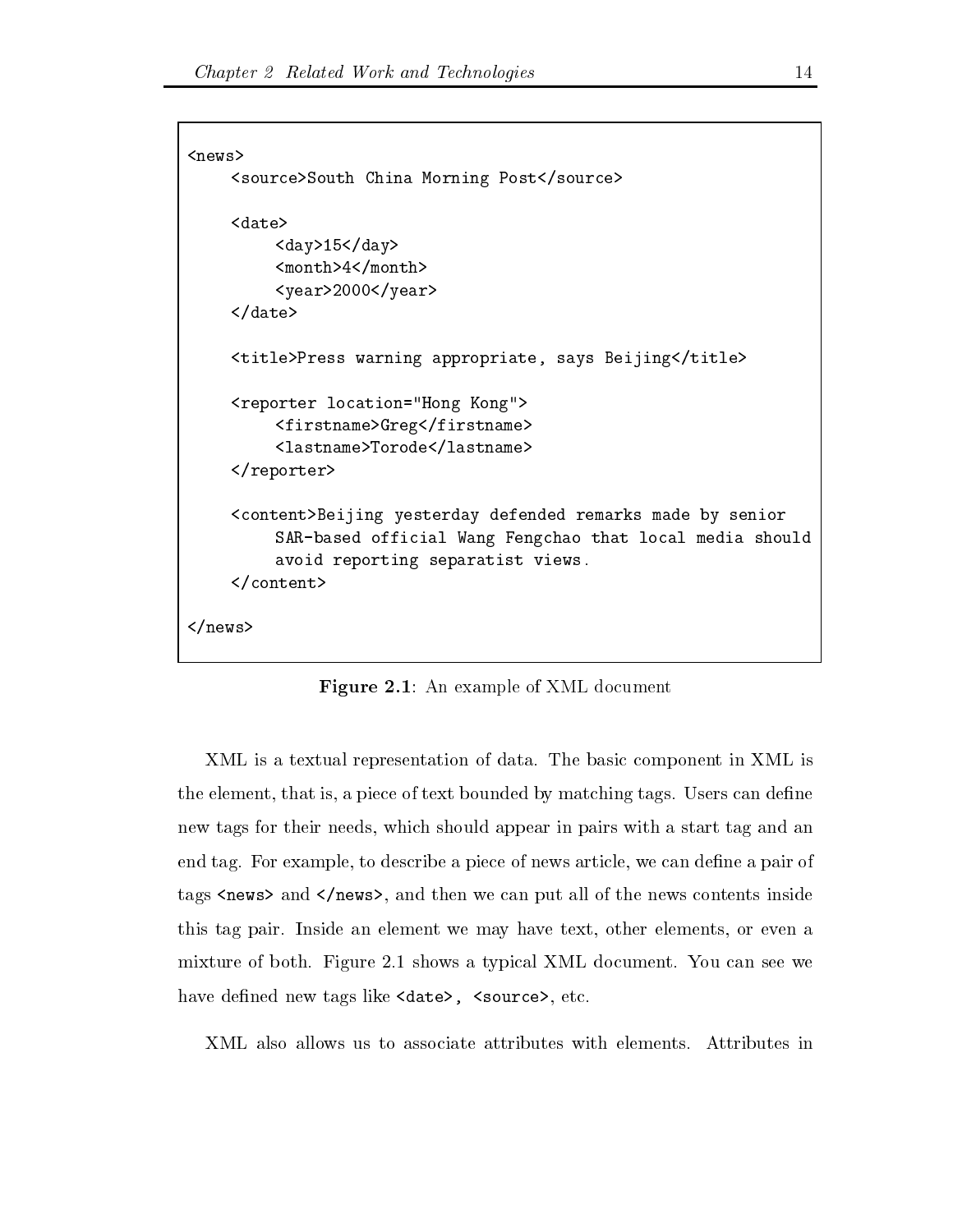

Figure -- The tree hierarchy of the XML document in Figure

XML are like properties in data models. In XML, attributes are defined as -name value pairs With tags users may dene arbitrary attributes which can enrich the meaning of an element. In the example of Figure  $2.1$ , the tag reporter-and and attribute location which indicates the location of the location of the location of the locatio reporter

There are some differences between tags and attributes. A given attribute may occur only once within a tag, while sub-elements with the same tag may be repeated. Also the value associated with an attribute is a string, while that associated with an element can contain subelements

XML data can always be viewed as a tree structure. For example, in Figure 2.2, the tree hierarchy is the representation of the XML document in Figure 2.1.

### DTD: The Grammar Book

We have given an overview of some simple syntax in the previous section. But for most of the time, just following the syntax would not be enough for real-life applications We usually have to give rules to the XML documents in order to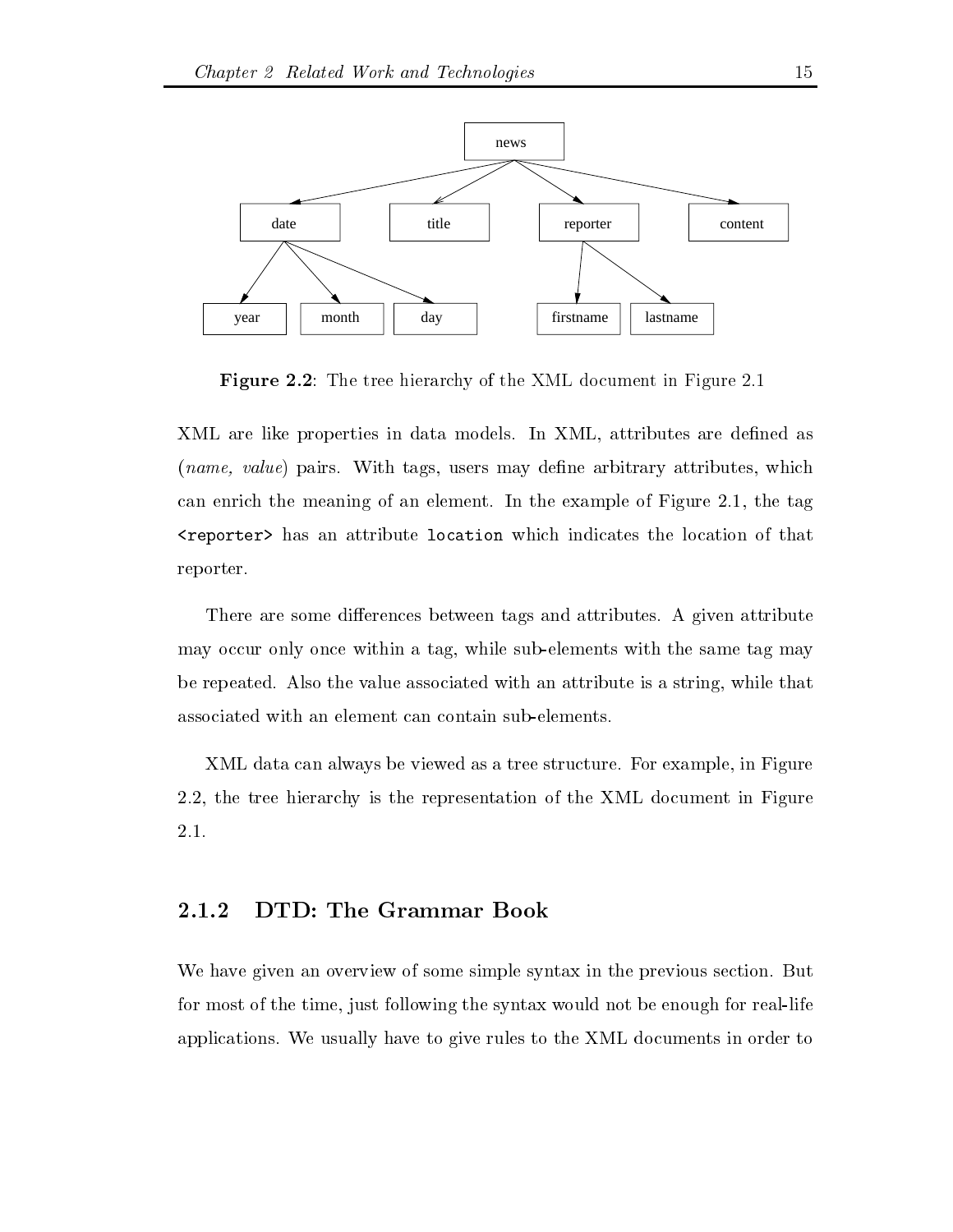```
<!DOCTYPE database [
     \leq! ELEMENT database (news*)<! ELEMENT news (date, title, reporter*, content)>
     <! ELEMENT date year CDATA #REQUIRED
                     month CDATA #REQUIRED
                     day CDATA #REQUIRED>
     \leq! ELEMENT title (\texttt{\#CDATA}><!ELEMENT reporter (firstname, lastname)>
          <!ATTLIST reporter location (#CDATA)>
     \leq! ELEMENT firstname (\text{\#CDATA})>
     \leq! ELEMENT lastname (HCDATA)<! ELEMENT content (#PCDATA)>
\exists
```
 $\blacksquare$  The DTD of the  $\blacksquare$ 

regulate them to have specified numbers of specific tags or attributes, and also to have specific structures. To do this, we can use Document Type Definition -DTD A DTD serves as a grammar for the underlying XML document and it is part of the XML language. To some extent, a DTD can also serve as a schema for the data represented by the XML document; hence we are interested in DTD also

Consider the example in Figure 2.1, it may follow the DTD in Figure 2.3. The meanings of some regular expressions in DTD are shown in Table 2.1. Based on the DTD, we can hence define more documents of a similar schema. Also, different sources can be compromised to use a common schema for their standard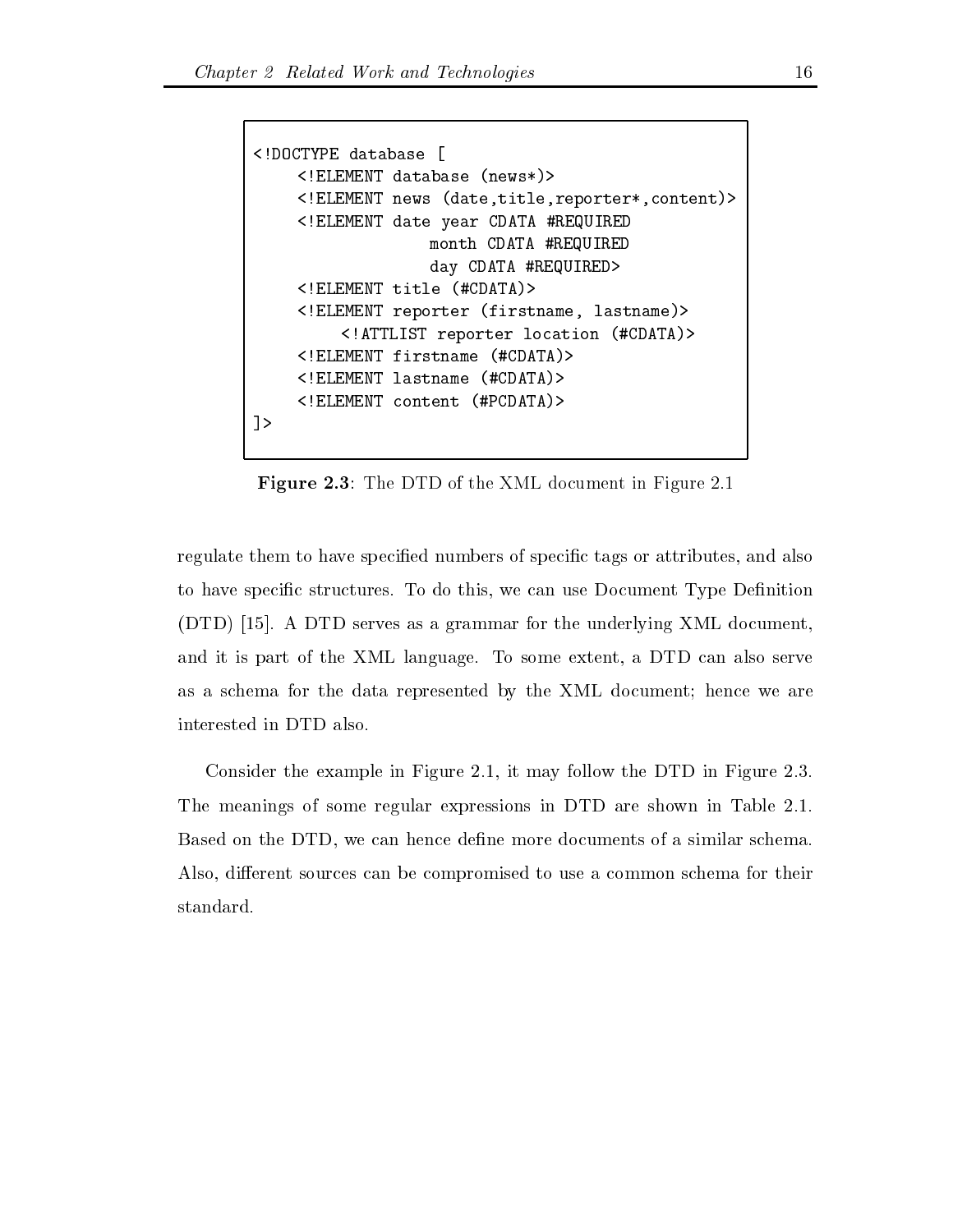| Regular Expressions | Meanings                   |
|---------------------|----------------------------|
| test*               | any number of test element |
| test+               | one or more occurrence     |
| test?               | zero or one                |
| test   test'        | alternation                |
| test, test'         | concatenation              |

Table - Meanings of some regular expressions in DTD

#### Representing Complex Data Structures 2.1.3

XML plays a very important role in the transmission of HTTP messages XML has the flexibility in defining new tags on top of its semi-structured feature, so that it can well represent most of the complicated data structures [19]. Even in the case of unlimited-multilevel recursive data structures, such as tree structures, XML can still handle them nicely. Figure 2.4 shows a tree structure and its corresponding XML representation We can see that the XML data can represent data with complex structures with great flexibility. Hence, we use HTTP to send streams of XML data between the client and server sides to represent the parameters in the remote procedural calls

By using the DTD of XML data, we can further provide a grammar for the XML data transmission format. Hence we can make a compromise on the interpretation of data transmission of complicated data structure formats for both client and server sides

Besides the flexibility of data representation, the readability and the ease of manipulation of XML information also provide great flexibility for server as well as client implementation As long as we follow the DTD of the data transmission format, programmers can have a high degree of freedom to choose different implementation methods.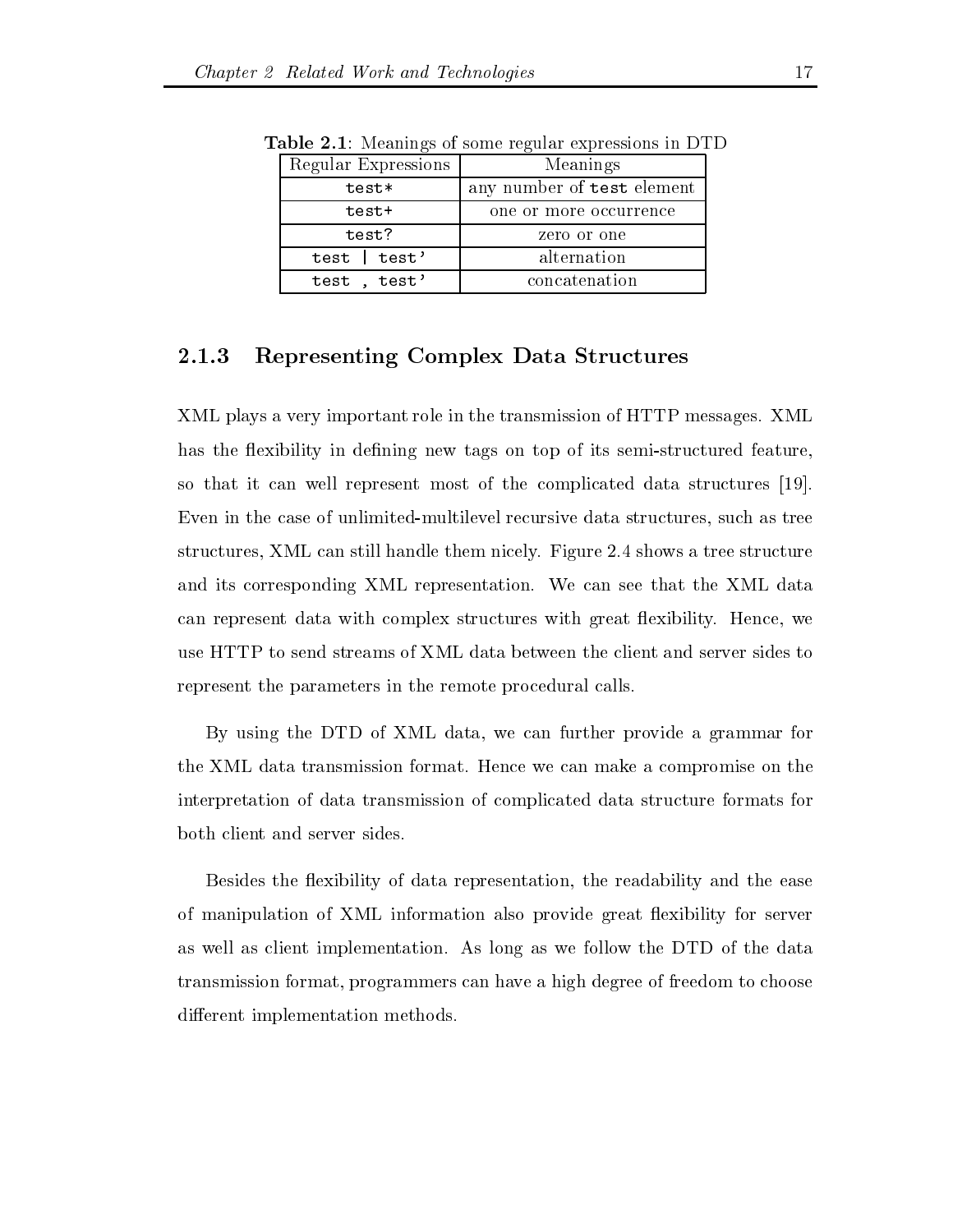

Figure - A tree structure and its corresponding XML data describing its structure

#### Overview of Java Servlet Technology  $2.2$

Currently, Java Servlet Technology  $[20, 21, 22]$  has become a popular choice for building interactive Web applications. In our research project, we also use Java Servlets to support different communication protocols and build the distributed systems upon an Internet-based environment. As Java Servlet plays an important role in our research we would like to present a brief overview of it before the following chapters

According to the Java Servlet Specification  $[20]$ , a Servlet is a web component, managed by a container, that generates dynamic content. Servlets are small, platform-independent and are able to cooperate with web servers. They interact with web clients via a request-response paradigm implemented by the Servlet container. This request-response model is based on the behavior of the Hypertext Transfer Protocol -HTTP It provides a simple consistent mecha nism to Web developers for extending the functionality of a Web application and for accessing existing business systems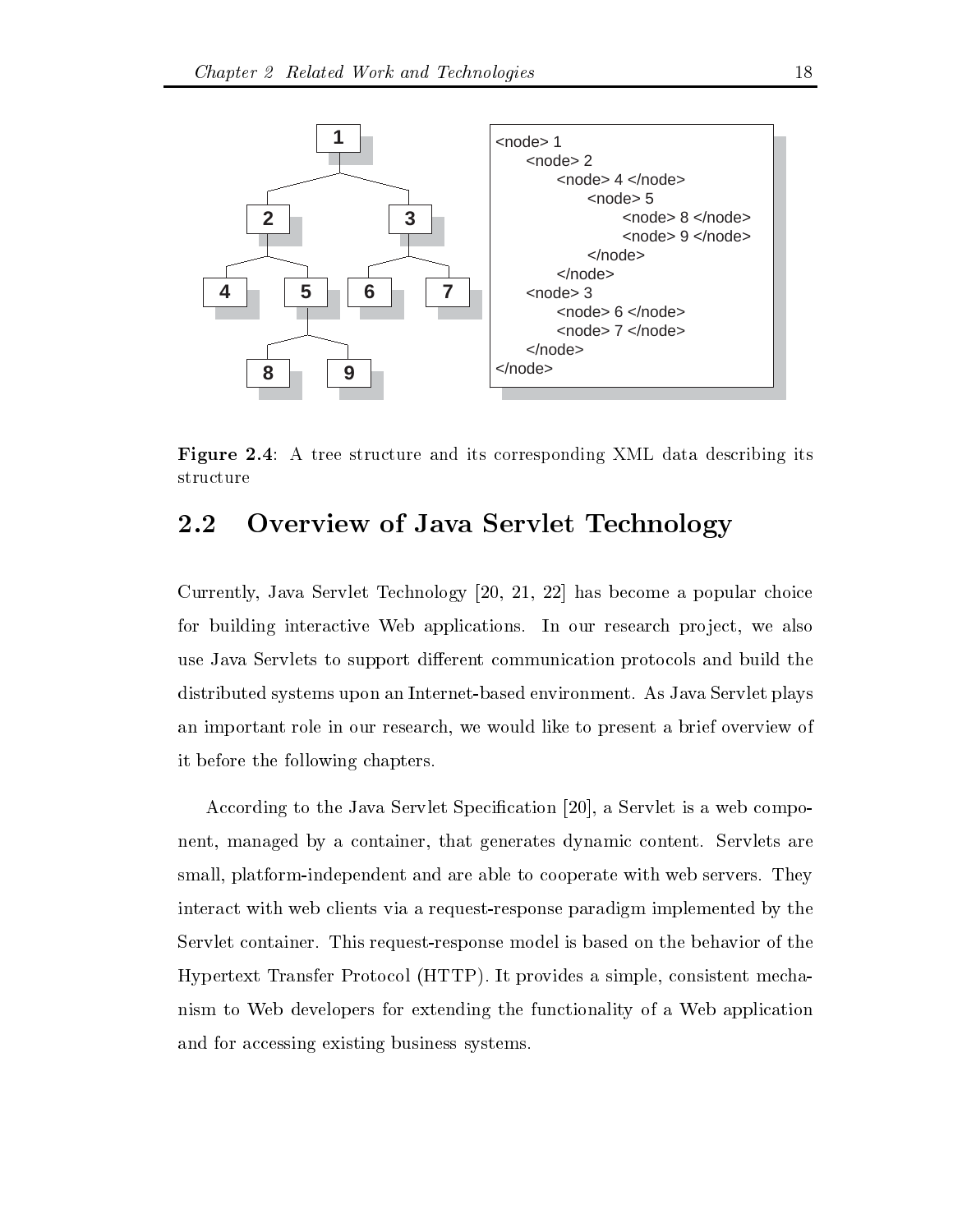Servlets provide a component-based, platform-independent method for building Web-based applications, without the performance limitations of Common Gateway Interface - (CGI programs And under proprietary server extensions) server the contractions mechanisms - (such as the Netscape Service Service Services Services Services), Netscape Service are server-independent and platform-independent. This leaves the programmers free to select a "best of breed" strategy for the servers, platforms, and tools

When compared to other traditional server extension mechanisms, Servlets have the following advantages:

- $\bullet$  They are generally much faster than CGI scripts because a different process model is used
- $\bullet$  lney use a standard API that is supported by many web servers.
- $\bullet$  1 ney have all the advantages of the Java programming language, including ease of development, portability, performance, reusability, and crash protection
- $\bullet$  They can access the large set of APIs available for the Java platform, such as JDBC
- $\bullet$  A Servlet module would be loaded once the first time it is invoked and then it stays loaded until the HTTP server task is shut down or restarted But a CGI script is loaded every time it is invoked and unloaded when it has finished, hence the performance is worse.

For the mechanism in our research the Java Servlets modules can actually be substituted by other server extension mechanisms. But as Java Servlets have more advantages when compared to CGI, especially in terms of systemand platform-independence, and memory management, we chose to use Java Servlets in our implementation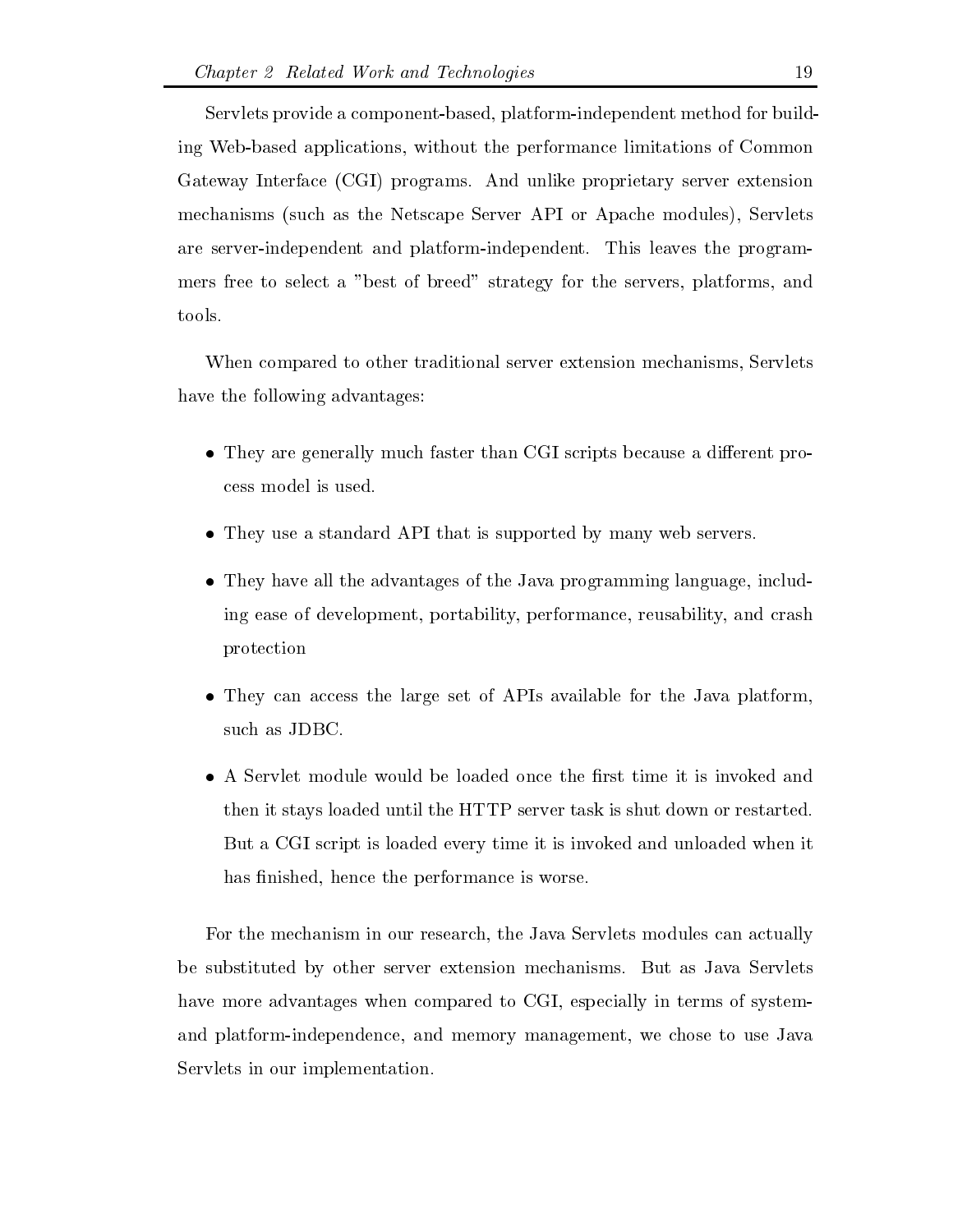

 $\mathcal{L}$  . The mechanism of  $\mathcal{L}$  is the mechanism of SOAP showing the mechanism of SOAP showing the mechanism of SOAP showing the mechanism of SOAP showing the mechanism of SOAP showing the mechanism of SOAP showing t

### Overview of Simple Object Access Protocol 2.3 SO SOAPER SO SOAPER SO SOAPER SO SOAPER SO SOAPER SO SOAPER SO SOAPER SO SOAPER SO SOAP

Simple Ob ject Access Protocol -SOAP is a lightweight protocol for the exchange of information in a decentralized, distributed environment, which has been accepted by World Wide Web Consortium as a standard. People started discussing XML-based protocol in early 1998, and SOAP specification finally shipped at the end of 1999 by  $W3C$ .

It is an XML based protocol that consists of three parts: an envelope that defines a framework for describing what is inside a message and how to process it, a set of encoding rules for expressing instances of application-defined datatypes, and a convention for representing remote procedure calls and responses. Objects need to integrate with some XML-parsers to create messages for making requests or responses. Figure 2.5 shows the mechanism of using SOAP in a distributed system

Due to XML features, building distributed systems with SOAP can provide many advantages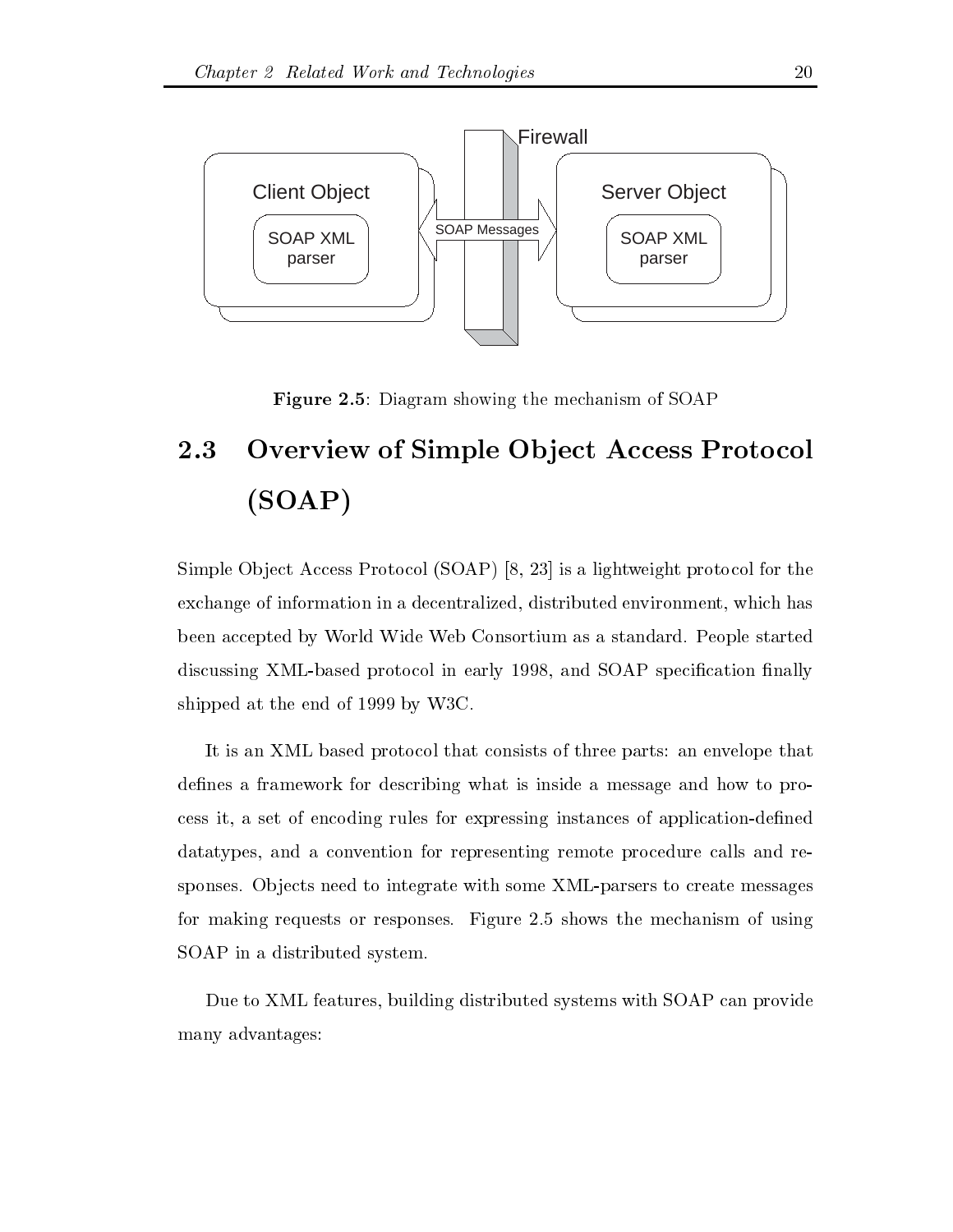- $\bullet$  Adaptable to widely distributed networks, as AML is platform- independent and system-independent;
- $\bullet\,$  Able to work through firewalls with use of HTTP in transmission of XML;
- $\bullet$  Flexible in implementation of different components. Components can be developed in Perl, Java, PHP, ASP etc.

But SOAP still has some deficiencies when compared to our approach or working with traditional distributed systems

- $\bullet$  SOAP is not designed to give support to those popular platform types, such as CORBA, DCOM, etc. Hence, it cannot be combined to existing CORBA systems, DCOM systems, or Java RMI systems naturally.
- $\bullet$  SOAP is a definition of the communication protocol contents. The calling mechanism has to be defined by users. It would be hard to support some complicated calling methods, such as callbacks.
- $\bullet$  -Programmers need to deal with XML details while developing distributed systems, such as dealing with XML parsers, etc.

For our approach described in this thesis, we would try to maintain the advantages of using XML in communication messages protocol, and to avoid the deficiencies of SOAP.

#### Overview of XML-RPC  $2.4$

XML-RPC is another XML-based protocol for communication in distributed systems across Internet firewalls. It is developed by UserLand Software, Inc. at 1998. Though it is not a standard of W3C, it has a little-bit longer history than SOAP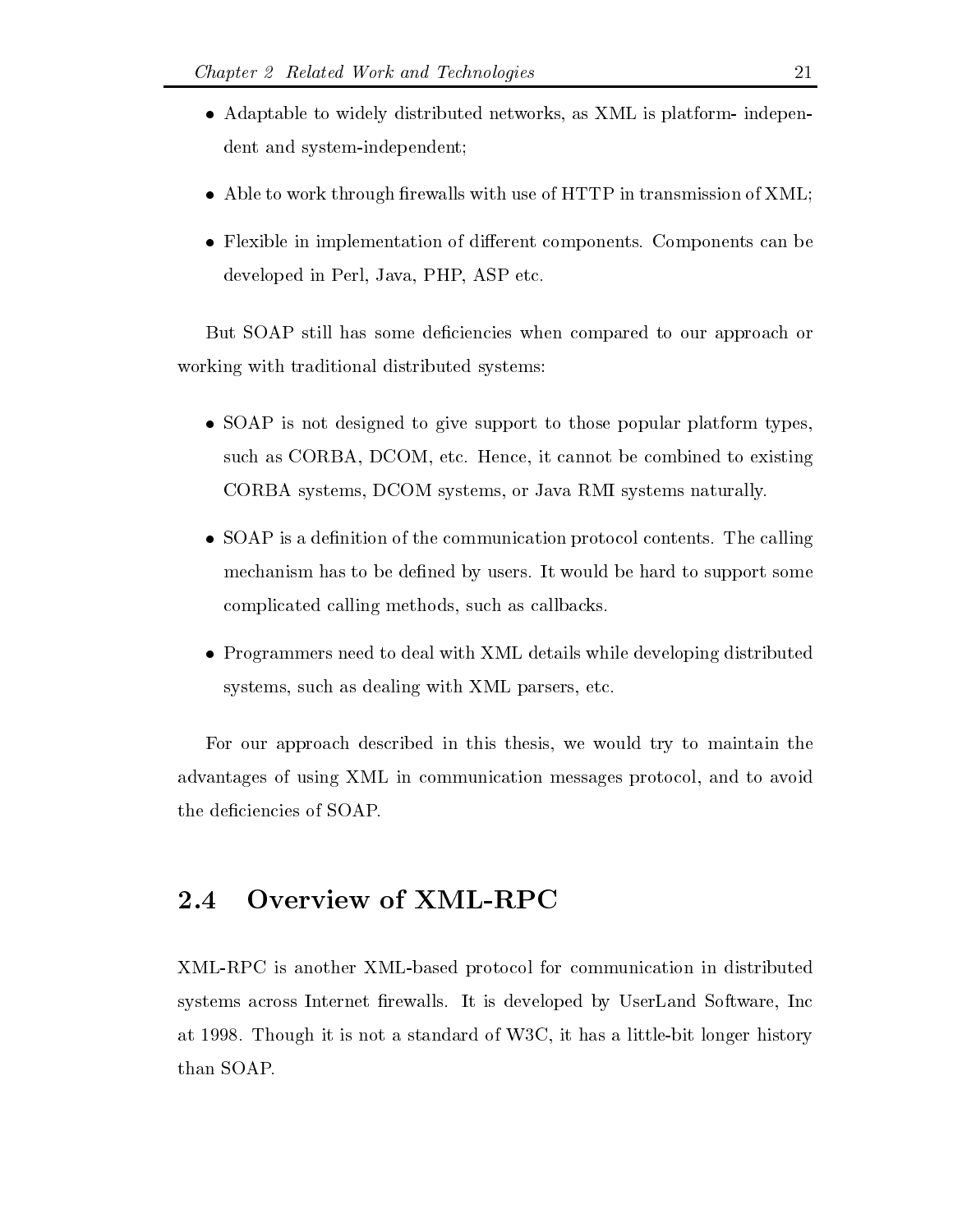

 $-$  -  $\blacksquare$  . The mean showing the mechanism of  $\blacksquare$  . The mean of  $\blacksquare$ 

It provides very similar functionalities as SOAP -refer to section XML RPC also works by marshaling procedure calls over HTTP as XML documents It is even more lightweighted than SOAP as SOAP supports XML Schemas enumerations, strange hybrids of structs and arrays, and custom types which XML-RPC does not support. At the same time, several aspects of SOAP are implementation defined. So, XML-RPC has less features than SOAP, but the advantage of it is having more compact XML message structures

As XML-RPC is very similar to SOAP, they both have similar advantages and deficiencies.

#### $2.5$ Overview of XIOP

Different from SOAP and XML-RPC, XIOP is designed as a substitute of CORBA IIOP in XML format. It is a pretty new protocol developed by Financial Toolsmiths AB, which was introduced in April 2000. Besides working well across the Internet firewalls, XIOP is compatible with existing CORBA systems XIOP requires a pluggable protocol framework to make conversion between IIOP and XIOP. Figure 2.6 shows the mechanism of the use of XIOP.

The advantages of XIOP are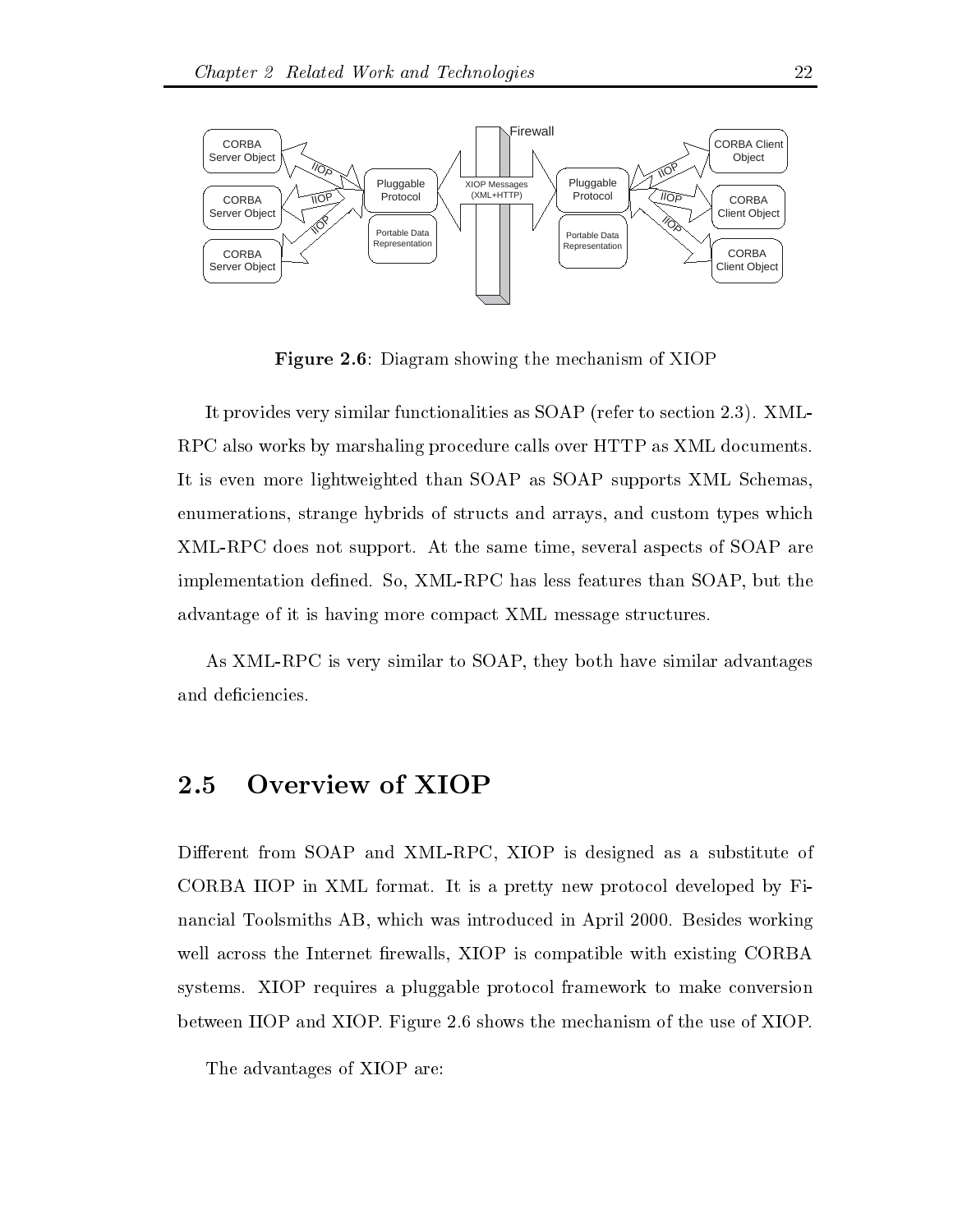- $\bullet$  Integrates HTTP and XML into a distributed object framework.
- $\bullet$  Fits into an existing, open and well established distributed object framework: OMG CORBA.
- $\bullet$  Uses the OMG IDL type system and therefore is more suitable for mappings to programming languages "natural datatypes"
- Leverages existing mappings to programming languages such as  $\mathrm{C},\mathrm{C}++,$ Java ADA -Python Perl etc
- $\bullet$  Leverages existing object serialization standard.

In spite of the many advantages of XIOP, it still has many rooms for improvement XIOP development is mainly focusing on the conversion mapping of traditional IIOP and XML-based XIOP, but for the mechanism of conversion and callings, there are still some deficiencies that can be improved.

- $\bullet$  The pluggable protocol framework increases the complexity of the CORBA environment
- $\bullet$  The pluggable protocol framework centralizes all protocol conversion jobs which may be the bottle-neck in message transmission.
- We need to modify the original CORBA components in order to use the message-conversion framework.

Our approach described in this thesis is trying to maintain the advantages of XIOP messages, but using a simple architecture, avoiding modification to the original components and providing methods for workload distribution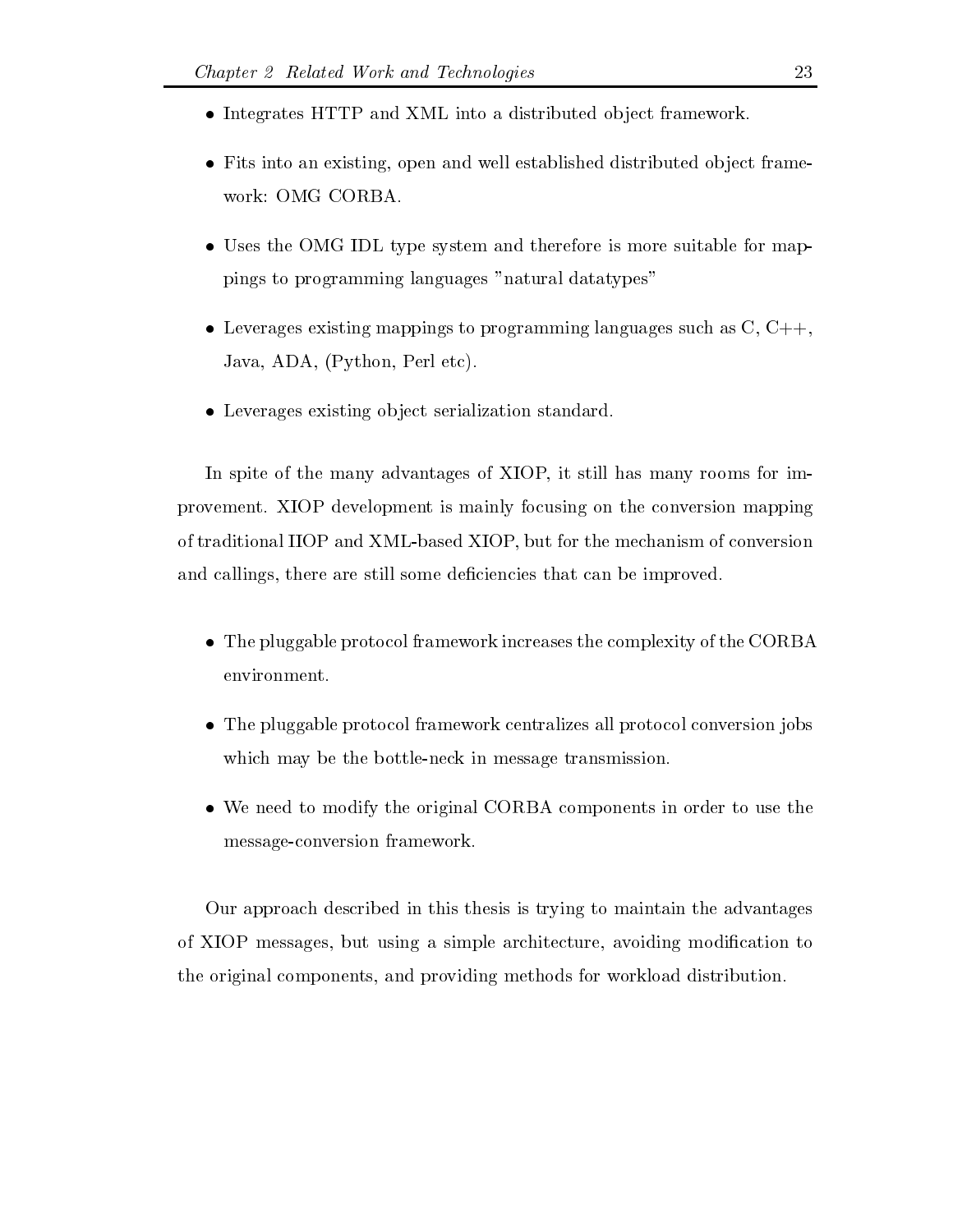## Chapter 3

# Using XML and Servlets to Support CORBA Calls

#### 3.1 **Objective**

In Chapter 1, we have described the need of integrating different distributed systems and how this would induce some communication problems. One problem we have mentioned is that the common use of Internet firewalls would block the communication with many traditional distributed system platforms, such as IIOP in CORBA. Using IIOP as an instance, it is the Object Management s - or protocol for communication between the communication between or communication between order that is a s request brokers. It employs  $TCP/IP$  and can be handled by common firewalls at network and transport level with packet filters. But at the application level, the message body of  $\Gamma$  is encoded in Common Data Representation -  $\Gamma$ which is different from the packet formats with other common protocols, such as FTP or HTTP. Firewalls are unable to decode it because they cannot base filtering decisions on IIOP messages.

There are some firewalls which are dedicated for some special protocols, for example, Orbix Wonderwall  $\lceil 5 \rceil$  and Visibroker Gatekeeper  $\lceil 6 \rceil$  are dedicated for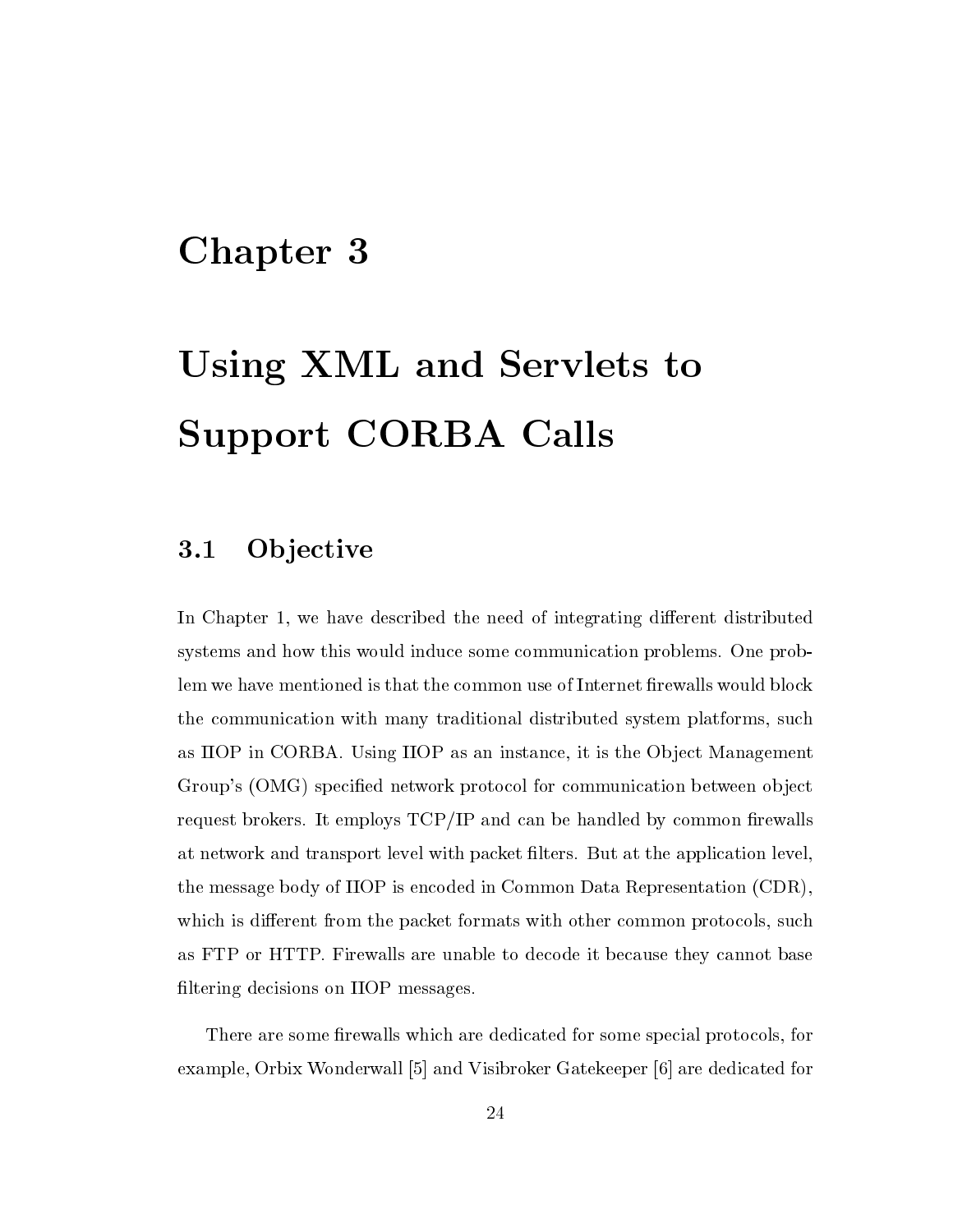CORBA IIOP. But there are some deficiencies for these two firewalls, as they are generally vendor-dependent and may not support certain CORBA features like callbacks

There are proposals to use SOAP, XML-RPC or XIOP to tackle this firewall problem. But SOAP and XML-RPC are not specified to work with other protocols and programmers may have to deal with XML parsers or other XML tools in order to use it. And for XIOP, programmers also need to deal with the pluggable protocol framework which is not transparent to them

Here, we try to use XML, Java Servlets and HTTP to simulate IIOP calls. Modifications to the existing components are avoided in order to give great transparency to users about our newly added implementation

In this chapter, we will introduce our mechanism which can achieve this target. First, the general concept of our approach will be introduced, and we will explain what the server and the client sides will do in details. Then, we will describe how callbacks can be done. We also describe what would be the contents in the XML messages and how we automatically generate some source codes of our newly added components and make those components transparent to programmers

#### General Concept of Our Mechanism  $3.2$

Here, we use CORBA as an example to demonstrate our tunneling mechanism. Actually the same mechanism can be applied to other distributed system en vironments, such as DCOM or other agent environments.

Let us assume that we are having two CORBA enclaves, each of them is located in a Local Area Network -LAN For each LAN it has a rewall that separates them from the outside Internet. Now, we want to let the objects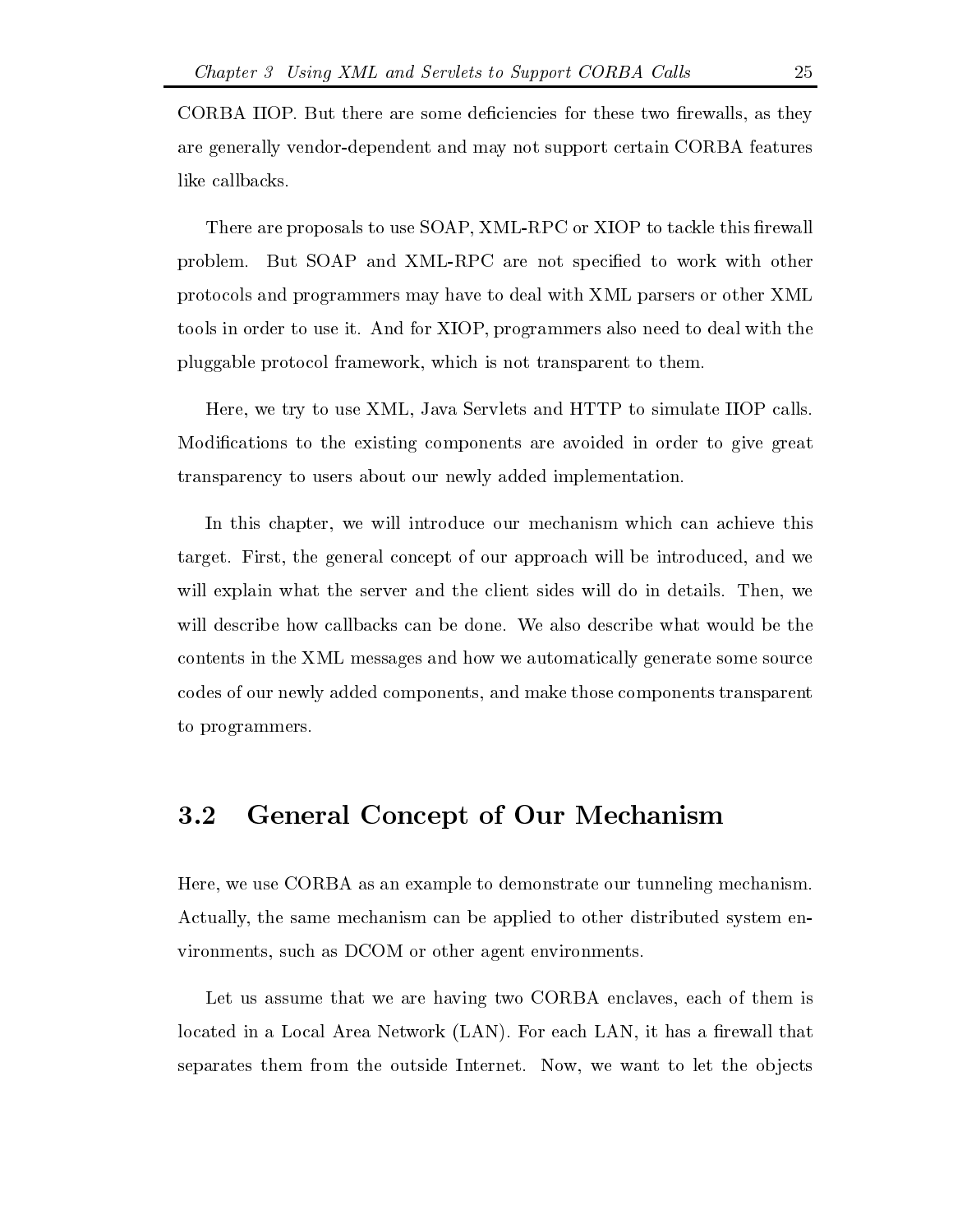

**Figure 3.1**: Our mechanism to support general CORBA IIOP across the firewalls

in these two enclaves to be able to communicate with each other. Unfortunately, CORBA IIOP cannot pass through those common firewalls. In order to support IIOP calls between two CORBA enclaves separated by firewalls, the main approach we use is to convert the contents of IIOP calls into HTTP calls, as HTTP calls can go through the firewall blocking. Figure 3.1 shows the mechanism of our tunneling solution. The object that issues a request is named as client object, while the object that gives a response is named as the server object. The enclaves they are located are named client side and server side respectively

In this case, we need two components to do the conversions from IIOP to XML-based data automatically:

- $\bullet$  one is at the client side to convert the request messages from IIOP messages to HTTP messages -ie the one named as Shadow Server in Figure  $3.1),$
- $\bullet$  another one is at the server side to convert the HTTP request messages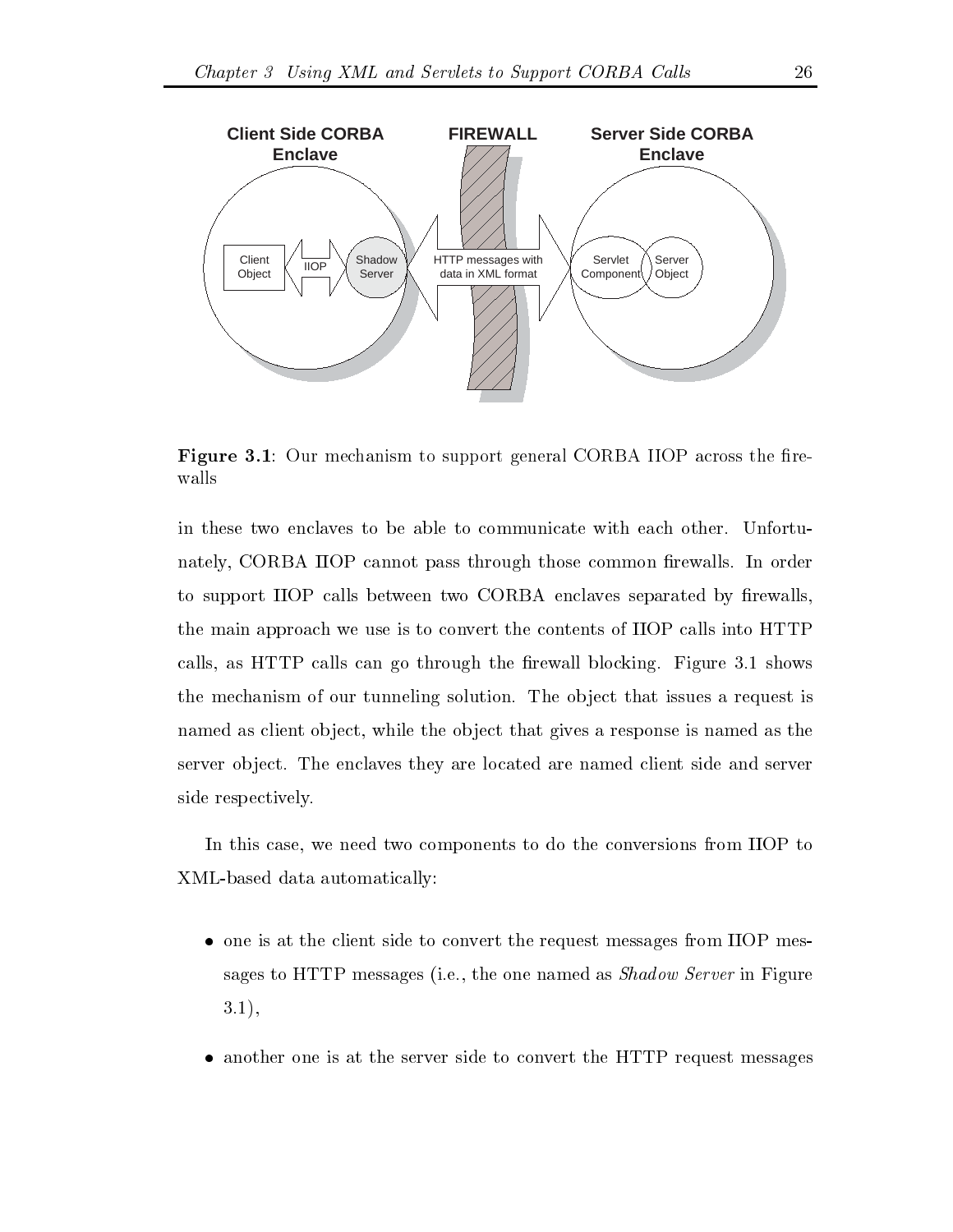back to normal IIOP messages -ie the one named as Servlet Component in Figure 3.1).

Their duties will be interchanged when the server returns the computation results back to the client side We now explain the details of these two compo nents

#### At Client Side

At the client side, we add a new CORBA object which is used to convert IIOP messages into XML-based messages and vice versa. We call this client-side conversion component as *Shadow Server*, as it will perform exactly the same functions as the actual target server object. This conversion component allows client objects to make requests to it, with request methods which are exactly the same as in the actual server object. And this component will immediately return the results to the client objects, with the returned data in the same type and format as the actual server would return. So, in the viewpoint of the client objects, this conversion component performs exactly the same as the original target server object, and we can just regard this conversion component object as a proxy. That is why we call it a  $Shadow$  Server.

Figure 3.2 shows the details of what is happening at the client side. Client object first sends a request to the *Shadow Server*. The *Shadow Server* object provides the same interface as the real target server object. They are sharing the same interface definition of the target server IDL file. By using the same interface, the client objects will not notice the differences between these two ob jects while making requests

Other than the common interface all the internal implementation of the methods would be different. The Shadow Server will not do any real com-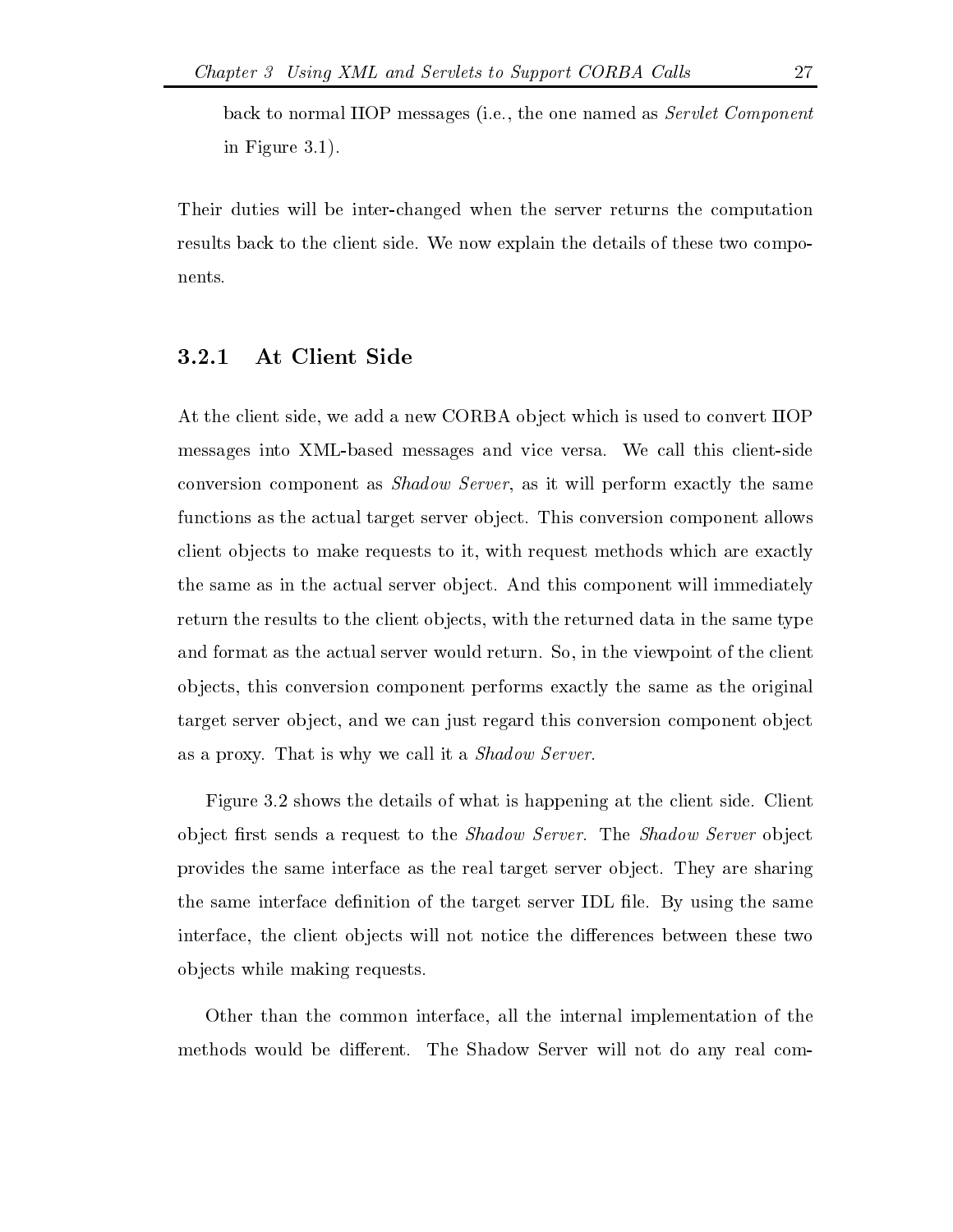

Figure - The details of our tunneling mechanism at client side

putation or manipulation to the data passed by the clients, instead it will convert the parameters and other related information to XML-based messages and send them to the real server object via HTTP. The details of the XML message contents will be described in section

When the server side returns a response message to the client side, no matter it is a normal response, or an exception, it will also be a XML-based message via HTTP. The response message will be returned to the *Shadow Server* and then the Shadow Server converts all received HTTP messages into ordinary IIOP messages and returns them to the client ob jects

At the server side, we add a new Java Servlet component which is used to convert IIOP messages into XML-based messages and vice versa. This Java Servlet component on the server side communicates with the Shadow Server on the client side. Servlets interact with web clients via a request-response paradigm implemented by the Servlet container. This request-response model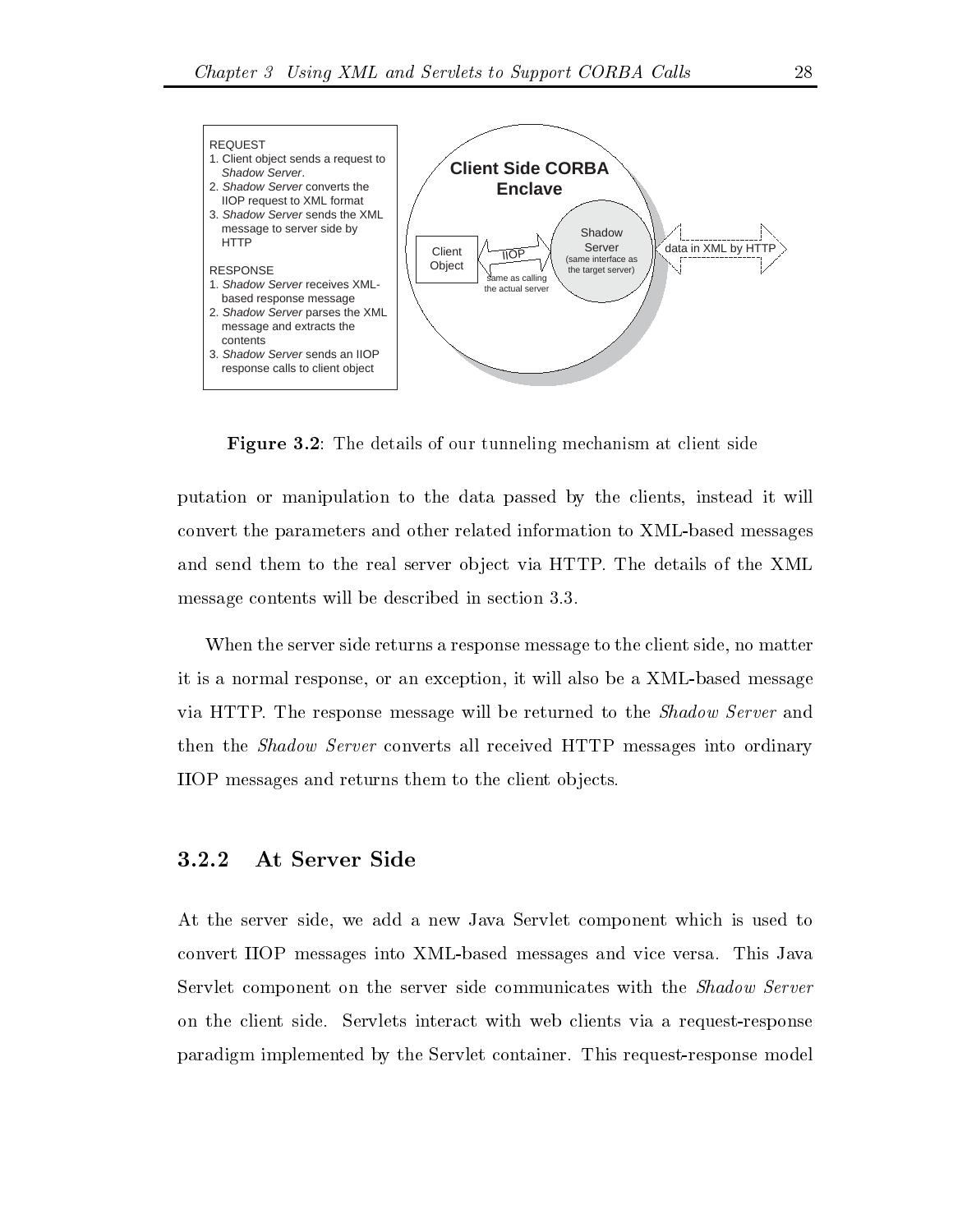

Figure 3.3: The details of our tunneling mechanism at server side

Each server object, which is ready for outside calls, will have a corresponding Servlet component associated with it. Figure 3.3 shows the detailed situation on the server side When the client side sends a message it will directly send to the Servlet component, which is already associated with the target server object. This Servlet component will parse the XML-based request message, extract the necessary parameters and the related information from it, and then convert it to an ordinary IIOP call and invoke the target server object.

When the server object has finished the computation, it will send the response to the Servlet component The Servlet component will convert the response to XML format and return it back to the client side via HTTP. It is expected that the *Shadow Server* at the client side will receive that response message

It would be very similar for the server to return *exception* messages. The exception messages will also be converted into XML format by the Servlet component and then return to the client side via HTTP. Also, the *Shadow* Server at the client side will receive those exception messages. In section  $3.3$ ,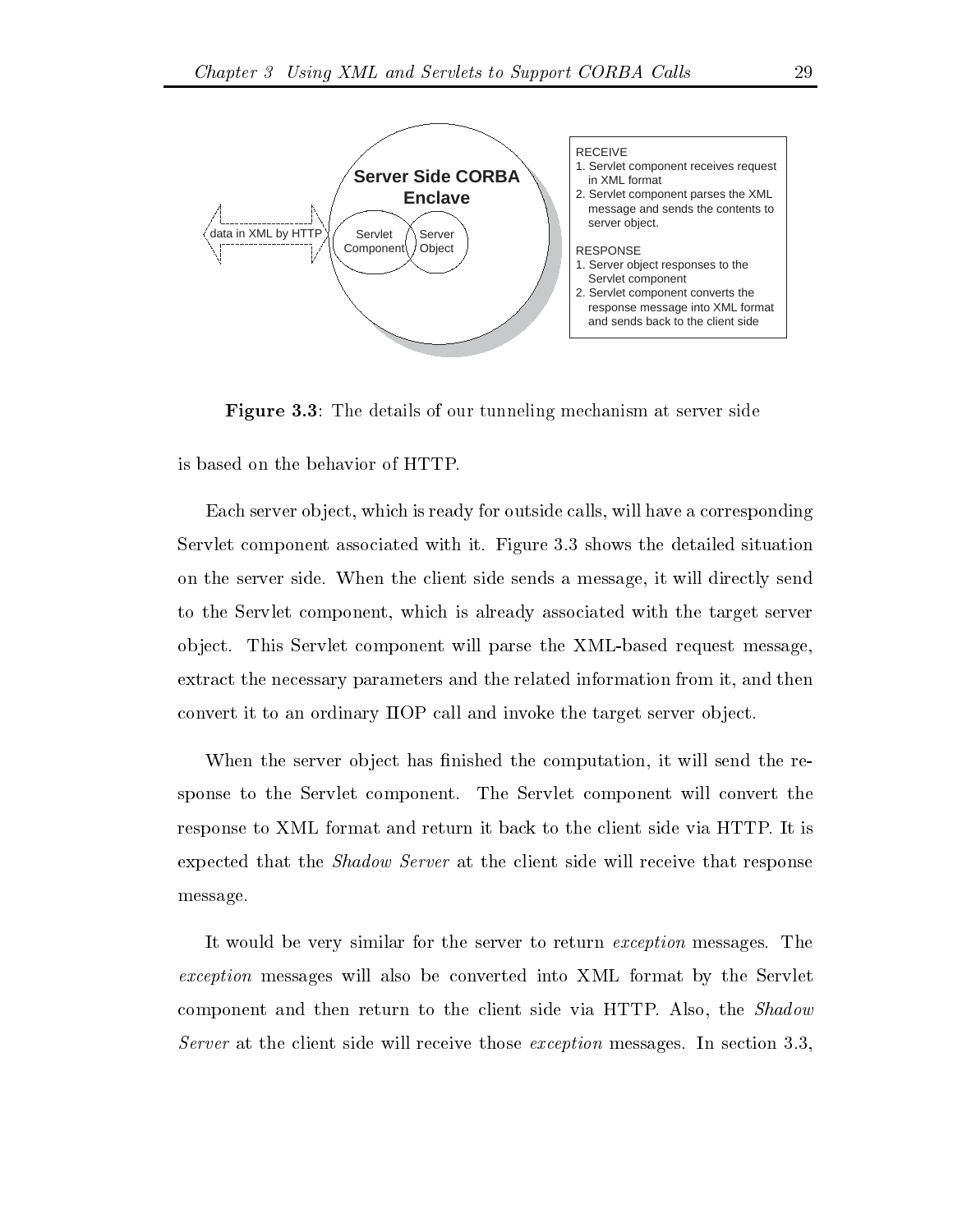we will describe the details of the data contents in XML messages

#### Data in Transmission 3.3

## Using XML

Extensible Markup Language -XML plays a very important role in the trans mission of HTTP messages. XML is semi-structured and hence has the flexibility to well represent most of the complicated data structures. Hence, we use HTTP to send streams of XML data between the client and server sides

Further to the flexibility of data representation, the readability and the ease of manipulation of XML information provide great flexibility for server as well as client implementations. That is the reason why we convert the binary stream of IIOP messages into XML

By using the Data Type Denition -DTD of XML data we can provide a grammar for the XML data transmission format Hence we can make a com promise on the interpretation data transmission formats for both client and server sides. As we have DTD to provide rules and guidelines of transmission message format for decoding and encoding, there is no limitation for the client side or the server side to be implemented by CORBA objects. Hence, programmers can have great freedom to choose different implementation methods. We will give more details of this in the next chapter.

#### Format of Messages in Transmission

If a client object needs to make a request to a server object, it has to first send the request message to *Shadow Server*. An ordinary request message is sent to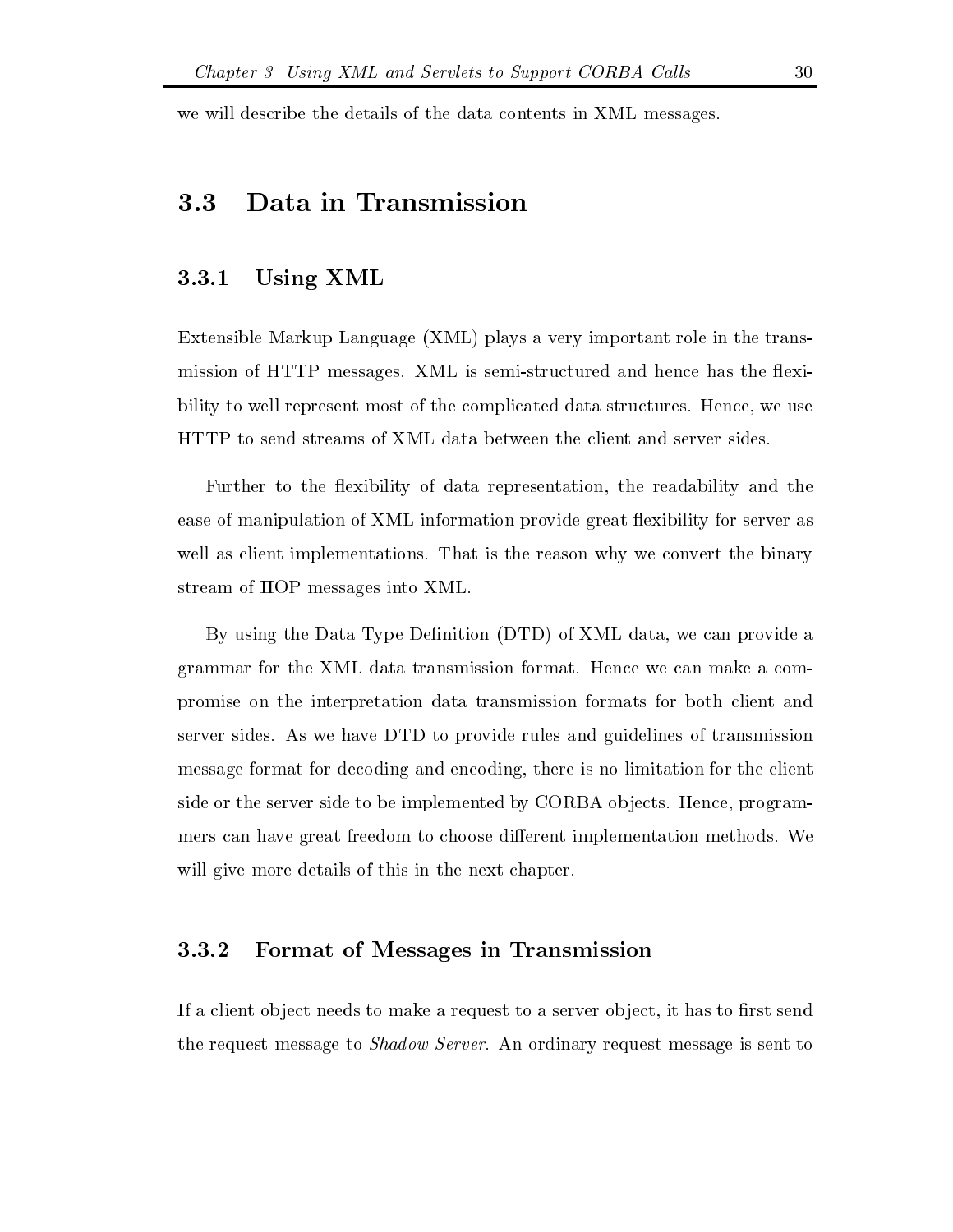Shadow Server by the client object, and then Shadow Server will get the values of the parameters

Based on the corresponding DTD of the target object, the *Shadow Server* constructs an XML document which describes the parameter types and values and the object method being requested. There is a generic component in the Shadow Server that can construct the XML message based on the regulations stated in the DTD. For the details about the DTD format and the XML data format, please refer to Chapter 4.

After the XML message is constructed, it will be sent to the Servlet component on the server side by the POST method calls of HTTP. Then the whole XML message will be sent to the server side immediately Each message in the POST method calls contains the following information

- $\bullet$  the IP address or domain name that the Servlet component is located;
- $\bullet$  the port number to access that Servlet component;
- $\bullet$  the path name and the name of the Servlet component; and
- $\bullet$  the encoded XML message.

The first three items should be known by the *Shadow Server* during its initialization. The last item can only be determined at run time. We will give more details about the formation of the XML messages in the next chapter. For example, if we want to send a piece of XML request message form the client side to the server side, which calls the deposit method of object Account, we would have the following XML message:

```
request-
            Account type in type in the country of the country of the country of the country of the country of the country of the country of the country of the country of the country of the country of the country of the country of the
                        deposit type of the contract of the contract of the contract of the contract of the contract of the contract of
                                     parameter references in order references and the control of the control of the control of the control of the c
                                                  float name amount-benefit float name amount-benefit float name and the state of the state of the state of the
```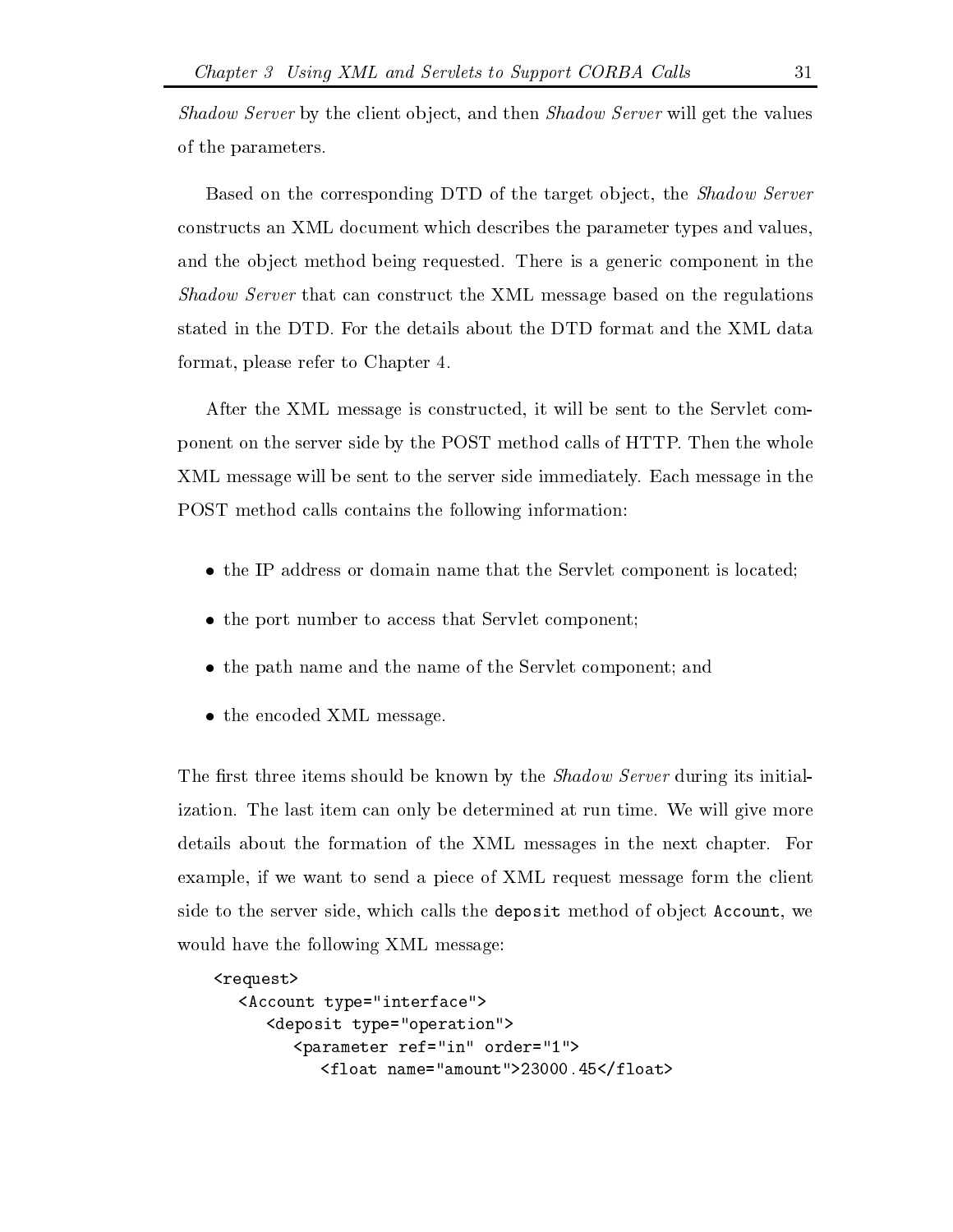parameter-</deposit>  $\langle$ Account> </request>

Assume the domain name of the server host is pc90003.cse.cuhk.edu.hk, path name is research/, port number is 8000 and the name of the Servlet component is testing. After encoding the XML message, the *Shadow Server* on the client side would use the HTTP POST method to send the encoded XML message to the Servlet component

http://pc90003.cse.cuhk.edu.hk:8000/research/testing?%3C request+type%3D%22interface%22%3E+%3Caccount+type%3D%22i nterface%22%3E+%3Cdeposit+type%3D%22operation%22%3E+%3Cp arameter+ref%3D%22in%22+order%3D%221%22%3E+%3Cfloat+name %3D%22amount%22%3E23000.45%3C%2Ffloat%3E+%3C%2Fparameter %3E+%3C%2Fdeposit%3E+%3C%2Faccount%3E+%3C%2Frequest%3E

At the server side, when the Servlet component gets the message by the HTTP POST method, it will extract and parse the XML message, and then invoke the corresponding method of the server object, by passing the extracted parameters to it The server ob ject will perform the computation immediately and pass the results or any exception message back to the Servlet component

The Servlet component will then convert the results or the exception signal into XML message again, based on the DTD of the server object. The returning stream would be the response part of the HTTP POST method that the Shadow Server issued. When Shadow Server gets the returned XML message, it will parse it and then return the results or raise an exception to the caller client ob ject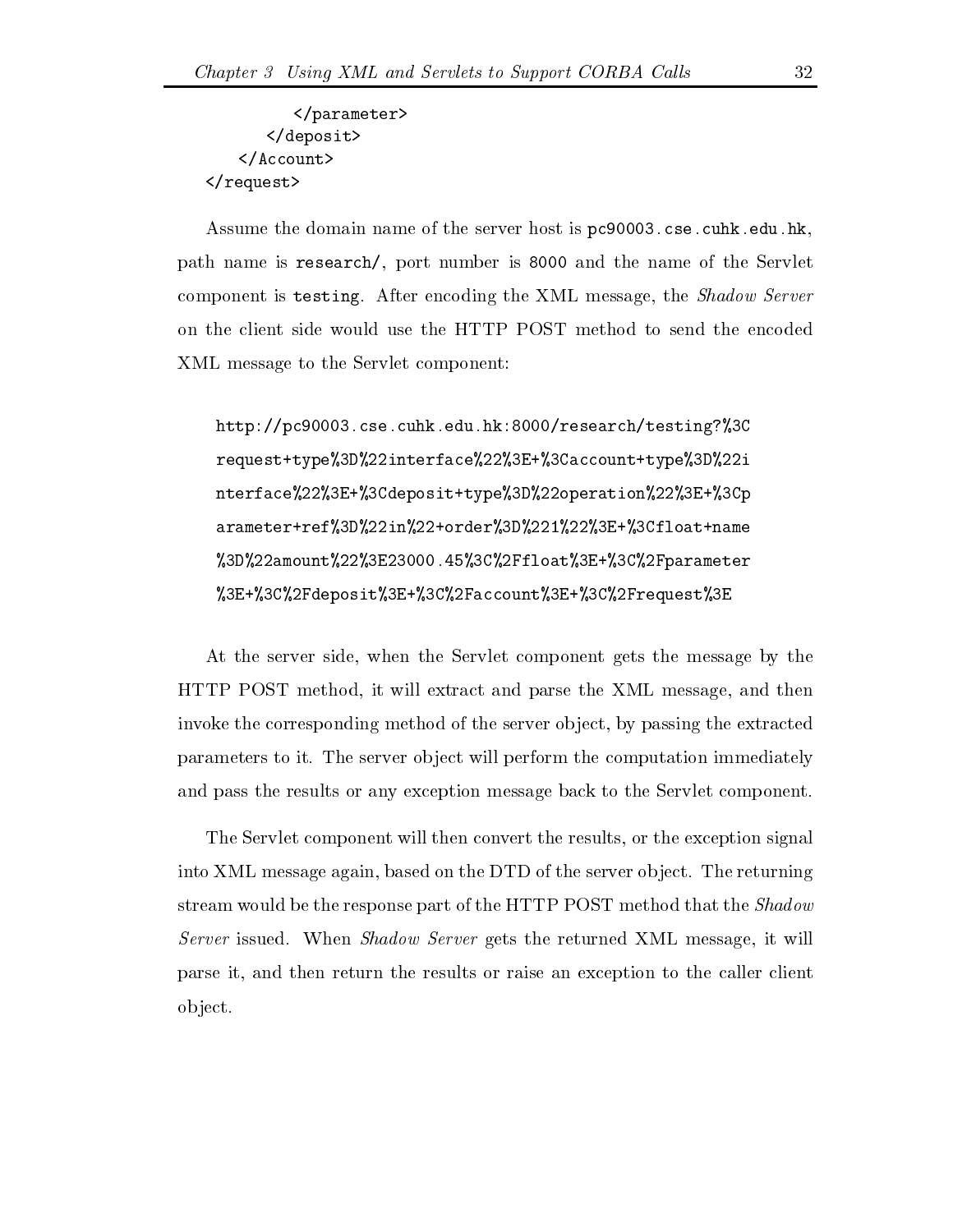#### Supporting Callbacks in CORBA Systems  $3.4$

The mechanism introduced in section 3.2 can handle all of the basic types of method calls. But only applying this mechanism may not be able to handle other more complicated calling features. For example, CORBA provides an interesting and useful feature, named Callbacks, which needs an enhancement of our mechanism in order to handle it

## What is callback?

Just imagine an example of a stock-prices reporting system: You are using the client application to lookup the changes of the prices of your stocks There are thousands of users like you and hence there may be thousands of client programs that need to connect to the server for looking up the prices every minute in order to know the latest stock prices Though the prices may not be changing all the time, there will still thousands of connection and lookups every minute. This would lead to a nightmare in network traffic.

When client objects need to react to changes or updates that occur on the server side, it would be rather inefficient for the client objects to lookup the server periodically. Instead, it would be more efficient if the server can notify the clients whenever there is an update on the server side, hence the client programs can react to changes with a faster response and also can minimize the number of connections. That is, once the client programs have subscribed to certain stocks whenever there are updates in stock prices the server will inform the client programs What those client programs need to do is just waiting for the server to call. This approach is called the callback feature.

The callback feature allows a client object to pass the reference of itself as one of the parameters when invoking the server ob ject s methods And then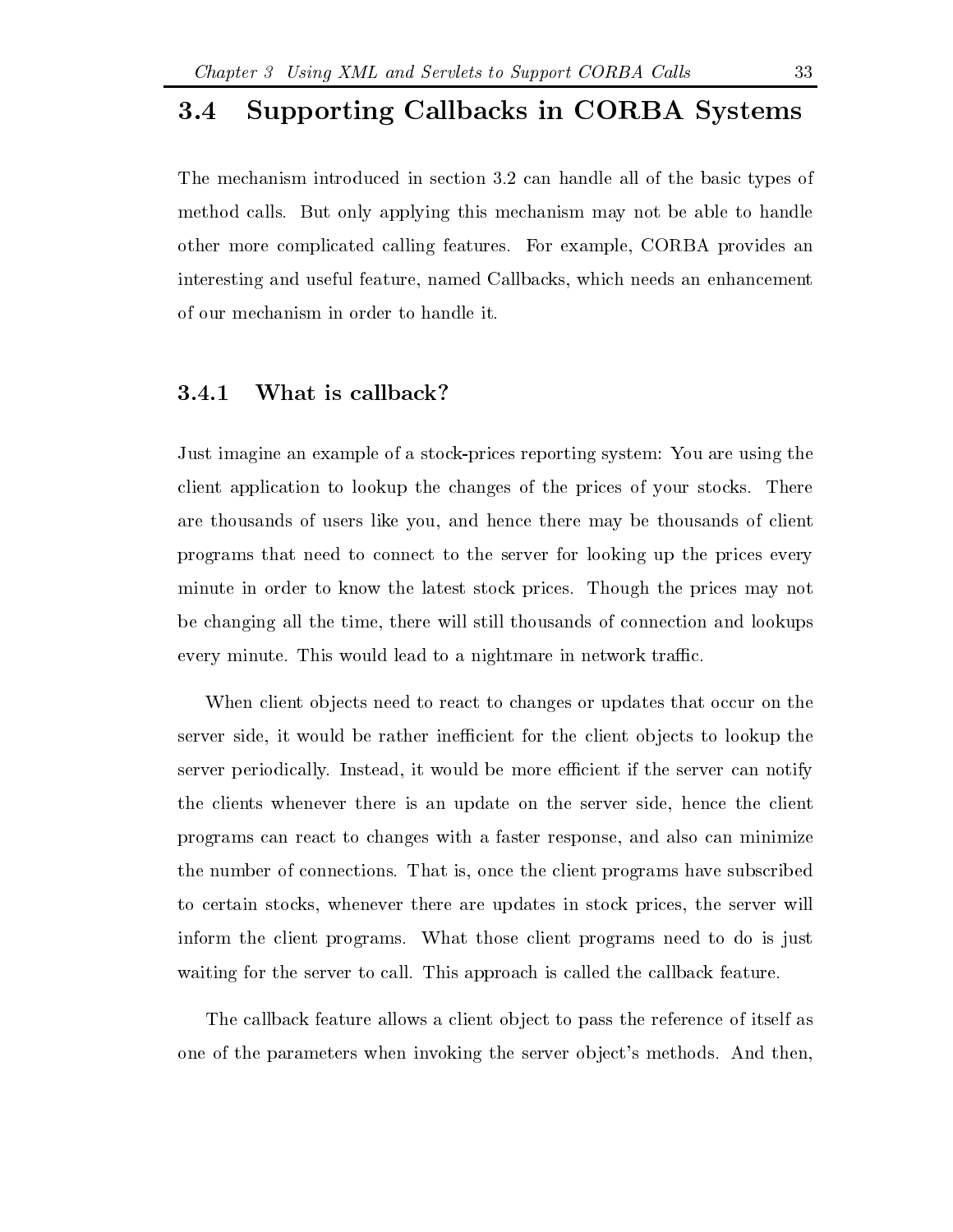

**Figure 3.4:** Mechanism that supports CORBA callbacks

the server ob ject can call the client ob ject s methods by the reference This requires both sides to be capable of starting a communication. Because of this, many CORBA-dedicated firewalls are not capable to do so. Here, we try to enhance the mechanism we described before to enable the callback features

#### Enhancement to Allow Callbacks 3.4.2

As the callback feature needs both client and server objects to be capable of initializing a new communication, we implement both sides to have the shadow ob jects and Servlet components We describe our mechanism for CORBA callbacks in Figure

#### Enhancement on Client Side

On the client side, if the client object is expected to use the callback feature, it should have a Servlet component associated with it at the very beginning which can be known from the system IDL design.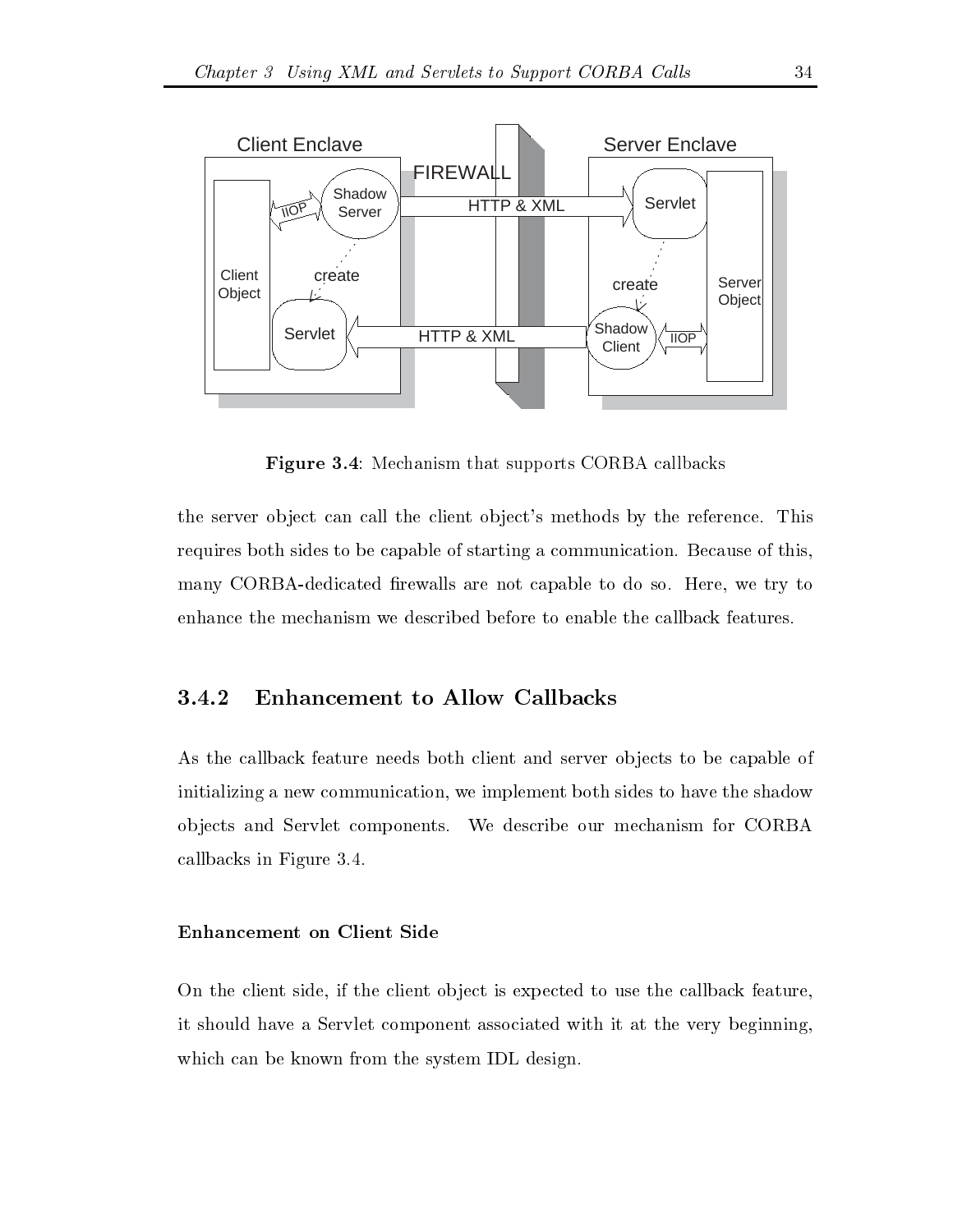

**Figure 3.5**: CORBA callback mechanism on client side

The client object will first get a reference to the *Shadow Server* on the clientside CORBA enclave. When the *Shadow Server* receives a method call from the client ob ject that may request a callback -that is putting itself as one of the parameters), and if it is the first time, it will create a Servlet component to be associated with that client object, and will store the information such as IP address, port number, host name, calling methods, etc, in itself.

These information -IP address port number call method and calling meth ods, etc) of the Servlet component associated with the client object, will also be sent to the server side when invoking the server method. Figure 3.5 shows the details of what happens on the client side

#### Enhancement in Server Side

On the server side, once the Servlet Component has received a message that includes the information of the location of the Servlet component of the calling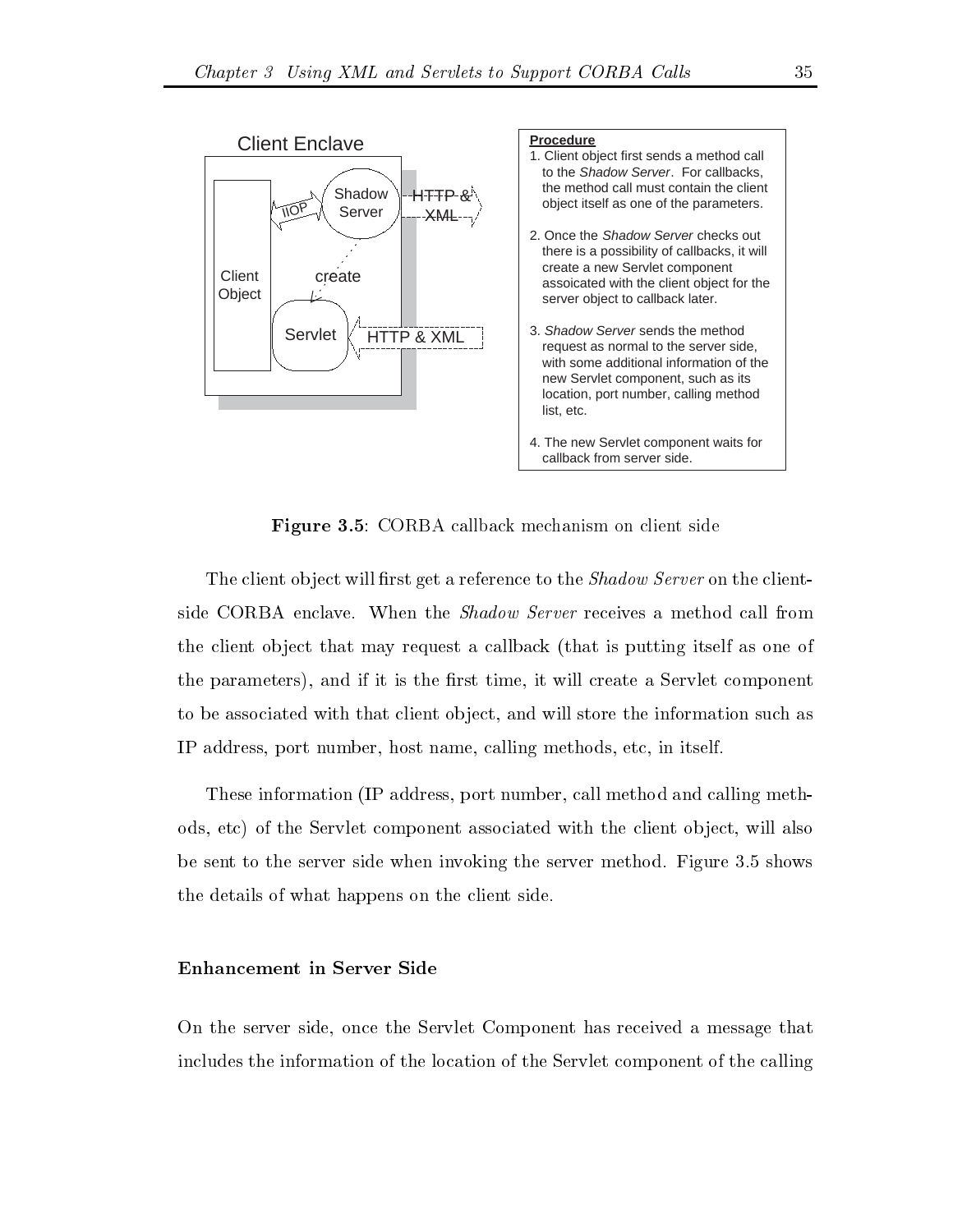

**Figure 3.6**: CORBA callback mechanism in server side

client object, it will automatically generate a new *Shadow Client* object, which has the same interface as the calling client object. This *Shadow Client* object will be initialized by the information of the real client and its Servlet compo nent, so that it will know how to set up the connection with the real client later

The real server ob ject then gets the reference of the Shadow Clients -the newly created ones on the server side) that requires callbacks. Whenever the server is updated, it can call the *Shadow Clients* to invoke and notify the client object. During the data transmission, we still employ similar XML data format as described in the previous section. By this mechanism, we can support IIOP calls for CORBA callbacks by integrating XML Servlet and HTTP calls Figure 3.6 shows the details of what is happening on the client side.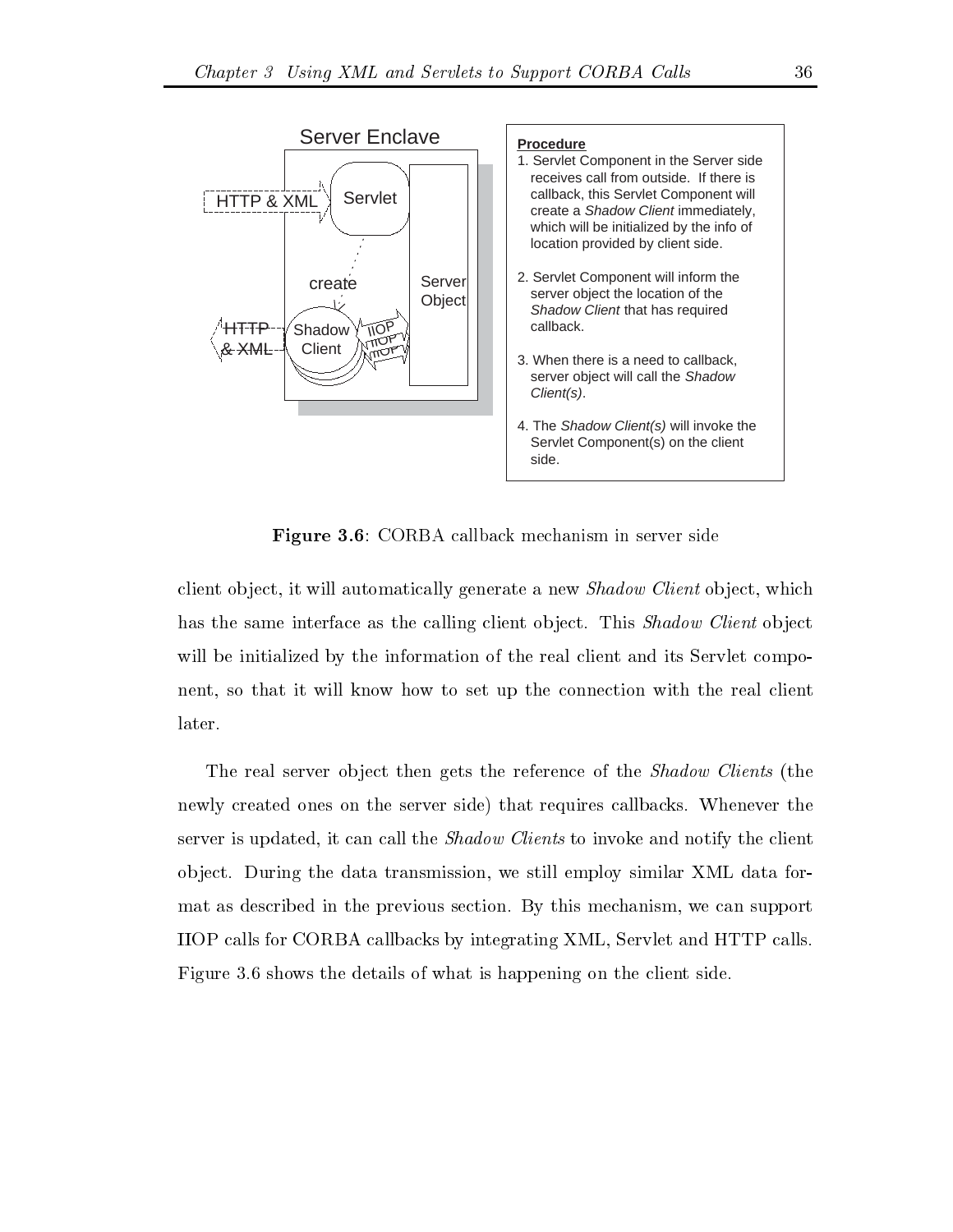## Achieving Transparency with Add-on Com- $3.5$ ponents

One of the advantages of our add-on components are their transparency to the whole system. They also help us to avoid any modifications to the existing components in the system. We have shadow objects that have exactly the same interface as the objects being called in another enclave. Shadow objects are located at the same enclave as the callers and they perform exactly the same functions as the target objects that the callers want to call. Servlets components, which are located at the same enclave as the objects being called, should be able to convert the XML messages to appropriate calling methods that the objects being called can understand. Interfaces of the objects are very important for the function and the creation of these add-on components.

When building a CORBA system, programmers are first needed to design the interfaces of all CORBA objects and provide an IDL file to generate the necessary source codes for server skeletons client stubs and other system archi tectures. The IDL design of a CORBA system provides the interface definitions of all the objects in the system. The IDL files can provide the following interface information

- $\bullet$  Interface names;
- $\bullet$  Object method names provided by each interface;
- $\bullet$  The return type of each method;
- All parameters types and their orders in prototypes of each method
- $\bullet$  All passing types of the parameters (i.e. if they are "passing by reference or passing by value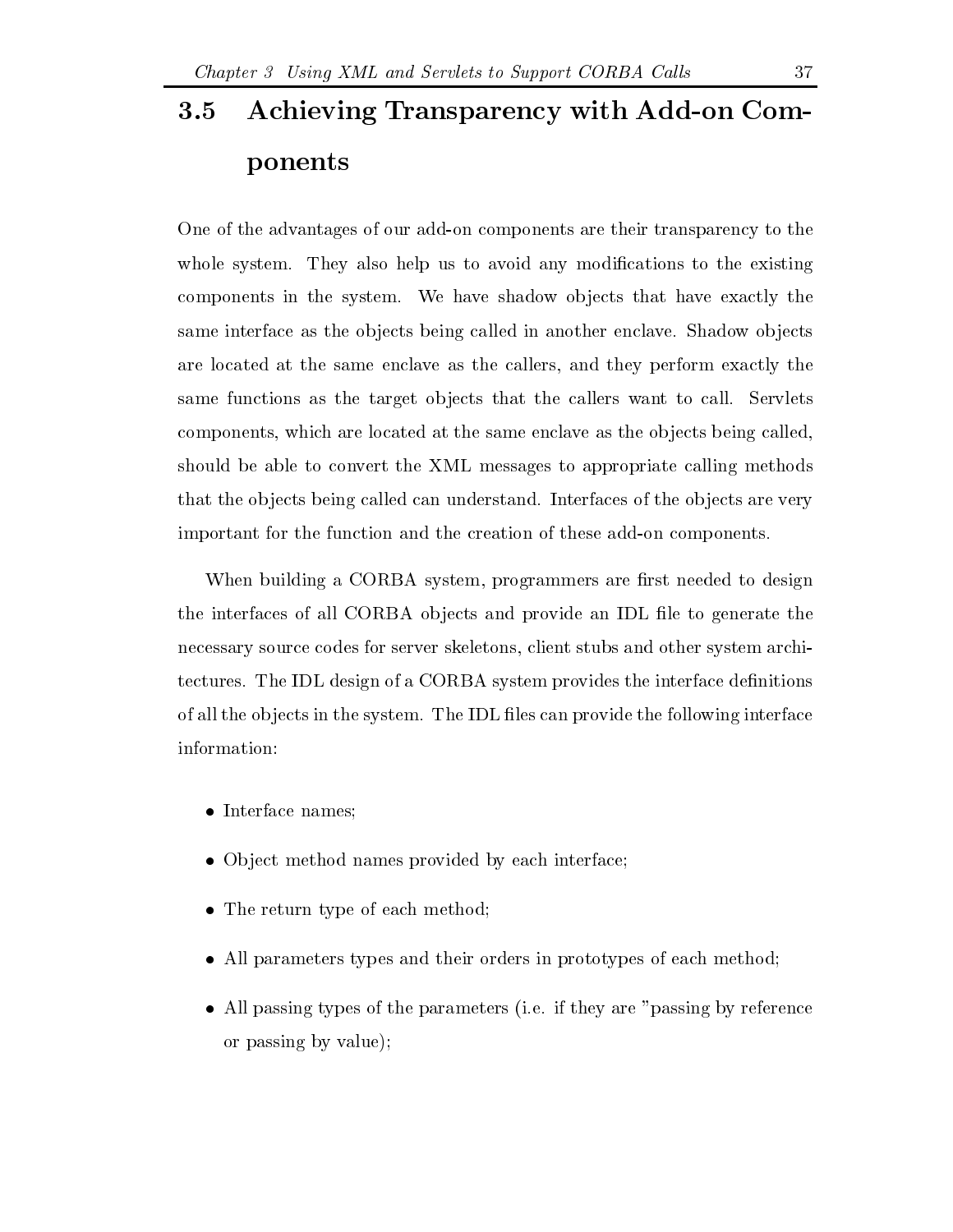- $\bullet$  All exceptions in each method;
- $\bullet$  All newly defined structures; and
- $\bullet$  The possibility of having calibacks features (i.e., when a CORBA object interface has another CORBA object interface as one of its parameters).

With IDL providing adequate information about the interface, we can use these interface information to generate the XML message schema, and also the source code for the add-on components. As both the add-on Servlet components and the shadow objects have many common parts of source codes and they are both concerned only with the interfaces of the server and client objects, we can use the IDL files to generate these add-on components automatically.

We have developed a compiling tool which can compile the IDL files, analyze the interface design and then generate the following artifacts

- $\bullet$  Source code for Shadow Server/Client objects;
- $\bullet$  Source code for Servlet components; and
- $\bullet$  DTD of the transmitted messages.

The generation of these source codes can help to reduce the extra programming work for those add-on components as they usually contain many similarities, especially in the part of converting the internal data structures to XML for mats. The generation of DTD files, on the other hand, provides a standard for information exchange in XML formats. Based on the DTD, system developers can have implementations other than using CORBA for their clients or servers components. These tools will be introduced in the next chapter.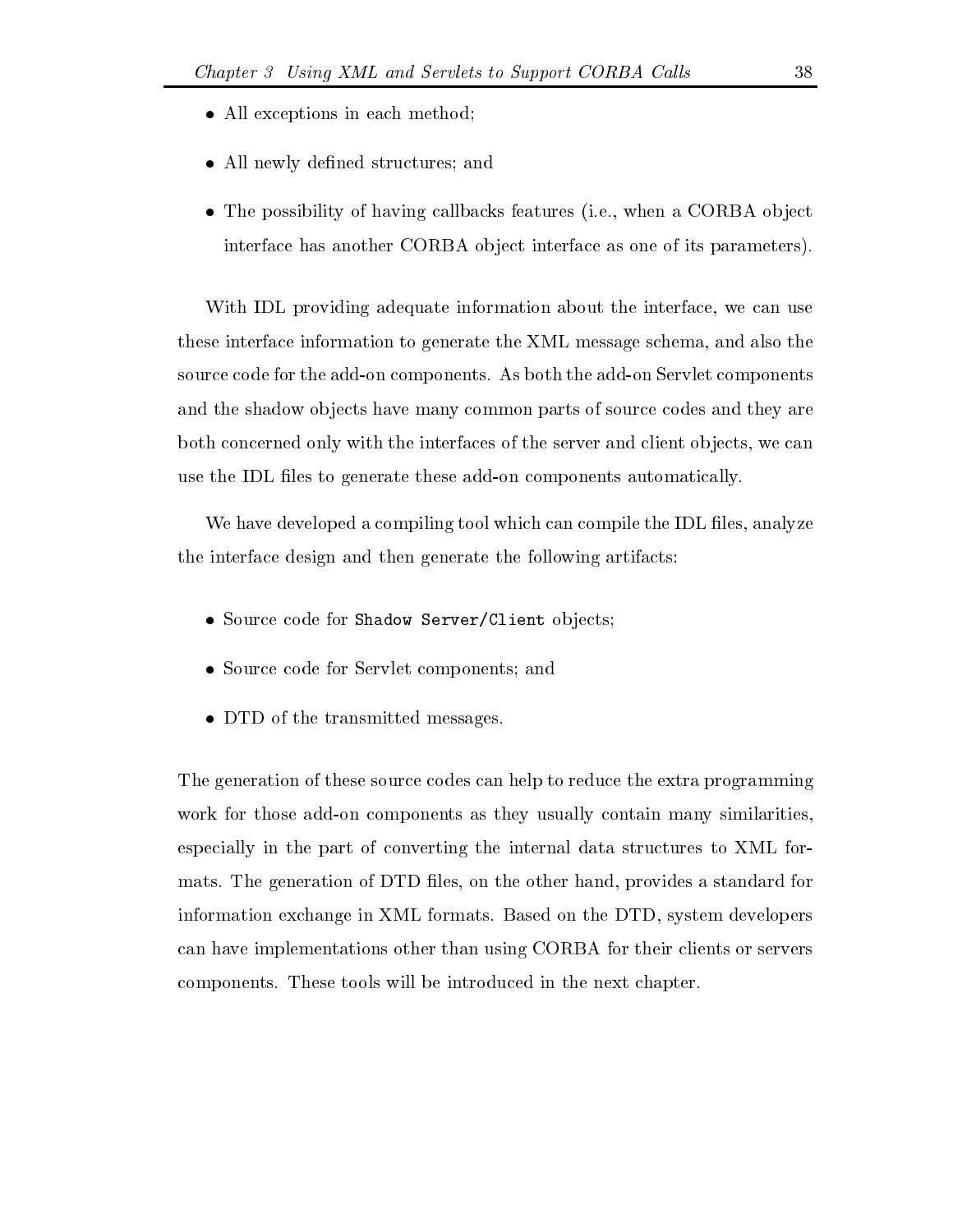## Chapter 4

# A Translator to Convert CORBA IDL to XML

#### Introduction to CORBA IDL 4.1

In order to generate the XML documents for data transmission in remote pro cedure calls and source code generation for the add-on components, we make use of the Interface Denition Language - Interface - Interface - Interface - Interface We try to use these IDL files to extract all the necessary information of the interfaces from IDL files for the auto-creation of our Shadow Server or Shadow *Client*, and the DTD standards for message passing. We are able to do this because the IDL files have already contained all the information about all the interfaces of all CORBA objects that would be involved in remote calling.

The CORBA IDL is used to define interfaces to objects in a distributed environment  $\left[3, 24, 25\right]$ . The first step in developing a CORBA application is to define the interfaces to the objects required in the distributed system. IDL allows programmers to define interfaces to CORBA objects without specifying the implementation of those interfaces. In fact, programmers can implement IDL interfaces using any programming language for which an IDL mapping is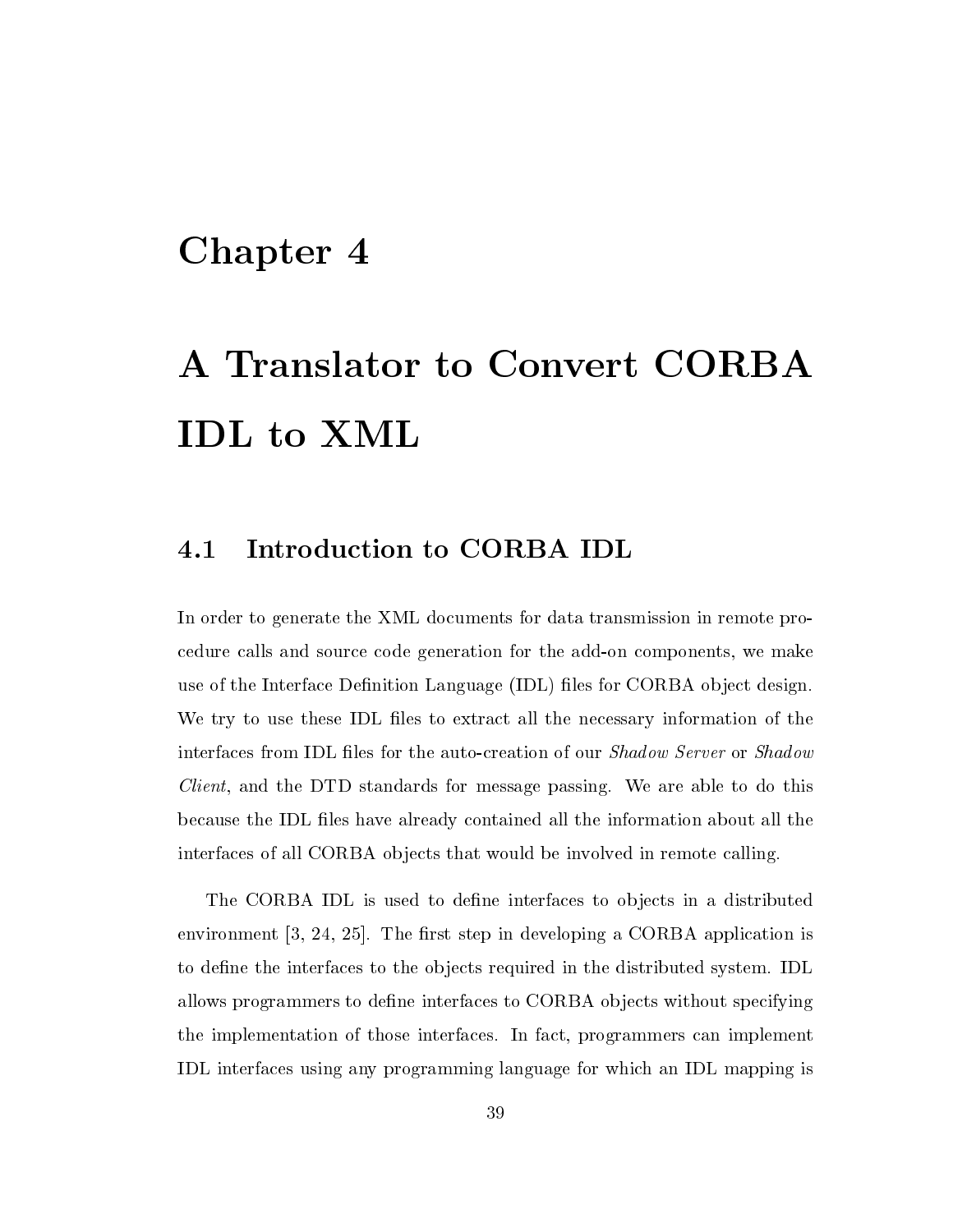available. CORBA applications written in different programming languages are fully interoperable. CORBA defines standard mappings from IDL to several programming languages, including  $C_{++}$ , Java, and Smalltalk, hence, we can say that CORBA IDL is very generic

A translator, which is written in Perl, is implemented in our research project for XML documents generation. Here, we will describe how this translator works to produce XML documents and the DTD files of those XML documents.

In the following sections, we introduce different elements of CORBA IDL and describe one by one in details about how we convert different items into XML format. We will also discuss how the add-on components work, and how they can be generated by the XML files.

## 4.2 Mapping from IDL to XML

Here, we will describe the schema of mapping CORBA IDL to XML in details. First, we explain how we represent some data types in XML formats. Then, we describe the schema for mapping all information in interface. Basically, interface in CORBA IDL is representing an object in CORBA. We will also address the inheritance issue in our mapping

We will explain two uses of the XML documents. One is for representing the IDL, which mainly contains only the structural information of different object interfaces. With this XML file, we can generate the add-on components, such as shadow objects and Servlet components, automatically.

Another one is for transmitting request or response messages in method calling. For these XML messages, they are not just representing the structure, but also data values. DTD is provided to give the grammar for these XML messages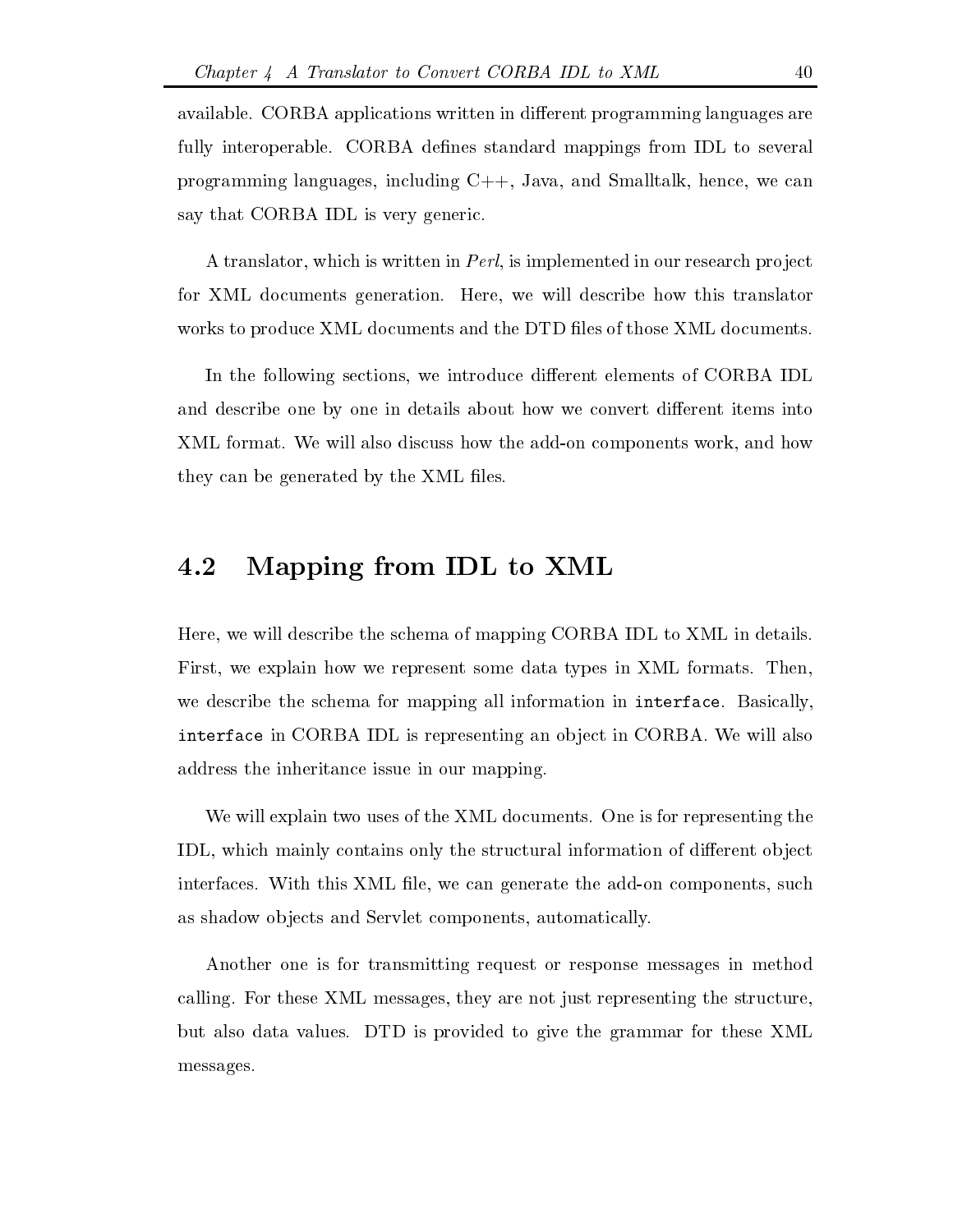| <b>IDL</b> Type    | <b>Representation Size</b> | Corresponding XML                                           |
|--------------------|----------------------------|-------------------------------------------------------------|
| short              | $16$ -bit                  | <short> </short>                                            |
| unsigned short     | $16$ -bit                  | <ushort> </ushort>                                          |
| long               | $32$ -bit                  | $\langle \text{long} \rangle$ $\langle \text{long} \rangle$ |
| unsigned long      | $32$ -bit                  | <ulong> </ulong>                                            |
| long long          | $64$ -bit                  | <longlong> </longlong>                                      |
| unsigned long long | $64$ -bit                  | <ulonglong></ulonglong>                                     |
|                    |                            |                                                             |
| float              | single-precision<br>IEEE   | <float> </float>                                            |
|                    | floating point numbers     |                                                             |
| double             | IEEE double-precision      | <double> </double>                                          |
|                    | floating point numbers     |                                                             |
| char               | An 8-bit value             | $<$ char> $<$ /char>                                        |
| boolean            | TRUE or FALSE.             | <boolean> </boolean>                                        |
| octet              | An 8-bit value that is     | For simplicity, we do not                                   |
|                    | guaranteed not to un-      | support it right now.<br>In                                 |
|                    | dergo any conversion       | fact, uuencode can convert                                  |
|                    | during transmission        | binary messages to character                                |
|                    |                            | strings                                                     |
| any                | The any type allows the    | For simplicity, we do not                                   |
|                    | specification of values    | support it right now.                                       |
|                    | that can express an ar-    |                                                             |
|                    | bitrary IDL type           |                                                             |

**Table 4.1:** Basic types in IDL and their corresponding XML tags

## IDL Basic Data Types

Same as many programming languages, IDL also provides a number of basic types for defining interfaces, such as integers, floating point numbers, etc. Table 4.1 lists the basic types supported in IDL.

To convert these values into XML data, we simply use the variable type names as the tag names For example short becomes short- short-  $\mathcal{L}$  . The short-distribution of the short-distribution of  $\mathcal{L}$ 

In transmission messages, we will put the value of a variable inside the tags, and state the variable name in an attribute of the tags as name. For example,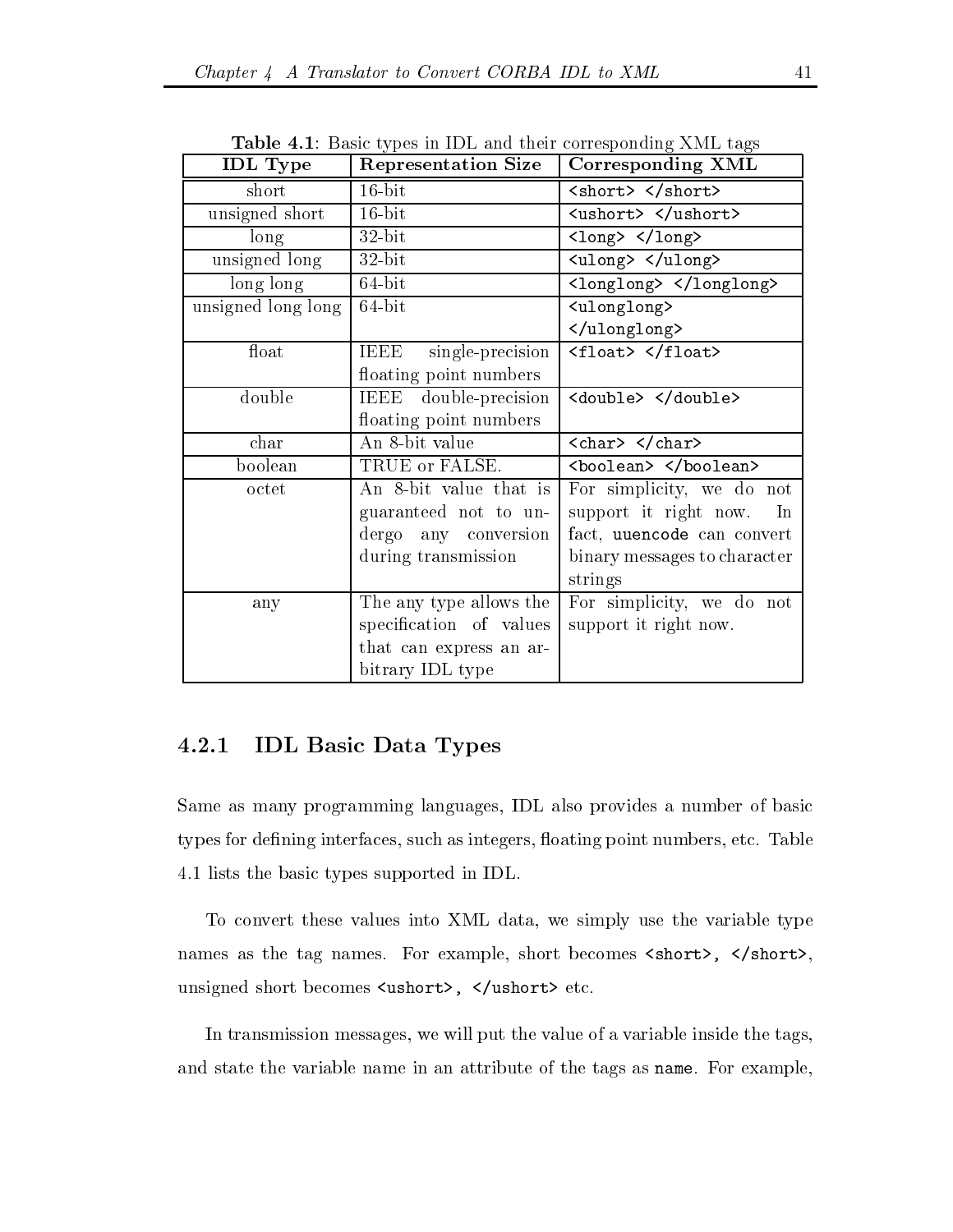a short integer named abc is carrying  $14$ , then the representation is:

```
short name
abc-
short-
```
In the XML representation of attribute definition in IDL files, no data is in short variable hence we use a short form of tags short name abc -

## IDL Complex Data Types

This section describes the IDL complex data types including: enum, struct, string, sequence, and array. They may consist of a number of basic type elements. In IDL, for the definition of these complex types, a new type name may be assigned. We use these new type names as the new tag names in XML documents And all new tags would bound all their detailed information and have the attribute complex to indicate what category of complex data type it is. Here, we will describe different complex data types in details.

#### Enum Type

An enumerated type allows you to assign identifiers to the members of a set of values. For example, a variable of Color type below may have red, blue or green as its value

enum Color  $\{red, blue, green\};$ 

To use  $\mathcal{U}$  in representing the IDL design we will use the IDL design we will use tags elementelement-the possible values as follows. The present the possible values of  $\mathcal{L}_{\mathcal{A}}$ 

```
Color complex
enum-
     element-
redelement-
     element-blueelement-blueelement-blueelement-blueelement-blueelement-blueelement-blueelement-blueelement-blueel
     element-
greenelement-
\langleColor>
```
When we use XML in message transmission, we will use only one  $\leq$  element>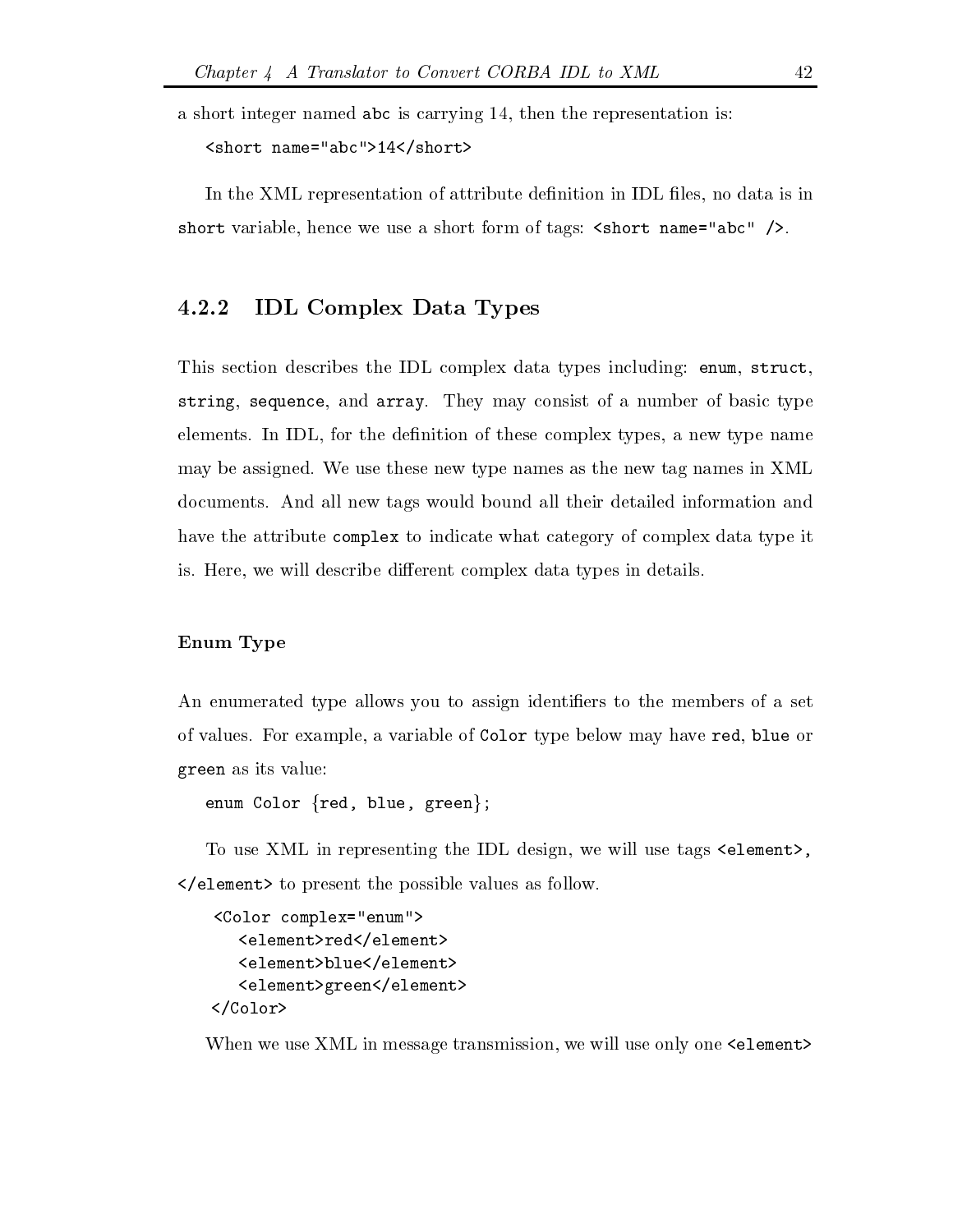element- pair to represent the current value of the variable For instance a variable pixel of Color type in the previous example containing a value as blue, would be represented in the XML message in transmission like this:

```
Color complex
enum name
pixel-
   element-
blueelement-
\langleColor>
```
#### Struct Type

A struct data type allows programmers to package a set of named members of various types, for example:

```
struct Customerf
   long id
   short age
   boolean ismale
\};
```
The Customer type contains three members, including a long integer named as id, a short integer named as age, and a boolean named as ismale.

Shown here is the way we represent the definition above in XML format:

```
structure complexed a complete to
  long name
id-
  short name
age-
  boolean name
ismale-
-
Customer-
```
If we are using the XML to represent a struct variable, say with variable name as peter of type Customer in the previous example, and id is 123, age is 28 and ismale is TRUE, the information will be presented as follow.

```
structure complex complex complex complex complex complex complex complex complex complex complex complex complex complex complex complex complex complex complex complex complex complex complex complex complex complex comp
        long name
id-
long-
        short- name and short- and short-
        is continues in the matrix of the continues of the continues of the continues of the continues of the continues
\langleCustomer>
```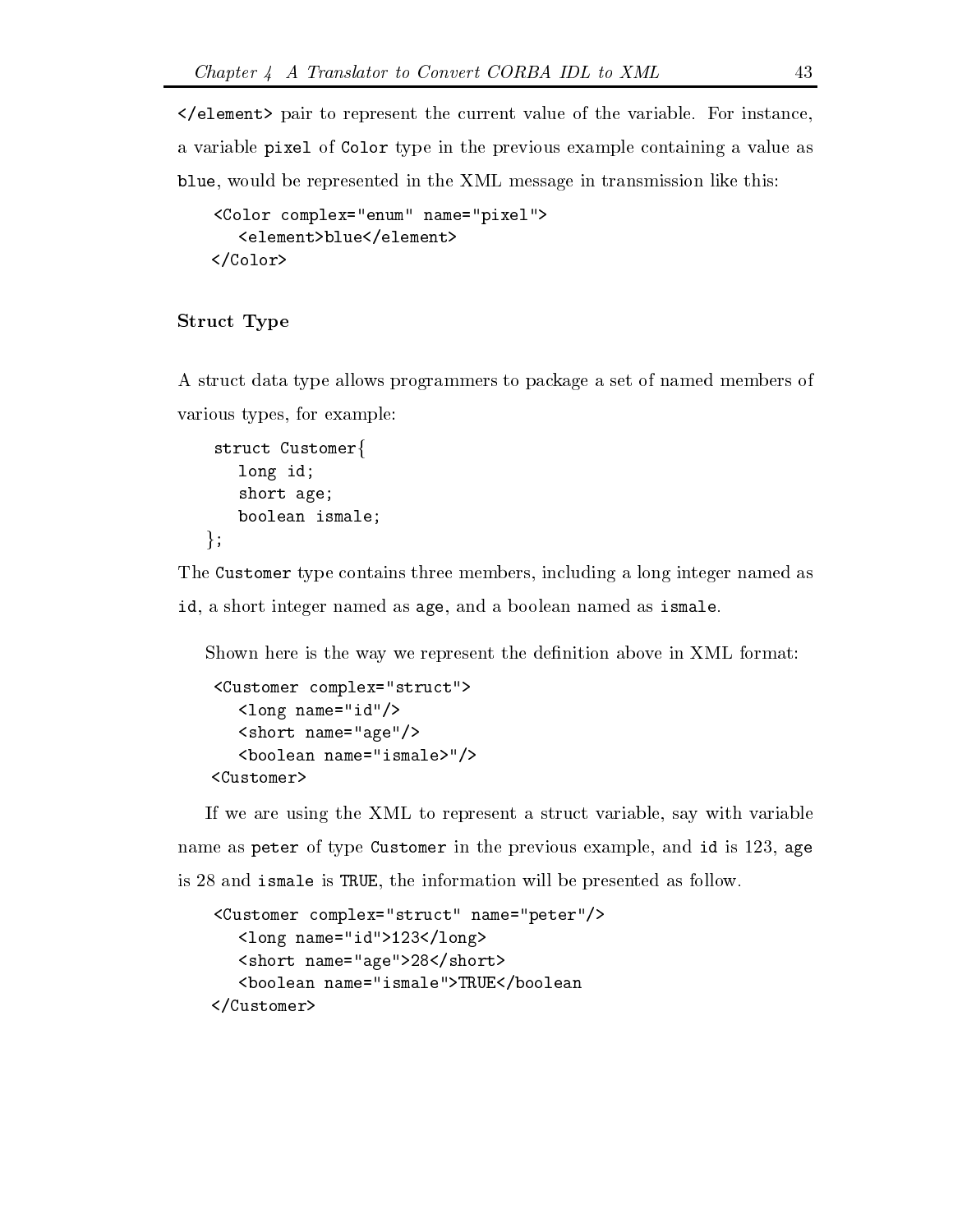#### String

An IDL string represents a character string, where each character can take any value of the char basic type. If the maximum length of an IDL string is specified in the string declaration, then the string is bounded, otherwise the string is unbounded

| string<10> place; | //Bounded String   |
|-------------------|--------------------|
| string name;      | //Unbounded String |

 $\mathbf{u}$  tags is very similar to those basic data types To those basic data types To those basic data types To those basic data types To those basic data types To those basic data types To those basic data types To those represent a string with maximum length defined, we use an attribute size in the string-wind-will be omitted to the string-will be omitted with the string-wind-

string size name name-

#### Sequence and Arrays

In IDL, you can declare a sequence and array of any IDL data types. An IDL sequence is similar to a one-dimensional array of elements, but it does not have a fixed length. If the sequence has a fixed maximum length, then the sequence is bounded. Otherwise, the sequence is unbounded.

| sequence <short, 6=""> marksix;</short,> | //Bounded Sequence of Short Integers |
|------------------------------------------|--------------------------------------|
| sequence <string> name;</string>         | //Unbounded Sequence of String       |

Shown here is how we represent a sequence in XML for IDL definition. sequence bounded - $<$ short/>  $\langle$ sequence>

If we represent data, the elements bounded by tag sequence should be repeated with corresponding values. Say, a sequence of short with variable name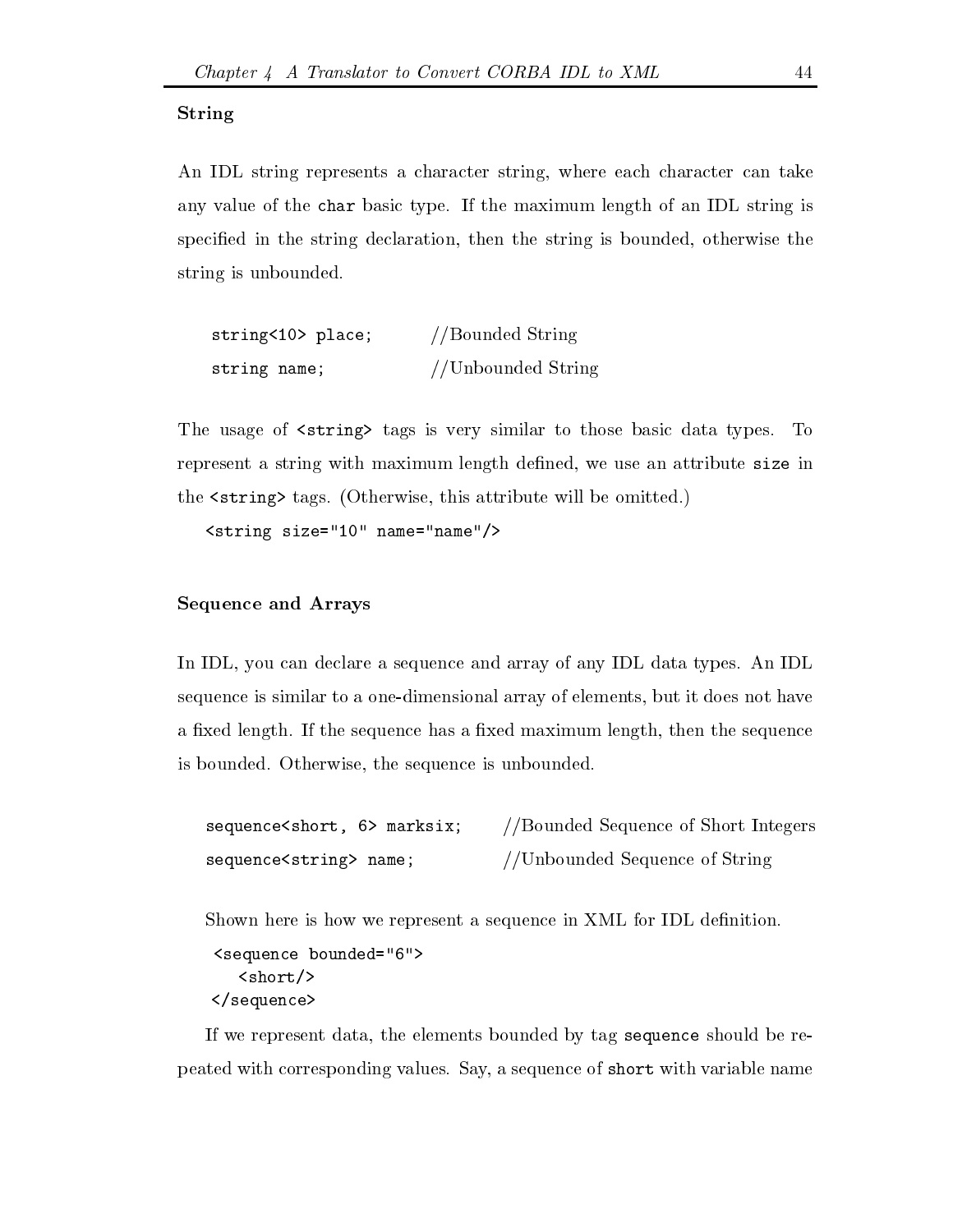as number with values in the sequence - and will be represented as follow

```
sequence bounded
 name
number-
         - short- index in the second state in the second state in the second state in the second state in the second s
         \frac{\text{~short}}{\text{~}x} index="2"> 2 </short>
                                                                   short-
         - short- index in the second second index in the second second in the second second in the second second in the second second in the second second in the second second second in the second second second second second secon
sequence-
```
XML is so flexible that it can well represent structures even as complex as a sequence of struct type data. Using customer in the struct type section as an example

```
sequence bounded
 name
number-
   Customer complex
struct index
-
      long-management-management-management-management-management-management-management-management-management-managem
      short name
age-
short-
      boolean name
ismale-
TRUEboolean-
   </Customer>
   structure complete control extends to
      long name
id-
long-
      short name
age-
short-
      <boolean name="ismale">FALSE</boolean>
                                FALSEboolean-
   Customer-
   Customer complex
struct index
-
      long name
id-
long-
      short- name and not have a short-
      boolean name
ismale-
TRUEboolean-
   </Customer>
\langle sequence>
```
For arrays, they are very similar to sequence, but they are multi-dimensional and always have a fixed size. Using an example of a  $3\times 2$  array:

```
short test[3,2]
```
We use attributes size 1, size 2, size  $3, \ldots$ , etc. to represent the size in different dimensions, in which size 1 means the first dimension, size 2 means the second dimension, etc. To represent this statement of IDL in XML format:

```
array size
 size
 name
test-
  \langleshort/>
array-
```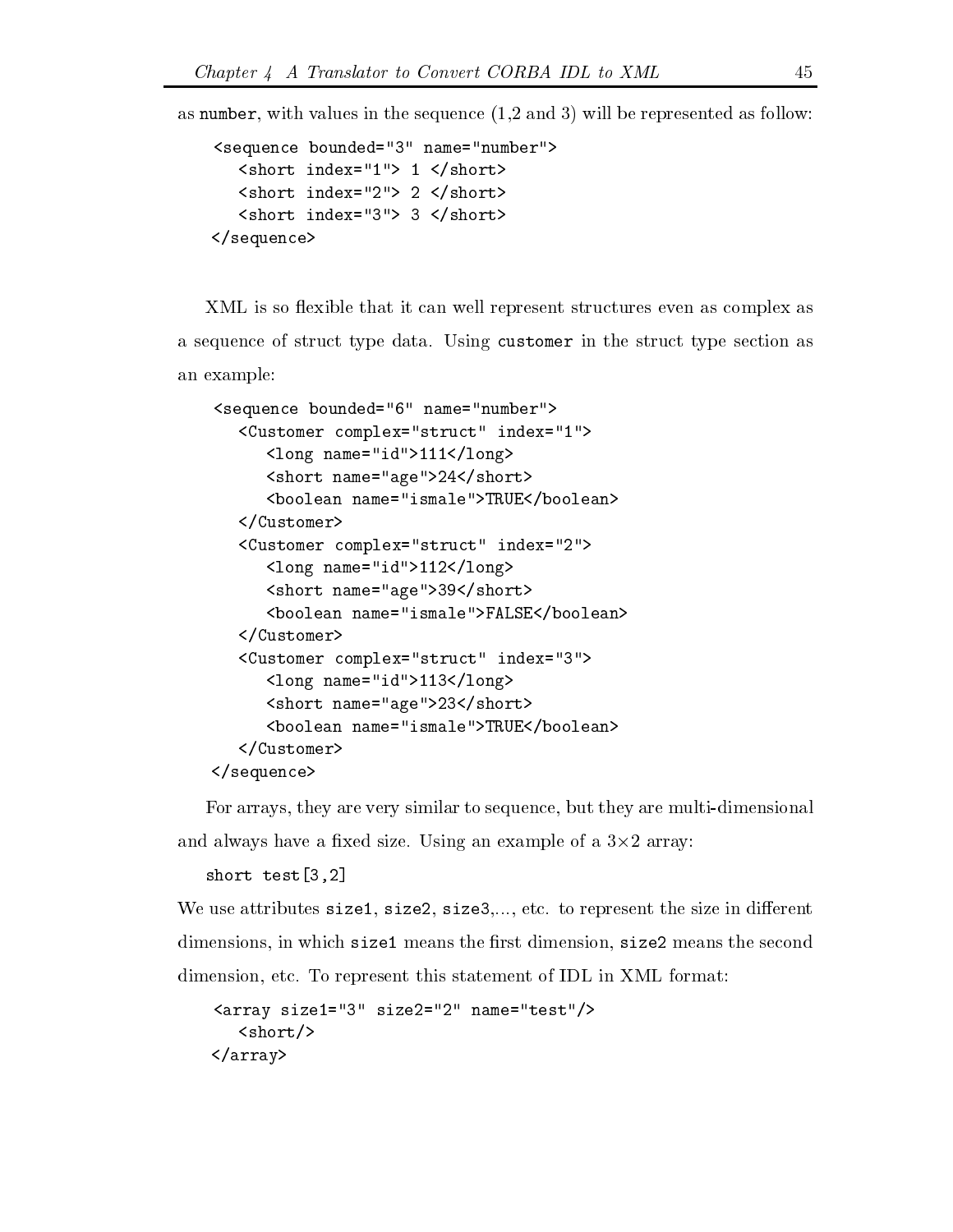To represent the data for transmission in XML format, we use attributes index1, index2, index3,..., etc. to represent the indexes of the elements with different dimensions. We can have the following structure:

```
array size
 size
 name
test-
   short index
 index
-
  short-
   short index in detection in the state of the state of the state of the state of the state of the state of the 
   short index
 index
-
  short-
   short index
 index
-
  short-
   short index
 index
-
  short-
   short index
 index
-
  short-
\langle \ranglearray>
```
#### TypeDef

The typedef keyword allows programmers to define a meaningful or more simple name for an IDL type The following IDL provides a simple example of using this keyword

```
typedef float Money
typedef MarkSix short
```
We would just use the new type name to create a pair of tag to bound the data type it representing

```
MarkSix complex
typedef-
     array size in the control of the control of the control of the control of the control of the control of the co
           <short/>
     array-
</MarkSix>
```
To represent the typedef data in transmission tags of the typedef name would bound the original message

```
MarkSix complex
typedef-
   array size in the control of the control of the control of the control of the control of the control of the co
      short index
-
  -
 short index
-
  -
      short index
-
  -
 short index
-
  -
      short index
-
  -
 short index
-
  -
   \langle \ranglearray>
</MarkSix>
MarkSix-
```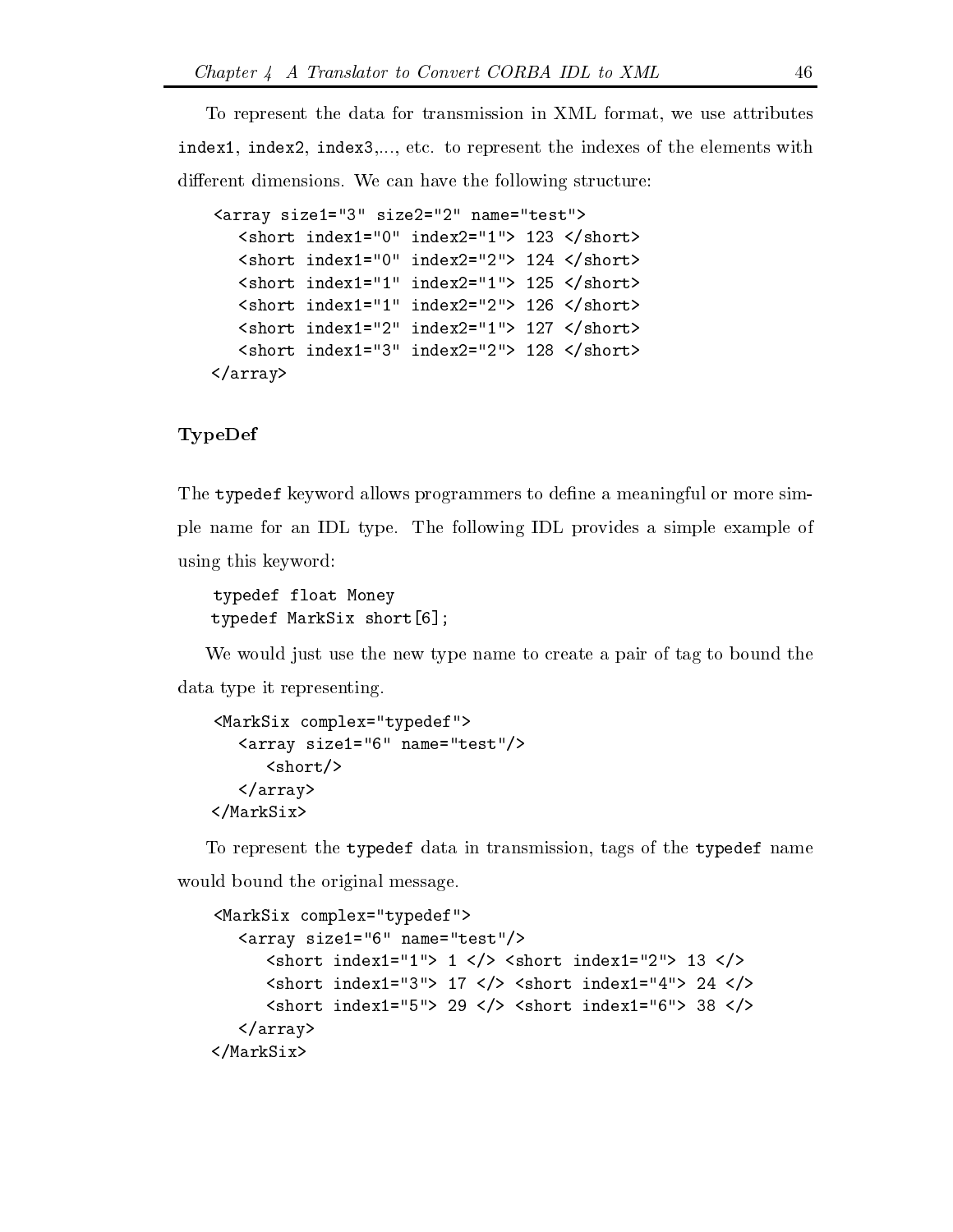#### 4.2.3 **IDL** Interface

An IDL interface describes the functions that an object supports in a distributed application. Interface definitions provide all of the information that clients need in order to access the object across a network.

```
interface Account f
   // The account owner and balance.
   readonly attribute string name
   attribute float balance
   \frac{1}{2} Operations available on the account.
   void deposit (in float amount);
   boolean withdraw (in float amount);
\};
```
The example above shows the interface Account. The objects which implement this interface will have two attributes, and two operations. To represent by XML, we just use the interface name as the new tag name and bound everything inside

```
interface-beneficial-beneficial-beneficial-beneficial-beneficial-beneficial-beneficial-beneficial-beneficial-b
      \ddotscDetails of Attributes and Operations
      \cdots\langle/Account>
Account-
```
We will talk about the detailed XML representation of attributes and op erations in the following parts

## Attributes

Attributes correspond to variables that an object implements. They indicate that these variables are available in an object and that clients can read or write their values.

In general, attributes map to a pair of functions in the programming lan-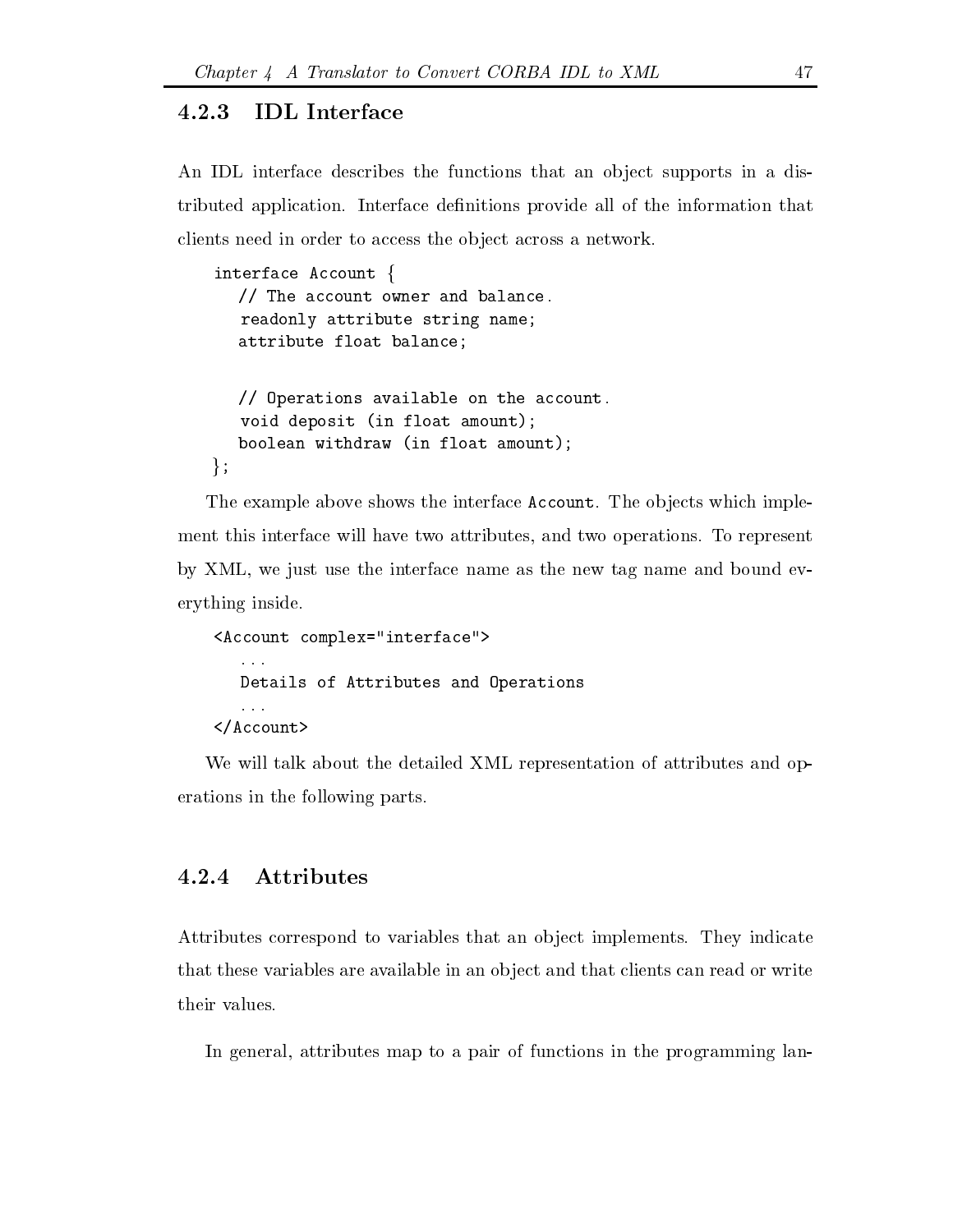guage used to implement the object. These functions allow client applications to read or write the attribute values. However, if an attribute is preceded by the keyword readonly then clients can only read the attribute value These read and write functions will also be prepared in our Shadow Client and Server objects, and Servlet components.

With reference to the interface Account shown in the previous section, it contains two attributes

readonly attribute string name attribute float balance

In the example, the string attribute is read-only while another one is readwrite. To represent these, we use a tag attribute readonly.

```
tribute readonly true name-termine readonly the readonly of the contract of the contract of the contract of the contract of the contract of the contract of the contract of the contract of the contract of the contract of th
float type attribute name balance-balance-balance-balance-balance-balance-balance-balance-balance-balance-bala
```
## **Operations** (Methods)

IDL operations define the format of functions, methods, or operations that clients use to access the functionality of an ob ject An IDL operation can take parameters and return a value, using any of the available IDL data types.

In our representation of IDL files using XML, we use the operation name as the tag name, and have an attribute type to indicate that it is an object method. Within the pair of tags, we have two more kinds of element tags, they are parameter-contracted-contracted-contracted-contracted-contracted-contracted-contracted-contracted-cont parameters of the operation It has attribute ref to state if it is passed by reference or values, and attribute order to describe its listing order with other parameters in the method call

Here is an example with the two operations shown in the example in the previous section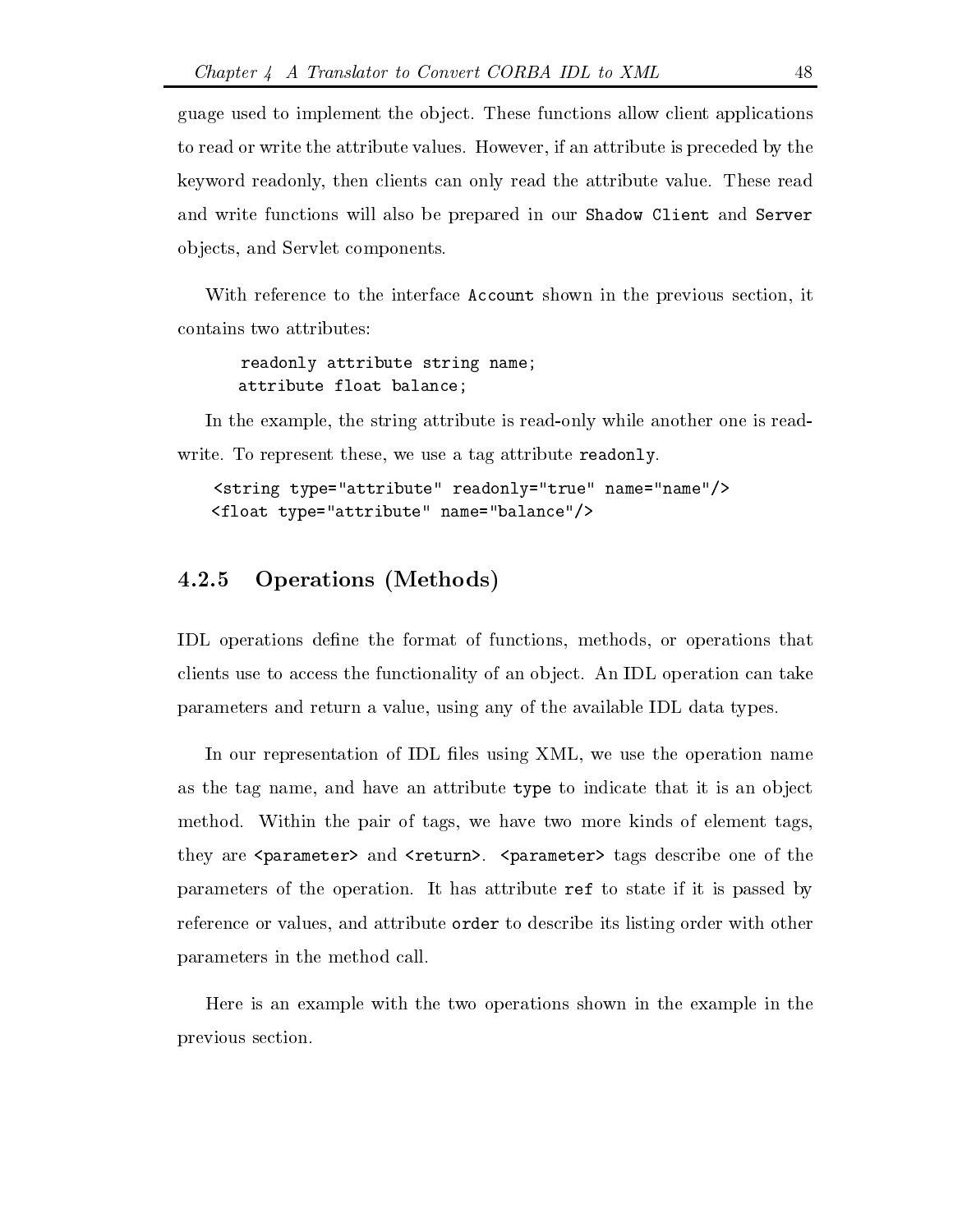```
deposit type of the contract of the contract of the contract of the contract of the contract of the contract of
          parameter references in order references and the contract of the contract of the contract of the contract of the contract of the contract of the contract of the contract of the contract of the contract of the contract of t
                    float name
amount-
          \langleparameter>
\langle deposit>
operation-type types that is a set of the set of the set of the set of the set of the set of the set of the set
          <return>
                   <boolean/>
                    boolean-
          \langlereturn>
          parameter references in order references and the contract of the contract of the contract of the contract of the contract of the contract of the contract of the contract of the contract of the contract of the contract of t
                    float name
amount-
          \langleparameter>
\langlewithdraw>
```
If the operation takes an ob ject as one of its parameters we pass the ob ject s interface in the method call, which is also bounded by parameter tags. The XML-based interface definition passed should contain all the information of its attributes operations and exceptions This would be useful in callback features

#### 4.2.6 Exceptions

IDL operations can raise exceptions to indicate the occurrence of an error CORBA defines two types of exceptions: System exceptions are a set of standard exceptions defined by CORBA. User-defined exceptions are exceptions that you define in your IDL specification.

Implicitly, all IDL operations can raise any of the CORBA system exceptions. No reference to system exceptions appears in an IDL specification. Also, as all ob jects may throw system exceptions it is not necessary to put the definition of system exceptions in the XML documents.

An IDL exception is a data structure that contains member fields. In the following example, the exception notEnoughMoney includes a single member of type string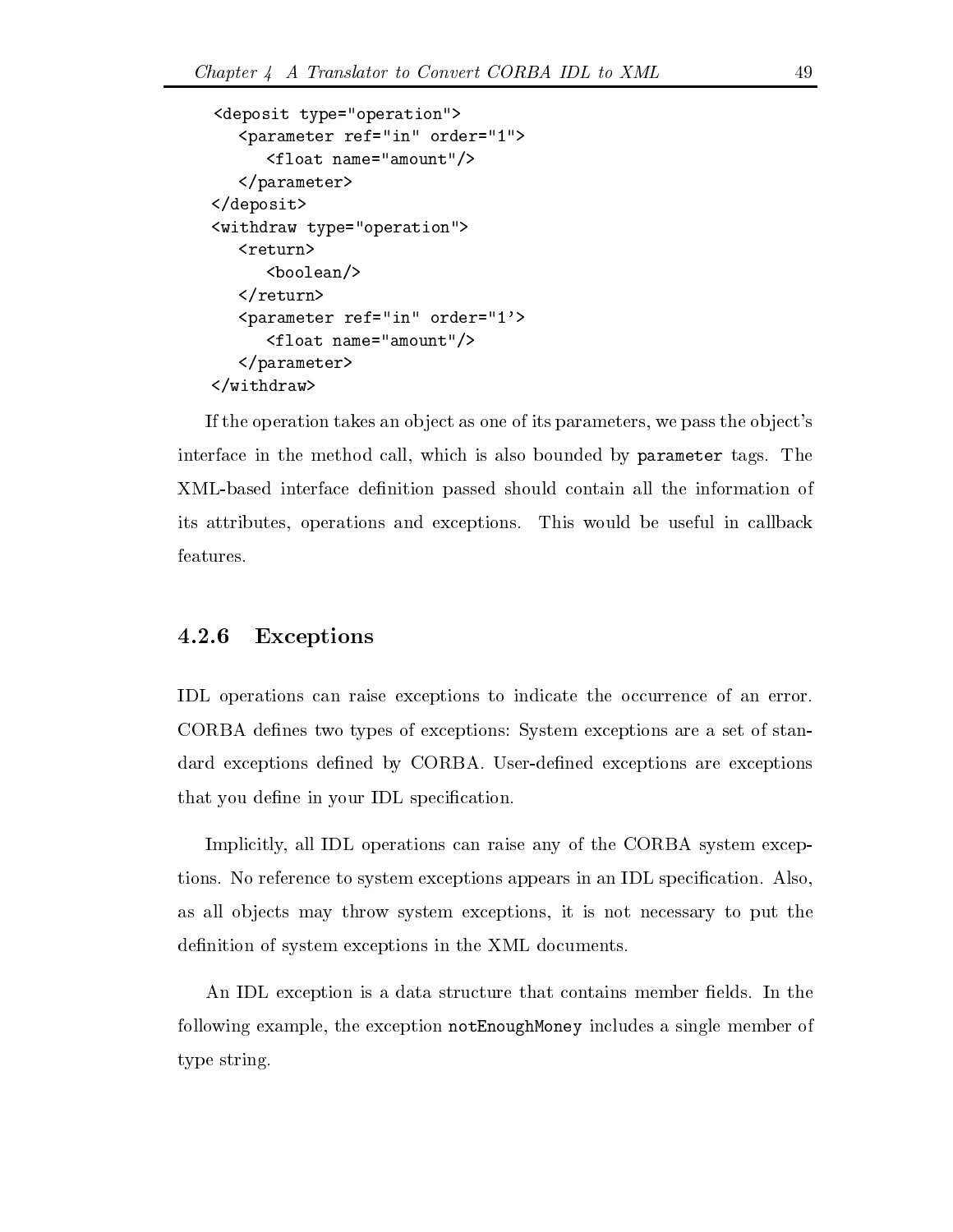```
interface Account {
interface Account 2014 and 2014 and 2014 and 2014 and 2014 and 2014 and 2014 and 2014 and 2014 and 2014 and
       exception notEnoughMoney {
              string reason;
       \} ;
       void withdraw(in CashAmount amount)
             raisees(not \text{Ent} = \text{troughMoney});\ldots};
```
Inside the Account-Account-Account-Account-Account-Account-Account-Account-Account-Account-Account-Account-AccountnotEnoughMoney as follow

```
notes and respect to the context of the context of the context of the context of the context of the context of
        string name
reason-
notEnoughMoney-
```
and instade the method with the matrix we will add a new tags were taken to the the exception raises- to bound the exceptions -similar to parameter- and return- tags

## 4.2.7

IDL supports inheritance of interfaces An IDL interface can inherit all the elements of one or more other interfaces. In our mapping scheme, we will simply put all information of the parent interface into the child interface For example, we have two interfaces in IDL, where child is inherited from parent.

```
interface parent {
    short op(in a);\}:
interface child : parent {readonly attribute short cat
\};
```
In our XML file, the interface child would be: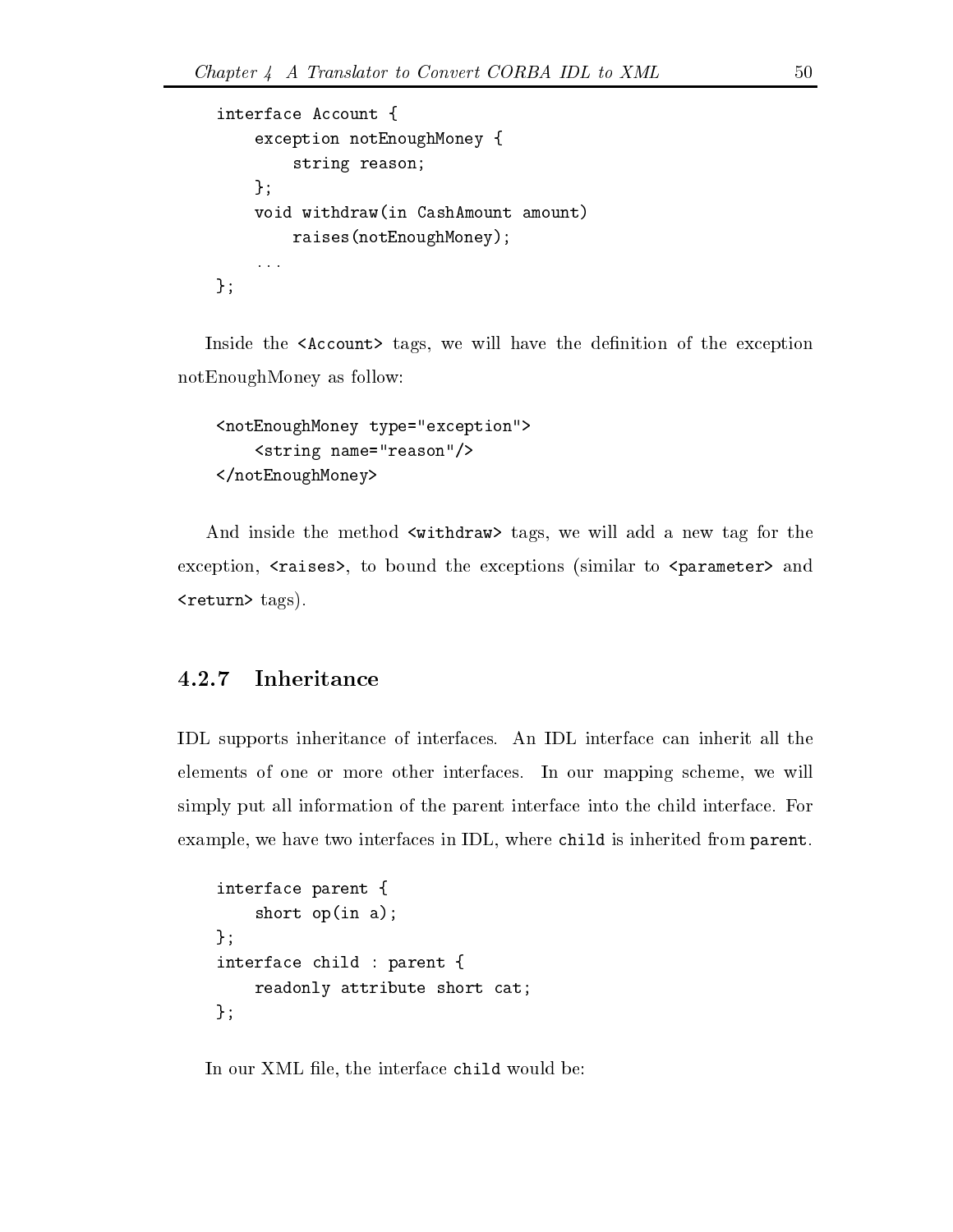```
child type
interface parent
parent-
                  short type attributed at the state of the state of the state of the state of the state of the state of the state of the state of the state of the state of the state of the state of the state of the state of the state of th
                  operation-beneficial contracts of the contracts of the contracts of the contracts of the contracts of the contracts of the contracts of the contracts of the contracts of the contracts of the contracts of the contracts of t
                                   parameter references in order references in the control of the control of the control of the control of the control of the control of the control of the control of the control of the control of the control of the control o
                                                     short name
a -
                                   \langleparameter>
                 \langle/op>
\langlechild>
```
## IDL Modules

An IDL module defines a naming scope for a set of IDL definitions. Modules allow you to group interfaces and other IDL type definitions in logical name spaces, and prevent name clashes with other modules.

As IDL module is the outermost bounding of the whole IDL file in the XML document, we also create a pair of tags with the name of the module to be the root tags. The tag would contain an attribute type with value as module.

```
bank type of the control of the control of the control of the control of the control of the control of the control of the control of the control of the control of the control of the control of the control of the control of
                  \langle -- ... definition interfaces -->
```
bank-

#### 4.2.9 A Sample Conversion

We have described the schema of the conversion from CORBA IDL to XML Here, we give a sample IDL file, and then demostrate how we convert it into XML format. Figure 4.1 shows a sample IDL of the information system of a small shop. Figure  $4.2$  is the XML format of the IDL in Figure  $4.1$ .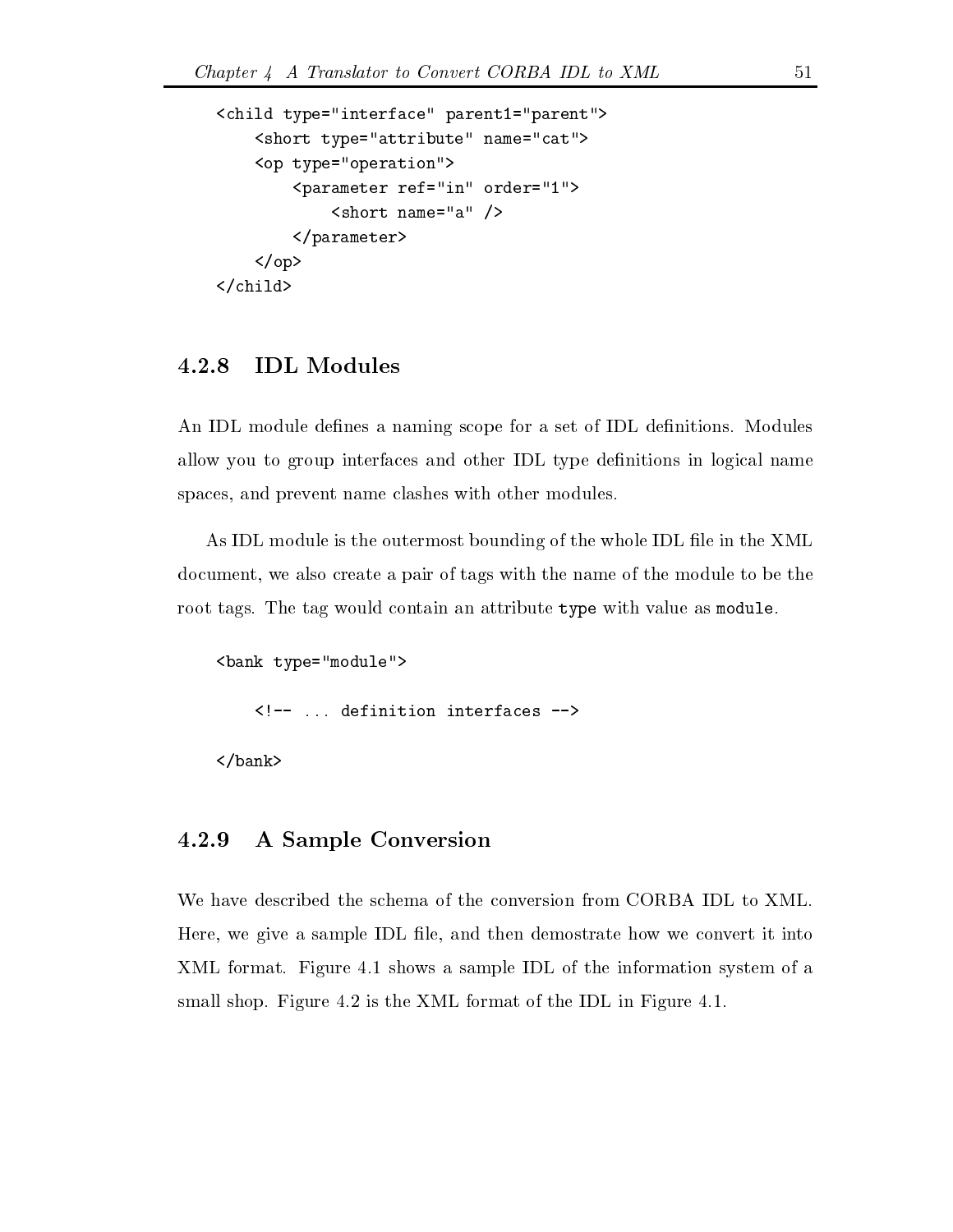```
module OrderProcessing {
  typedef string ProductCode
  enum PriceType { retail, contract, promotion ;struct Customer {
     string customerCode
     string customerName
  \};
  interface Price {
     attribute float price
     attribute PriceType priceType
     attribute string expiryDate
  };
   typedef sequence  Price -
 PriceSequence
  interface PriceCalc {
     attribute Customer customer
     attribute ProductCode product
     void getPrices(out PriceSequence prices);
     void recordUseOfPrice(in Price priceUsed);
  \};
\};
```
**Figure 4.1**: A sample IDL file for an information system

## 4.3 Making a Request or Response

If a client ob ject wants to make a request to the server ob ject it will make a request call to the Shadow Server instead. The Shadow Server will generate a XML request message to the server side which uses a pair of request- tags as the root tags to bound the method calling information

After the server object has performed the request, it will return a returned value or throw an exception to the client side. The returned messages would  $\alpha$  by a pair of response  $\alpha$  responses tags as root tags as  $\alpha$ 

Both XML-based request and response messages will follow the generated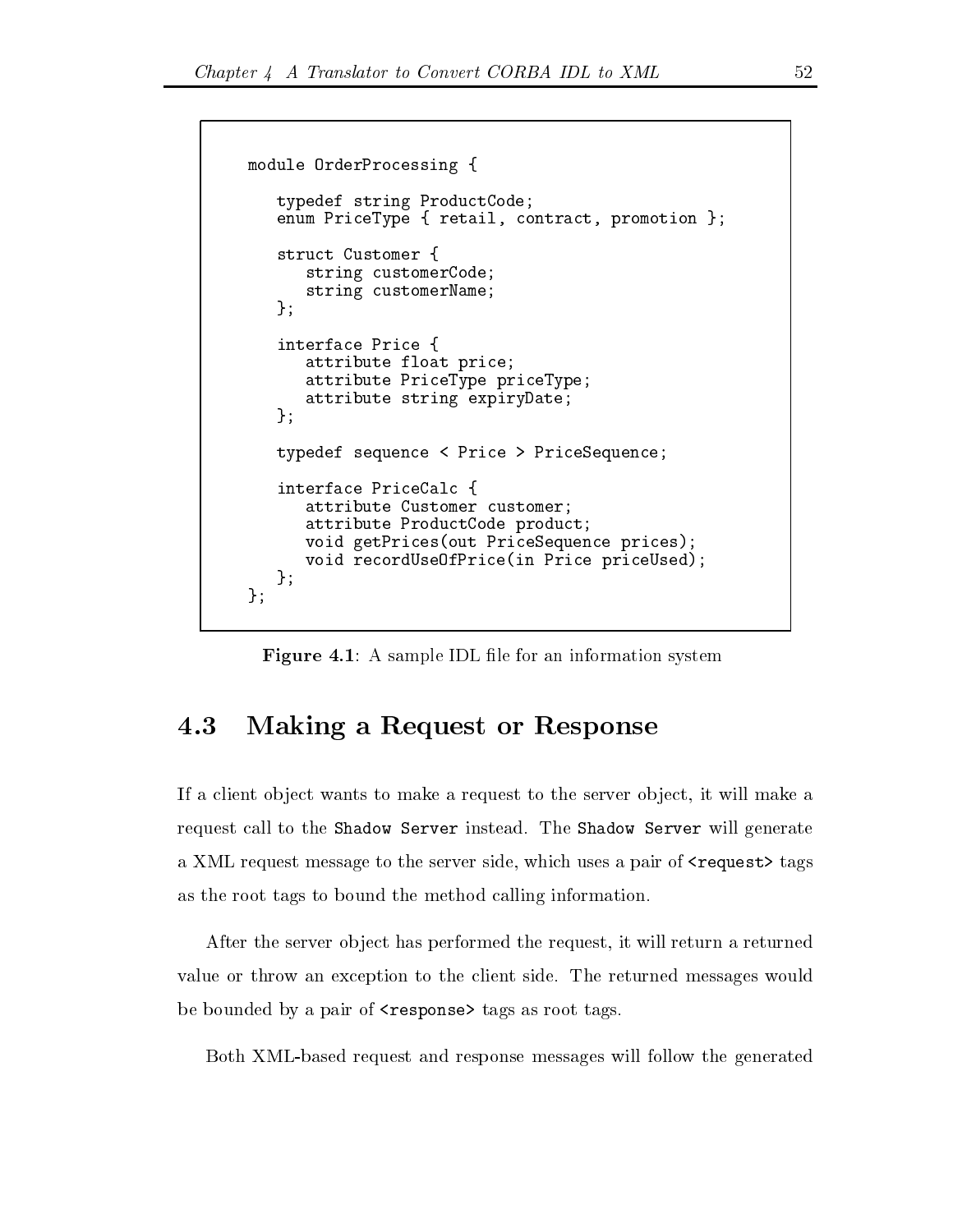DTD. It is shown in Figure 4.3.

#### Code Generation for Add-on Components  $4.4$

In the previous sections we have shown the complete schema for the mapping of CORBA IDL to XML messages With that XML data we can generate the add-on components automatically, as they already have all the information about the interfaces

For instance, in CORBA callback calls, a client would put itself as one of the parameters in the server s method call Here the client putting itself in the parameters means that on the client side, the Shadow Server would send the interface definition of that client to the server side. The Servlet component on the server side would immediately use the interface definition of the client, which is in XML format, to create a Shadow Client immediately. While on the client side, the Shadow Server will also generate a Server component. Here, we will discuss the generation of these two components

### Generation of Shadow Ob jects

A Shadow Object has the same interface as the actual target object. To generate it, we have to analyze the XML file that represents the object interface. For each operation in the interface, we create the same operation which takes the same parameters and returns a value of the same data type

Inside each operation, we would have three parts of source code:

 To convert the parameters into text strings and form a XML message which describes a request call.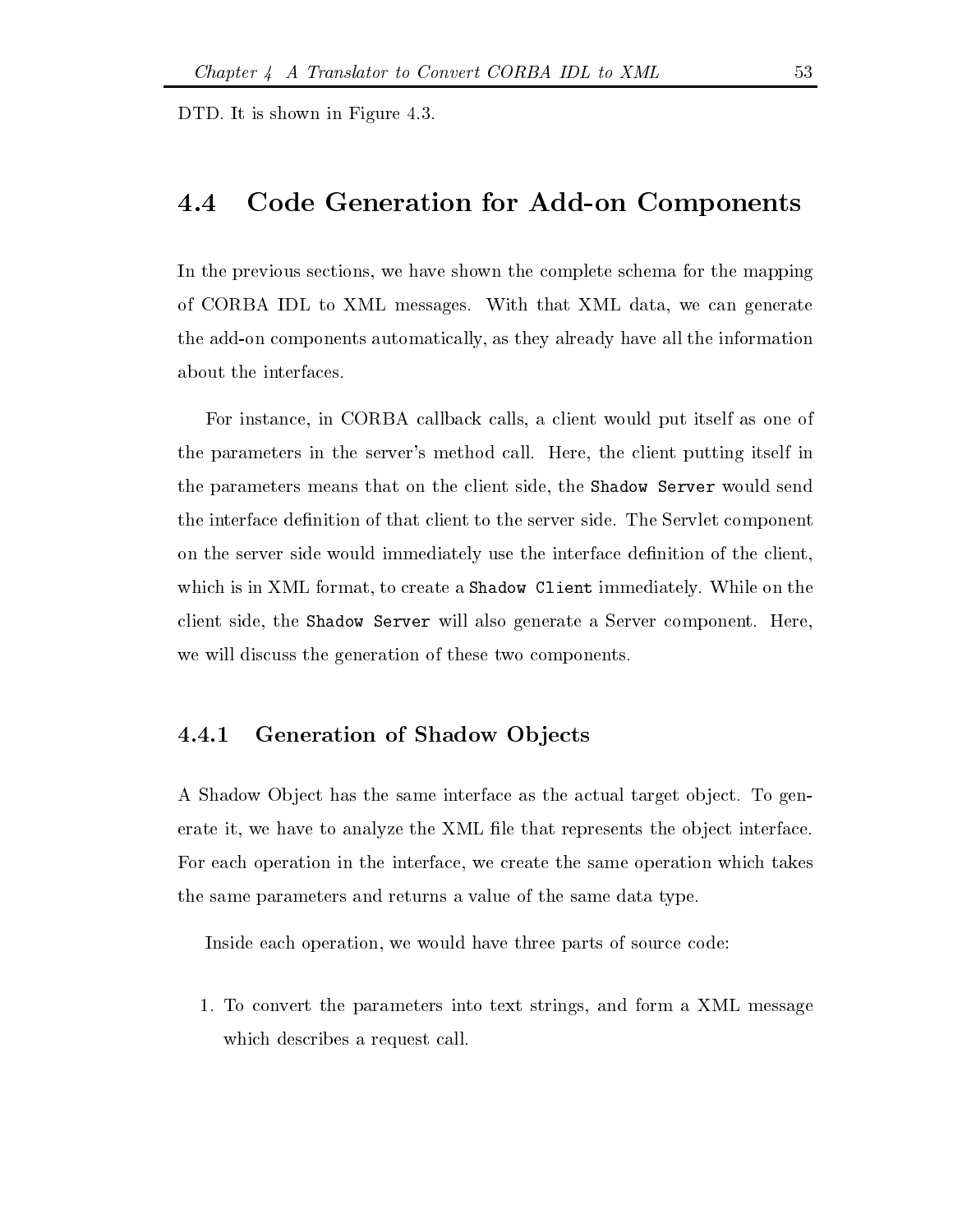- To start a HTTP connection with and send the XML message to the server side, and wait for the response.
- 3. When the XML-based response message is returned, either a returned value form or an exception, it is parsed and returned to the caller object by returning it or throwing an exception

## Generation of Servlet Components

The mechanism in Servlet components is much simpler than that in Shadow Objects. A Servlet component is to take the XML-based request messages from the client side, and then make a corresponding call to the server object. Hence, it has to know how to call all the operations of the server object.

Inside a Servlet component, we would have three parts of source code.

- 1. To wait for the client requests by HTTP connection.
- 2. When the XML-based request message is received, which contains information about the calling method and its parameters the Servlet parses the message and makes a method call with corresponding parameters to the server object.
- 3. To convert the returned values or any exceptions into XML format, and then return it back to the client side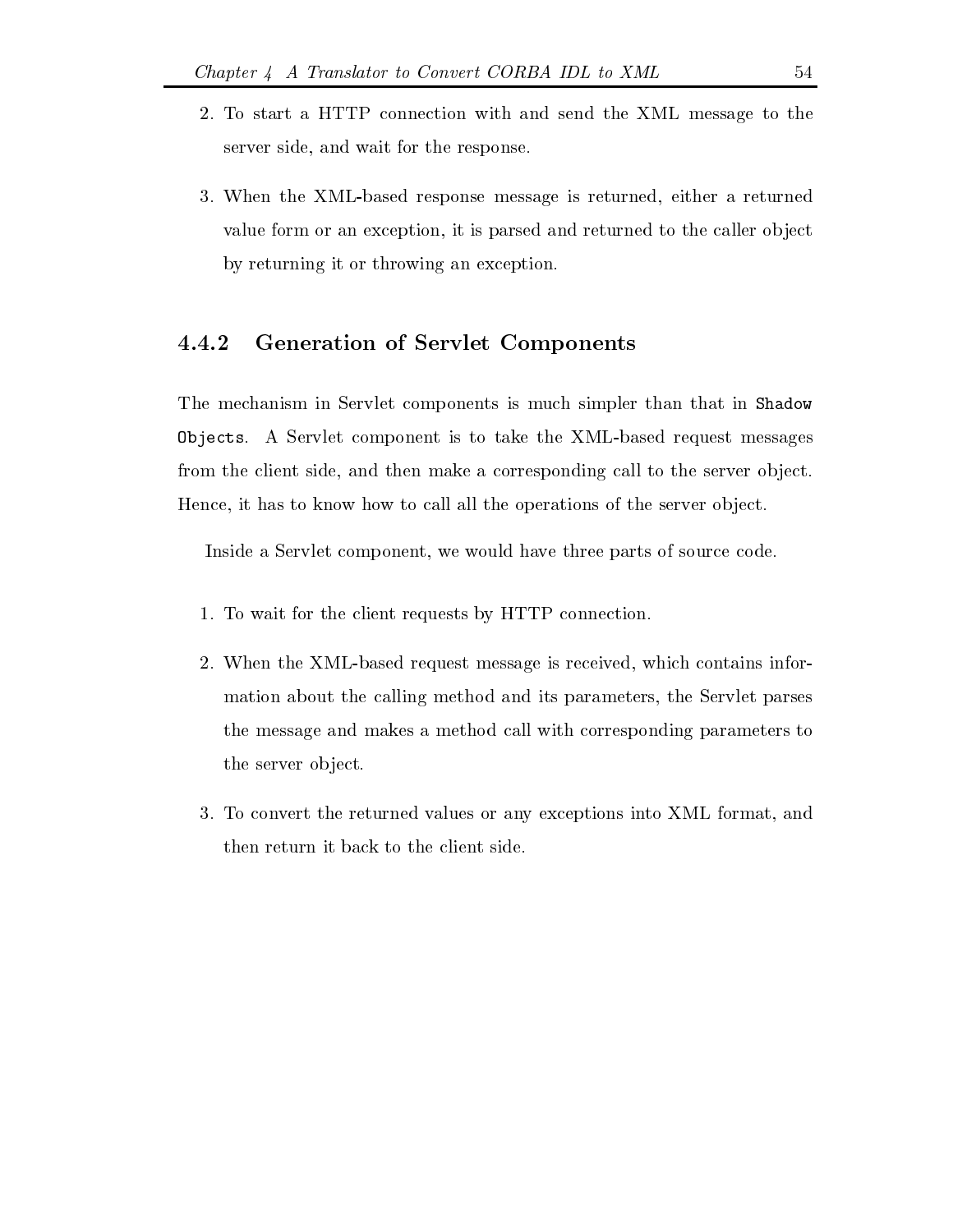```
OrderProcessing type
module-
        ProductCode complex
typedef-
 string-
 ProductCode-
        PriceType complex
enum-
               element-
retailelement-
               element-beloment-beloment-beloment-beloment-beloment-beloment-beloment-beloment-beloment-beloment-beloment-beloment-beloment-beloment-beloment-beloment-beloment-beloment-beloment-beloment-beloment-beloment-beloment-belome
               element-
promotionelement-
       \langlePriceType>
        se complexe complexes and separate contracts of the contract of the contract of the contract of the contract of
               string name
customerCode-
               string name
customerName-
       \langle Customer>
        Price complex
interface-
               float type
attribute name
price-
               PriceType type
attribute name
priceType-
               string type at the string type at the string type at the string type at the string type at the string of the s
       \langlePrice>
        PriceSequence complex
typedef-
               se en encontra se encontra en el manero en el manero de la contradición de la contradición de la contradición d
       PriceSequence-
        PriceCalc type
interface-
               Customer type
attribute name
customer-
               ProductCode type
attribute name
product-
               getPrices type
operation-
                       parameter references and the contract order references and the contract order of the contract order of the contract order of the contract of the contract of the contract of the contract of the contract of the contract of t
                               PriceSequence name
price-
                       \langleparameter>
               getPrices-
               record Use Of Price type of Price type of Price type of Price type of Price type of Price type of Price type o
                       parameter references in order references in the control of the control of the control of the control of the control of the control of the control of the control of the control of the control of the control of the control o
                               Price name
priceUsed-
                       \langleparameter>
               recordUseOfPrice-
       \langlePriceCalc>
</OrderProcessing>
```
Figure - XML format of the IDL in Figure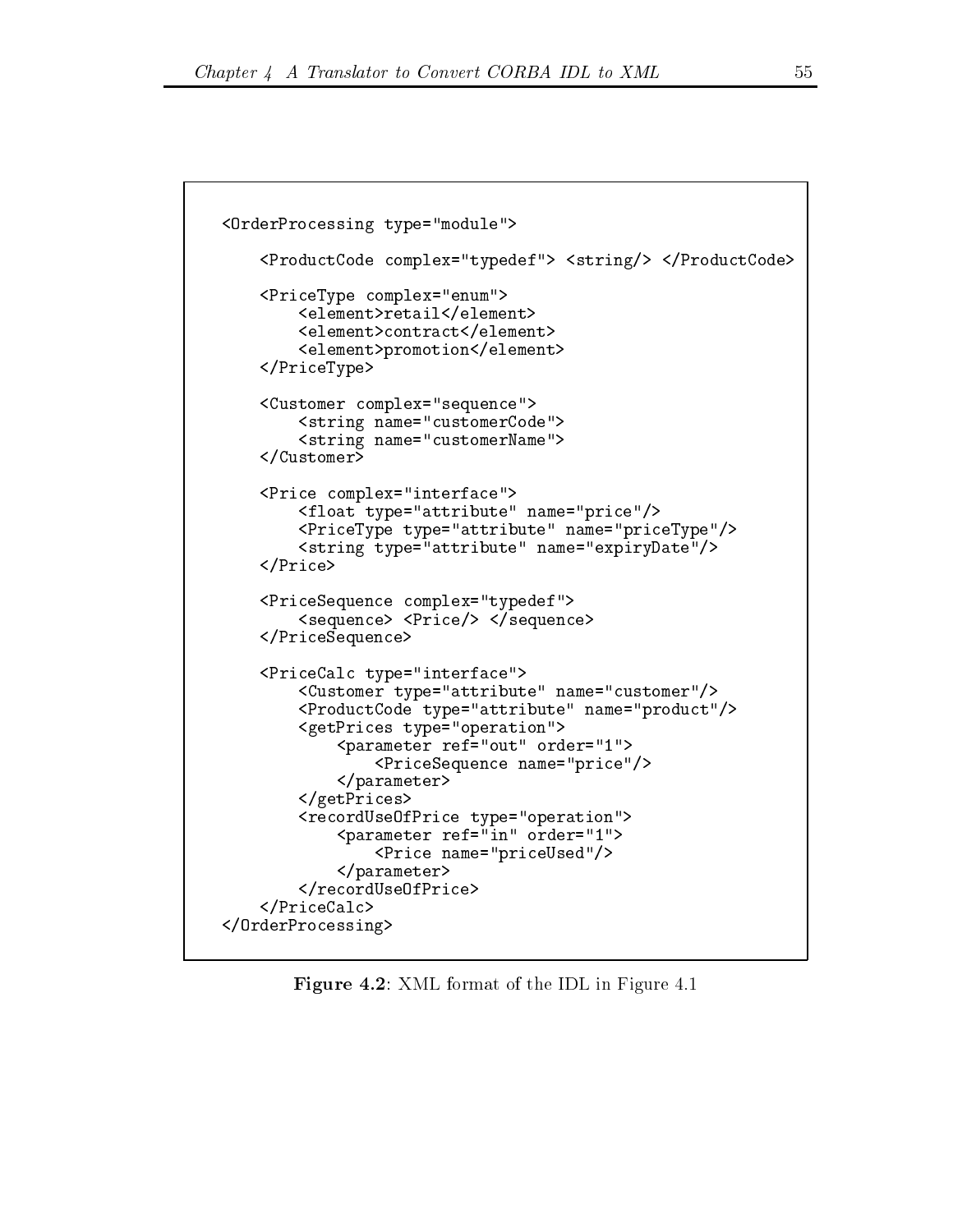```
DOCTYPE OrderProcessing 
    <!ELEMENT OrderProcessing (ProductCode, PriceType,
              Customer, Price, PriceSequence, PriceCalc)>
        <!ATTLIST OrderProcessing type (#CDATA)>
    <!ELEMENT ProductCode (string)>
        <!ATTLIST ProductCode type (#CDATA)>
        <!ATTLIST ProductCode complex (#CDATA)>
        \leq!ATTLIST ProductCode name (#CDATA)>
    <!ELEMENT PriceType (element*)>
        <!ATTLIST PriceType complex (#CDATA)>
    <!ELEMENT Customer (string*)>
        <!ATTLIST Customer complex (#CDATA)>
        <! ATTLIST Customer type (#CDATA)>
        <! ATTLIST Customer name (#CDATA)>
    <! ELEMENT Price (float, PriceType, string)>
        <!ATTLIST Price type (#CDATA)>
    <! ELEMENT PriceSequence (sequence)>
        <!ATTLIST PriceSequence type (#CDATA)>
    <!ELEMENT sequence (Price*)>
    <!ELEMENT PriceCalc (Customer, ProductCode,
                          getPrices, recordUseOfPrice)>
        <! ATTLIST PriceCalc complex (#CDATA)>
    <!ELEMENT getPrices (parameter)>
        <!ATTLIST getPrices type (#CDATA)>
    <!ELEMENT recordUseOfPrice (parameter)>
        <!ATTLIST recordUseOfPrice type (#CDATA)>
    <!ELEMENT parameter (PriceSequence | Price)>
        <! ATTLIST parameter ref (#CDATA)>
        <!ATTLIST parameter order (#CDATA)>
    \leq!ELEMENT float (\text{\#CDATA})>
        \leq!ATTLIST float name (#CDATA)>
    <!ELEMENT string (#CDATA)>
        <!ATTLIST string name (#CDATA)>
    <! ELEMENT element (#CDATA)>
\rightarrow
```
**Figure 4.3**: The DTD for the parameter passing of simulated calls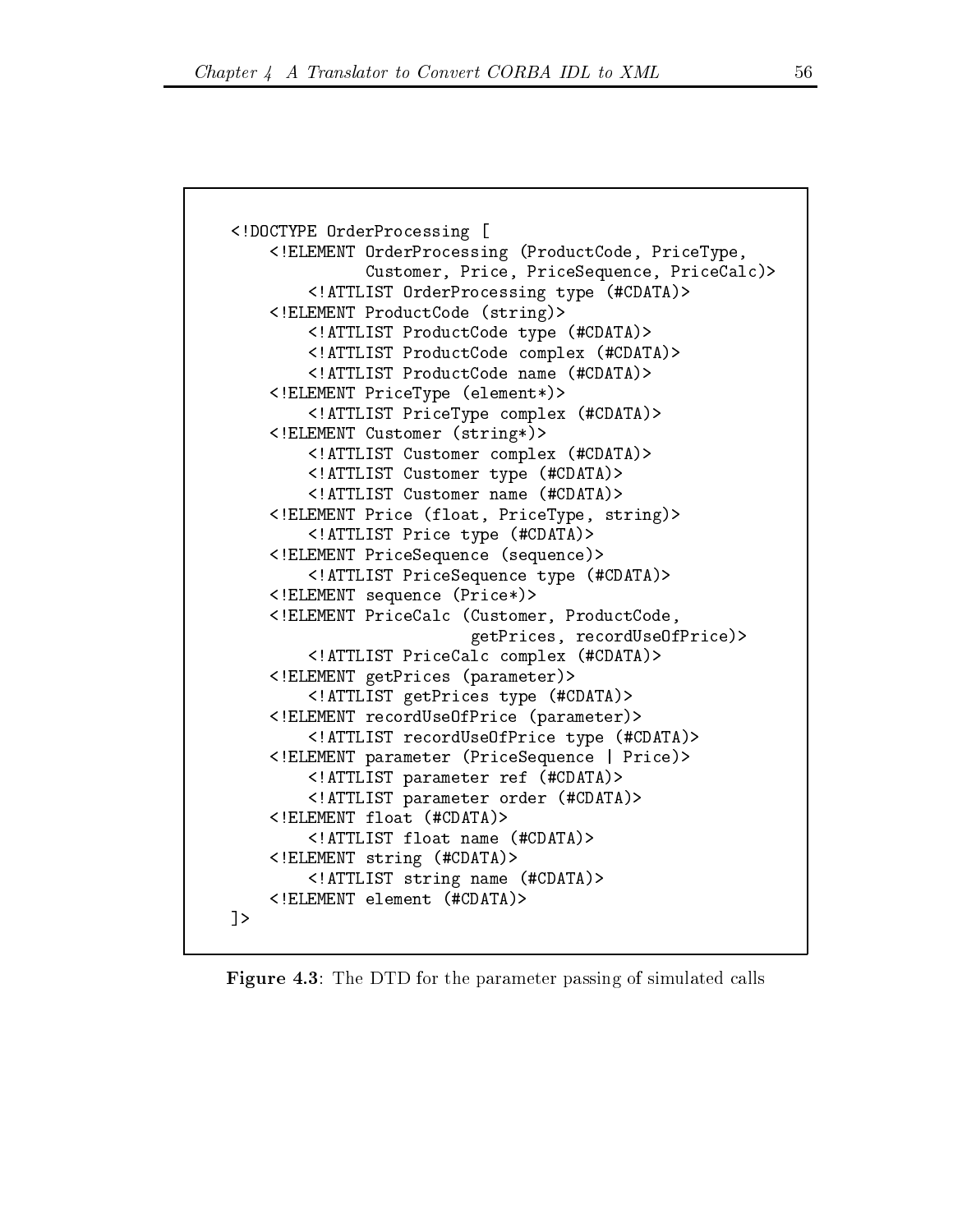## Chapter 5

# Communication in Heterogeneous Distributed Environments

#### $5.1$ **Objective**

Nowadays we have a trend to integration of several information systems in order to provide better services to the increasingly demanding users. In fact, integrating several distributed system is not an easy task. There are many popular environments for the development of distributed applications, such as CORBA  $[3]$ , DCOM  $[11]$  or Java RMI  $[12]$  etc. They are developed by different organizations, hence they use different communication protocols. CORBA systems use IIOP, DCOM systems use DCOM protocol, and Java RMI uses Java Remote Method Protocol -JRMP So when we want to integrate sys tems with different distributed environments, it would be hard to let those distributed objects to communicate with others.

Though we have many applications that help us to achieve the commu nication among heterogeneous distributed environments, they are not generic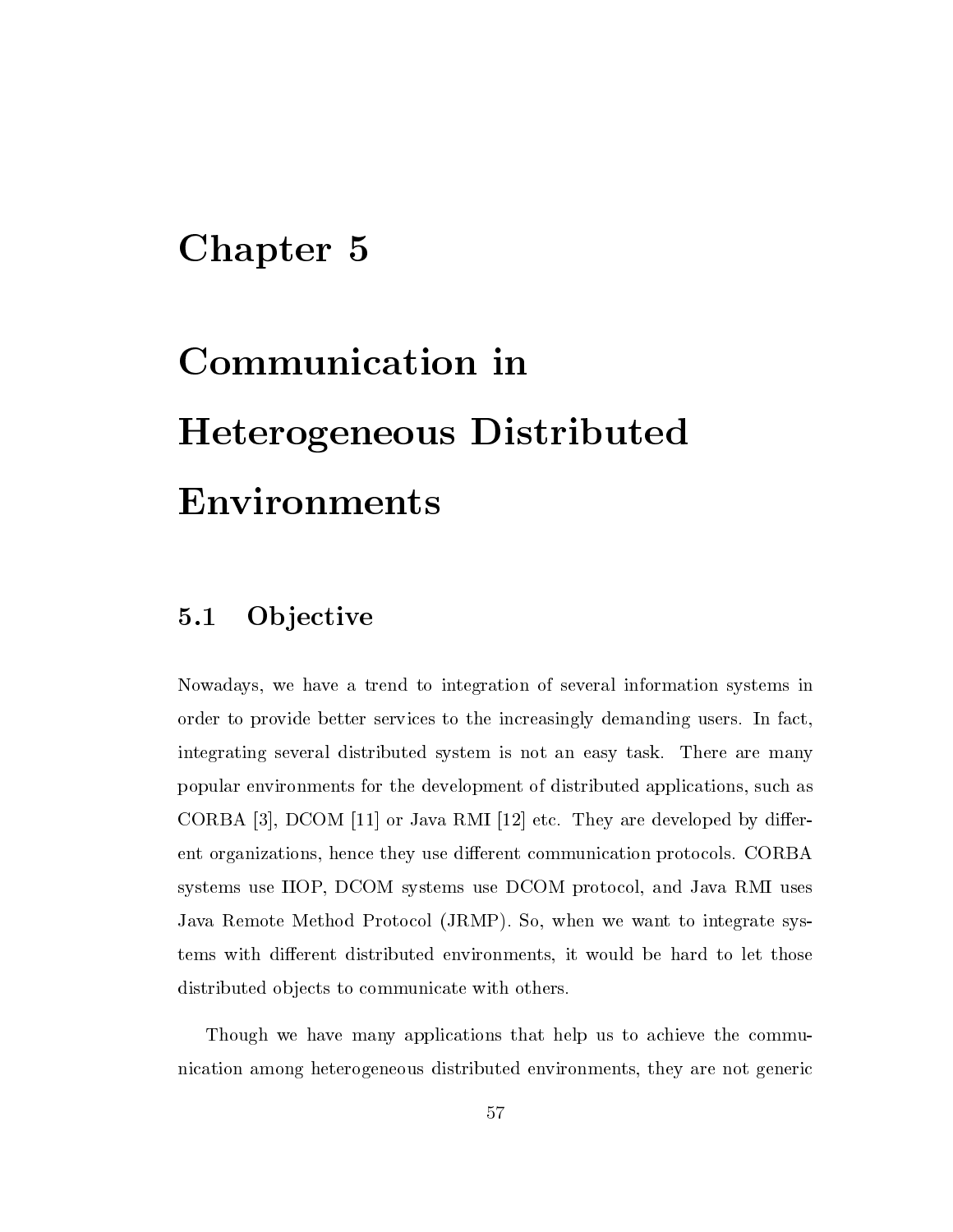enough. Take the famous OrbixCOMet  $[13]$  by Iona Technologies as an example. It is a typical bridging tool, and implements the  $COM/CORBA$  Interworking specification by enabling transparent communication between COM clients and CORBA servers. There is a COMET component located between the CORBA enclave and COM/DCOM enclave, and it acts as a bridge to provide the mappings and perform translation between CORBA and COM/DCOM.

OrbixCOMet provides very good performance in bridging CORBA and  $COM/DCOM$  applications, but it is not generic enough to give bridging to other environments, such as JavaRMI. It is because OrbixCOMet uses a middleware COMET between CORBA enclave and COM/DCOM enclave, which would directly convert the binary streams of CORBA IIOP messages to binary streams of DCOM IIOP messages. Though this approach is fast, it cannot be used with other distributed environments. Moreover, as their protocols may not be supported by many common firewalls, they may also encounter the firewall problems as mentioned before.

We try to extend the mechanism described in Chapter 3 in order to support communication in heterogeneous distributed environments. We map the interface definition languages of different environments to the same XML schema, that we have introduced in Chapter 4, hence they have the "common language" to communicate We base on our CORBA IDL schema as CORBA IDLINES, we can consider the complete  $\sim$ is very generic which can be mapped to many different programming languages, hence, it has greater flexibility to let other interface definition languages map to it

In this chapter, we will first introduce our general principles for the extension of our mechanism. Then, we will focus on the cases of DCOM and Java RMI. For each case, we will look at their mapping schema, and how we achieve communication. Lastly, we will describe how generic our approach is and how it can also adopt to other web applications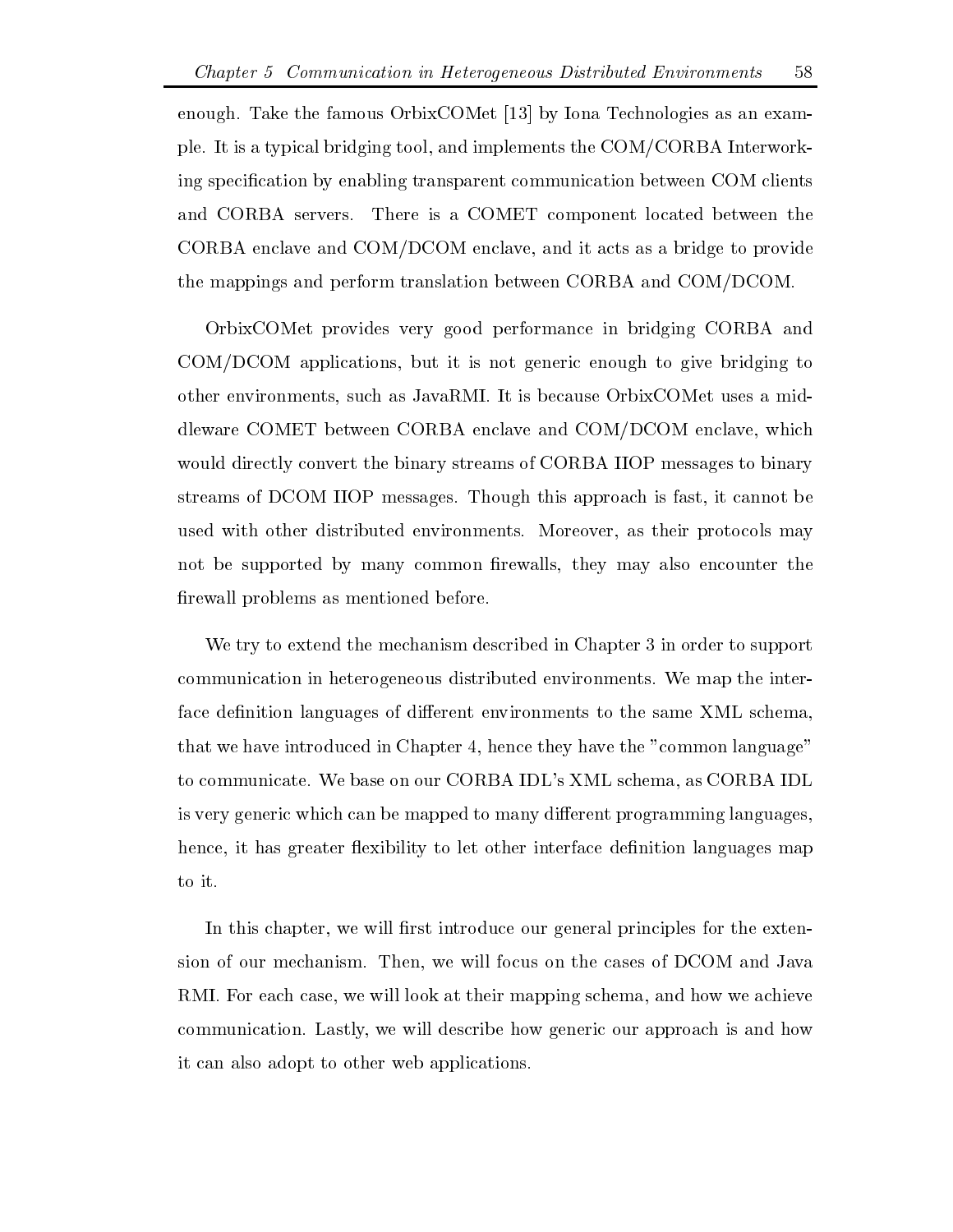#### $5.2$ General Concept

In Chapter 3, we proposed a mechanism of using XML streams with HTTP to solve the firewall problem in distributed systems. This mechanism works because we can avoid the use of IIOP across firewalls, we use HTTP instead. The use of shadow ob jects and the Servlet components can make our conversion of IIOP to XML transparent from other CORBA objects, as these CORBA ob jects cannot distinguish them from the real callers or callees More impor tant, our add-on components are also CORBA objects and located at the same enclave as those original objects, hence there are no communication problems.

Now, we use the approach described in Chapter 3 and extend it as the communication bridge among heterogeneous distributed environments In hetero geneous distributed environments, objects in one enclave cannot communicate with objects in another enclave. It is because they use different communication protocols. CORBA systems use IIOP, DCOM systems uses DCOM protocol, and Java RMI use Java RMI use Java Remote Method Protocol - In the Industrial Contract of the Industrial Contract of the Industrial Contract of the Industrial Contract of the Industrial Contract of the Industrial Contract compatible to each other. The case is similar to the blocking of firewalls, one enclave cannot talk with another enclave

To solve this problem, again, we rely on our add-on components, shadow objects and Servlets components. The add-on components are developed under the same environment as the other objects located at the same enclave, so they have no problem to communicate with the objects in the same enclave. At the same time, the shadow objects and the Servlets components can talk to the others with XML and HTTP. This can help to join different heterogeneous enclaves into a network and hence they all can communicate with each other

To achieve the joint network it is important that all enclaves must agree to use a common XML schema, such that they have the common language to talk with the others. In Chapter 4, we have described the schema of mapping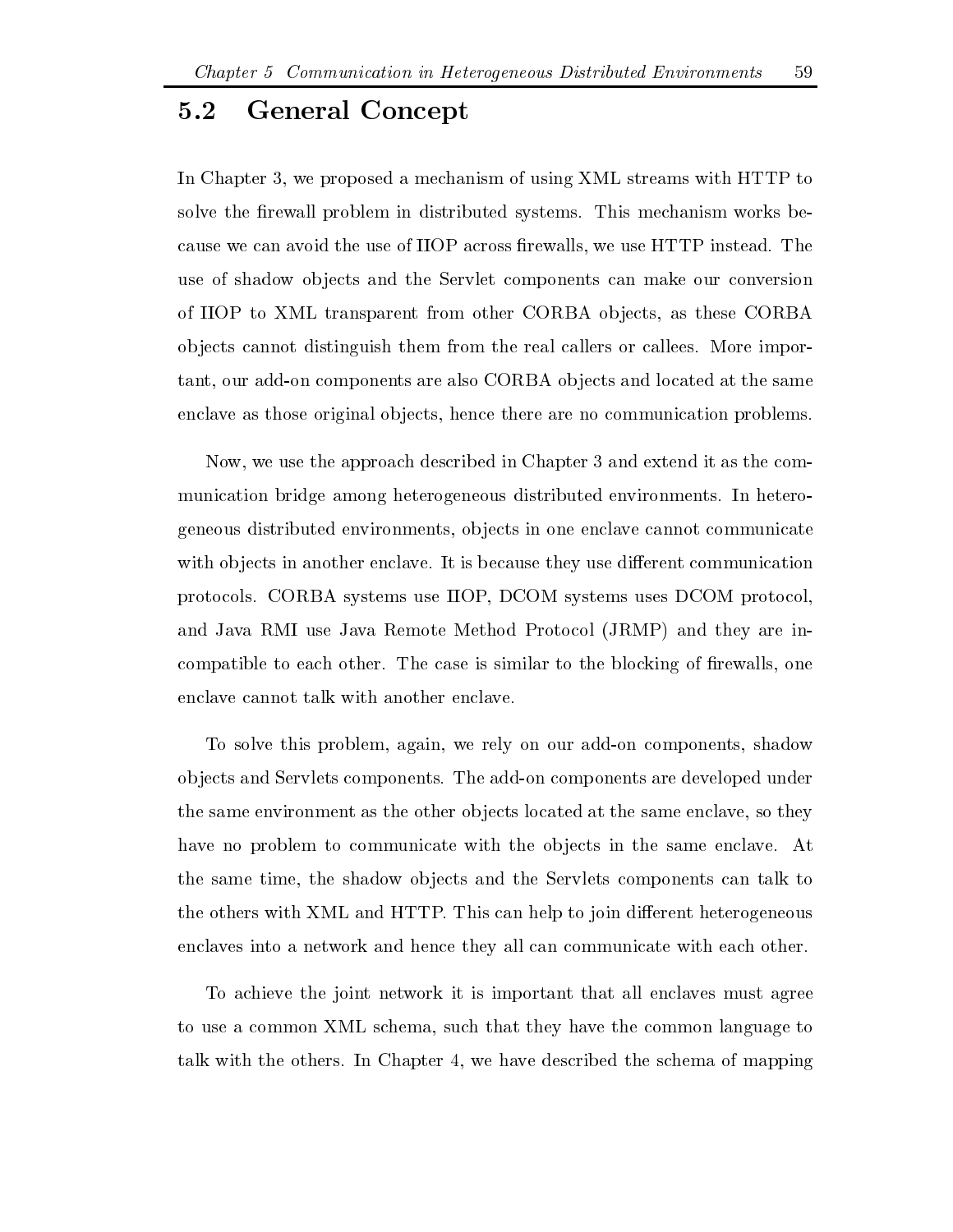CORBA IDL to XML format. With this, we can achieve communication of CORBA objects in different enclaves, as all CORBA objects in different enclaves use the same language We have set the schema for IDL to XML mapping to guarantee the unity in representation

What we have to do now is to ensure that the interface definition languages in different distributed environments can map onto the same schema. CORBA has a generic IDL which is able to map to many different programming languages As CORBA IDL is so generic we try to use its XML schema as the fundamental schema and map other IDLs into the same schema

In the following sections, we are going to show how we link DCOM systems, Java RMI systems and CORBA systems together with an agreed common XML schema, and a suitable architecture. Our mechanism is so generic that not only DCOM or Java RMI systems can be integrated, but also other distributed environments, or other web applications. We will describe how they can further connect to other web applications

## Case Study - Distributed Common Ob ject Model

## Brief Overview of Programming in DCOM

Developed by Microsoft DCOM is COM -Common Ob ject Model with dis tributed from only allows processes in a single single to compute the communicates in a single single  $\mu$ DCOM supports remote objects by running on a protocol called the Object Remote Procedure Call -ORPC A DCOM server is a body of code that is capable to be called by objects of a particular type at runtime. Each DCOM server object can support multiple interfaces each representing a different be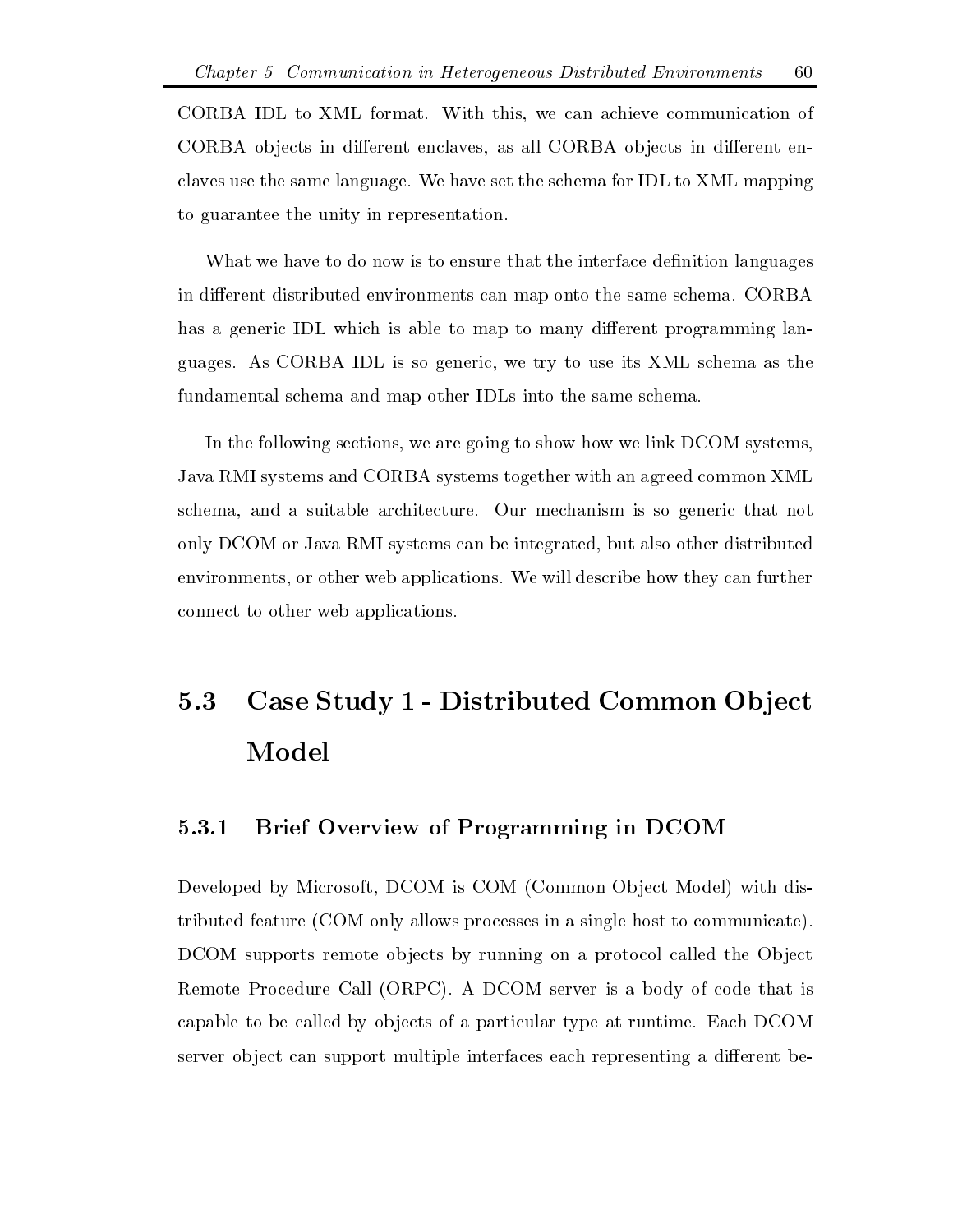havior of the object. A DCOM client calls the methods of a DCOM server by acquiring a pointer to one of the server ob ject s interfaces DCOM server components can be written in diverse programming languages like  $C_{++}$ , Java, Ob ject Pascal is the expression of the even Cobol As long and every and every platform complete the contract of the collection of the collection of the collection of the collection of the collection of the collection of t supports COM services, DCOM can be used on that platform. DCOM is now heavily used on the Windows platform. Companies like Software AG provide COM service implementations through their EntireX product for UNIX Linux and mainframe platforms; Digital for the Open VMS platform and Microsoft for Windows and Solaris platforms

DCOM objects use Microsoft Interface Definition Language to define their interfaces  $[26, 27, 28]$ . Figure 5.1 shows a sample MIDL file. The MIDL compiler creates the proxy and stub code when run on the MIDL file for the static invocation to work They are registered in the systems registry to allow  $\mathbf u$ ing objects. In the MIDL, COM objects would implement IUnknown interface for static invocation. Otherwise, COM objects have to implement an interface called IDispatch for dynamic invocation to work As with CORBA or Java/RMI, to allow for dynamic invocation, some ways are needed to describe the ob ject methods and their parameters DCOM uses type libraries to describe the object, and it also provides interfaces, obtained through the IDispatch interface to query and Ob ject with producing the control and the products in Communication of the communication are dynamically invoked must be written to support IDispatch

Note that in DCOM, each interface is assigned a Universally Unique IDentier -UUID called the Interface ID -IID Similarly each ob ject class is assigned a unique UUID called a CLasS ID -CLSID COM does not support multiple inheritance, instead, it uses the notion of an object having multiple interfaces to achieve the same purpose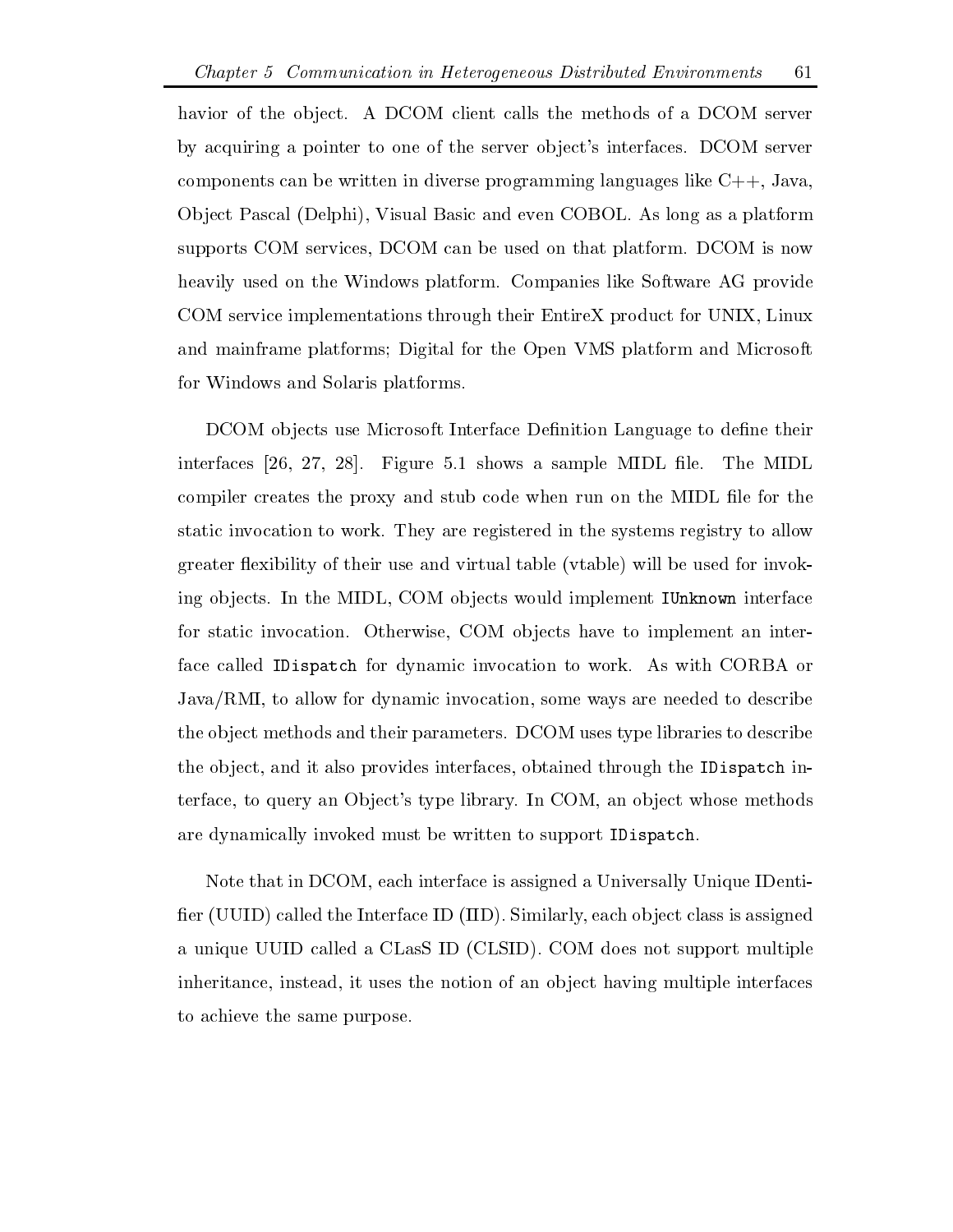```
the contract of the contract of the contract of the contract of the contract of the contract of the contract of
   uuid(7371a240-2e51-11d0-b4c1-444553540000),
   version(1.0)그는 어떻게 되었다. 이 사람은 어떻게 하지 않아 보이지 않아.
library SimpleStocks
\mathbf{F}!
   importlib("stdole32.tlb");
    \Gamma
       uuid(BC4C0AB0-5A45-11d2-99C5-00A02414C655),
   \overline{1}and the contract of the contract of the contract of the contract of the contract of the contract of the contract of the contract of the contract of the contract of the contract of the contract of the contract of the contra
   interface IStockMarket : IDispatch
   \{HRESULT get_price([in] BSTR p1, [out,retval] float* rtn);
    "

       uuid(BC4C0AB3-5A45-11d2-99C5-00A02414C655),

    coclass StockMarket
    !
       interface IStockMarket
   \cdot};
```
**Figure 5.1:** An example of MIDL document

## Mapping the Two Different Interface Definitions

 $\mathbf A$  multiplier to  $\mathbf A$  as example is usually consistent of  $\mathbf A$ two components: interface header and interface body. The interface header is the part bounded by a pair of square brackets, which specifies the information about the interface as a whole. It contains some attributes such as UUID, version numbers, etc. These attributes are not necessary in our XML messages formation. Below the square brackets are interface bodies. The IDL interface body contains data types used in remote procedure calls and the function prototypes for the remote procedures The interface body can also contain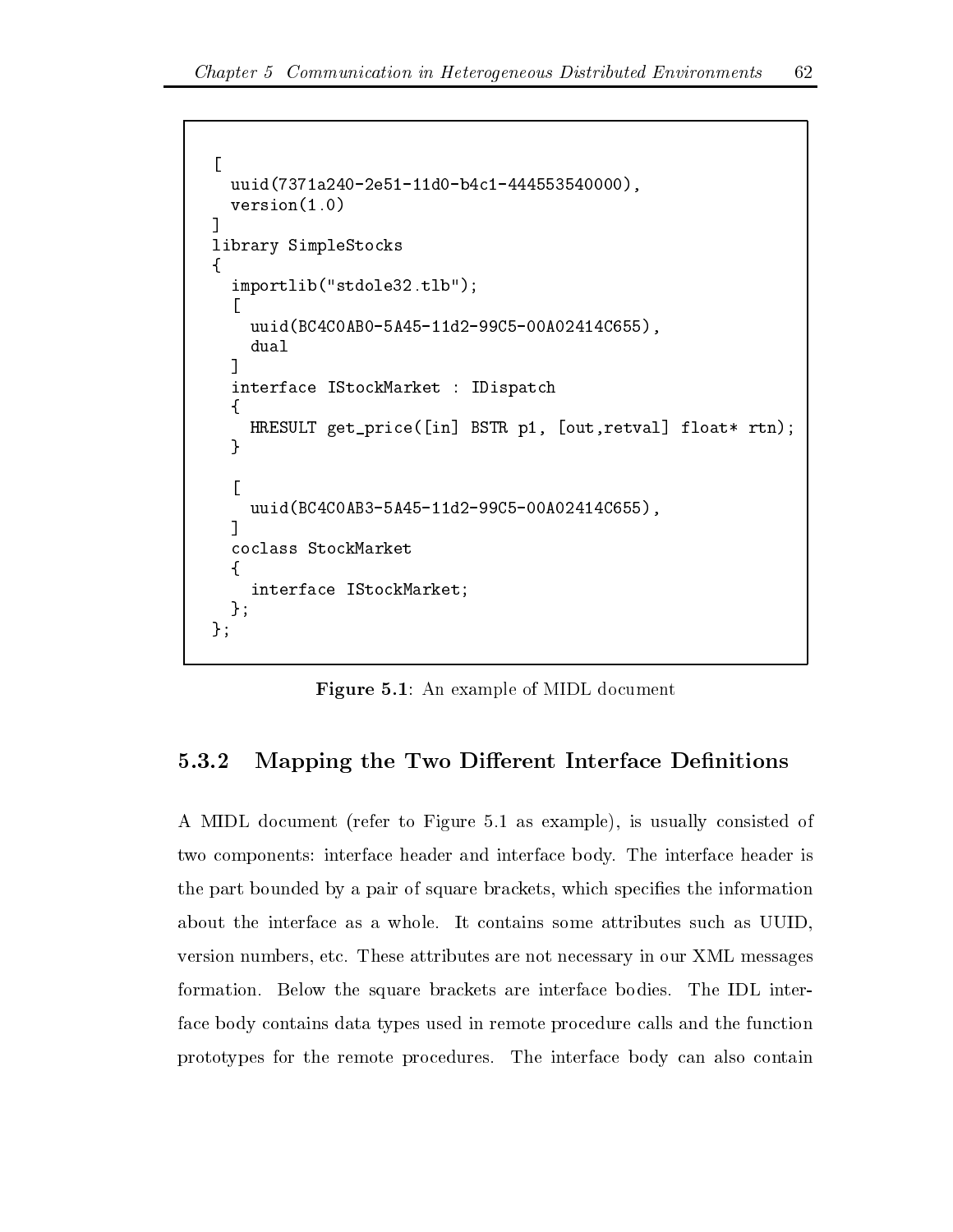imports, constant declarations, type declarations and object method declarations. So, we are only interested in the information inside the interface body for the translation of MIDL files to XML format, and we will ignore the things included in square brackets

In the naming convention of DCOM, names started with letter I are the interface names. So, we need to convert the contents inside the interfaces to XML messages. For example, IStockMarket and IDispatch in Figure 5.1 are the interface names. The DCOM IDL file associates the IStockMarket interface with an object class StockMarket as shown in the coclass block. That means object class StockMarket is implementing interface IStockMarket, so we need the information provided by interface IStockMarket for generating XML messages

Inside an interface definition are their method definitions. HRESULT is the default return type of all object methods in the MIDL file, which represents error and success notications -such as failure insucient memory invalid arguments, etc). For method parameters, the pair of square brackets in front of each parameter indicates if the parameter is for input output or both The last parameter may be the return value, which is indicated by the keyword retval. The final objects implementing the interface will return the parameter with retval keyword as return value.

Table 5.1 shows the mapping of basic types between MIDL and CORBA IDL. This mapping is based on OMG COM/CORBA Interworking specification which only spells out what the requirements for mapping and interworking are, but provides no implementation  $\left[3, 26, 29\right]$ . Note that in the conversion from CORBA IDL to MIDL as MIDL does not have long long and unsigned long long, these two types will only be mapped to long and unsigned long respectively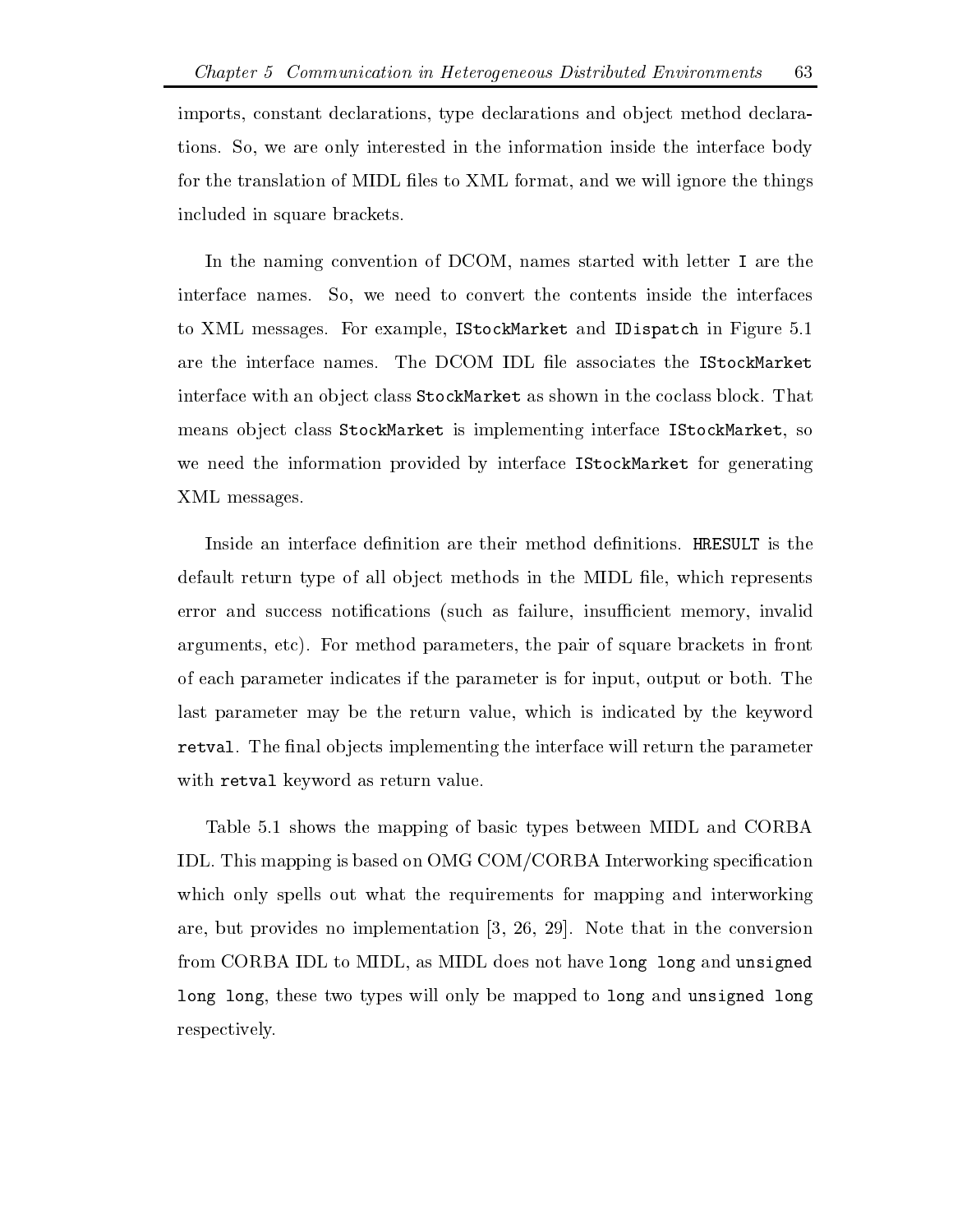| DCOM MIDL Type | CORBA IDL Type | Corresponding XML                             |  |
|----------------|----------------|-----------------------------------------------|--|
| short          | short          | <short> </short>                              |  |
| unsigned short | unsigned short | <ushort> </ushort>                            |  |
| long           | long           | $\langle$ long> $\langle$ /long>              |  |
| unsigned long  | unsigned long  | <ulong> </ulong>                              |  |
| float          | float          | <float> </float>                              |  |
| double         | double         | <double> </double>                            |  |
| char           | char           | $\langle char \rangle$ $\langle char \rangle$ |  |
| bool           | boolean        | <boolean> </boolean>                          |  |

**Table 5.1**: Mapping the Basic types in MIDL to CORBA IDL/XML Schema

For other complex types and other definitions, though DCOM and CORBA have different syntax, they contain similar information for those definitions such that mapping for them would be trivial

There are two special issues that needed discussion, they are inheritance and exceptions. CORBA IDL supports interface inheritance, while DCOM does not. Instead of supporting multiple inheritance, DCOM uses the notion of an object having multiple interfaces to achieve the same purpose. In our XML representation for interface, we will simply list all the resultant methods, attributes and exceptions inherited from or extended from all interfaces to the new interfaces. Hence, we need not handle the problem of differences between multiple interfaces extension and multiple interfaces inheritance

Another issue is exception One dierence between CORBA -and JavaRMI IDLs and COM IDLs is that CORBA -and JavaRMI can specify exceptions in the IDLs while DCOM does not. There are system exceptions also in DCOM, but they need not be defined in the MIDL file, which is similar to CORBA. So, we will not include these in our XML representation. For user defined application exceptions we need to represent them as parameters of the corresponding methods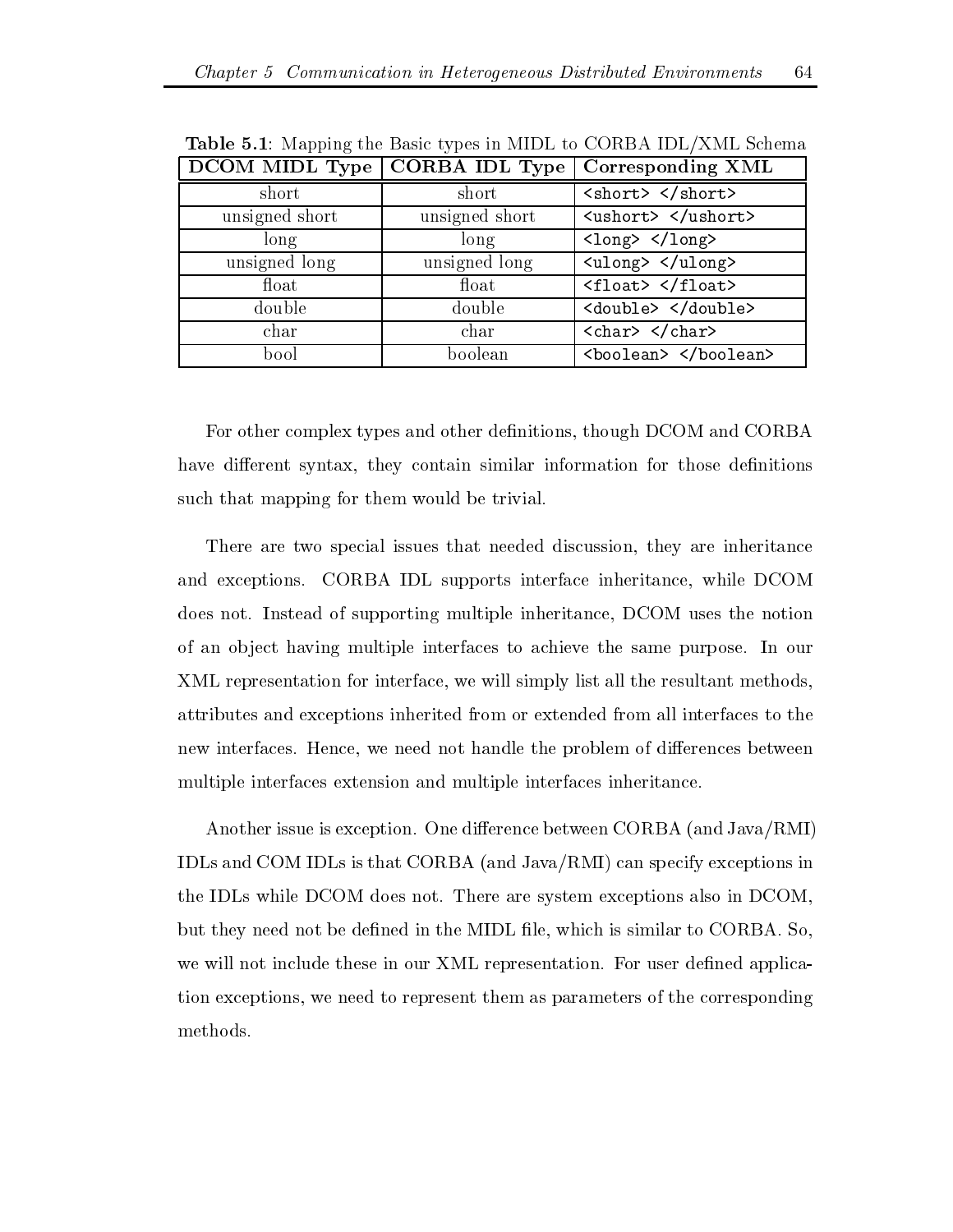The last issue is the attributes. In CORBA IDL, they are declared inside the object interface as ordinary object attributes, with specification if they are read-only. But in MIDL, methods for reading and writing are defined instead. say and attribute with the name assumed with the name of the name as NAME-Interface it would be presented as two methods one is for reading get  $\mathcal{M}$  reading get  $\mathcal{M}$  . The set  $\mathcal{M}$ for writing put NAME- If the attributes are readonly they will not have put NAME- methods

## Sample Architecture of Communicating Between DCOM and CORBA

The mechanism applied here is similar to what we have proposed in Chapter 3. In the DCOM enclave, if a client object needs to call another object outside, a Shadow Server object is added to the enclave to simulate the behaviour of the target server object outside. If there is a server object waiting for calls from outside a Servlet component has to assoicate with it They are responsible for the conversion of XML message to or from DCOM method calls. In the CORBA side, the configuration is the same as described in previous chapter. Figure 5.2 shows the details of the architecture of establishing such a communication

For the Servlet components besides using Java Servlets we can also use alternative solutions, such as Active Server Pages, CGI, etc. It is because in Windows environment, where DCOM systems work the best at, those alternative solutions may work better than Java Servlets in terms of performance and compatibility. Anyway, Java Servlets still work fine with DCOM systems.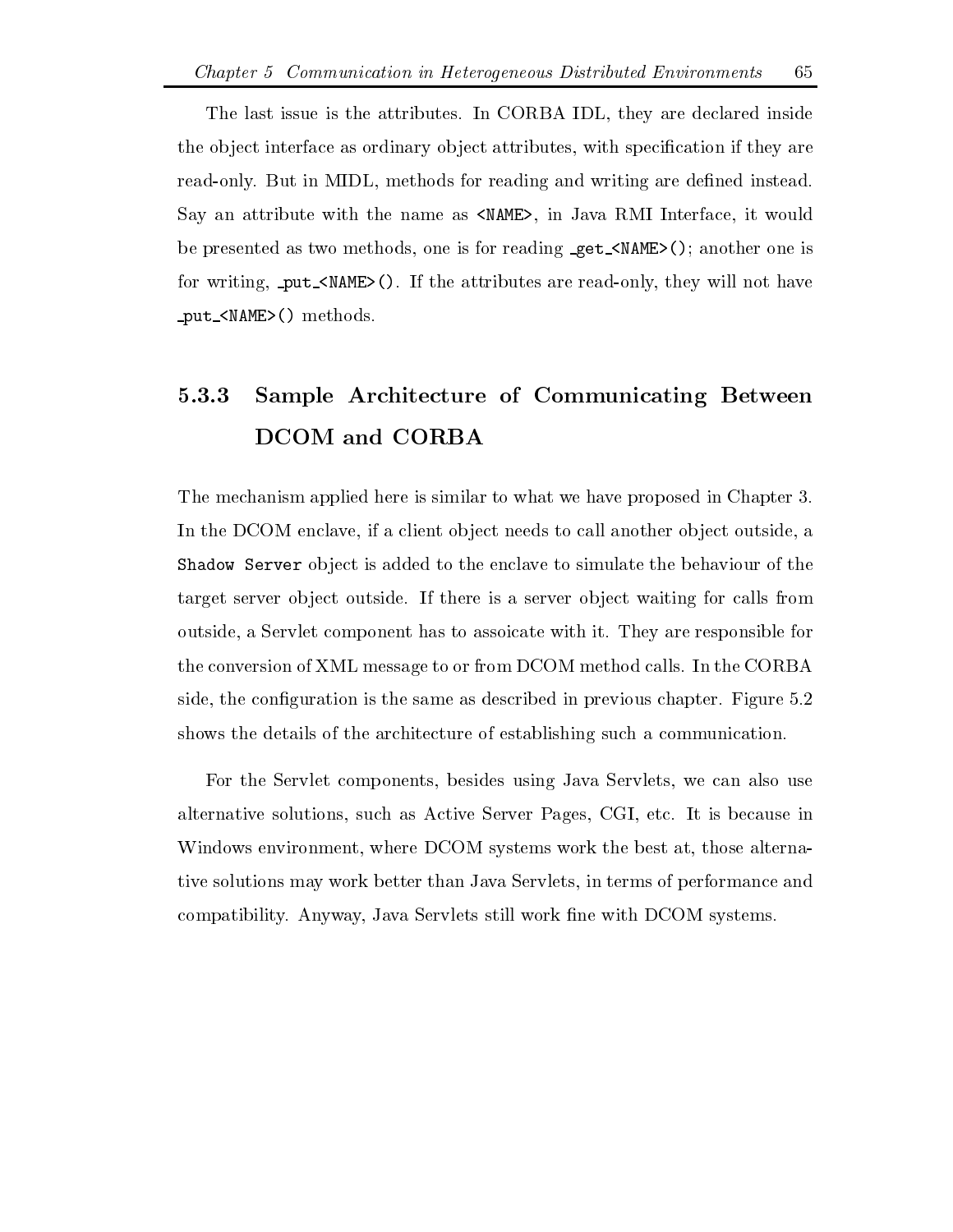

 $\blacksquare$  - Our mechanism to support communication and  $\blacksquare$ 

## $5.4$ Case Study 2 - Java Remote Methods Invocation

#### Brief Overview of Programming in Java RMI 5.4.1

Java RMI is similar to CORBA or DCOM which also enables the programmers to create distributed applications. Its application objects are Java-to-Java, in which the methods of remote Java objects can be invoked from other Java virtual machines, possibly on different hosts. A Java program can make a call on a remote object once it obtains a reference to the remote object, either by looking up the remote object in the bootstrap-naming service provided by RMI. or by receiving the reference as an argument or a return value A client can call a remote object in a server, and that server can also be a client of other remote ob jects RMI uses Ob ject Serialization to marshal and unmarshal parameters and does not truncate types, supporting true object-oriented polymorphism.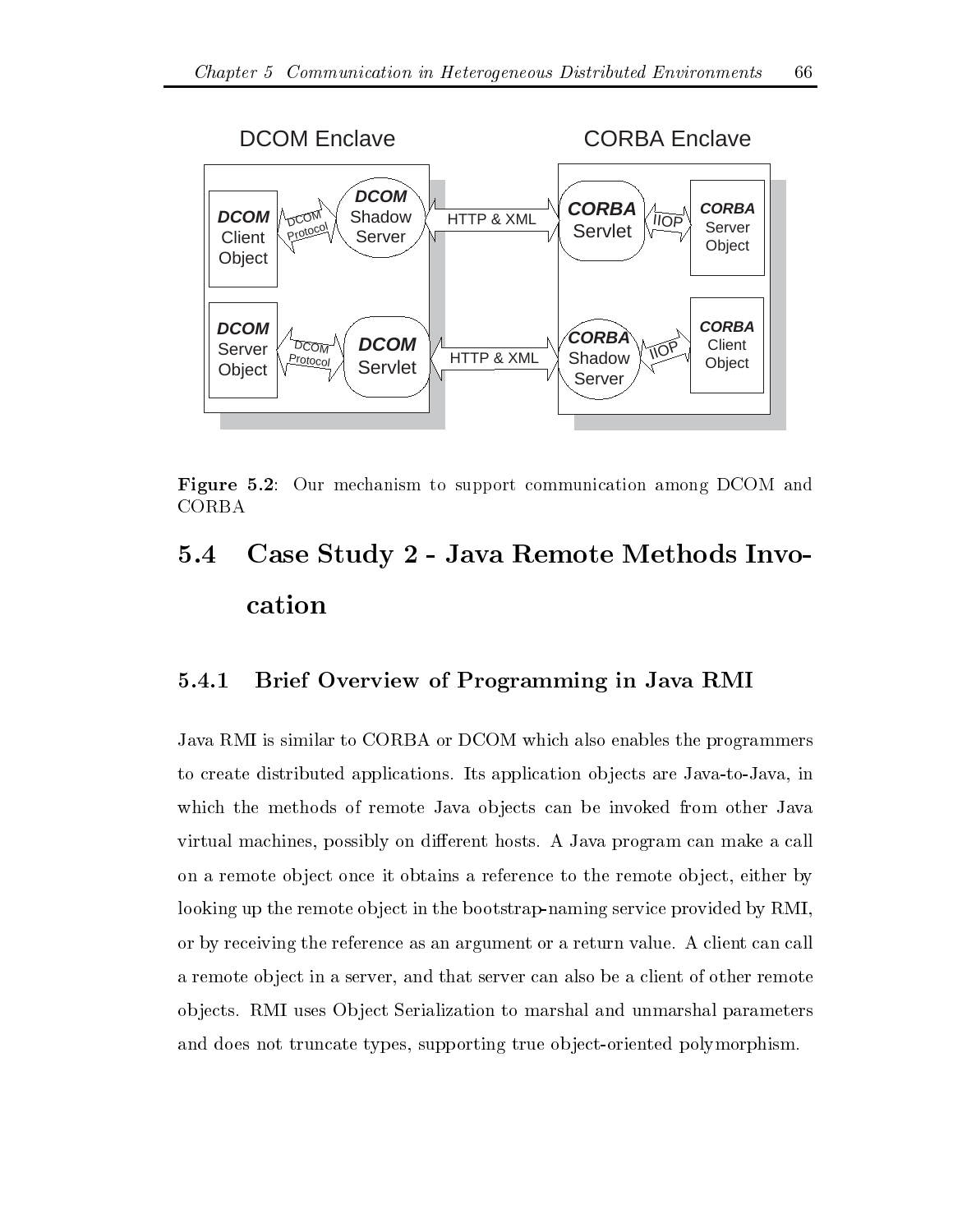Similar to CORBA and DCOM, Java RMI also has its interface definition language. As Java RMI supports only Java-to-Java communications, it uses the ordinary Java interface definition as its interface definition language. All remote interfaces extend, either directly or indirectly, the interface java.rmi.Remote. The Remote interface defines no methods, as shown here:

### public interface Remote{ }

For example, the code fragment in Figure 5.3 defines a remote interface for a bank account that contains methods that deposit to the account, get the account balance, and withdraw from the account.

```
public interface BankAccount extends java.rmi. Remote {
   public void deposit (float amount)
      throws java.rmi. RemoteException;
   public void withdraw (float amount)
      throws OverdrawnException, java.rmi. RemoteException;
   public float balance
      throws java.rmi. RemoteException;
"
```
**Figure 5.3**: An example of Java RMI interface definition

For object methods, each method must declare java.rmi.RemoteException in its throws clause, in addition to any application-specific exceptions. Similar to the IDLs of other distributed environments, a remote object passed as an argument or return value -either directly or embedded within a local ob ject must be declared as the remote interface, not the implementation class.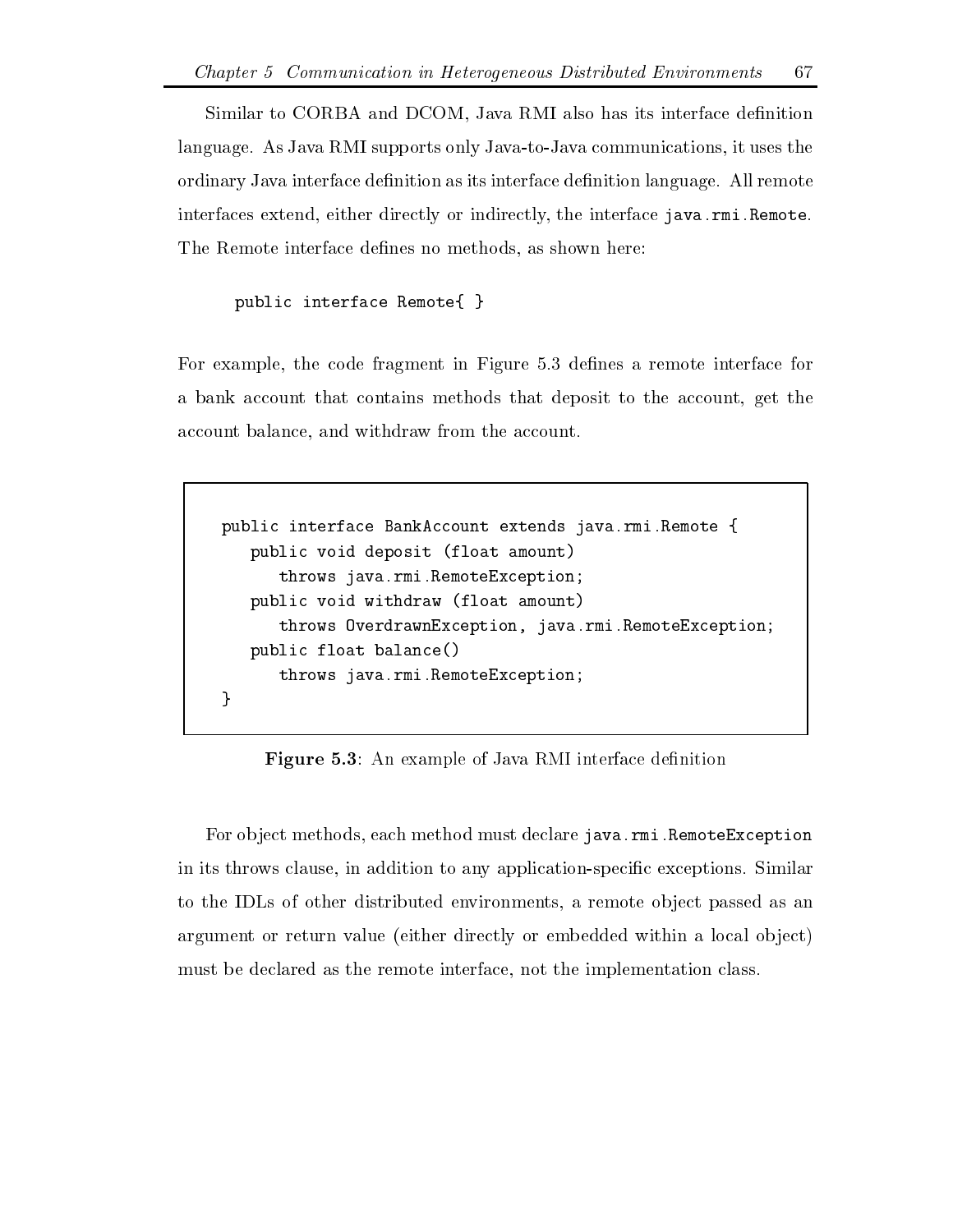### Mapping the Two Different Interface Definitions

Here, we map the Java RMI Interface  $[12, 30]$  into the same XML schema derived from the CORBA IDL. In order to encourage convergence between the RMI and CORBA communities Ob ject Management Group -OMG has released the specification for converting the Java Language to IDL mapping [31]. Its target is to define a solution that is both fully compatible with current RMI semantics and fully compatible with OMG IDL, IIOP, and CORBA object model. Sun Microsystems has developed Java  $RMI/IIOP$  [14] which uses this specification to do conversion in the RMI objects such that those objects will use IIOP to communicate. With the usage of RMI/IIOP, original RMI objects have to be modified in order to use HOP, but these objects would not be able to communicate with ordinary RMI objects again.

To make RMI objects able to communicate with CORBA objects without any modification to the existing source code, we apply our mechanism again. We need to map Java Interface to CORBA IDL, and vice versa. Our conversion schema is based on the OMG specifications for Java to IDL mapping [31], and IDL to Java mapping [32].

In Table 5.2, they are the general rules for converting the basic types in Java Interface to the corresponding types in CORBA IDL and our XML schema This conversion scheme would be useful for binding existing RMI objects towards other systems. For example, the Shadow Servers in the RMI enclaves need to use these rules to convert parameters in Java RMI into our common XML schema

Table 5.3 shows the general rules for converting the basic types in CORBA IDL, or our XML schema, to Java primitive types in RMI Interface. It is used to let outside objects to communicate with Java RMI. For example, the Servlet Components in the RMI enclaves need to use these rules to convert parameters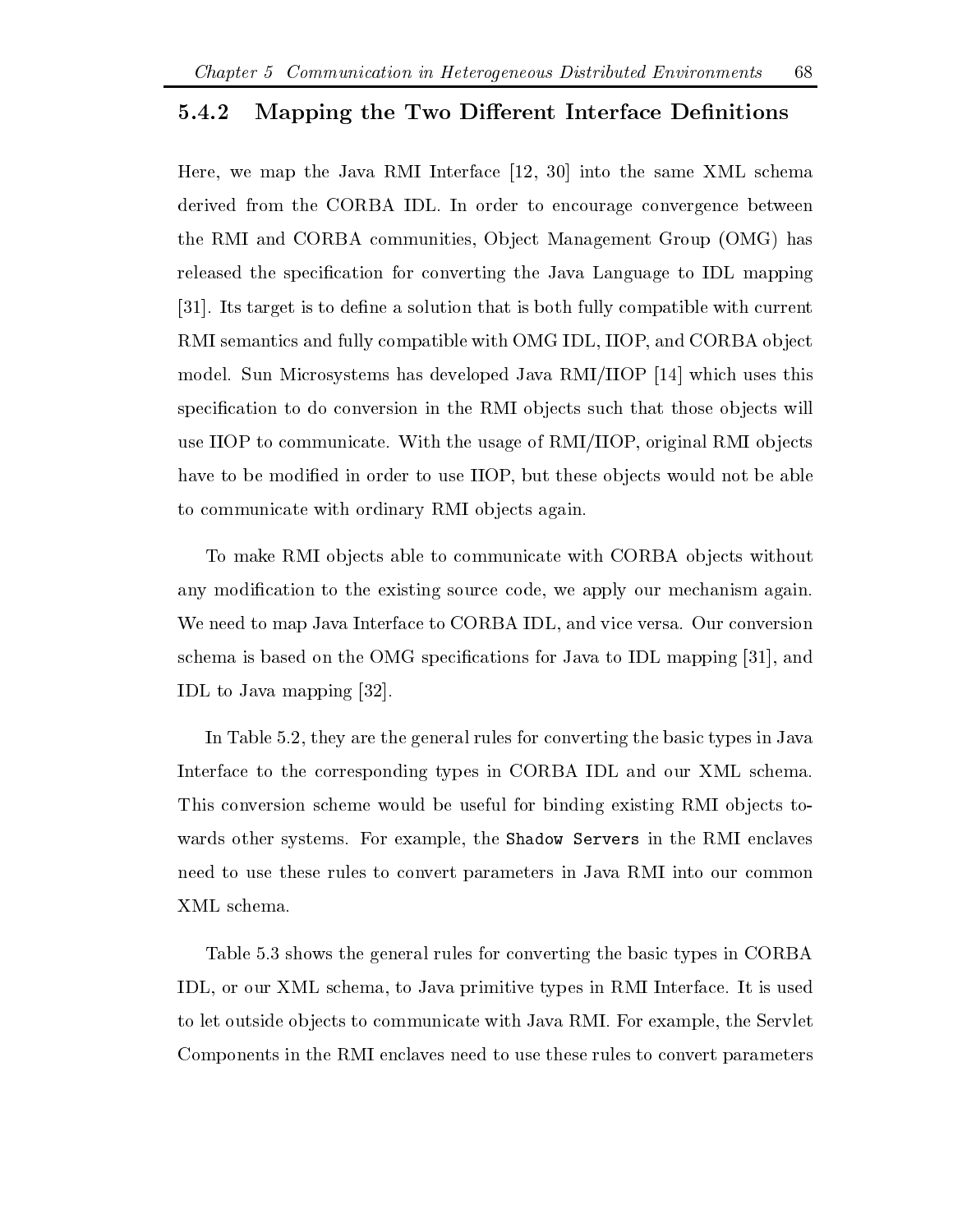|         | Java RMI Type   CORBA IDL Type | Corresponding XML                |  |
|---------|--------------------------------|----------------------------------|--|
| short   | short                          | <short> </short>                 |  |
| int     | long                           | $\langle$ long> $\langle$ /long> |  |
| long    | long long                      | <longlong> </longlong>           |  |
| float   | float                          | <float> </float>                 |  |
| double  | double                         | <double> </double>               |  |
| char    | char                           | $<$ char> $<$ /char>             |  |
| boolean | boolean                        | <boolean> </boolean>             |  |

Table - Mapping Basic Types from Java to CORBA IDLXML schema

Table 5.3: Mapping Basic Types from CORBA IDL/XML schema to Java

| CORBA IDL Type     | Java RMI Type | Corresponding XML                |  |
|--------------------|---------------|----------------------------------|--|
| short              | short         | <short> </short>                 |  |
| unsigned short     | short         | <ushort> </ushort>               |  |
| long               | int           | $\langle$ long> $\langle$ /long> |  |
| unsigned long      | int           | <ulong> </ulong>                 |  |
| long long          | long          | <longlong> </longlong>           |  |
| unsigned long long | long          | <ulonglong> </ulonglong>         |  |
| $_{\text{float}}$  | float         | $<$ float> $<$ /float>           |  |
| double             | double        | <double> </double>               |  |
| char               | char          | <char> </char>                   |  |
| boolean            | boolean       | <boolean> </boolean>             |  |

in our common XML schema to Java RMI types

For other definitions, the Java Interface does not have much difference when compared to CORBA IDL, such as struct type definition, enum type definition, object interface definition, module definition, etc. Though they have different syntax to CORBA IDL, they still have the same contents which can be directly mapped to the same XML schema

However, there are points worth mentioning. One is the attributes. In CORBA IDL, they are declared inside the object interface as ordinary object attributes with specification if they are read-only. But in the Java Interface,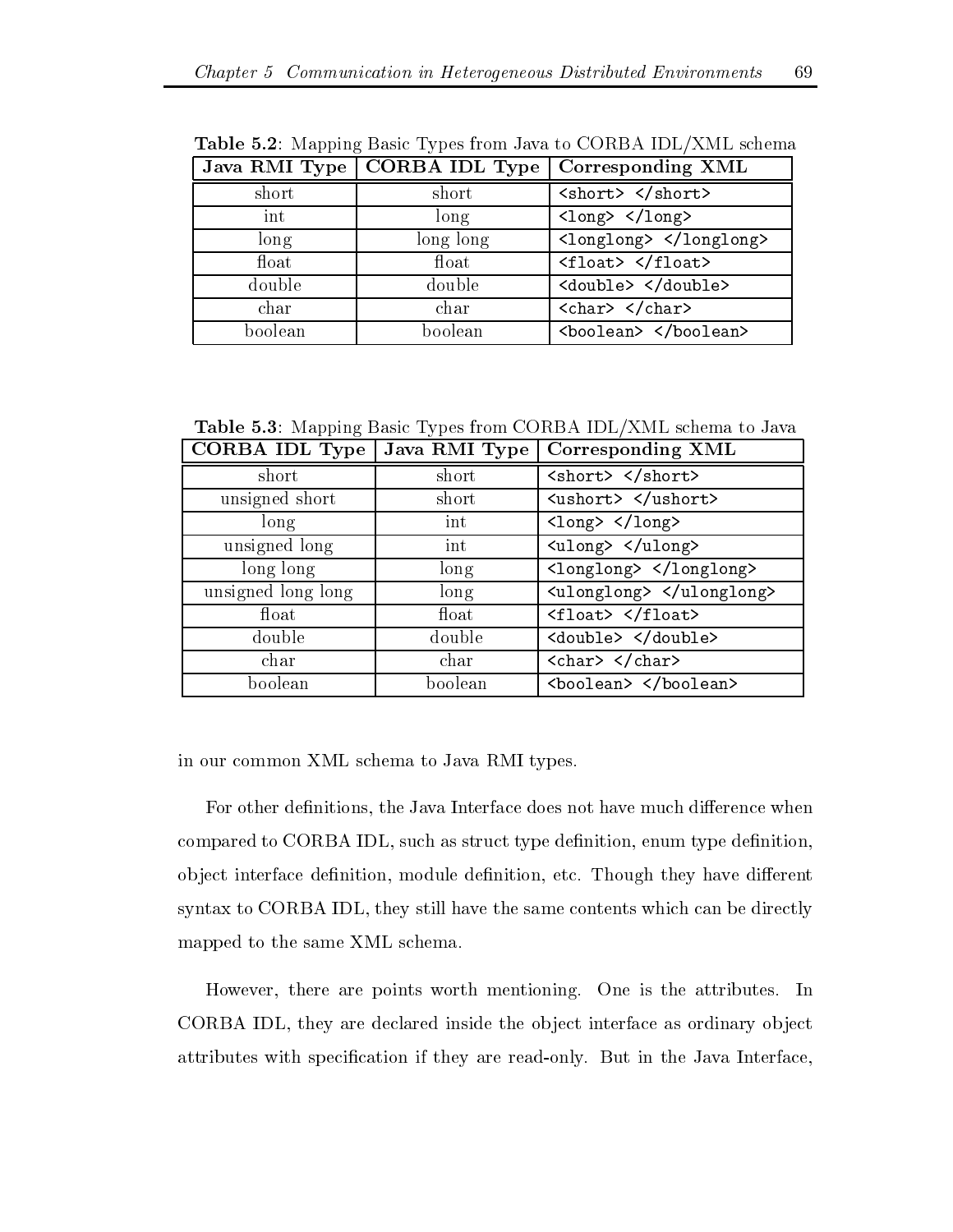methods for reading and writing are defined instead. Say an attribute with the name as NAME-Interface it would be presented as NAME-Interface it would be presented as two methods of two methods one is for attribute  $\sim$  if the attribute is attribute is attribute is attribute it would be attribute it would is the set  $\mathcal{N}$  is the attribute set  $\mathcal{N}$  is for  $\mathcal{N}$  are  $\mathcal{N}$  . The attributes are at the attribute readonly they will not have set  $\mathbf{M}$  . They will not have set  $\mathbf{M}$ 

Another point worth noting is about exceptions Some system exceptions may be thrown out in Java RMI, and they must be defined in the interface definition in all object methods as RemoteException. It is similar to CORBA, in which system exceptions may be thrown in every method, but they need not be defined in CORBA IDL. We do not mark anything in XML schema for system exceptions for CORBA, and hence for Java RMI interface, we do not mark anything in XML schema for system exceptions, too.

The last point is about struct and enum complex type. There is no direct mapping in Java instead Java in Java uses a control instead operations - provided the control in the control of structors) to represent. So, if there exists a class in Java with no operations, we can map them to struct or enum type in our XML schema.

## Sample Architecture of Communicating Between JavaRMI and CORBA

The mechanism applied here is similar to what we have applied in the case of DCOM before. In the Java RMI enclave, if there is a client RMI object that needs to call another object outside, a Shadow Server object is added to the enclave to simulate the behaviour of the target server object outside. If there is a RMI server object waiting for calls from outside, a Servlet component has to assoicate with it They are responsible for the conversion of XML message to or from Java RMI method calls. Same configuration is set in the CORBA enclaves. Figure 5.4 shows the details of the architecture of such communication.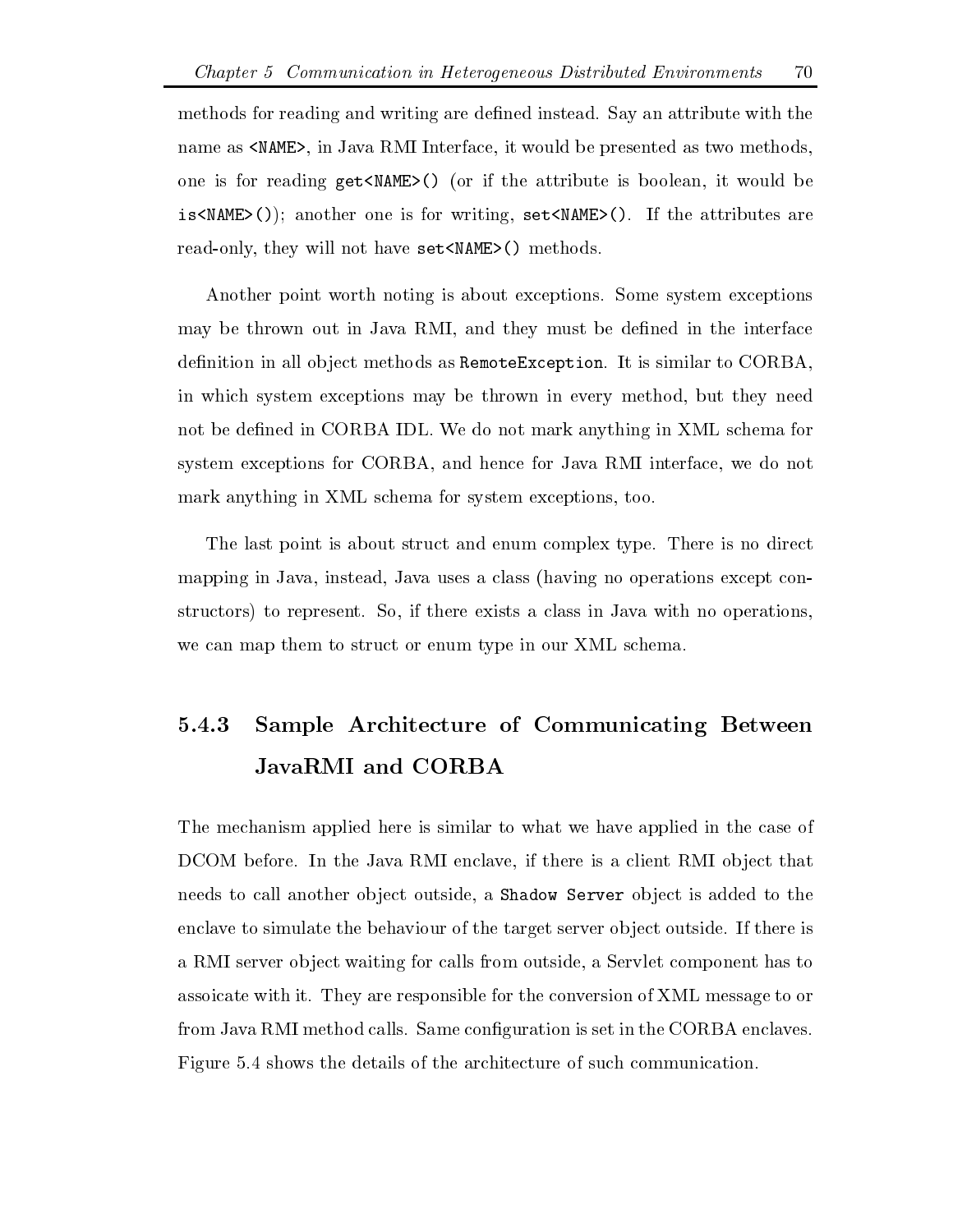

**Figure 5.4:** Our mechanism to support communication among Java RMI and CORBA

## 5.5 Be Generic: Binding with the WEB

In the previous sections, we described how we use the same XML scheme as the communication protocol such that we can connect CORBA objects, DCOM ob jects and Java RMI ob jects together With a common language for com munication, objects from heterogeneous environments can interact with each other

In fact, the calling sides are not limited to CORBA, DCOM and Java RMI ob jects but they can be many other implementations It is because with a right format of XML message and HTTP protocol, any application can invoke the Servlet components associated with the target ob ject in order to call any object methods. It is not difficult to form an XML message and send it by HTTP protocol, as many implementations can achieve this. Hence, the caller can be some traditional standalone program -eg a C or C program a Java application etc or some web applications -eg a Java applets a Perl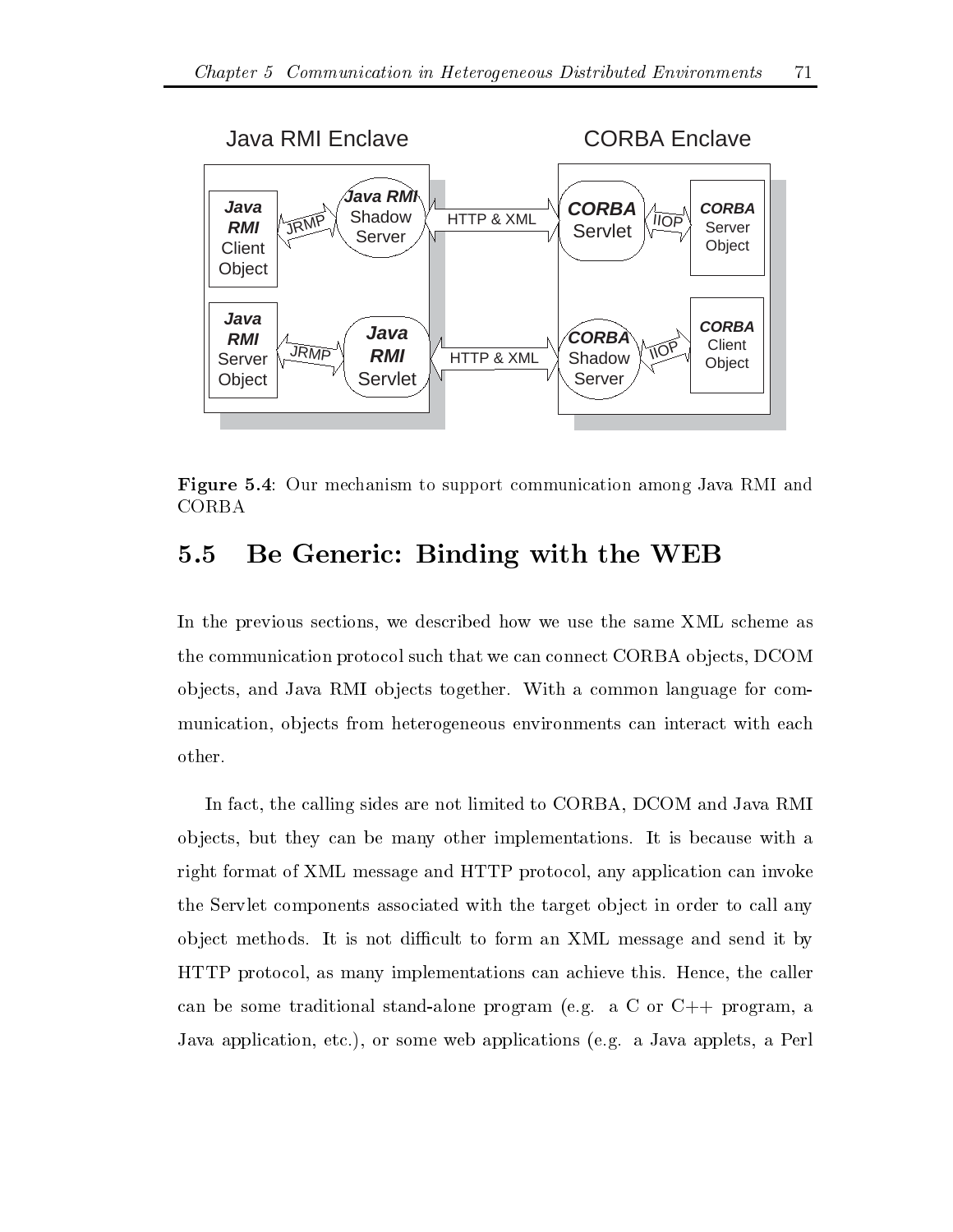

**Figure 5.5**: Allowing heterogeneous systems to communicate

CGI script, Java Server Pages, Active Server Pages, etc.), or even an ordinary HTML webpage with a button associated with HTTP POST method

The Servlet components provide great flexibility of the implementation of the client side With Servlet component and XML messages even the server enclaves may not be designed as a web application at the beginning, they can still be integrated to the Internet environment easily

Moreover, the sides being called are also not limited to CORBA, DCOM and Java RMI objects. All components or programs that are able to parse the XML message can be invoked by other CORBA, DCOM or Java RMI objects. Shadow Servers on the client side convert all client ob jects requests to XML messages, which are readable to many implementations, such as ASP, JSP, etc. Hence, our mechanism can bring all CORBA, DCOM, all Java RMI objects into a completely web-based environment, that is, they can invoke web-based applications, or be invoked by web-based applications.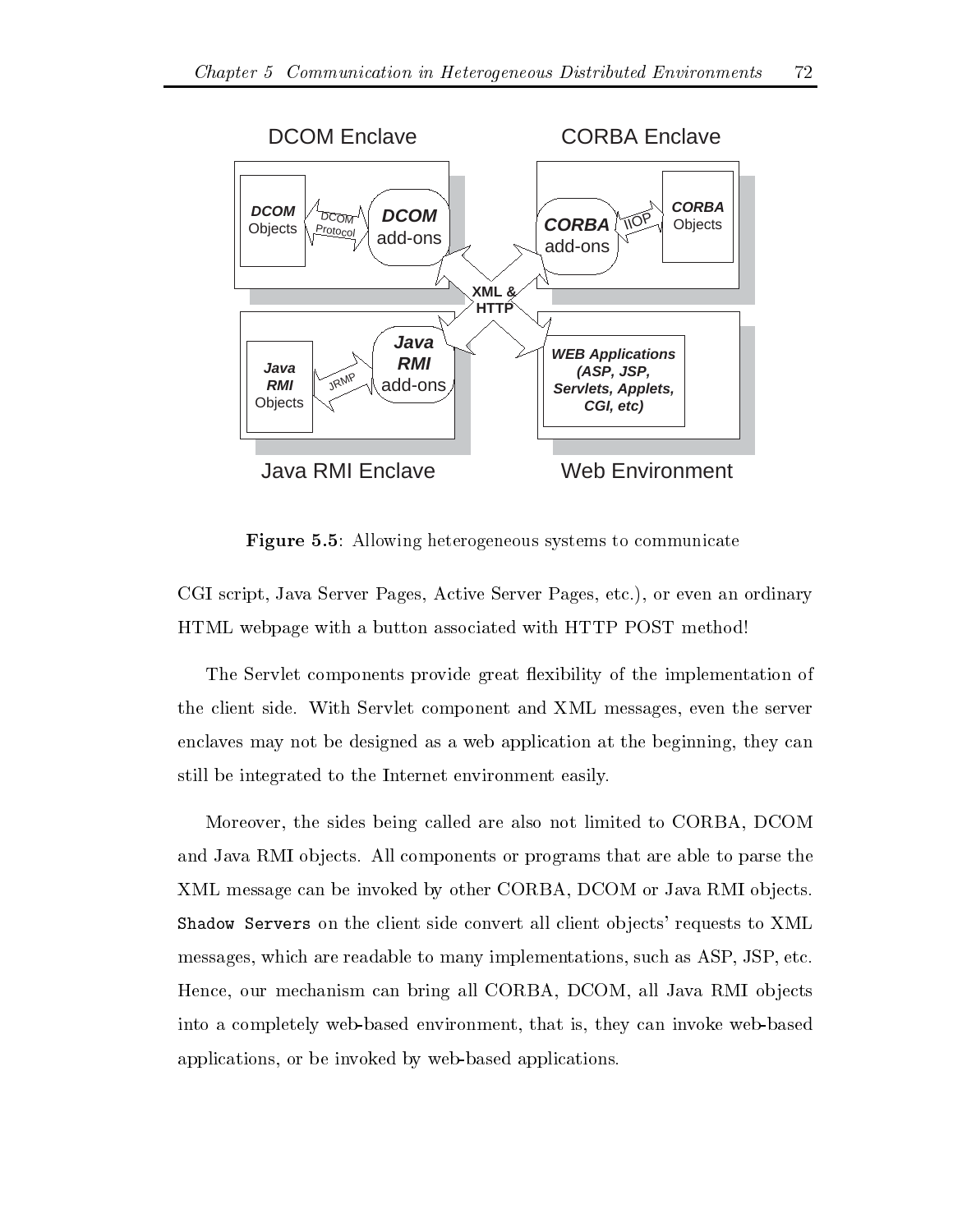## Chapter 6

# Building a Scalable Mediator-based Query System

#### $6.1$ **Objectives**

In the previous chapters, we have introduced our mechanisms for supporting IIOP calls in two CORBA enclaves separated by firewalls, for supporting CORBA callbacks, and for supporting the communication among different distributed environments In order to let you have a more detailed understanding of our proposed mechanisms and also to show you how our mechanisms con tribute in integrating different distributed systems, we would like to show you how we implement a practical example, a mediator-based query system. It demonstrates how we use our mechanisms to bypass firewalls, to use callback features, and to expand across heterogeneous systems, in order to build a scalable information systems for system integration process

In this Internet age, people put lots of information on the Internet for others to retrieve. Though there are plentiful information ready for us, we may not be able to query for the contents we need. First, the volume of information is expanding dramatically. Even within an organization, multiple databases are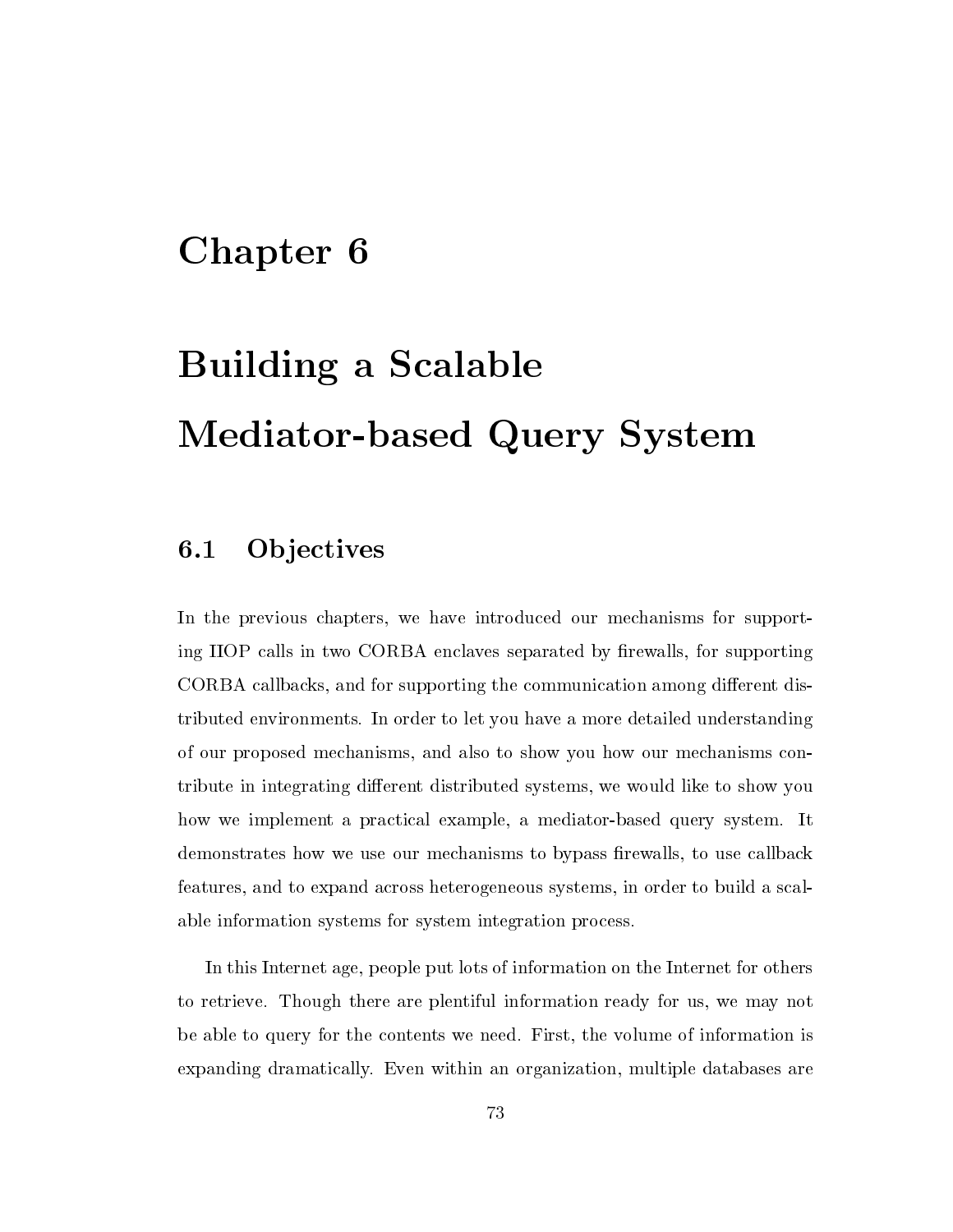usually employed to store their data. Hence, techniques for searching across a number of distributed data sources are important. Second, information may be provided by various organizations which means we may need to search across many different sites to obtain the richer information.

In order to solve the first problem, we have established a web-based query system using mediators to search in distributed databases. The mediator is the middleware that forwards user queries to various database engines and when the database engines searched out the results it integrates them and returns them back to the users We will give an introduction to mediators and describe our system design and implementation in section 6.2. We use CORBA for our infrastructure implementation such that mediators can make queries to various data sources, or even other mediators, within the CORBA enclave.

Although the second problem, that is, making queries to other sites, can be solved by an extension to our mediator system, we need to tackle some technical problems first.

The first problem is the firewall issue. For a local system, we usually have a firewall to protect the computers inside from outside attacks. As we are using CORBA and IIOP cannot pass through firewalls for communication, we try to use Java Servlets, XML and HTTP to simulate object method calls and parameter transmissions in CORBA. By doing so, we can make our system to be more scalable in the Internet with firewalls. This will be discussed in 6.3.

We then demonstrate how we enhance our query system by using the callback feature We extend our mechanism to useXML and Servlets to perform some interesting features with callback. Section 6.4 will cover this part.

The second problem is that when we need to combine information among heterogeneous distributed environments, we do not have a generic method to do so. Here, we use XML and Servlets again to connect our CORBA-based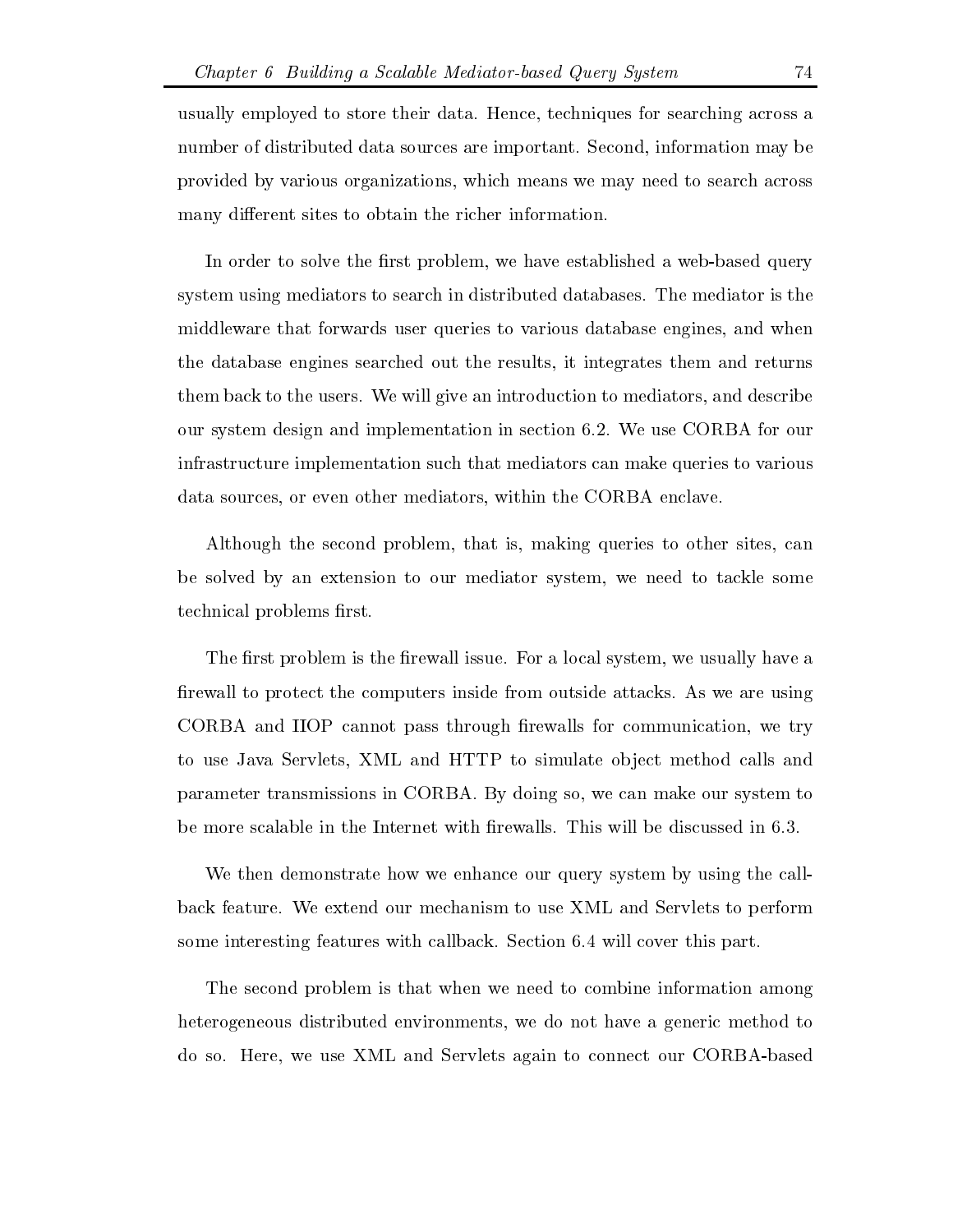system with DCOM-based system and JavaRMI-based system. This part will be covered in section 6.5

By doing all this, finally, we develop a simple and generic way to achieve a more scalable query system against firewalls and heterogeneous distributed environments

## $6.2$ Introduction to Our Mediator-based Query System

### What is mediator

The mediator is the middleware between the clients and database servers, which can solve some deficiencies of traditional client/server systems  $[33, 34]$ . The tight relation between client and server may lead to the following problems First, a server may be dedicated to some clients only; also, clients may need to search a number of servers to obtain what they need, while those servers may be heterogeneous. Mediator is one of the architectures that can meet the need to make data widely available over a distributed environment. Mediators forward client queries to appropriate data sources and then integrate the answers from different sources, and forward the integrated answer back to the clients. Figure  $6.1$  is an example.

There are several advantages of using a mediator system

 $\bullet$  Conceptually, all distributed data sources are integrated into a single component even though the data sources are heterogeneous. Hence, clients need not know about the location or other specific information of the data sources.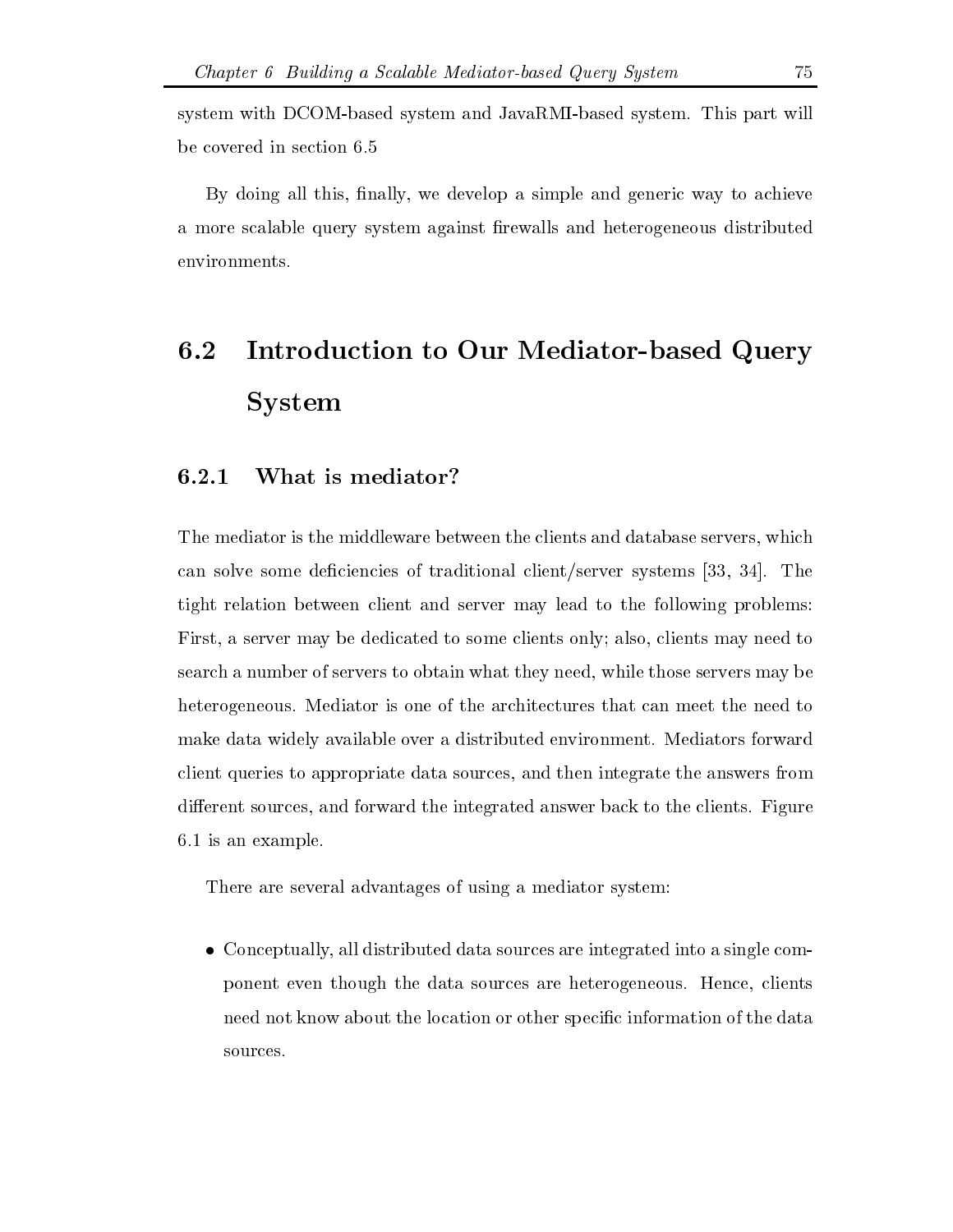

Figure 6.1: Diagram of the mediator concept

- $\bullet$  Client programs need not care about the changing of data source locations, and the addition, deletion, or even failure of some data sources.
- $\bullet$  The mediators can help the users to choose the most appropriate data sources, based on their queries submitted, to enrich the quality of information retrieval

#### 6.2.2 The Architecture of our Mediator Query System

Here, we describe the basic architecture of our mediator query system. Our mediator query system is mainly consisted of two components: Query Mediators and Database Query Engines The design of the architecture of our query system is shown in Figure  $6.2$ . Similar to other mediator systems, the database engines are waiting for the requests from the mediator components Also the mediator components are waiting for requests from the user interface and upon reception will send these queries to the database engines

Furthermore, mediators can also send queries to other mediators, which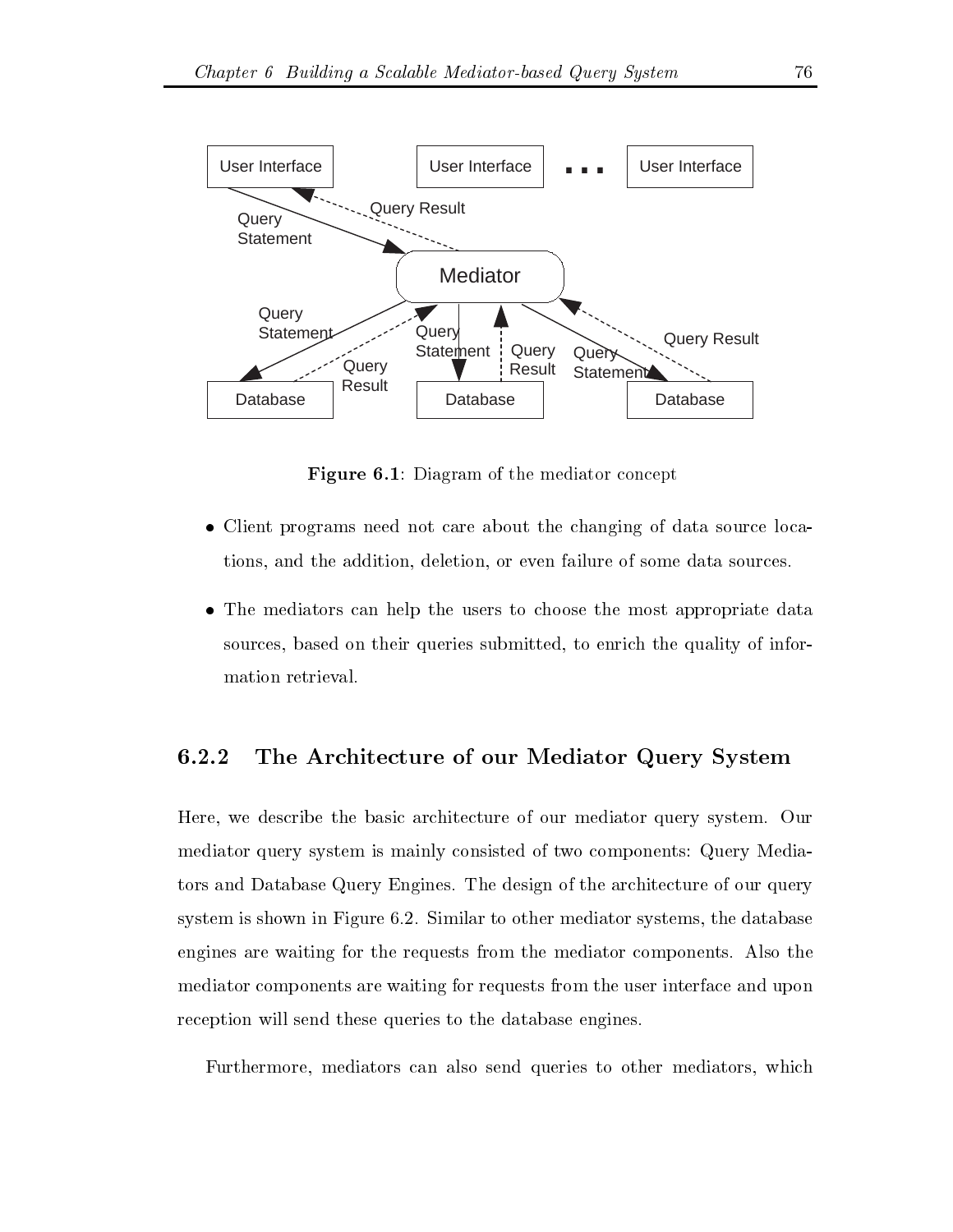

Figure - The architecture of our query system

may further forward queries again to other database engines or mediators This mechanism forms an n-tier distributed system. As mediator components have to make queries to both database engines and other mediators, we would like those database engines and mediators to have the same generic interface

In our system, we also use XML for the internal data representation and storage because it works well in a heterogeneous environment. Hence, we use  $XML-QL$  [35, 36] as the query language in the whole system, which is a query language dedicated for XML data developed by  $AT\&T$ . We use news data obtained from local newspapers in our experiments They are all converted to XML format

In the practical application of using mediator architecture in a distributed environment, we need to handle some special cases. One is the infinite looping problem: as a mediator may make queries to another mediator, the queries may be transferred from one mediator to another. Eventually, there may be a case that the mediators have formed a cyclic path and the first mediator is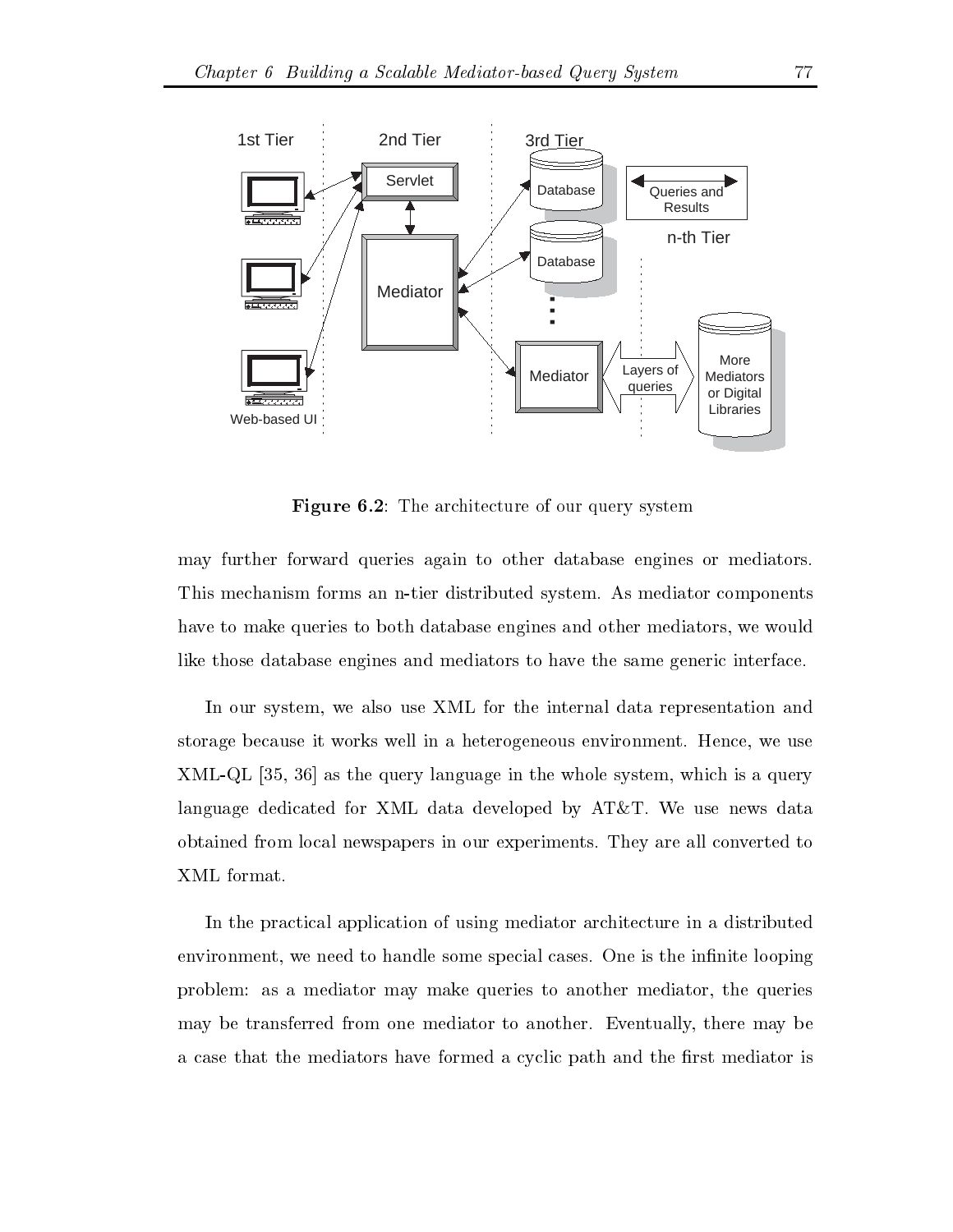being queried by itself. We need some methods to detect infinite looping. One possible approach is to give each query a unique ID, and all mediators keep track of all IDs of those queries that are already submitted but no replies have been received yet In case there is an upcoming query with the same ID as any one entry in its record, we can tell that an infinite looping has occurred.

The second problem is to avoid having a long waiting time for users, which may be caused by: the connection between some objects may have been broken, or the number of layers that the queries need to traverse may be too many For the broken connection problem, we simply use a time-out parameter to specify the maximum amount of time that we are willing to wait For the too many layers of query traversal problem, we simply use a maximum layer parameter to specify the maximum number of layers that we want to go

### The IDL Design of the Mediator System

We are using CORBA for our system infrastructure. To design the interfaces of different components, we use IDL. CORBA IDL is an interface definition language structures for all concepts of the CORBA ob ject model independent of programming languages Both Query Mediators and Query Database Engines are implementing the same interface in order to make these two objects the same in the view of the users. In our IDL, we only define a common interface called QueryEngine - Engine - Engine - Engine - Engine - Engine - Engine - Engine - Engine - Engine - Engine -

We are supposed to provide to the QueryEngine a query statement, and it will return to us the answer in String format, which is a XML expression. We have defined only one simple method in QueryEngine, i.e. query (), which has a XML-QL statement as its argument, and returns a XML string as the result. This can be used in both Database Query Engines and Query Mediators such that programmer can notice no difference between making a query on them.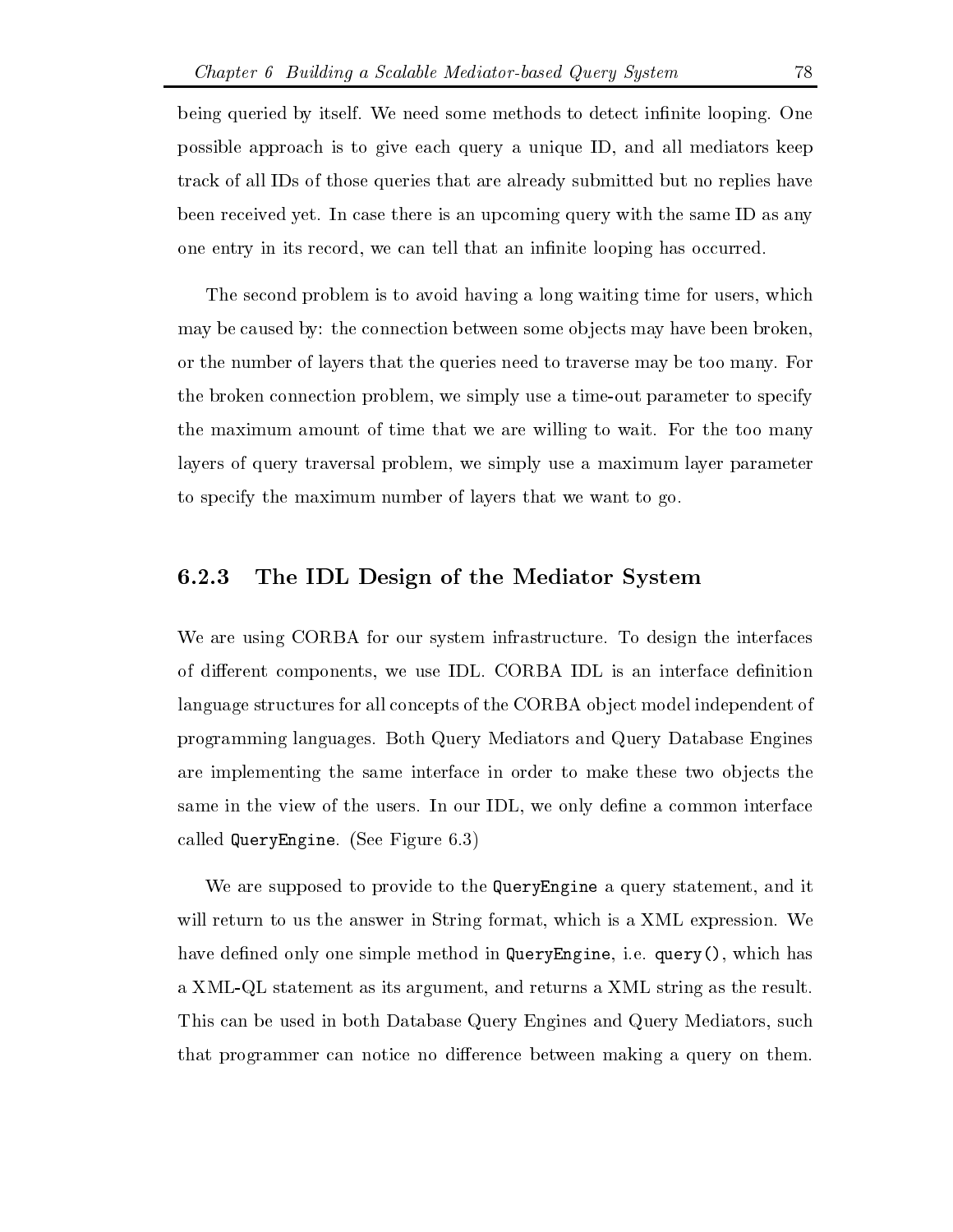```
module QueryEngineApp
\{struct SysPara
  f
    long qid
    long timeout;
    short maxlayer
  \};
  interface QueryEngine
  f
     string query in string parallely and the string query statement in the string \sim\};
\};
```
**Figure 6.3**: The IDL design of our system

Though they only share the same interface, the implementation of query() method would be different.

### Components in the Query Mediator System

We rely on CORBA technology for building the system infrastructure because CORBA provides a very good infrastructure for designing and implementing applications in a distributed environment. In order to integrate our system into the web environment, we also use Java Servlet technology. Java is used for our implementation, because of its portability. As we have mentioned before, both the Query Database Engine class and the Query Mediator class are implementing the QueryEngine interface We have named these two classes as QueryDB and QueryMed respectively

A QueryDB ob ject is directly connected to the data source A caller can call the method query  $\chi$  and the method will take the state the query statements  $\chi$  and  $\chi$ statements in our implementation) as the argument and search for the XML document specified, then it will return the result to the caller in a stream of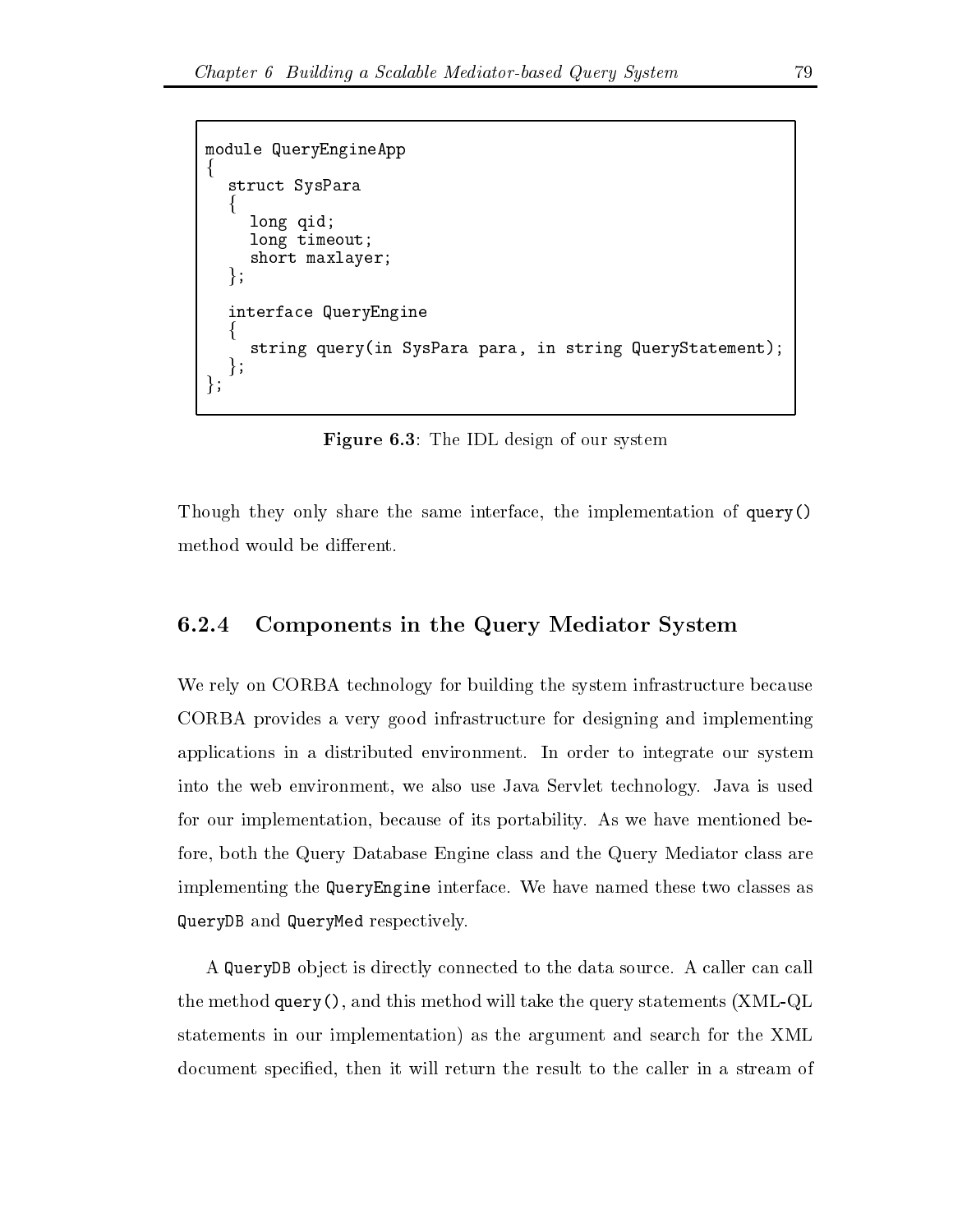XML string. We have the QueryDBServer object as the server for creating a QueryDB ob ject and registering it to the CORBA name service The server is also ready to set up multiple threads to support multiple requests on a QueryDB object at a time. This server should be started at command prompt.

QueryMed ob ject is the Query Mediator which forwards query statements to other mediators or database engines Its implementation is more complicated than QueryDB. Other than the QueryEngine interface, QueryMed also implements another interface, QueryMediator, shown in Figure 6.4. Methods of this QueryMediator interface cannot be called by other distributed objects, but can only be called by Query Mediator Server ob jects which contain the QueryMed objects and located at the same host with them.

```
public interface QueryMediator
f
    public QueryEngineApp.QueryEngine[] qelist();
    public void qelist(QueryEngineApp.QueryEngine[] arg);
    public void append result (String res);\}
```
Figure 6.4: QueryMediator, another interface that QueryMed Class implemented

In a QueryMed object, the attribute qelist would store all the QueryDB objects and QueryMed objects which it will further search for. And query() will start a thread for each QueryDB or QueryMed object and the thread will take the XML-QL query statement as argument and pass it to its corresponding object in qelist by calling their query () method. Then, when all these objects have returned the XML result back to the threads, they will call the append\_result () method of the parent QueryMed object, query () will further organize and integrate the results into a single XML file stream and then return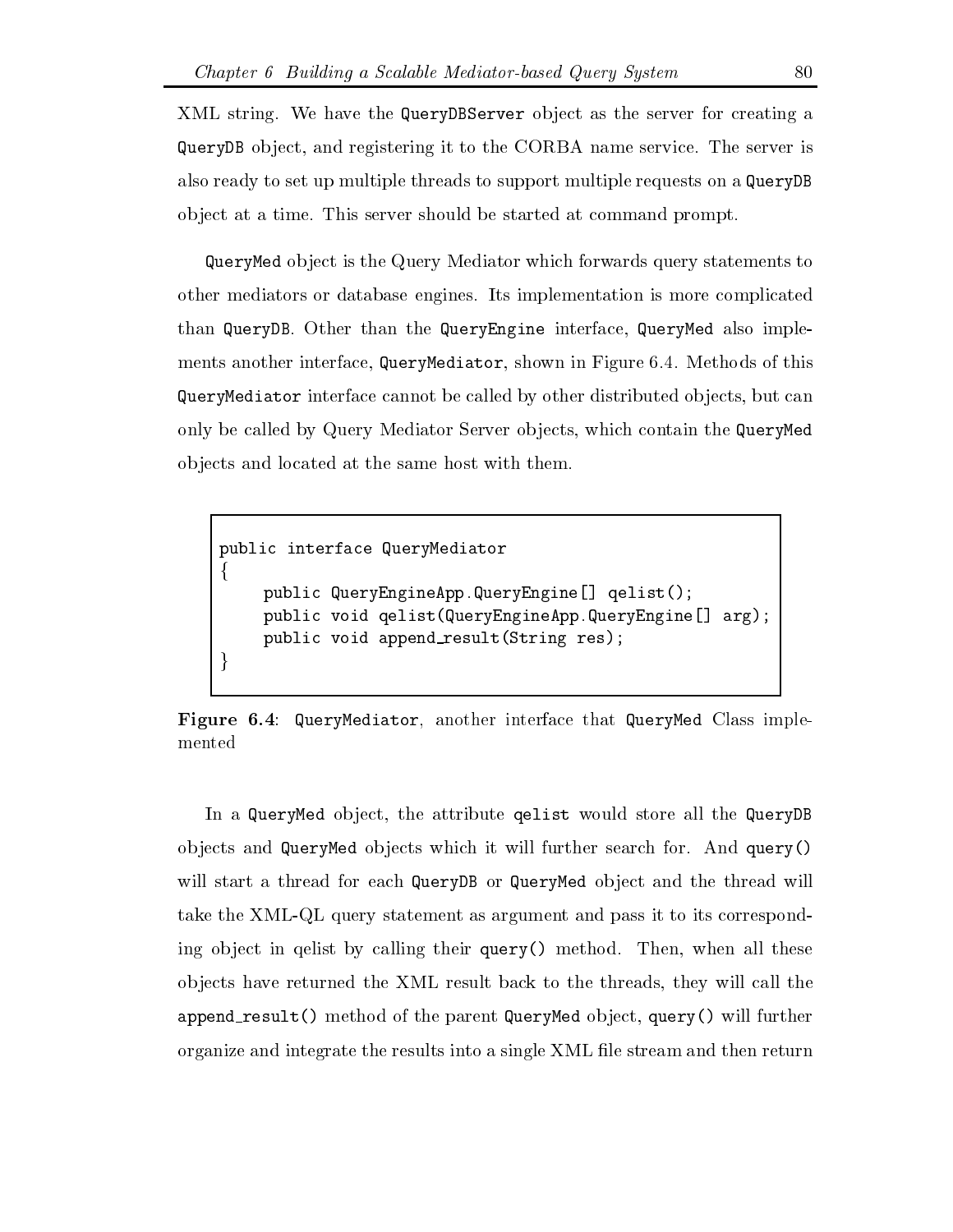it to the caller

QueryMedServer ob ject is similar to QueryDBServer ob ject which will cre ate a QueryMed object to handle queries. It will also bind the list of query engines -QueryDB and QueryMed ob jects from CORBA services and can set up multiple threads to support multiple requests at the same time

Both the database and mediator need to use a configuration file to configure the objects before start up. The configuration file would contain the following attributes: CORBA name server location, CORBA name server port, Object name used for registering in CORBA name server, log file name, and for QueryMed object, it also needs the list of QueryMed and QueryDB objects for distributing the queries.

With SysPara object as the parameter of  $query()$ , we can detect infinite loops and avoid long waiting. The qid in SysPara is a unique number to identify a query This number consists of the system time when the user generates the query the IP address of the user s machine plus a fourbyte random number As described before, when a mediator needs to call other mediators or database engines, it has to pass this parameter to them by using the newly modified  $query()$  method interface. The mediator itself will keep track of all IDs of those queries that are already submitted but no replies yet In case there is an upcoming query with the same ID as any one entry in its record, we can tell an infinite loop has occurred. When an infinite loop is detected, that query mediator will simply do nothing and return an empty string to the caller

maxlayer states the maximum layer that the query can travel onwards When that value is passed from one mediator to another mediator or database engine, the value will decrease by one. The query will stop being forwarded when the maxlayer value becomes zero. timeout states the maximum time in milliseconds that a mediator or database engine can wait When that value is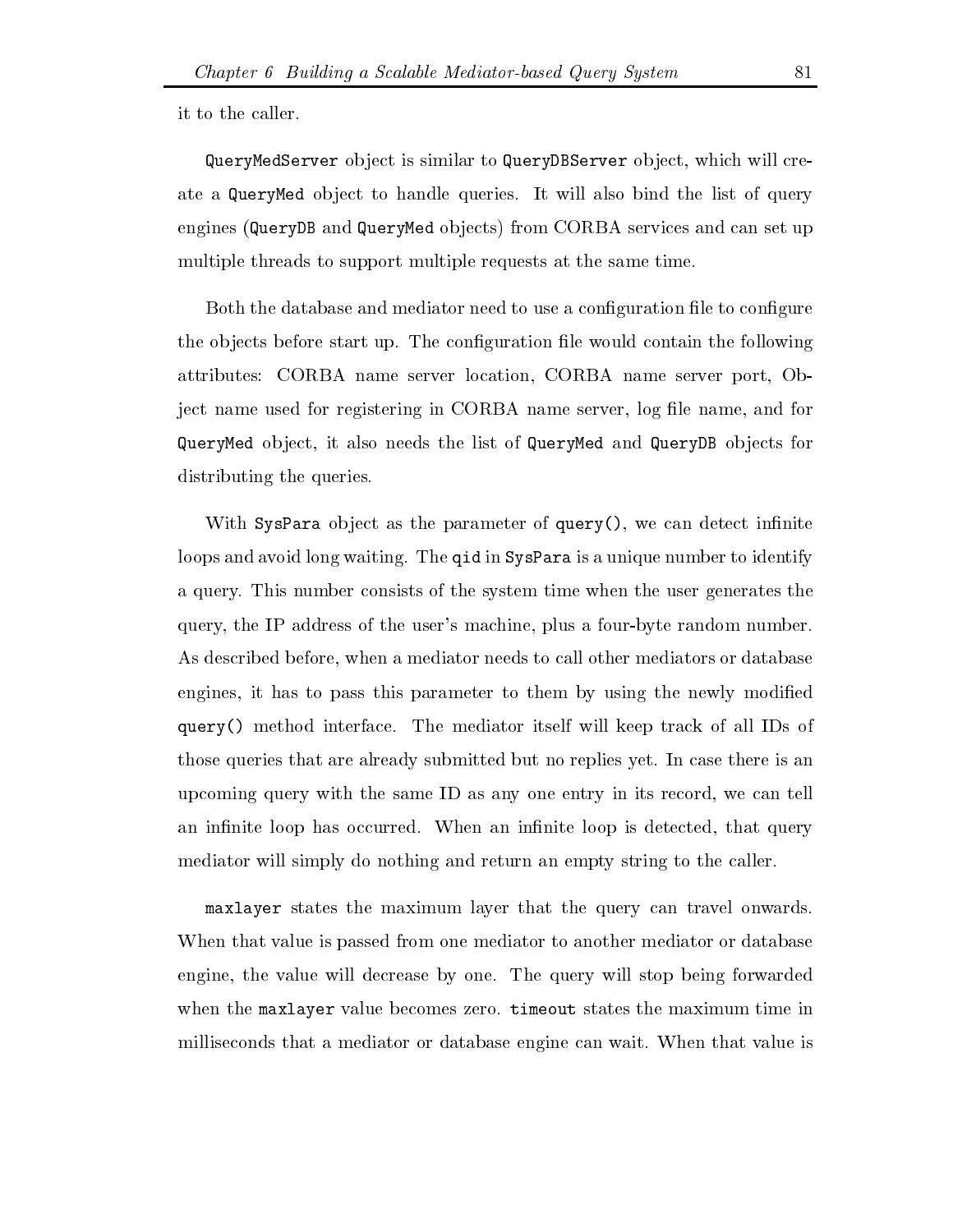passed from one mediator to another mediator or database engine, the value will be decreased by the estimated processing time of that mediator itself. The estimated time is calculated by the statistic of previous connections and queries The query will stop being forwarded when that value becomes zero.

## Helping the Mediator System to Expand 6.3 Across the Firewalls

We use CORBA to implement our mediator query system. Though CORBA is a very good architecture for distributed systems, we still meet some difficulties in achieving a real scalable query system, because the common use of firewalls will block CORBA IIOP communication. Here, we apply our mechanism with using XML and Java Servlets to expand our system across firewalls.

### Implementation

We now have two mediator query systems as above, and there is a firewall separating them. To enable their communication, the QueryMed object must be able to be called by an ob ject -say another mediator ob ject from another enclave outside the firewall.

In our implementation, the QueryMed object that would be called by outside is associated with a Servlet component The Servlet component forwards the requests from outside to the QueryMed object immediately, thus the QueryMed object can accept HTTP requests from outside. We use TOMCAT Servlet engine  $[37]$  in our implementation.

On the client side -caller side we have created a new class HttpGateway which is the Shadow Mediator object and is used to connect to the Servlet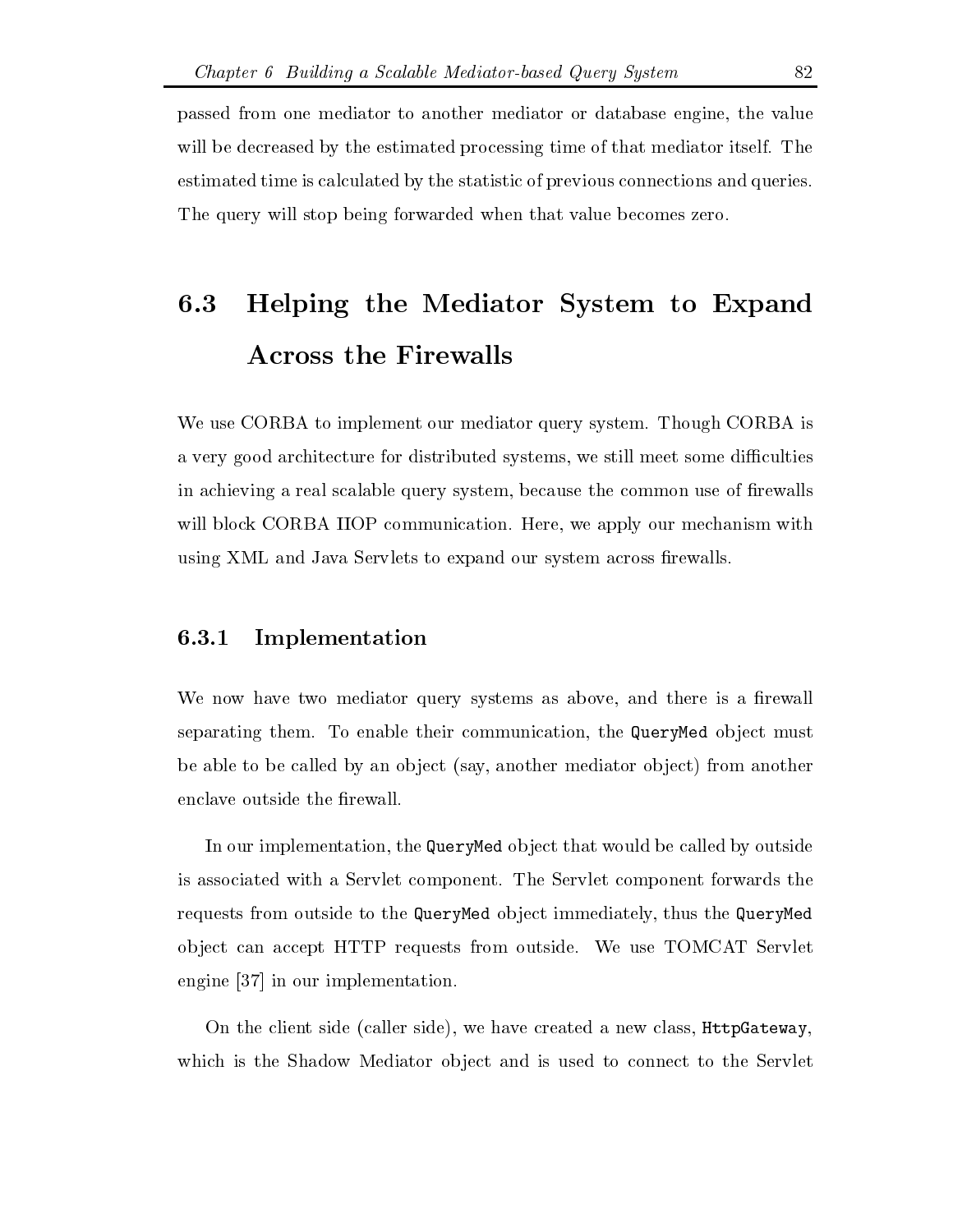component of the target mediator. HttpGateway class implements the same interface, i.e. QueryEngine interface, as the QueryMed mediator object does. Besides, HttpGateway also implements another interface, HttpQueryGateway, for its special need. This interface is shown in Figure 6.5.

```
public interface HttpQueryGateway
f
   public String medURL
   public void medURLString U
\}
```
Figure 6.5: HttpQueryGateway, another interface that HttpGateway Class implemented

The medURL() method in the interface is used to specify the URL, or the IP address of the target mediator, which is located in another CORBA enclave This methods should be invoked by its server only which contains the HttpGateway at the same host

If a mediator wants to call another mediator located at another CORBA enclave it only needs to call the corresponding HttpGateway ob ject -Actually that mediator can treat that HttpGateway ob ject as the real target mediator object.) The HttpGateway object will convert all the necessary parameters into XML format, and then send the request message to the target mediator by HTTP. The target mediator has a Servlet component and will receive the HTTP calls. It then converts the XML parameters back to their original format.

We can summarize the procedures for communication by referring to the scenario shown in  $6.6$ . The scenario is that Mediator  $M1$  wants to make a query to Servlet component SC of the mediator M2 in another CORBA enclave. The procedures are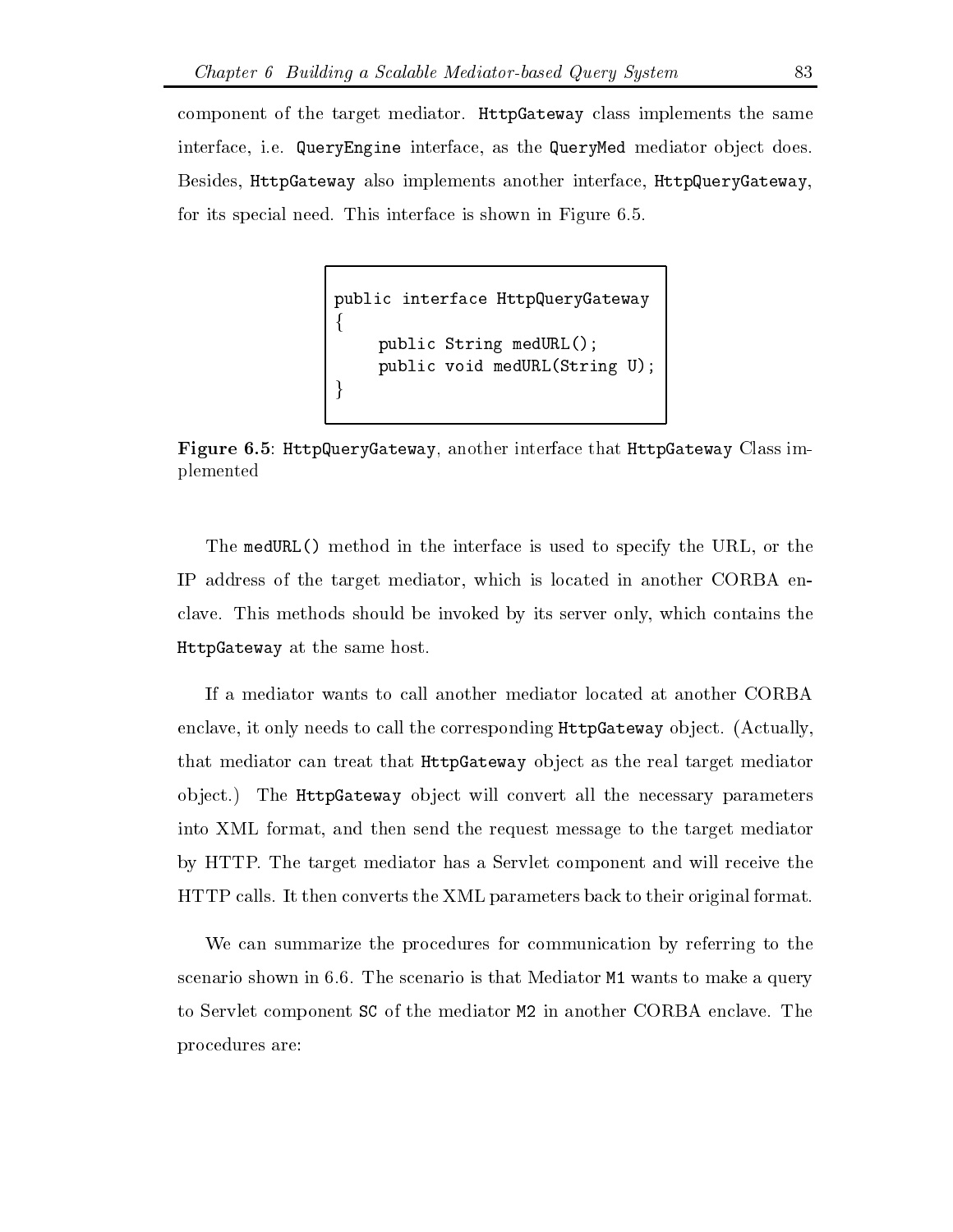

Figure 6.6: The architecture of our query system

- 1. Mediator M1 calls HttpGateway object H with ordinary IIOP connection.
- 2. H converts the IIOP calls to HTTP calls with parameters converted into XML format
- 3. The Servlet component, SC, of the target mediator gets the HTTP calls from H and converts them back to ordinary calling to the target mediator M<sub>2</sub>.
- 4. M2 keeps on calling other Database object D, the result is returned to M2,<br>and M2 further returns it to SC.
- SC converts the result in XML format and returns it with HTTP calls to H.
- 6. H returns result back to Mediator M1 by using ordinary IIOP return method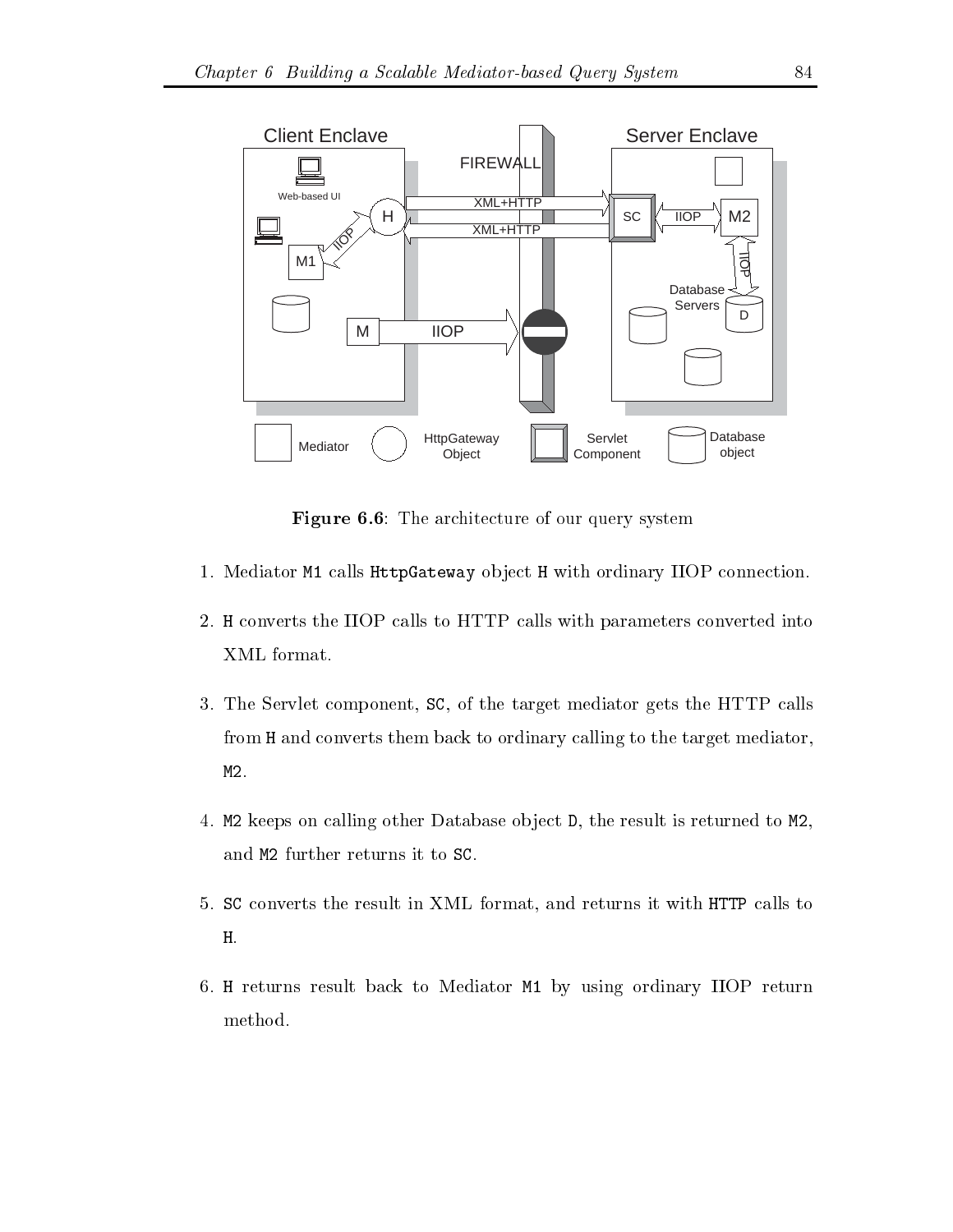```
request-
         interface-complete the complete the second contract of the contract of the contract of the contract of the contract of the contract of the contract of the contract of the contract of the contract of the contract of the con
                  query type
operation-
                            parameter references in order references and the contract of the contract of the contract of the contract of the contract of the contract of the contract of the contract of the contract of the contract of the contract of t
                                     SysPara-
                                              long name
qid-
long-
                                              long name
timeout-
long-
                                              short- name is not always a short-
                                     \langleSysPara>
                           \langleparameter>
                            parameter ref
in order
-
                                     string names the statement of the statement of the statement of the statement of the statement of the statement
                                                 where news-definition is a set of the set of the set of the set of the set of the set of the set of the set of
                                                 keyword- in Bank and the satellite statellite and the satellite of the satellite statellite and the same of th
                                                 construct result-
 $B result-
                                     \langlestring>
                           \langleparameter>
                  \langle query>
         </QueryEngine>
\langlerequest>
```
**Figure 6.7**: An sample request message in XML for calling a mediator object

We have described that parameters are converted to XML format for trans mission. Here shown in Figure 6.7 is a sample of such XML request messages with parameters embedded. Figure 6.8 shows a typical response message in XML format. We use tags to state the objects that are being called, the method being invoked, the required parameters and their types, and the values of those parameters

we can see the string that the string types of  $\mathcal{L}_{\mathcal{P}}$  is the string type variable of XMLL and XMLL and Query Statement and complicated class ob jects -like the SysPara class of other enhancement parameters) can be well represented by XML. Basically, it is believed to be able to handle all kinds of data structures because of XML semi-structured nature.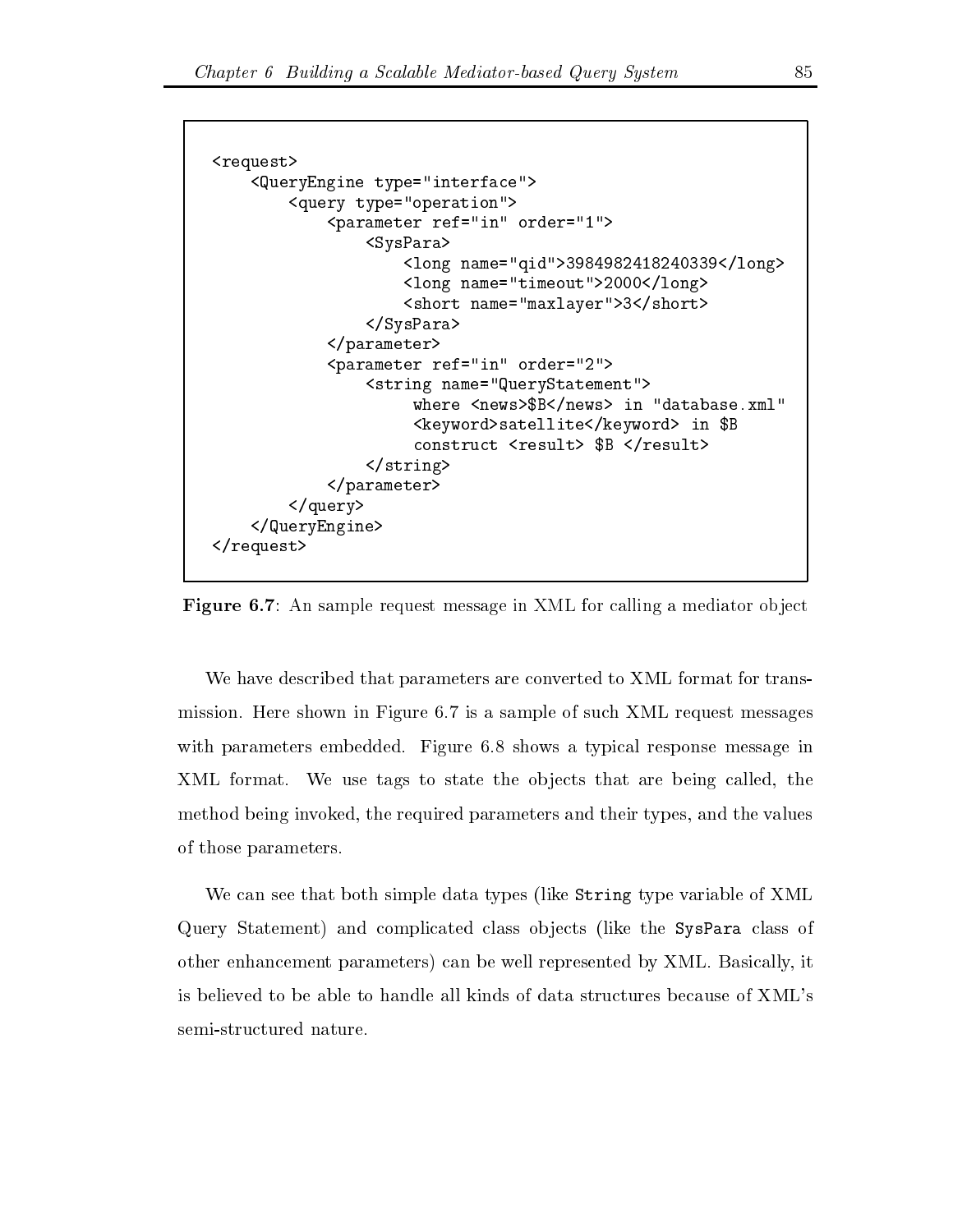```
response-
   interface-type interface-type interface-type interface-type interface-type interface-
       query type
operation-
           <return>
              string-
                  news-
 source-
South China Morning Post
                  source-
 date-
 day-
day-
month-

                  y month-wear-contract title- and the second contract of the second second second second second second second s
                  Press warning appro priate, says Beijing
                  title-
 content-
Beijing yesterday defended
                  remarks made by senior SAR-based official
                  Wang Fengchao that local media should avoid
                  reporting separatist views
content-
 news-
              \langlestring>
           \langlereturn>
       </query>
   </QueryEngine>
\langleresponse>
```
Figure  An sample response message in XML returns from a mediator ob ject

#### 6.3.2 Across Heterogeneous Systems with DTD

To achieve a scalable system, we need to deal with the heterogeneity of different local systems. We set up some standard formats for different systems to follow in order to communicate with other systems. We need two standards, one is structure of data, and another one is the interface of the system components. If the structures of data cannot be compromised, we will have confusion of communication. If the interfaces cannot be compromised, we even cannot invoke other components of the system. Both important information can be obtained from CORBA IDL files.

To reach a compromise on a standard for data, we use DTD as the grammar book for XML data. This DTD is obtained from the corresponding IDL file by our conversion schema IDL gives an interface for programmer to develop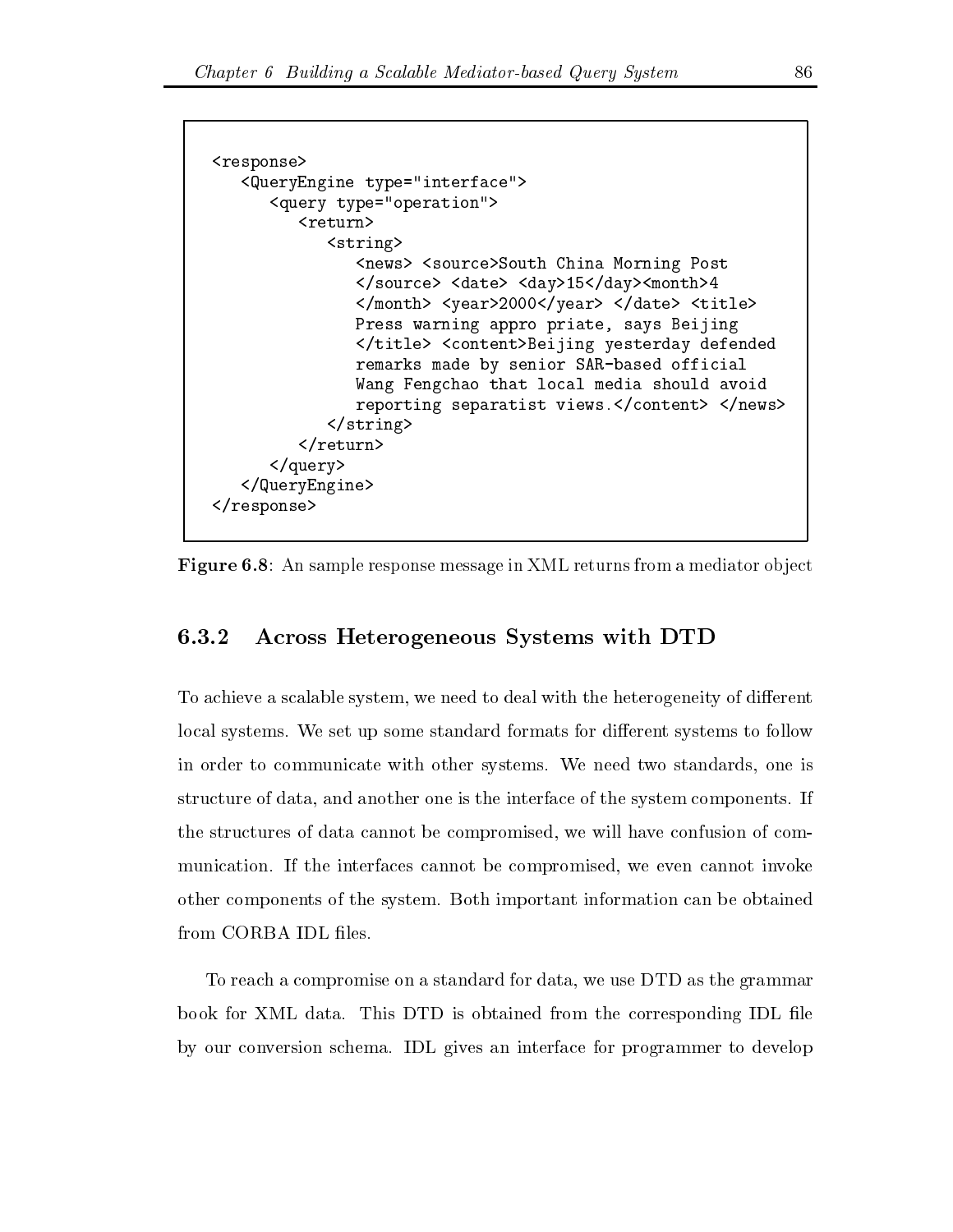ob jects that have the same interface But IDL itself is not enough as for parameters passing with using XML and HTTP, we also need to define the parameter format in XML by DTD The DTD for parameters is shown in Figure 6.9. Hence, different systems can follow the DTD and understand the parameter formats. By following all those mentioned, we can achieve a scalable query without any firewalls or heterogeneous systems problems.

```
\langle - - For Request Messages \langle - \rangle<!DOCTYPE request [
    <! ELEMENT QueryEngine (query)>
         <!ATTLIST QueryEngine type (#CDATA)>
    <! ELEMENT query (parameter*)>
         <!ATTLIST query type (#CDATA)>
    <! ELEMENT parameter (SysPara | string)>
         \leq ATTLIST parameter ref (#CDATA)>
         <! ATTLIST parameter order (#CDATA)>
    <! ELEMENT SysPara (long, long, short)>
         <!ATTLIST SysPara name (#CDATA)>
    \leq! ELEMENT long (#CDATA)>
         <! ATTLIST long name (#CDATA)>
    \leq! ELEMENT short(#CDATA) >
         \leq!ATTLIST short name (\text{\#CDATA})>
    \leq! ELEMENT string (#CDATA)>
         \leq!ATTLIST string name (#CDATA)>
\rightarrow<!-- For Response Messages -->
<!DOCTYPE response [
    <! ELEMENT QueryEngine (query)>
         \leq ATTLIST QueryEngine type (#CDATA)>
    <!ELEMENT query (return)>
         <! ATTLIST query type (#CDATA)>
    \leq! ELEMENT return (suring)\leq! ELEMENT string (#CDATA)>
\exists
```
**Figure 6.9:** The DTD for the parameter passing of simulated calls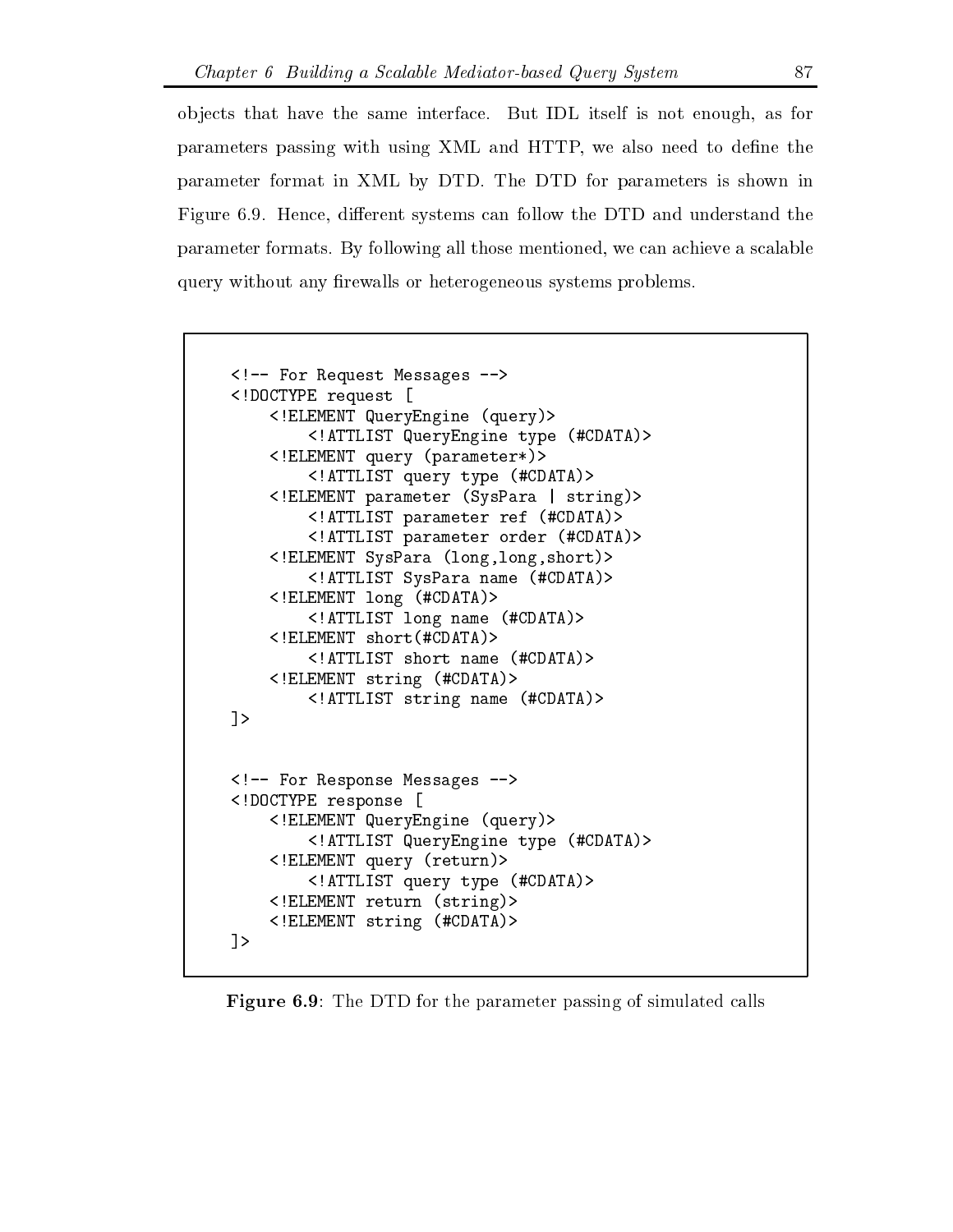```
module QueryEngineApp
\{struct SysPara
  f
    long qid
    long timeout;
    short maxlayer
  \} ;
  interface QueryEngine
  f
    string query(in SysPara para, in string QueryStatement);
    void subscribe(in QueryEngine qe, in string topic);
    void notify(in string newContent);
  };
\};
```
**Figure 6.10**: The IDL design of our system

## 6.4 Adding the Callback Feature to the Mediator System

To better help the users in obtaining the information they need, one important feature of modern information systems is allowing users to specify some topics of information they want to subscribe Whenever there is an update of the specified information, the digital library can inform the subscribed users immediately. This feature requires callbacks.

To allow callbacks, we add two methods to the QueryEngine interface. One is subscribe  $()$ , which takes a string as parameter to specify the topic of information that the caller wants to subscribe; and an object with QueryEngine interface as another parameter to specify the object requests for callback. To be generic, all user interface objects, mediator objects, shadow objects, and database objects would implement this interface. Figure 6.10 shows the new IDL file.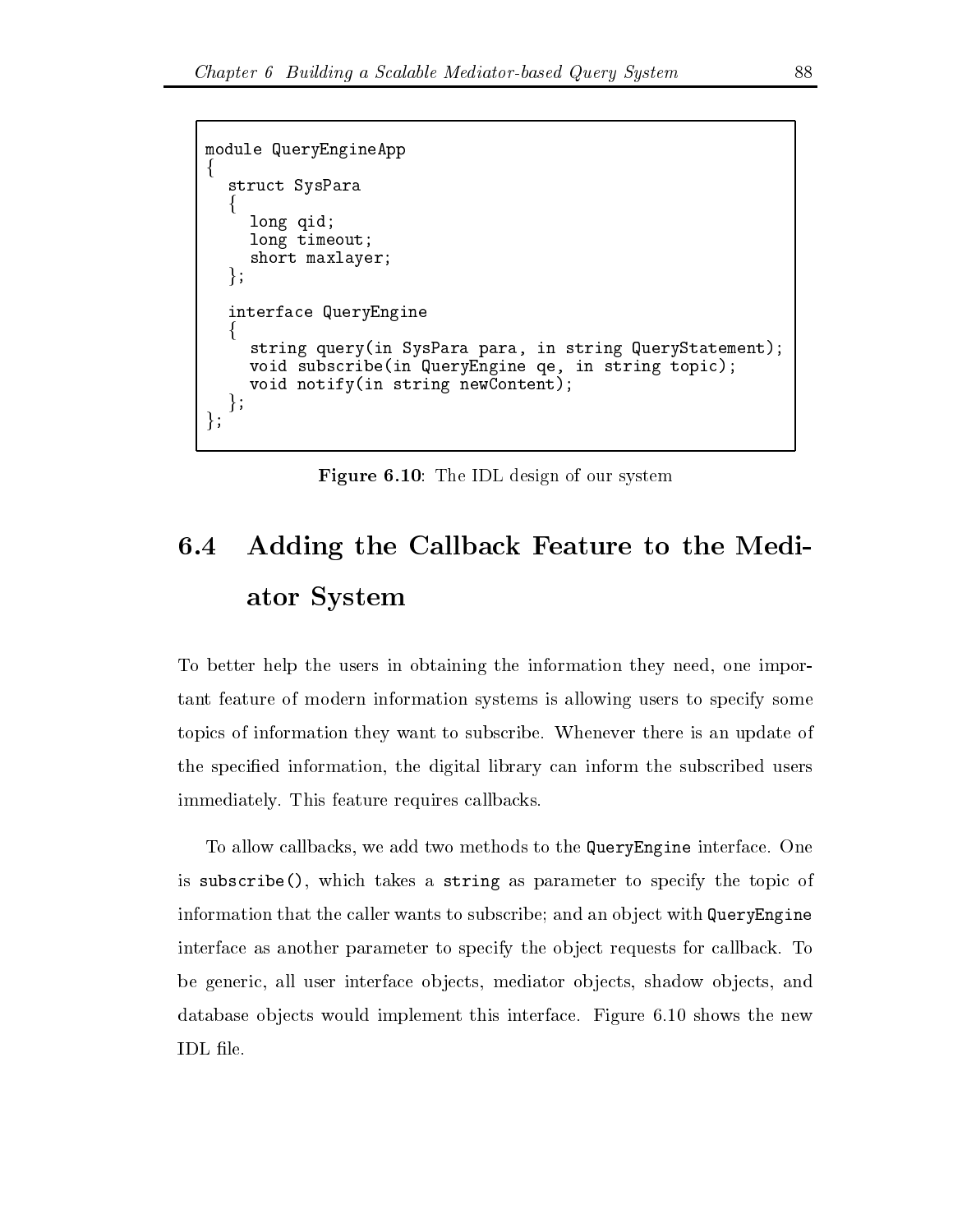A conceptual diagram of our system mechanism for callbacks is shown in Figure 6.11. And below is the step-by-step desciption of the procedures:

- 1. Mediator M1 calls HttpGateway object H1 with ordinary IIOP connection. M also puts itself as one of the parameter in subscribe method -Same invocation method as calling the target mediator for normal callback
- 2. When H observes that it is a callback invocation, it generates a Servlet component (see ), component with M international component medicine), which is a
- 3. H<sub>1</sub> sends the IIOP calls to HTTP calls with parameters converted into XML format. The information of SC1 will also be sent to the server side. These information are embedded into the parameter tag as attributes
- 4. When SC2 observes that it is a callback invocation, it generates a shadow client object, he joint in its initial commentary, instrumentation of the contract of  $\mathcal{L}$ information of SC - SC - Such as International political control of the such as  $\mu$  .
- s subscribe method in a substituting method substituting method substituting  $\mathcal{L}(\mathcal{L})$ parameter position, such that M2 will invoke H2 when callback is needed.
- 6. Whenever there is a callback,  $M2$  calls  $H2$  notify () and  $H2$  will send the request to  $SC1$ . Finally, M1 notify () method will be invoked by  $SC1$ .

## 6.5 Connecting our CORBA System with Other Environments

Merging only CORBA systems would be a great limitation for system inte gration. Here, we demostrate how we apply our mechanism to allow CORBA objects, DCOM objects and Java RMI objects to be able to call each other.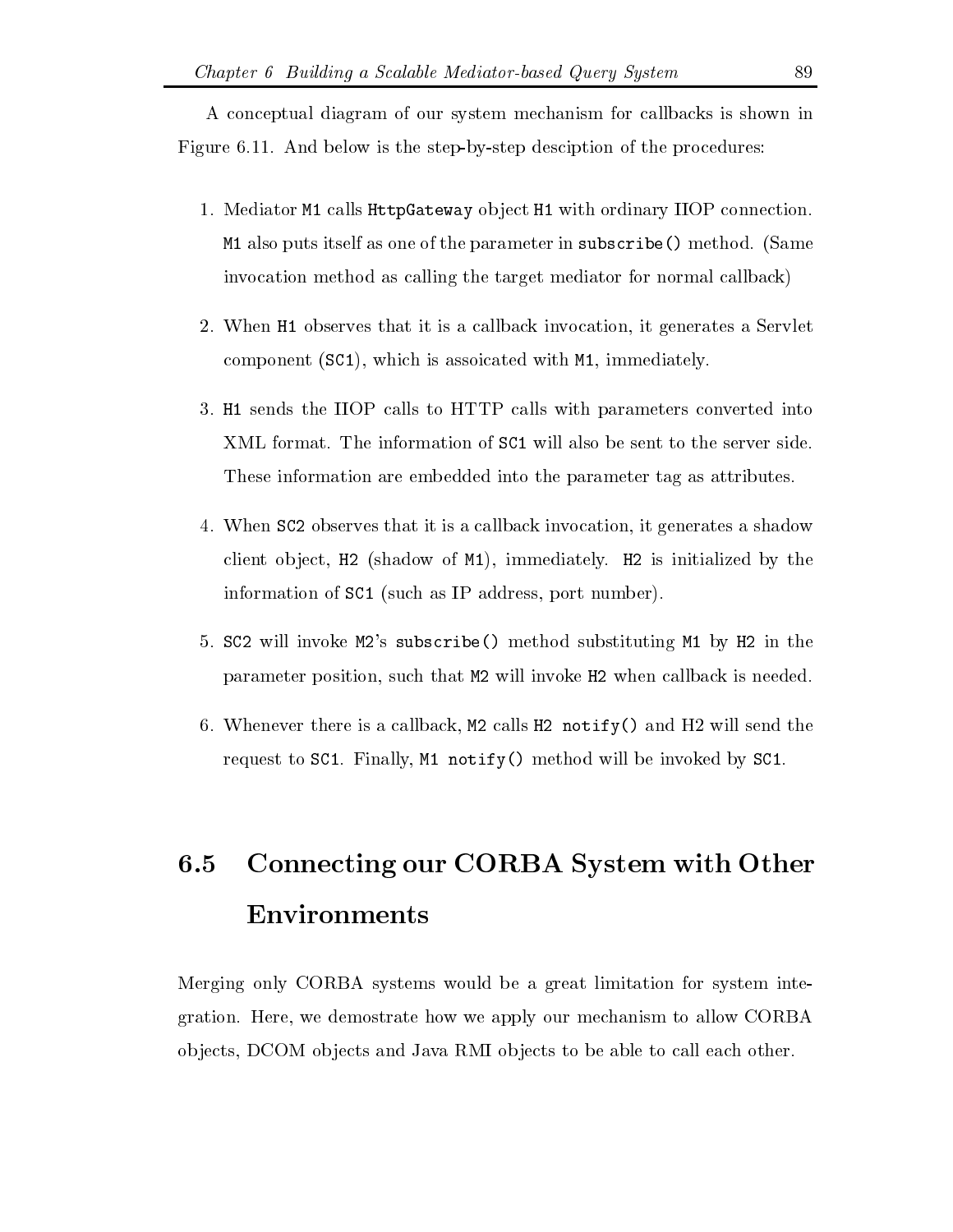

**Figure 6.11**: Mechanism for supporting callbacks in our query system

Our target is to expand our system across heterogeneous distributed envi ronments. To make the whole system to be more generic, we carefully design the MIDL of the DCOM system and interfaces of RMI components to be very similar to our existing CORBA system, such that calling the DCOM mediators or Java RMI mediators would have no difference as calling the CORBA mediator objects. For simplicity of the example, we use the CORBA IDL in Figure 6.3 to develop our DCOM system and Java RMI system.

## Our Query System in DCOM

Our DCOM system is developed on Windows 2000 operating systems, with using Microsoft Visual  $J++$  for implementation. Our implementation is based on the MIDL file shown in Figure 6.12. From the MIDL, we can find out that it is basically the same as the IDL of CORBA One thing worth to point out is query(), the return value is specified in the parenthesis with marking as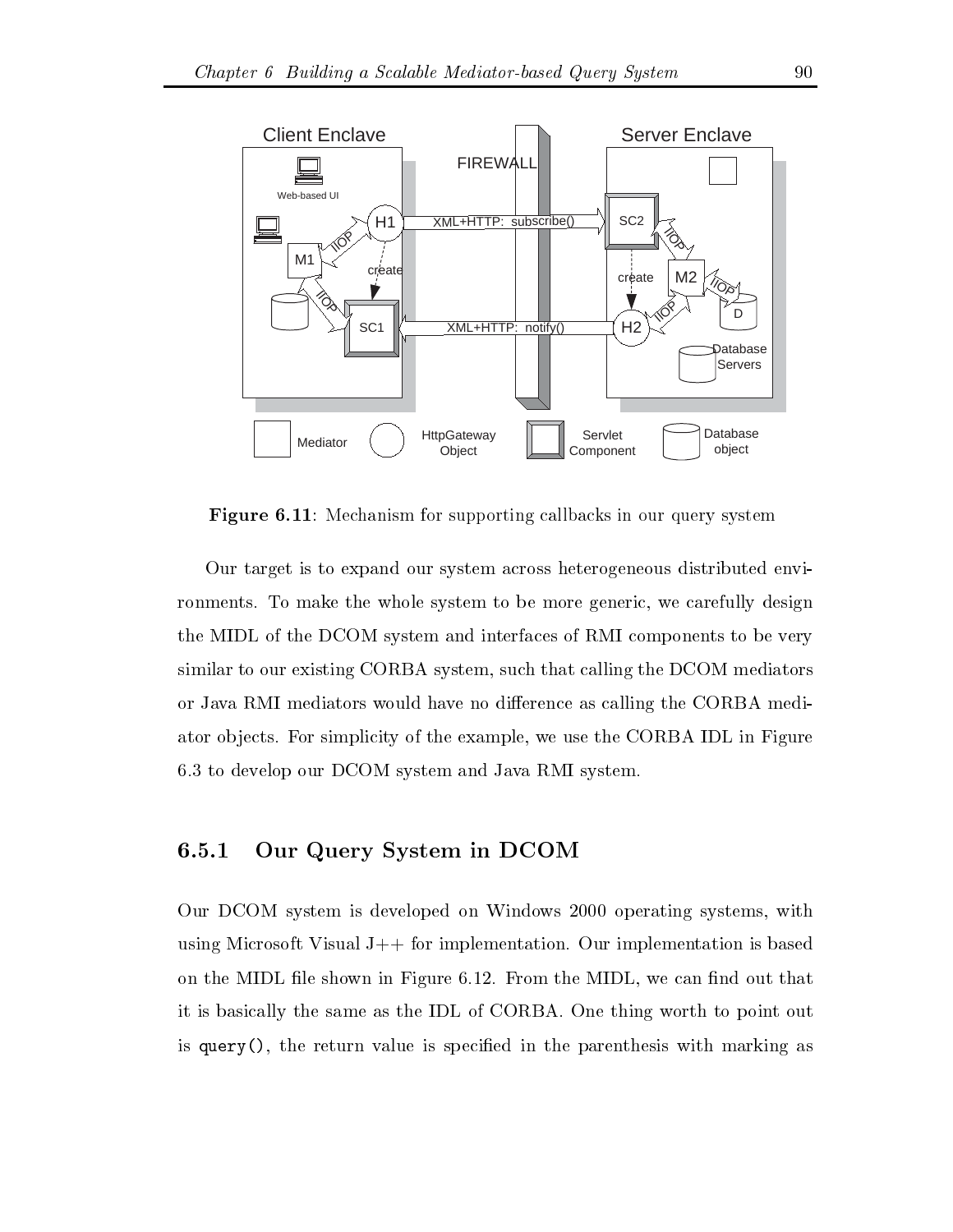retval. It is because the default return type in DCOM object is HRESULT, hence the real return value is defined inside the parenthesis.

```
import oant de beskip in de beskip in de beskip in de beskip in de beskip in de beskip in de beskip in de besk
important contracts are all the contracts of the contracts of the contracts of the contracts of the contracts of the contracts of the contracts of the contracts of the contracts of the contracts of the contracts of the con
typedef struct SysPara
!
      long qid
      long timeout;
      short maxlayer
}SysPara;
[uuid(AC6EDE04-ADF2-4324-BB8C-B350295BFD5E) ]
interface ICOMQueryEngine  IDispatch
\{HRESULT query([in] SysPara para,
                             \lceilin] char * queryStmt
                             [out, retval] char ** rtn);
\};
[ uuid(AC6EDE03-ADF2-4324-BB8C-B350295BFD5E), version(1.0) ]
library QuerySystemLib
\{importlib("stdole32.tlb");
      importlib("stdole2.tlb");
      L
            uuid(AC6EDE02-ADF2-4324-BB8C-B350295BFD5E),
       그는 어떻게 되었다. 이 사람은 어떻게 하지 않아 보이지 않아.
      coclass QueryEngine
      \mathfrak{t}[default] interface ICOMQueryEngine;
      };
};
```
 $\blacksquare$  . The MIDL let for the MIDL let for the middle system in DCOM enclaves system in DCOM enclaves system in DCOM enclaves

### Our Query System in Java RMI

Our Java RMI system is developed in the Unix environment, but it can be run in any operating systems. Our implementation is based on the Java interface definition files shown in Figure 6.13. They are basically the same as the IDL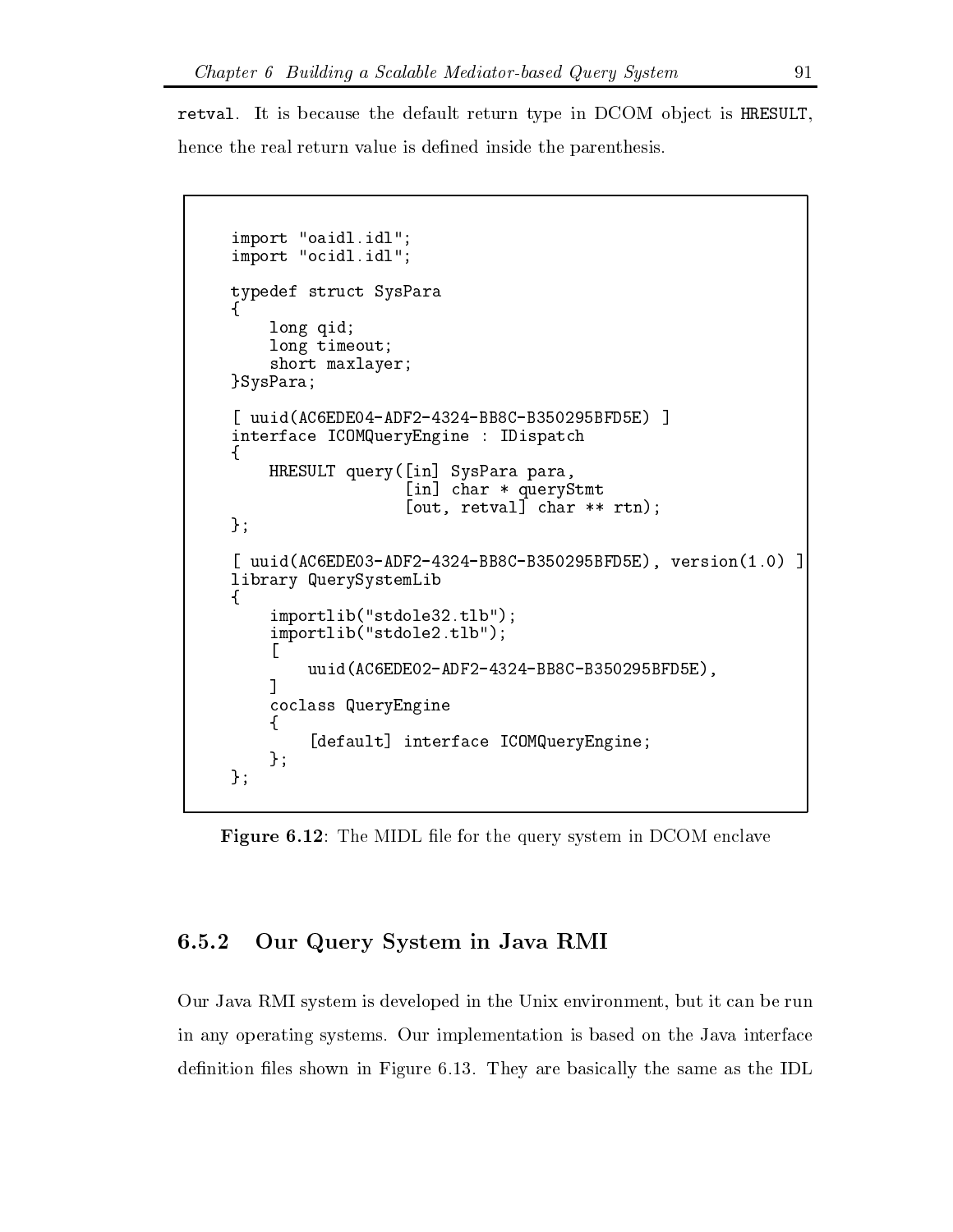of CORBA system

One special thing to point out is the struct type of SysPara in IDL As Java interface definition does not support struct type, a new class of SysPara is defined instead. But it is mapping to the same XML schema as struct type in XML

```
/* SysPara.java */
public class SysPara implements java.io. Serializable{
      public long qid
      public long timeout;
      public short maxlayer
      public SysPara() {
              quality of the contract of the contract of the contract of the contract of the contract of the contract of the
              time of the contract of the contract of the contract of the contract of the contract of the contract of the con
              maximum are a series of the series of the series of the series of the series of the series of the series of the
       "
\mathcal{F}/* QueryEngine.java */
import java.rmi. Remote;
import java.rmi. Remote Exception;
public interface QueryEngine extends Remote
\mathcal{L}!
      String query (SysPara para, String queryStmt)
                  throws RemoteException
"
```
**Figure 6.13**: The DTD for the parameter passing of simulated calls

## Binding Heterogeneous Systems

With the interface definition files of DCOM system and Java RMI, the same XML schema can be mapped from those interfaces. Hence, the mediator objects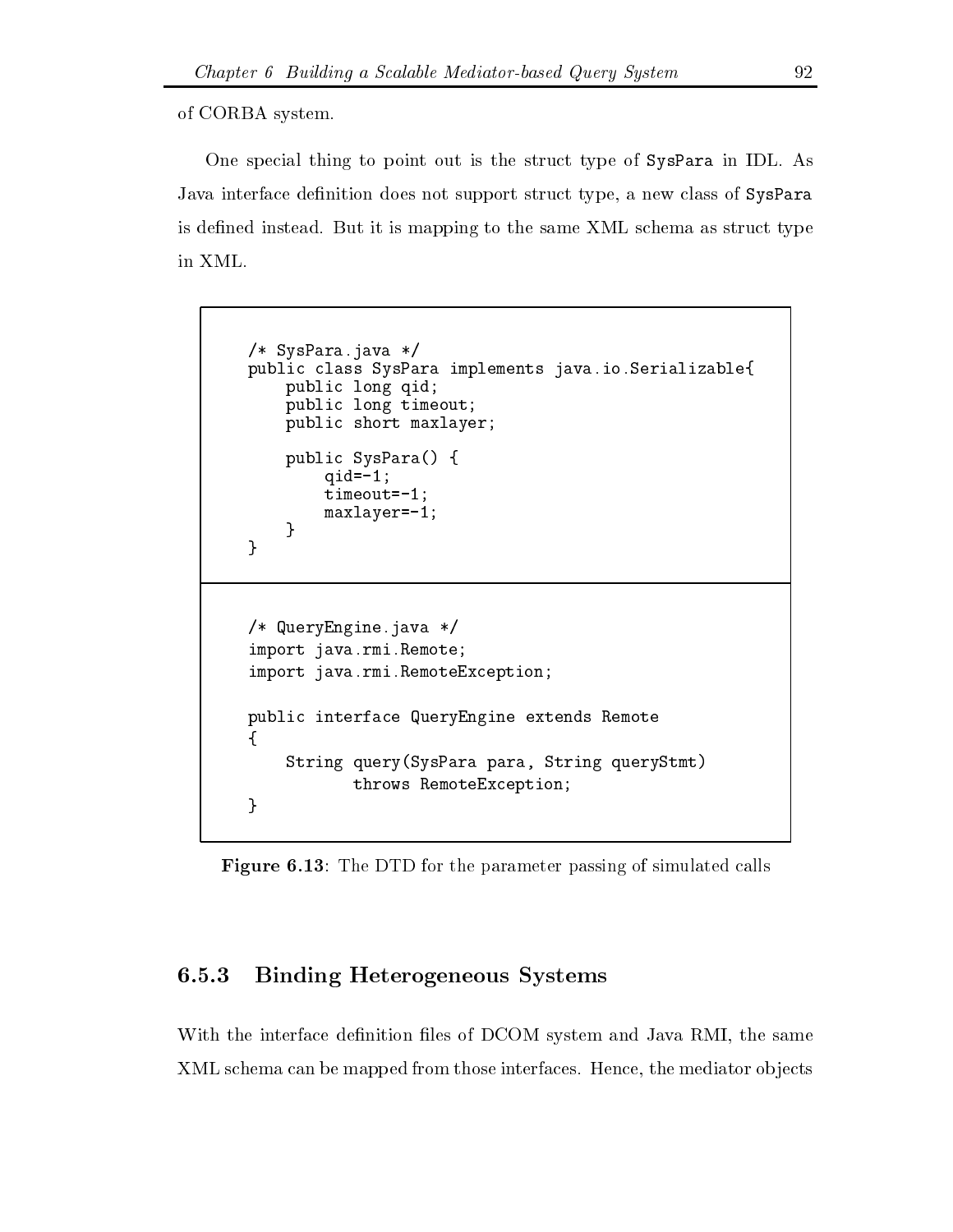of all systems would have the same interface for calling hence the scalability of the binded system is greatly increased. Figure  $6.14$  shows how the mediator ob jects in heterogenous distributed environments communicate with ob jects in other enclaves. A common XML schema is the key part to achieve this communication



**Figure 6.14:** Query system in heterogeneous environments with our mechanism

In fact, this is for the demostration of a generic query system across heterogeneous distributed systems with applying our mechanism in it By matching the newly designed interface definition with the existing XML schema, a highly generic and scalable mediator-based query system is achieved. In normal way of system integration, we use the interface definition files to generate the XML schema for data transmission but not using the XML schema to design the interface definition.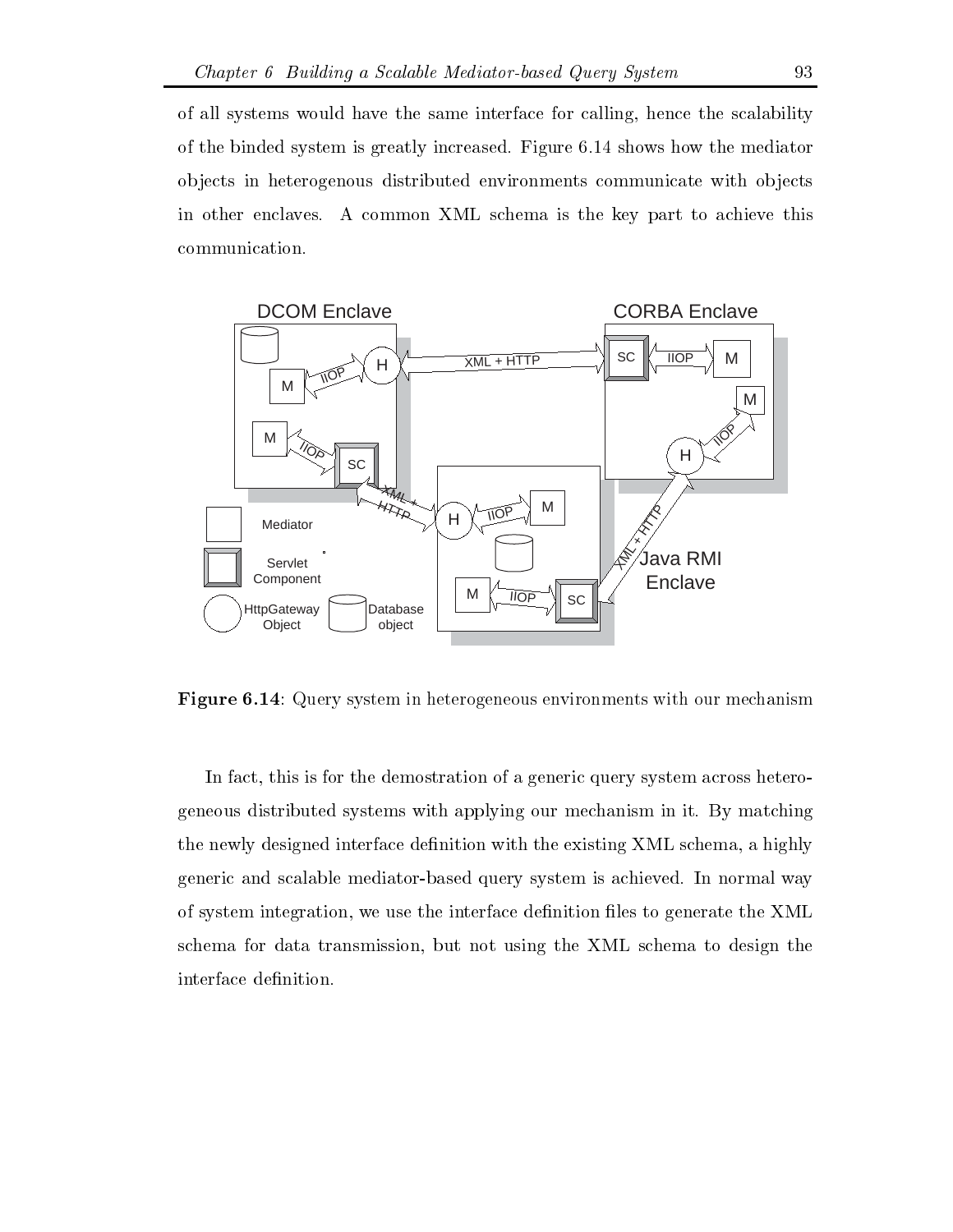## Chapter 7

## Evaluation

#### 7.1 Performance Statistics

In Chapter 6, we have described our implementation of a mediator-based query system and demonstrated how we applied our mechanism on a practical appli cation. Now, we are going to evaluate its performance in this chapter. Based on the original architectures of CORBA, DCOM or Java RMI, we have provided some add-on components in them for connecting to other enclaves across firewalls and beyond heterogeneous environments. As some add-on components are added in it, it would be important to measure if those components are the burdens of the system

We tested our system in an environment with general workload such that we can ensure that our results would not be influenced by other factors, like network congestion. The query system was installed in a number of personal computers with Pentium III 500MHz CPU and 10 Mbps network connection. For the objects in CORBA enclave, they are implemented in Java, and tested with Linux platform; for the objects in DCOM enclave, they are implemented in  $C_{++}$  and tested with Windows 2000 platform; for the objects in Java RMI enclave, they are located in Linux platform. For each query in our tests, the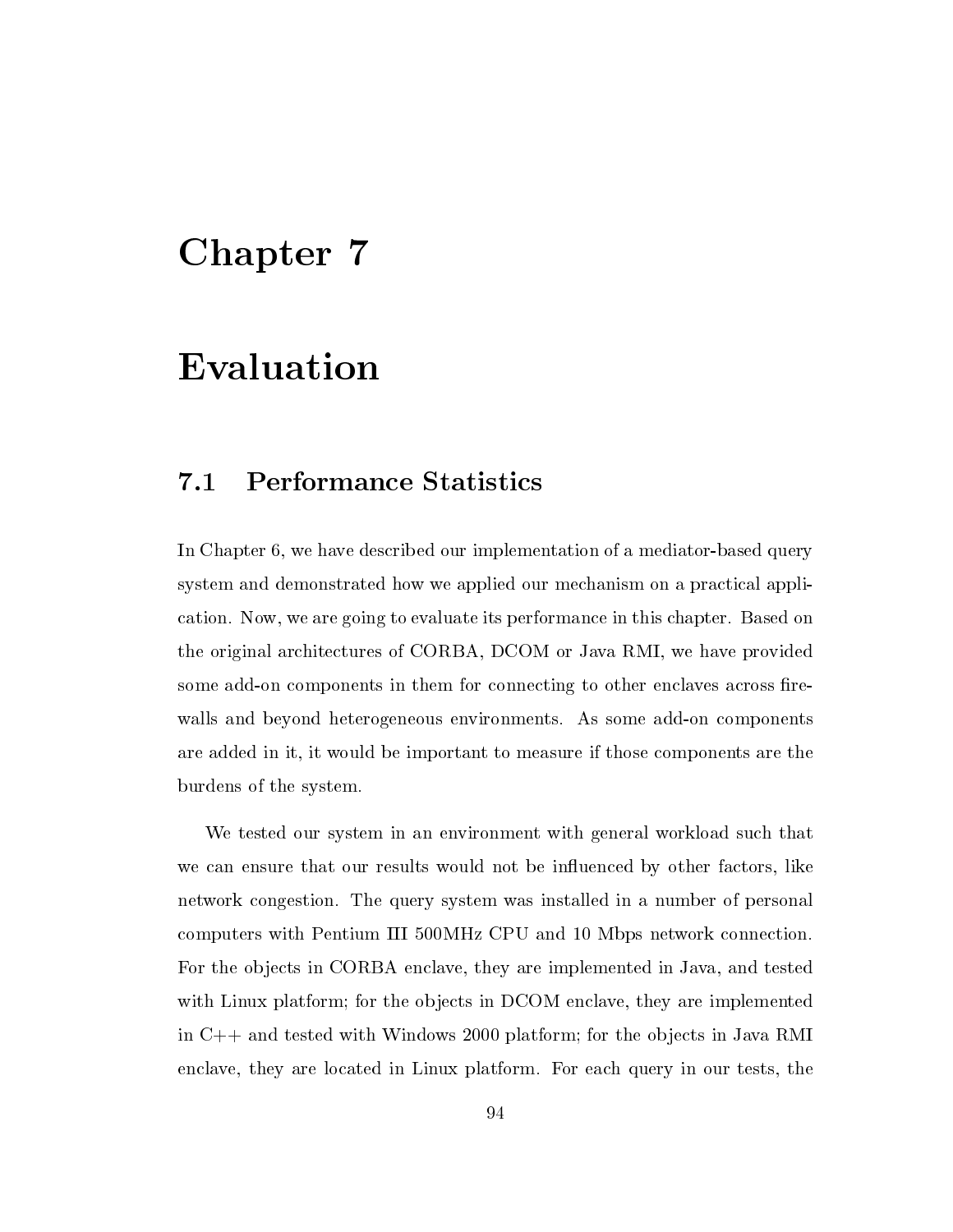| <b>Effective Process Time</b>                      | Milliseconds |  |
|----------------------------------------------------|--------------|--|
| Mediator Objects (excluding waiting time for the   | $20 - 80$    |  |
| return of query results and connection setup time) |              |  |
| Database Objects                                   | $180 - 800$  |  |
| Communications with CORBA enclave<br>ПОР           | $10 - 100$   |  |
| (connection within LAN)                            |              |  |
| Shadow Client or Server (excluding waiting time    | $20 - 100$   |  |
| for the return of query results and connection     |              |  |
| setup time)                                        |              |  |
| Servlet Components with Tomcat Servlet Engine      | $120 - 250$  |  |
| [37] (excluding waiting time for the return of     |              |  |
| query results)                                     |              |  |
| HTTP communications towards other enclaves         | $240 - 2200$ |  |
| (connection in WAN)                                |              |  |

**Table 7.1**: Performance Statistics of the Query System Described in Chapter 6

system would return a few hundred bytes of text stream information. As we wanted to see the overhead of using our approach we kept track of the time used in each event in different objects. With similar composition of components in each enclave, different enclaves would have similar performance. We now focus on the information gathered in CORBA enclave for analysis The results are shown in Table 7.1.

From the statistics, we can figure out the following characteristics of our system

- $\bullet$  Mediator objects are light-weighted objects when compared to Database ob jects as they need not perform complicated computation but only forwarding queries and merging the results
- $\bullet$  The performance of our add-on components are somehow similar to those light-weighted objects. This is because our add-on components are only converting the method calls into XML messages, or vice versa, which do not involve complicated computation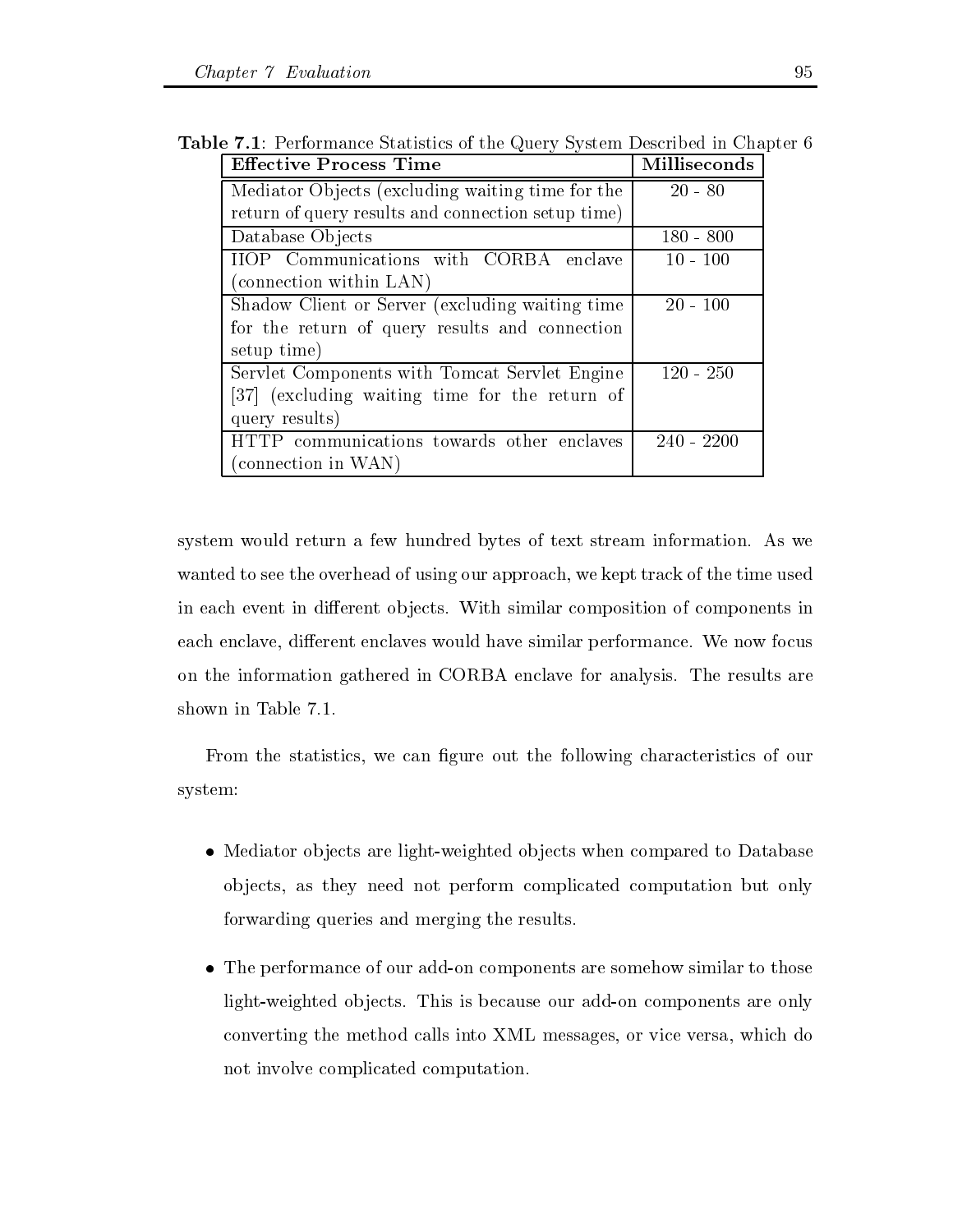- $\bullet$  lne most time-consuming part of the whole process is the Internet connection, which is unavoidable in the communications in a worldwide area.
- $\bullet$  When compared to the time for Internet connection, time spent on our add-on components would not be significant.

We can conclude that our add-on components are light-weighted and would not be the burdens of our overall system. Though they need some time for processing the time they used would be neglible when compared to the long Internet transmission time. So, our add-on components would not make a great influence on the whole system performance.

Though our add-on components bring overhead to the systems, the overhead is light-weighted. Moreover, other existing methods also bring overhead.

Our mechanism can substitute for the use of  $DCOM/CORBA$  bridging appications We want to compare the overhead of these applications and our mechanism, so we use OrbixCOMet as an example to evaluate its overhead. Fatoohi et al have done some experiments to evaluate the performance of Or bixCOMet  $[38]$ , Table 7.2 shows the result.

|                     | <b>CORBA</b> Server  | <b>DCOM</b> Server   |
|---------------------|----------------------|----------------------|
| <b>CORBA Client</b> | $2.6$ msec           | $250$ msec           |
|                     | (without OrbixCOMet) | (with OrbixCOMet)    |
| <b>DCOM</b> Client  | $3.8$ msec           | $1.2$ msec           |
|                     | (with OrbixCOMet)    | (without OrbixCOMet) |

In their experiments, the server was always located in a different host as the client We can see that the use of the bridging application always give overhead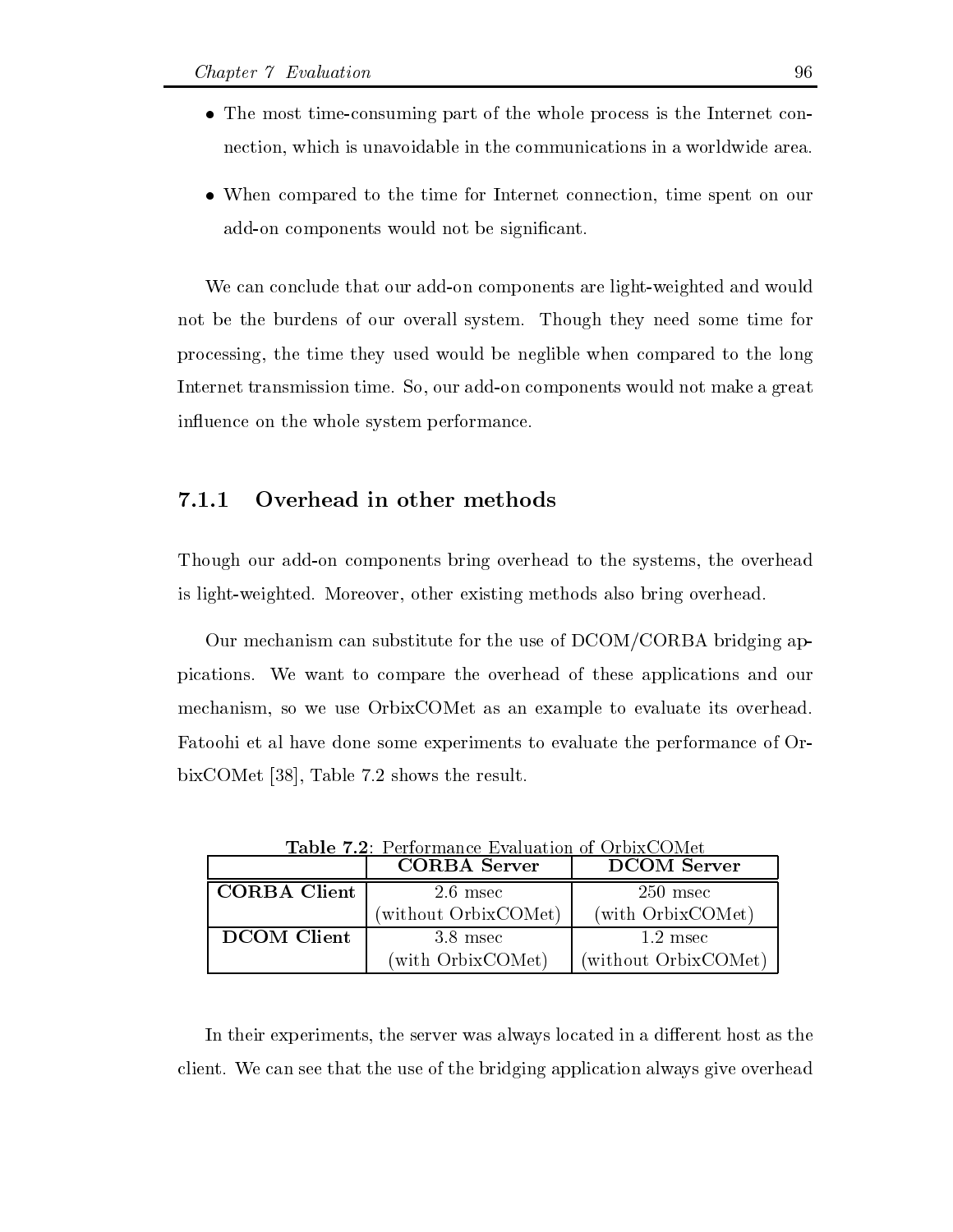for protocol conversion. When a DCOM Server and a CORBA Client are used,  $\mathcal{L}$  is extremely large -  $\mathcal{L}$  in the interval in the interval in the interval in the interval in But for another configuration, the overhead is still around  $50\%$ . It is not a direct comparison to our apporach, as the object components being tested were different. But we can see that other bridging solutions also post overhead to the overall system, so the overhead of our mechanism is still acceptable.

## 7.2 Means for Enhancement

### Connection Performance of HTTP

In order to provide better performance when applying our mechanism, we are using HTTP 1.1  $[39, 40]$  instead of the HTTP 1.0 standard for the HTTP connections. One of the problems with the standard  $HTTP$  1.0 is that a new TCP connection is required for each resource requested by the client, e.g. each time the client wants to invoke a server method, one TCP request is needed. This is inefficient as the initialization of each TCP request would require some overhead for connection establishment, because TCP is connection oriented. So, if this overhead is repeated for every request made, the system would be very inefficient, especially when requests are frequently called.

HTTP 1.1 allows persistent TCP connections. Once the connection is established, it will not terminate immediately when the request is finished. The connection is still maintained after one request/respond communication is ended. Hence no more overhead for connection establishment is needed for the on going requests. Thus, the time for overhead is reduced and we can have better performance of the overall system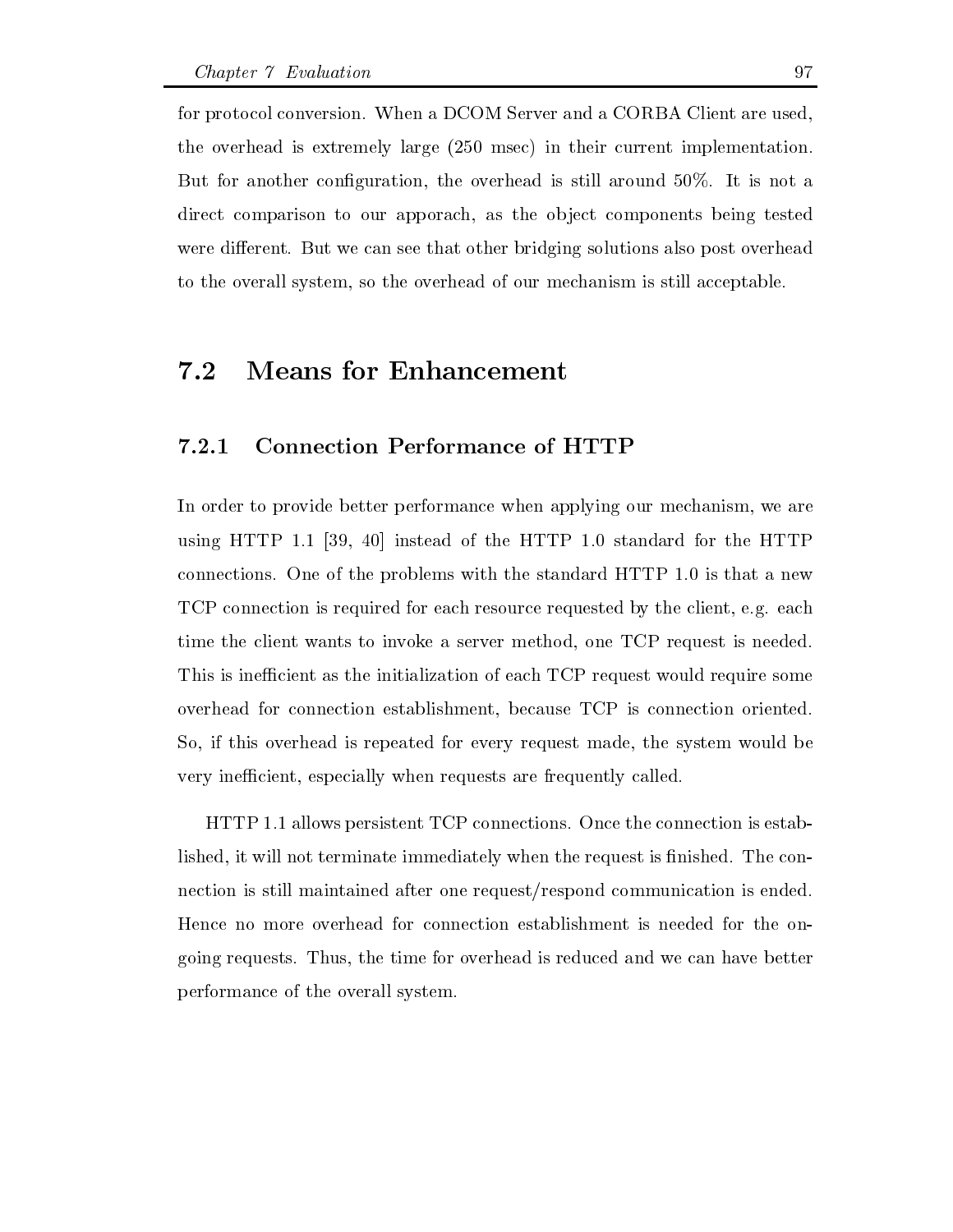#### $7.2.2$ Transmission Data Compression

Our XML messages used in transmission are text streams embedding in HTTP calls, which are much longer than ordinary binary-based IIOP, or DCOM calls in message sizes That means longer time is needed for transmission of those XML messages

If the XML messages are compressed before transmission the transmission time would be greatly reduced. The processors are getting faster nowadays, on-the-fly compression and decompression at the client and server sides should not pose too much overhead. In general, the need to compress XML data is great as all the transmission contents are serialized to text-based data and there are messages sent through the network for every request call. Moreover, XML compresses extremely well due to the repetitive nature of the tags used to describe the structure of the data

As mentioned before, we are using HTTP 1.1 for HTTP communication. In HTTP 1.1, compression is standard for servers and clients, and XML automatically benefits from this. Currently in  $HTTP$  1.1 standard, gzip is used for compression, which can provide compression rate of around  $5\%$  to  $30\%$  in some XML testing data. Thus the time for transmission can be reduced greatly.

#### Security Concern

As now we are establishing connections between the ob jects in two separated enclaves, we would like to have a guarantee in three security issues. First, can all objects in a single enclave be invoked by others outside the enclave, or only some dedicated objects can be invoked? Second, is it possible to verify which outside object is calling the objects inside the enclave? Third, can the transmission messages be encrypted such that others cannot steal and read the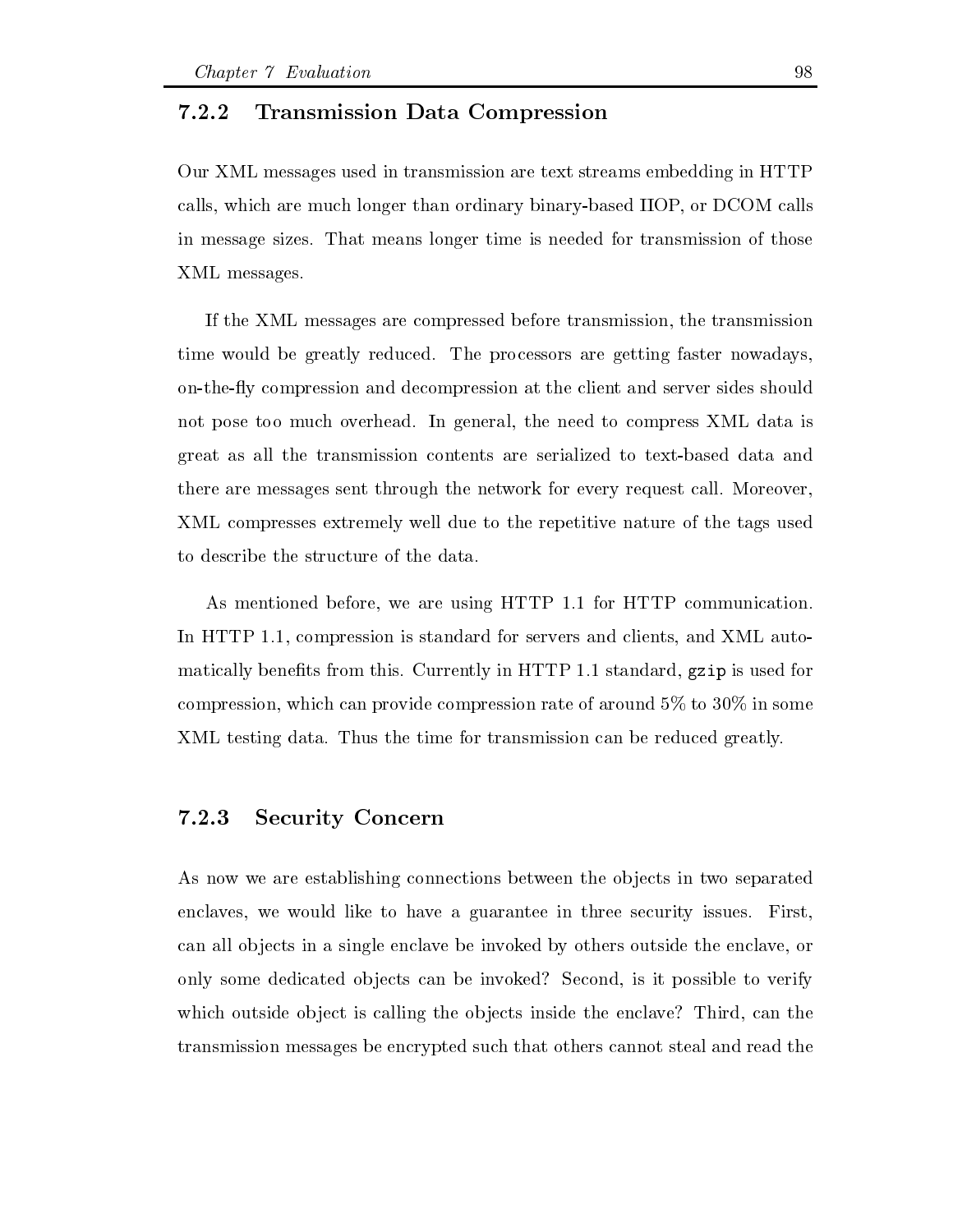messages?

For the first problem, the use of Servlet components can help to ensure that only those objects which are prepared for being called can be invoked by outsiders It is because only XML messages are used in communication between two enclaves, and only those objects associated with Servlets components can understand and can be invoked by those XML messages. So, it is quite safe that other ob jects in the same enclave are protected from being called by outsiders

For the second and third problems, as we are applying some popular technologies, such as Servlets and HTTP, there are many good methods developed for dealing with those security problems We can take advantage of HTTP au the secure Society as Secure Society as Secure Society as Secure Society as Secure Society and Society and Society and Society and Society and Society and Society and Society and Society and Society and Society and Society  $\mathcal{U}$ Hypertext Transfer Protocol  $\vert 42 \vert$  to communicate in a way that can prevent eavesdropping, tampering, or message forgery. By using SSL in the communication between the addon components (Service components and Service components and Service components and S ponents), encryption is used after an initial handshake to define a secret key. Symmetric cryptography is used for data encryption such that the peer s iden tity can be authenticated using asymmetric, or public key, cryptography. So. basically, we can ensure communication security by HTTPS.

Recently, there are some stronger mechanisms to handle security issue which are dedicated for SOAP. SOAP has some similarities when compared to our mechanism. Therefore, we can also apply their security methods to ours. For example, Damiani et al  $[43]$  have suggested a simple, yet powerful and general, technique to enforce access restrictions to SOAP invocations in order to sup port fine-grained authorizations at the level of individual XML elements and attributes. Moreover, many security work about XML data  $[44, 45, 46]$  are also worth referencing for the improvement of our mechanism. Yet, as security is not the main concern of our research we have not included them in our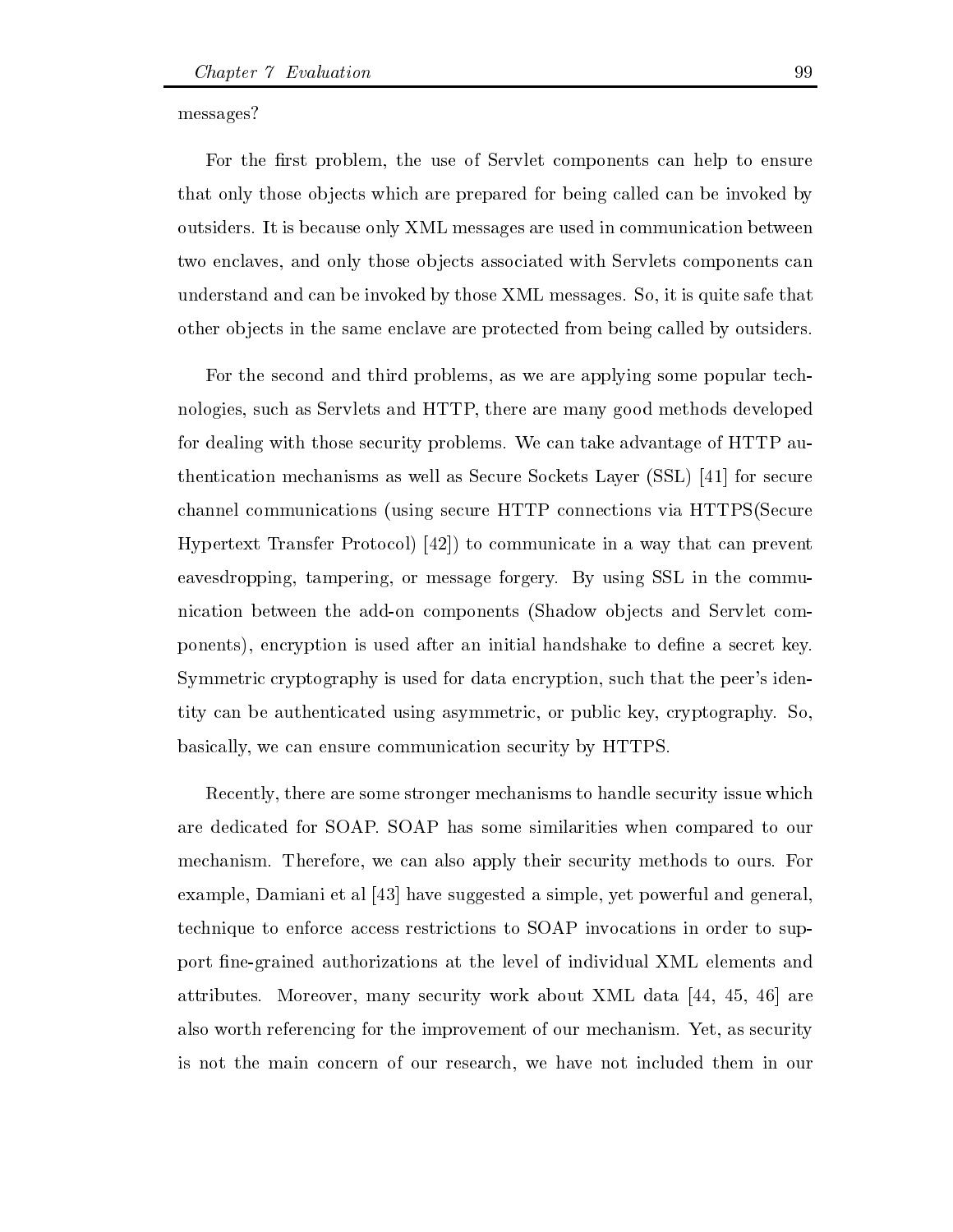implementation

#### 7.3 Advantages of Using Our Mechanism

Our mechanism for communication between distributed systems using XML Servlets and HTTP calls described in this thesis has certain strengths and weaknesses. We are discussing its pros and cons in this and the coming section. Generally speaking, our mechanism enjoys the following advantages in integrating distributed systems

- $\bullet$  It can solve the incompatible firewall problems of some communication protocols in distributed environments. It provides vendor-independent support. With our mechanism using HTTP, common normal firewalls cannot block the communication between distributed objects in different enclaves and hence the scalability of system design and construction can be greatly increased
- $\bullet$  It can also solve the incompatible problem of heterogeneous distributed environments. XML can be used as the bridge in connecting heterogeneous distributed protocols such as connecting CORBA DCOM and Java RMI systems. Moreover, even if heterogeneous systems are separated by firewalls, they can still communicate with objects in other systems
- $\bullet$  Our mechanism can be applied to a system without modifying the originally existing objects. The newly-added components to the system are transparent to the original ob jects Internal ob jects would not notice the difference between the real target object and the shadow object, thus no special modication or implementation is needed for ordinary internal ob jects hence increasing the system transparency properly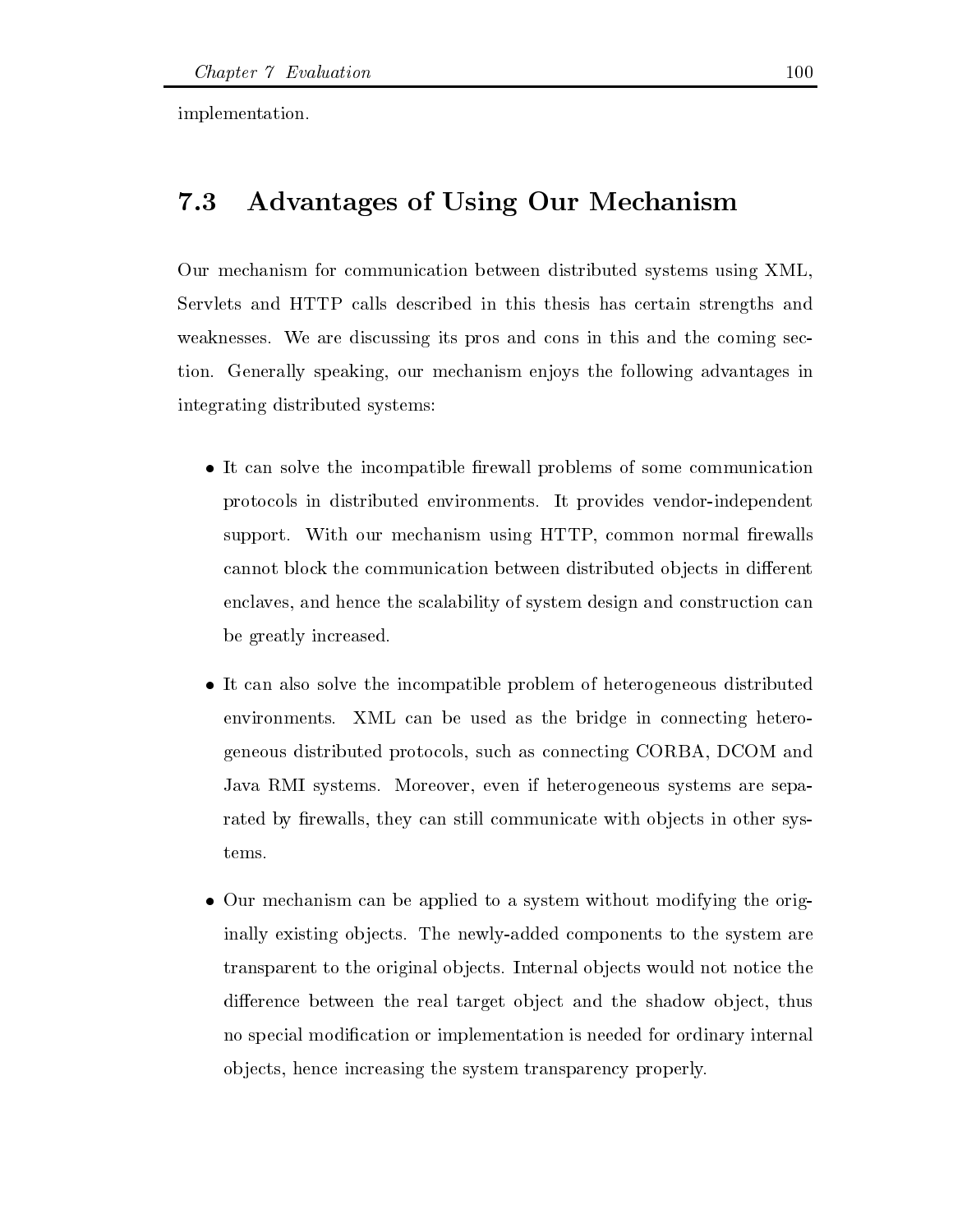- $\bullet$  Systems can maintain good security, as external objects outside the enclave can only call the objects integrated with the Servlet components, hence we can protect other internal objects from being called externally. Moreover we are exploiting some very common products like Java Servlet or HTTP calls, whose security properties are well developed, such as HTTPS
- $\bullet$  No information loss or distortion, as using XML can represent the information in the transmitted messages well, even when the parameter structures of the invoking calls are complicated. This properly enhances the system interoperability
- $\bullet$  Our mechanism can also be used as a gateway to inter-cooperate with other Web-based applications. As long as the DTD of transmission messages is defined and agreed between both clients and servers, we can include any kind of implementations in the server and the client sides

These advantages are very important in the integration of distributed sys tems. The use of firewalls and the heterogeneity of different system environments are the major obstacles of system integration, while our mechanism can provide a solution for that Providing great transparency and ensuring no data distortion are also very important, as changes to the existing systems may lead to some potential hazards. Security concerns in our mechanism can also be answered by traditional security methods which have been proved to be safe in many real life applications

### Disadvantages of Using Our Mechanism

Though our mechanism has many advantages for integrating distributed sys tems, it also has some drawbacks, however. Here listed below are the disad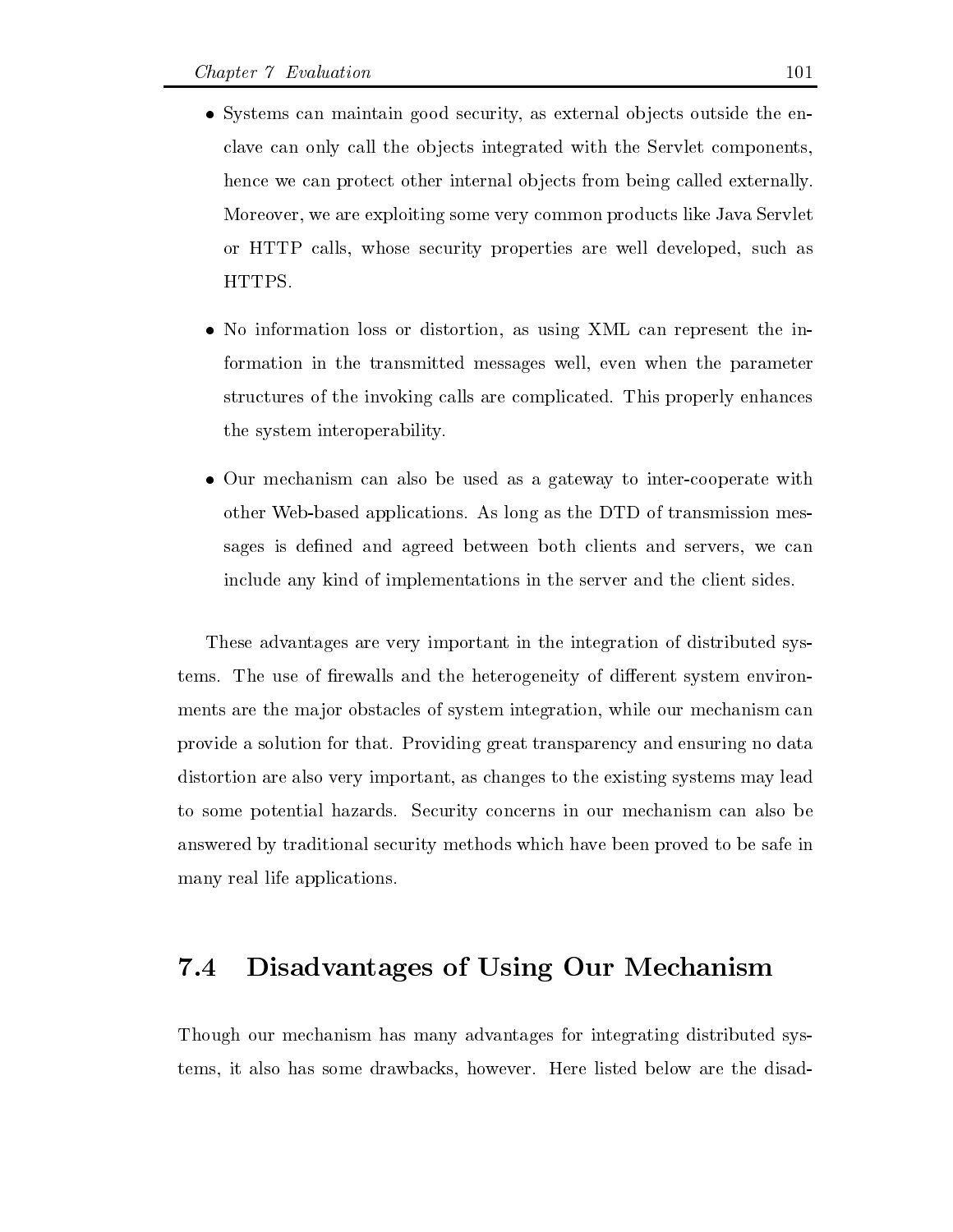vantages of our mechanism

- $\bullet\,$  ror each request or response to a remote object, we have to use one more Servlet component and one more shadow object between the server side and the client side in our mechanism and thus the system requires extra workload and time for running them. However, these components are light-weighted and would not greatly affect the overall performance. The time for this overhead is also negligible when compared with the average Internet access delay
- $\bullet$  As AML messages are used in communication, the highly-readable AML messages would greatly increase the danger of eavesdropping tampering or message forgery High security level is required for using in the Internet if critical data are used. Fortunately, many traditional security methods can be applied to our mechanism, such as HTTPS.

Actually, these disadvantages are the tradeoffs of some good features. Though Servlet components and shadow objects add extra workload to the systems, they provide great transparency to the existing objects for invoking objects in other enclaves. Also, the use of understandable XML can easily provide an protocol interface to other web-based application by DTD, hence increasing the system interoperability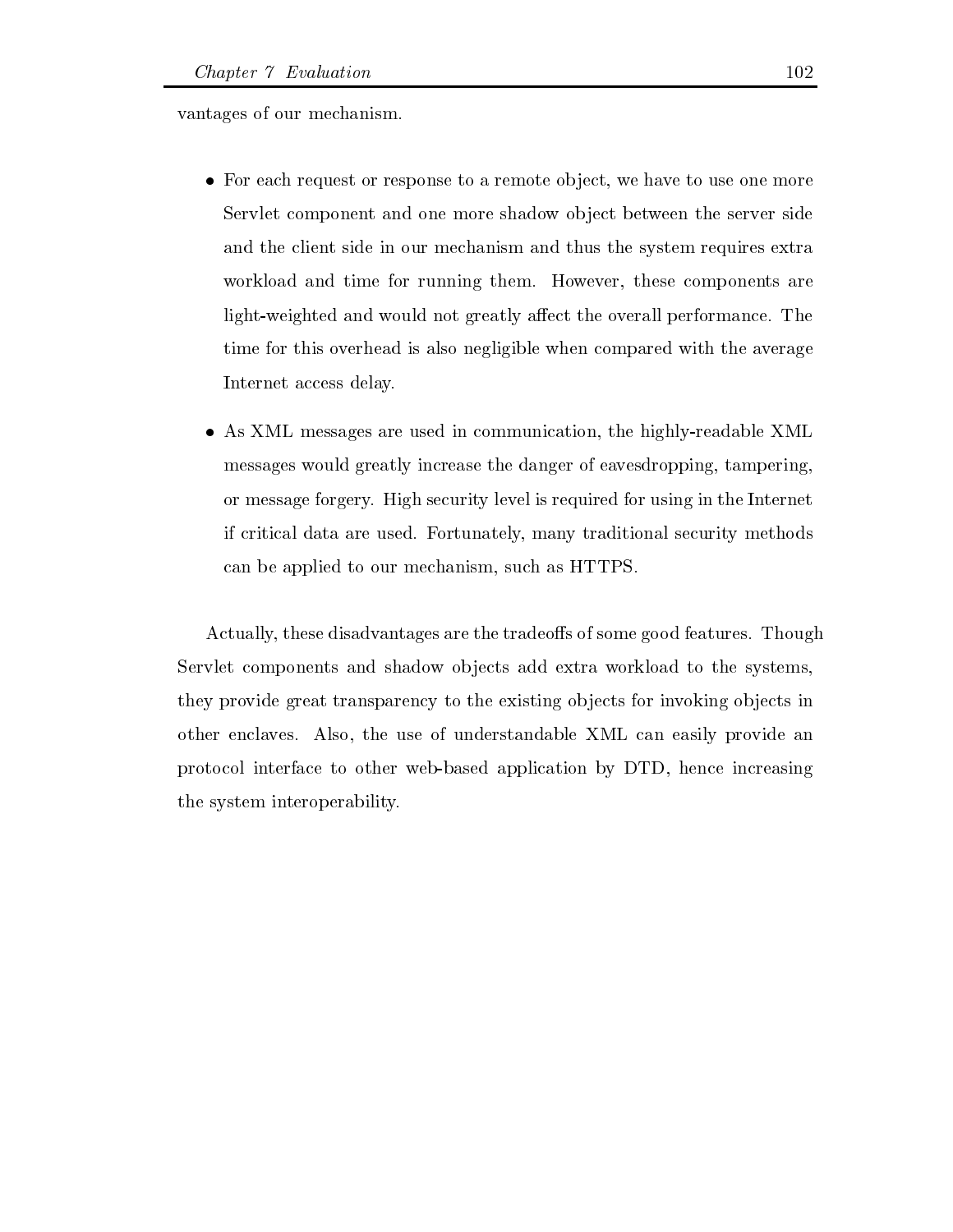## Chapter 8

## Conclusion

Nowadays, it is frequently required to integrate several information systems to work together in order to provide more information to the increasingly de manding users. Integrating heterogeneous systems is not an easy task, and the situation would be more complicated if we want to integrate systems in dis tributed environments. There are many major obstacles in integration, such as common use of firewalls, or heterogeneity of distributed environments for different components. In this thesis, we suggest to use XML, Servlets, and HTTP to handle these obstacles and increase the scalability of distributed systems

The first problem we focused on is the firewall issue. We used CORBA as an example to introduce our mechanism. Between two CORBA enclaves, if they are separated by firewalls, objects are unable to communicate with objects in another enclave as IIOP cannot pass through the firewall. To support IIOP communication to objects in other enclaves, we use HTTP carrying XML messages which contain the information for method calling. XML is semistructured and is flexible to represent the calling parameters and other relevant information

In our mechanism, we have a Shadow Server in the client side, which behaves the same as the target server object. This Shadow Server is an ordinary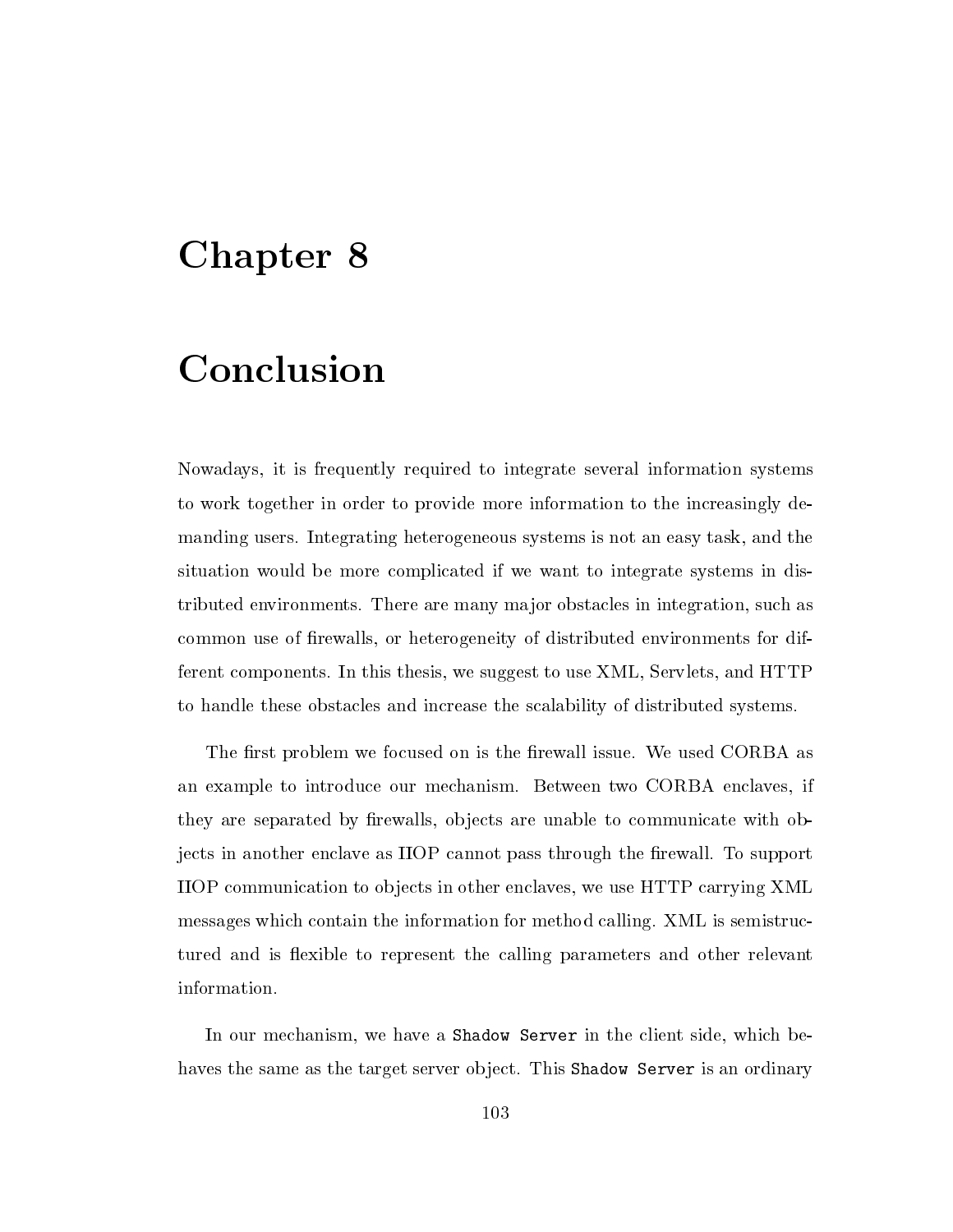CORBA object and its responsibility is to convert the method calls to XML messages. On the server side, we have a the Servlet component which parses the received XML messages to an ordinary IIOP method calls When we re ceive responses from the server ob ject Servlet component converts them into XML message and sends them to client side by HTTP. Shadow Server on the client side will parse the messages and return the results to the client object.

The mechanism described above can only handle general calls. We then extend this mechanism to support the callback feature In callback the server can notify the clients whenever there is an update on the server side, hence the client programs can react to changes with a faster response. This requires both sides to be able to initiate a call, which many CORBA dedicated firewalls cannot handle properly. We can simply handle this problem by using another pair of add-on components in our mechanism: one Shadow Client on the server side, and one Servlet component on the client side.

Then we have addressed how we can generate XML messages from Interface Definition Languages in CORBA, and briefly described how we can generate the related source code and components automatically and in a generic way by engaging the interface design -IDL of a system

The second problem we focused on is heterogeneity of distributed environments. If we integrate two systems in a heterogeneous environment, they cannot communicate as they have different communication protocols. There are many bridging tools available on the market, but they are not generic, as they use binary streams for bridging which usually allows bridging between two dedicated environments only. We extend the above mechanism to allow communication among heterogeneous distributed environments by mapping dif ferent interface definition languages to the same XML schema, such that they can have a common language to communicate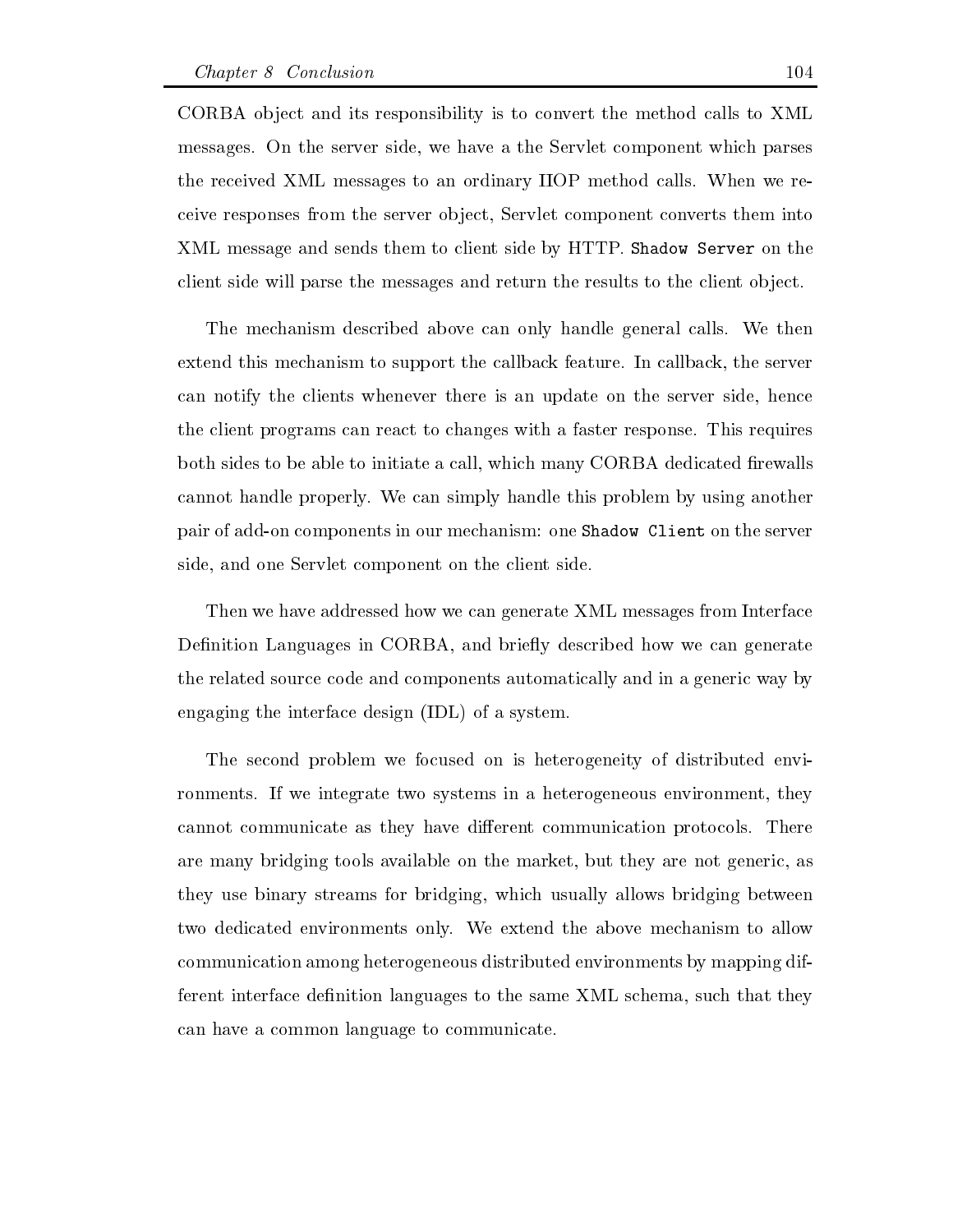We have also presented a real example of applying our mechanism to imple ment a scalable mediator-based query system. This helps to make our query system to be more scalable across firewalls and across heterogeneous distributed environments

Lastly, we evaluated the performance of the mediator-based query system in order to measure the overhead of our mechanism. We showed that the lightweighted add-on components used in our mechanism gave extra workload to the system, but the overhead is acceptable as the latency is very small when compared to the Internet latency Enhancements on performance and security the advantages and disadvantages of our mechanism were also presented

We conclude our contributions in the following ways:

- $\bullet$  A generic mechanism for distributed objects to communication across firewalls has been proposed;
- $\bullet$  An extension of the mechanism to support callback feature has been proposed
- $\bullet$  A schema for mapping CORBA IDL to XML format has been proposed, and a translator for that has also been implemented
- $\bullet$  An extension of the mechanism to support generic remote object calling in heterogeneous environment has been implemented
- $\bullet$  A mediator-based query system has been implemented to demonstrate

Our mechanism is a generic and simple tool for the integration of distributed systems in heterogeneous platforms and across firewalls. With consideration to the overhead, our mechanism is still very suitable to be applied to Internet platforms, which as the workplace for next generation applications.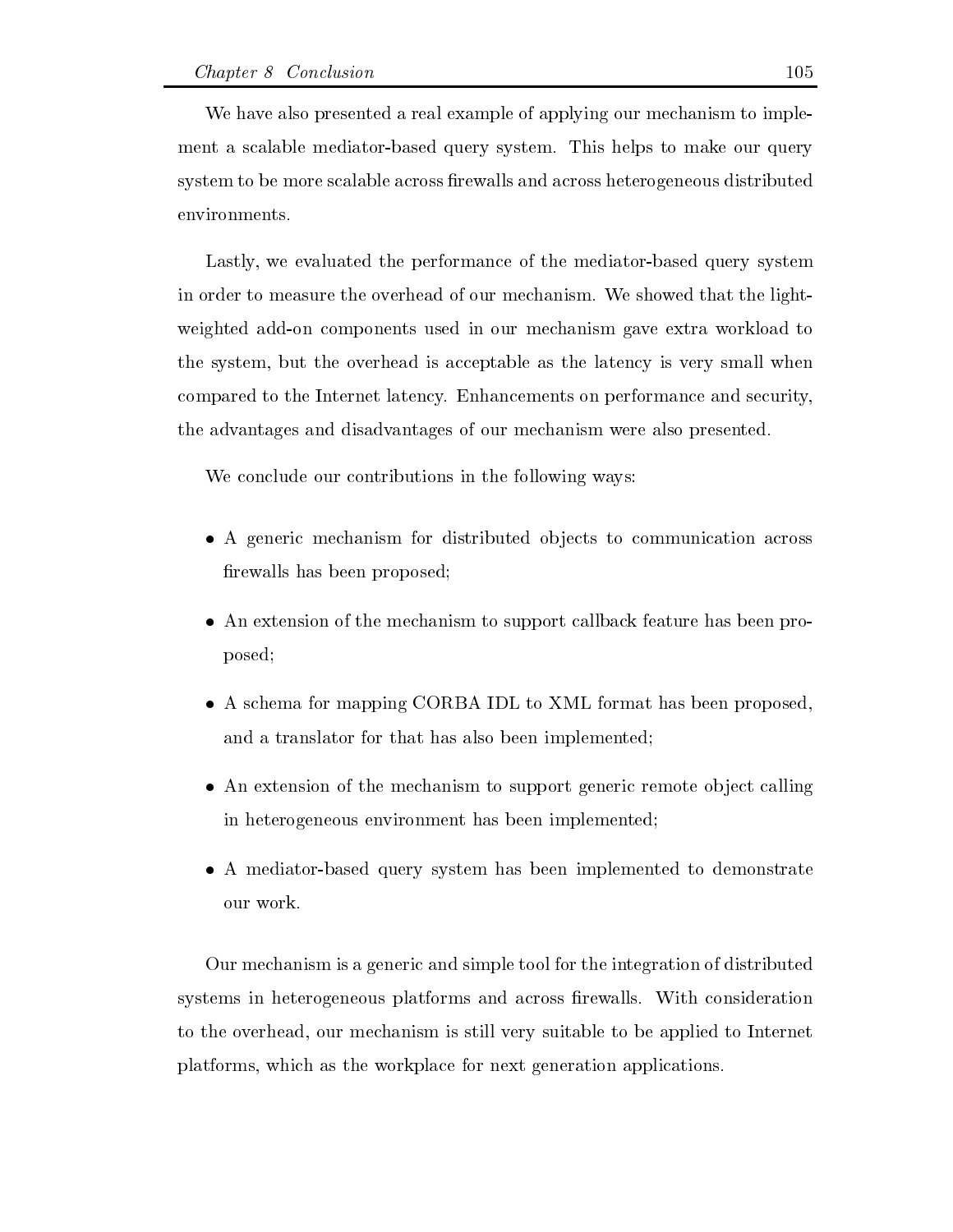# Bibliography

- [1] Wolfgang Emmerich. *Engineering Distributed Objects*. John Wiley & Sons, Ltd, New York, USA, 2000.
- $[2]$  A. Leon-Garcia and I. Widjaja. *Communication Networks*. McGraw-hill International Editions, 2000.
- [3] Object Management Group,  $ftp://ftp.omg.org/public/docs/formal/97-09-$ 01.pdf. The Common Object Request Broker: Architecture and Specification, <u>avec explored the second of the second second and the second second second and second second second second second second second second second second second second second second second second second second second second se</u>
- [4] Rudolf Schreiner. Corba firewalls: An introduction and analysis. Technical report, Object Security Ltd., http://www.objectsecurity.com/whitepapers/corba/fw/main.html, 1999.
- [5] IONA Technologies. *Orbix Wonderwall Administrator's Guide*, June 1999.
- [6] Visigenic Software, Inc. Visigenic Gatekeeper Guide, February 1998.
- [7] Mark Elenko and Mike Reinertsen. Xml & corba. Application Development Trends, September 1999.
- [8] D. Box. Simple Object Access Protocol (SOAP) 1.1. Wide Wide Web Consortium,  $\frac{http://www.w3.org/TR/SOAP/}{http://www.w3.org/TR/SOAP/}$ , May 2000.
- [9] UserLand Software, Inc, http://www.xmlrpc.com/spec.  $XML-RPC Speci$ *fication*, October 1999.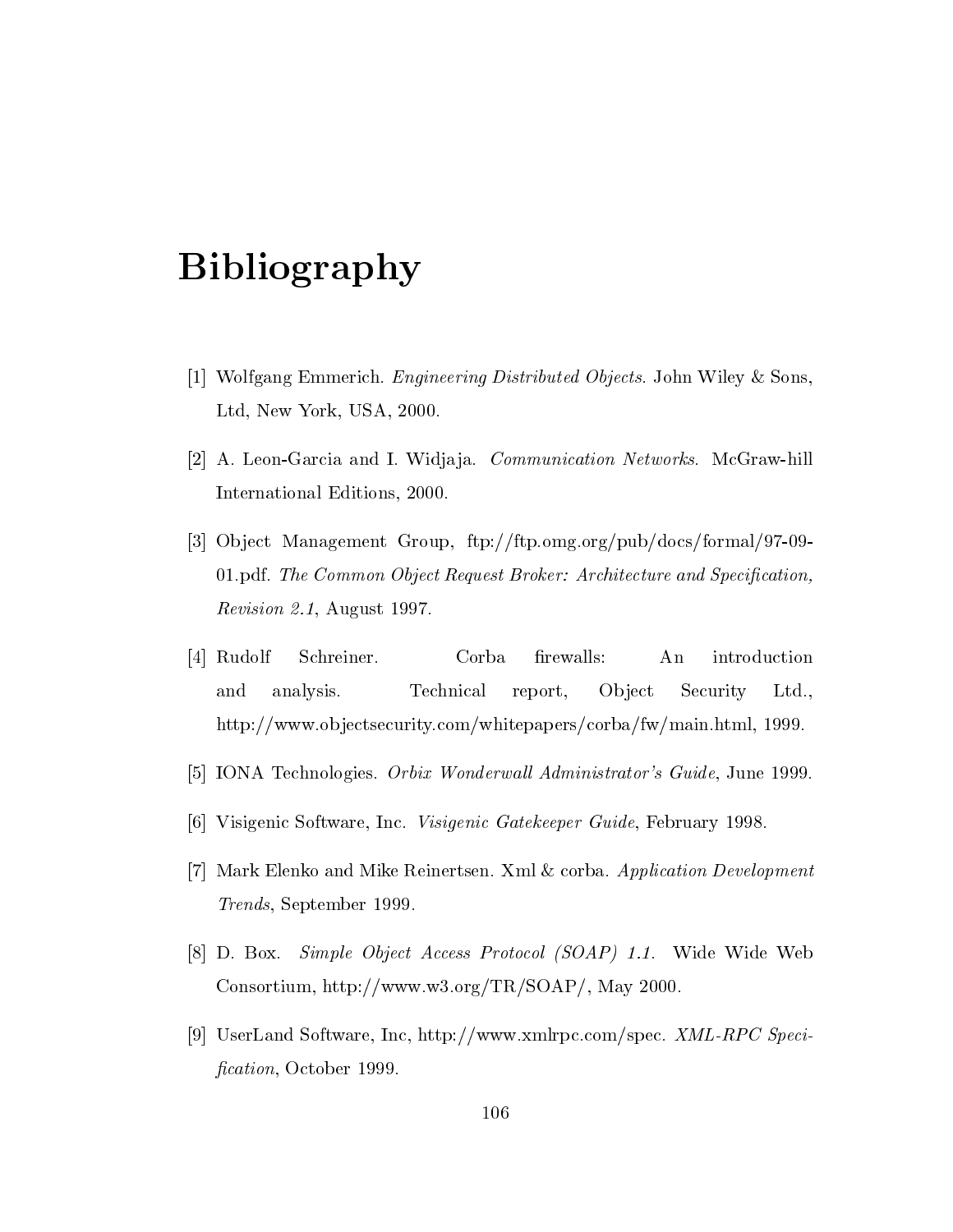- [10] Financial Toolsmiths AB, http://xiop.sourceforge.net/.  $XIOP$  Homepage.
- [11] N. Brown and C. Kindel. Distributed Component Object Model Protocol -  $DCOM/1.0$ . http://www.globecom.net/ietf/draft/draft-brown-dcom-v1spec-03.html, January 1998.
- [12] Sun Microsystems, http://java.sun.com/j2se/1.3/docs/guide/rmi/index.html. Java Remote Method Invocation (RMI).
- [13] IONA Technologies, http://www.iona.com/docs/orbix2000/1.2/comet/html/.  $OrbixCOMet$  Desktop Programmer's Guide and Reference, 2000.
- [14] Sun Microsystems, http://java.sun.com/products/rmi-iiop/index.html. RMI over IIOP
- [15] Wide Wide Web Consortium, http://www.w3.org/TR/2000/REC-xml-20001006. Extensible Markup Language  $(XML)$  1.0 (Second Edition), 2000.
- [16] D. Martin, M. Birbeck, M. Kay, and B. Loesgen et al. *XML*. Wrox Press. USA, 2000.
- [17] F. Boumphrey, O. Direnzo, J. Duckett, and J. Graf et al. *XML Applica*tions. Wrox Press, USA, 1998.
- [18] J. Widom. Data management for xml: Research directions. IEEE Data Engineering Bul letin -- July
- [19] S. Abiteboul, P. Buneman, and D. Suciu. *Data on the Web: from rela*tions to semistructured data and XML. Morgan Kaufmann Publishers, San Franciso, USA, 1999.
- Sun Microsystems Java Servlet Specication Version -October
- [21] Sun Microsystems, http://java.sun.com/products/servlet. Java Servlet Technology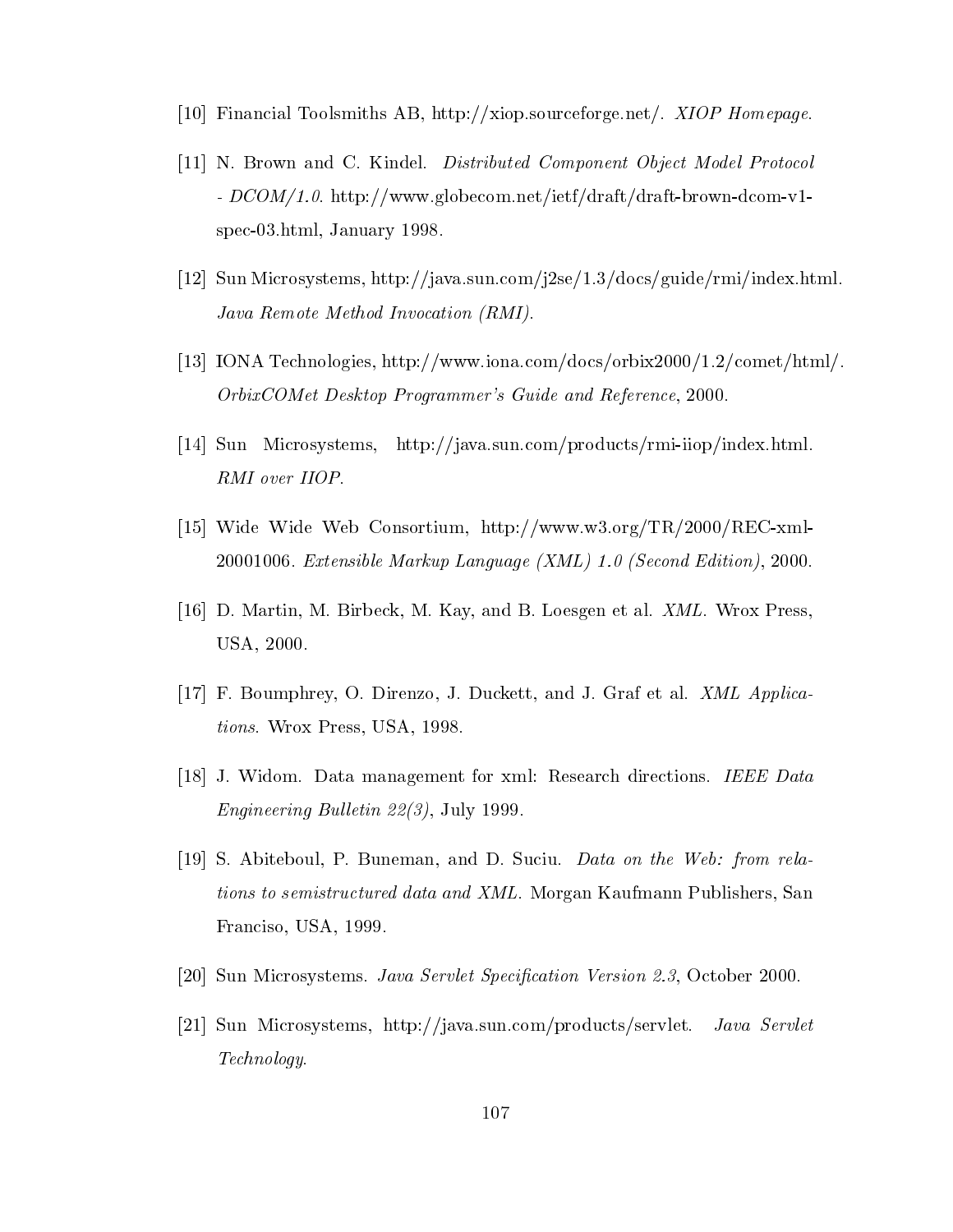- [22] Alexander Nakhimovsky and Tom Myers. *Professional Java XML Pro*gramming with servlets and JSP. Wrox Press, December 1999.
- [23] Reuven M. Lerner. At the forge: Introducing soap. Linux Journal, 
-
- [24] Ron Ben-Natan. *CORBA: A Guide to Common Object Request Broker* Architecture. McGraw-Hill, 1995.
- $|25|$  Randy Otte, Paul Patrick, and Mark Roy. *Understanding CORBA*. Prentice Hall, 1996.
- [26] Michael Rosen, David Curtis, and Dan Foody. Integrating Corba and Com Applications. John Wiley and Sons, October 1998.
- [27] Rubin Brain. *Understanding DCOM*. Prentice Hall PTR, Upper Saddle River, NJ, USA, 1999.
- [28] Sing Li and Panos Economopoulos. Visual  $C++5$  ActiveX COM Control Programming. Wrox Press, Canada, 1997
- [29] Gopalan Suresh Raj. A detailed comparison of corba. dcom and java/rmi. Technical report, Web Cornucopia, http://www.execpc.com/ gopalan/misc/compare.html, 1998.
- $[30]$  Sun Microsystems, http://java.sun.com/docs/books/tutorial/rmi/index.html. Java RMI Tutorial
- [31] Object Management Group. Java to IDL Language Mapping Specification.  $Version1.1, June 1999.$
- [32] Object Management Group. IDL to Java Language Mapping Specification, New Edition, June 2001.
- [33] G. Wiederhold. Mediators in the architecture of future information systems IEEE Computer Vol - IEEE Computer Vol - IEEE Computer Vol - IEEE Computer Vol - IEEE Computer Vol - IEEE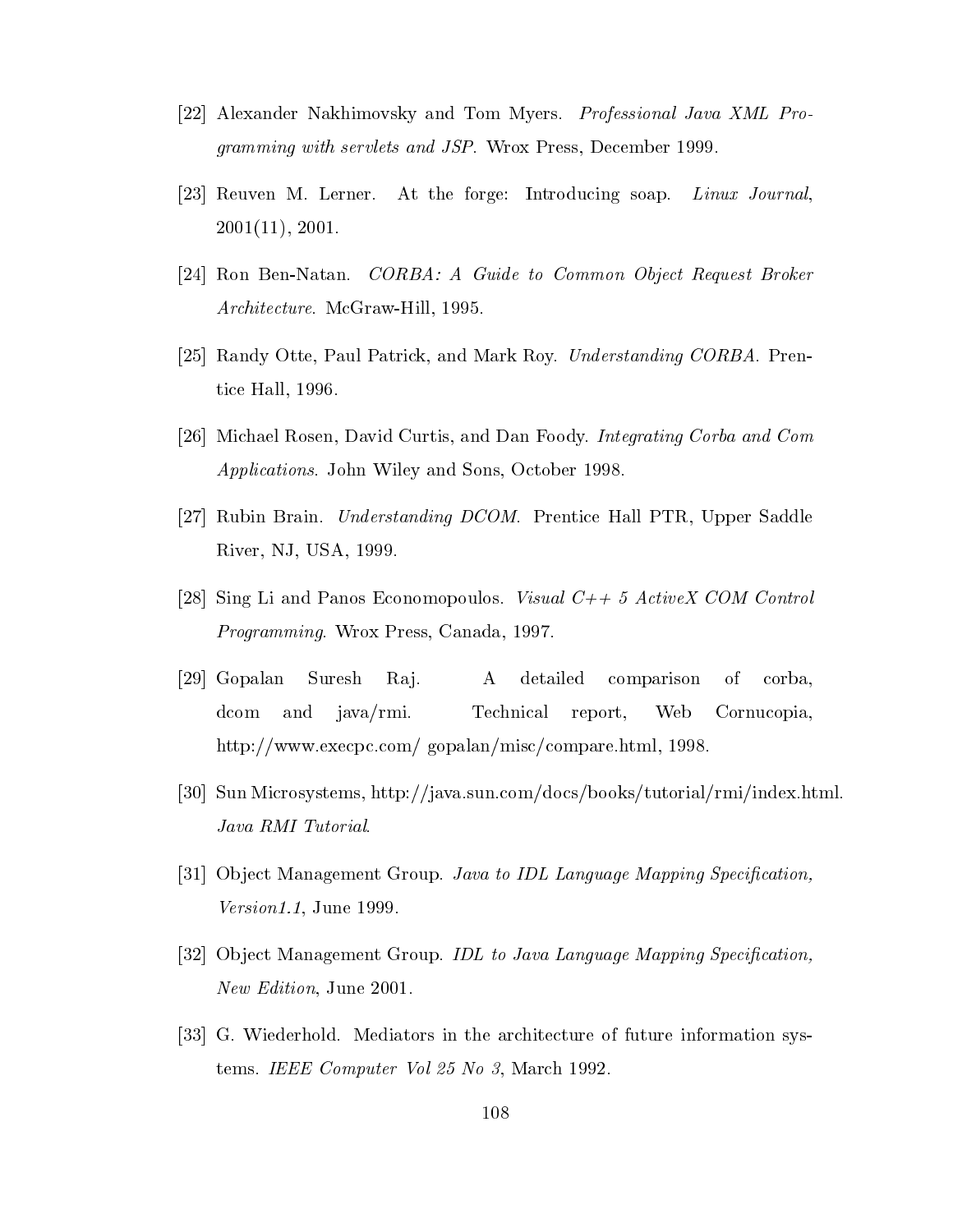- [34] Hui Lin, Tore Risch, and Timour Katchaounov. Object-oriented mediator queries to xml data. In *Proc.* of 1st Intl. Conf. on Web Information Systems  $\blacksquare$  . The contract of  $\blacksquare$  pages of  $\blacksquare$  is the congress of  $\blacksquare$  . The contract of  $\blacksquare$ Conference
- [35] D. Florescu, A. Deutsch, A. Levy, D. Suciu, and M. Fernandez. A query language for xml. In Proceeding of Eighth International World Wide Web  $Conference$ . W3C, 1999.
- [36] AT&T, http://www.research.att.com/ mff/xmlql/. *XML-QL: A Query* Language for XML
- [37] The Apache Software Foundation,  $http://jakarta.apache.org/tomcat.$ Jakarta Project Subprojects: Tomcat.
- [38] R. Fatoohi, V. Gunwani, Q. Wang, and C. Zheng. Performance evaluation of middle ware bridging technologies In Processes In Processes International Company of the sympathy of the sympathy Performance Analysis of Systems and Software ISPASS- pages Austin, TX, USA, April 2000.
- [39] J. Gettys, J. Mogul, H. Frystyk, L. Masinter, P. Leach, and T. Berners-Lee. Hypertext Transfer Protocol –  $HTTP/1.1$  (RFC). The Internet Society, June 1999.
- [40] H. Nielsen, J. Gettys, A. Baird-Smith, E. Prud'hommeaux, H. Lie, and C. Lilley. Network Performance Effects of  $HTTP/1.1$ ,  $CSS1$ , and  $PNG$ . W3 Consortium, http://www.w3.org/Protocols/HTTP/Performance/Pipeline.html, June 1997.
- [41] A.O. Freier, P. Karlton, and P.C. Kocher. The SSL Protocol Version 3.0. http://ftp.nectec.or.th/CIE/Topics/ssl-draft/INDEX.HTM, March 1996.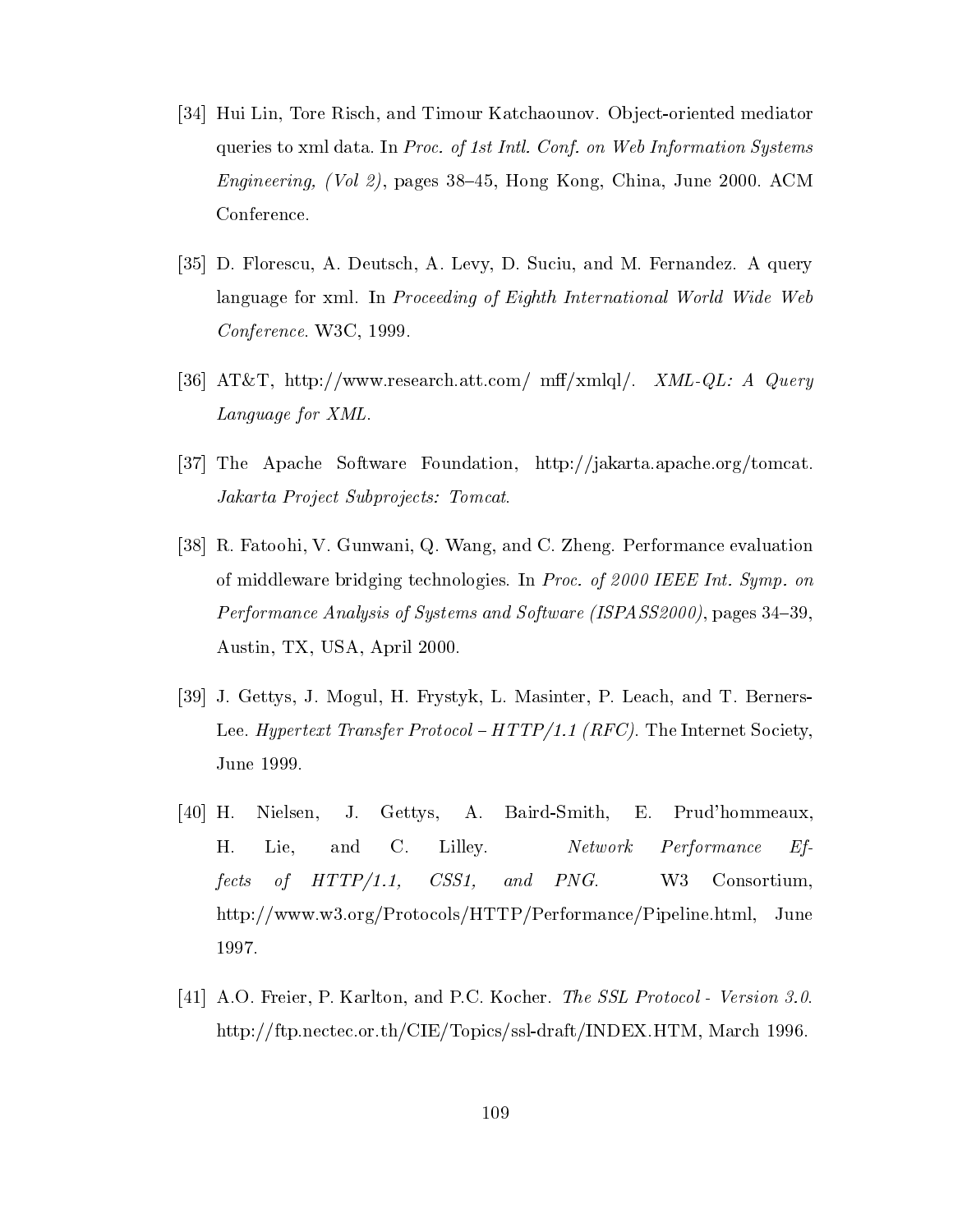- [42] Sun Microsystems. HTTPS support in Java Plug-in through JSSE, May 2001.
- [43] E. Damini, S. Vimercati, S. Paraboschi, and P. Samarati. Fine grained access control for soap e-services. In The Tenth International World Wide Web Conference, pages 504–513, Hong Kong, May 2001. International World Wide Web Conference Committee
- [44] E. Damini, S. Vimercati, S. Paraboschi, and P. Samarati. Xml access control systems: A component-based approach. In *Proc. of the 14th IFIP 11.3* Working Conference in Database Security, Amsterdam, The Netherlands, August 2000. International World Wide Web Conference Committee.
- [45] M. Kudo and S. Hada. Xml document security based on provisional authorization. In Proc. of the 7th ACM Conference on Computer and Communication Security, pages 87-96, Athens, Greece, November 2000. International World Wide Web Conference Committee
- [46] J. Paajarvi. XML Encoding of SPKI Certificates. Internet Draft.